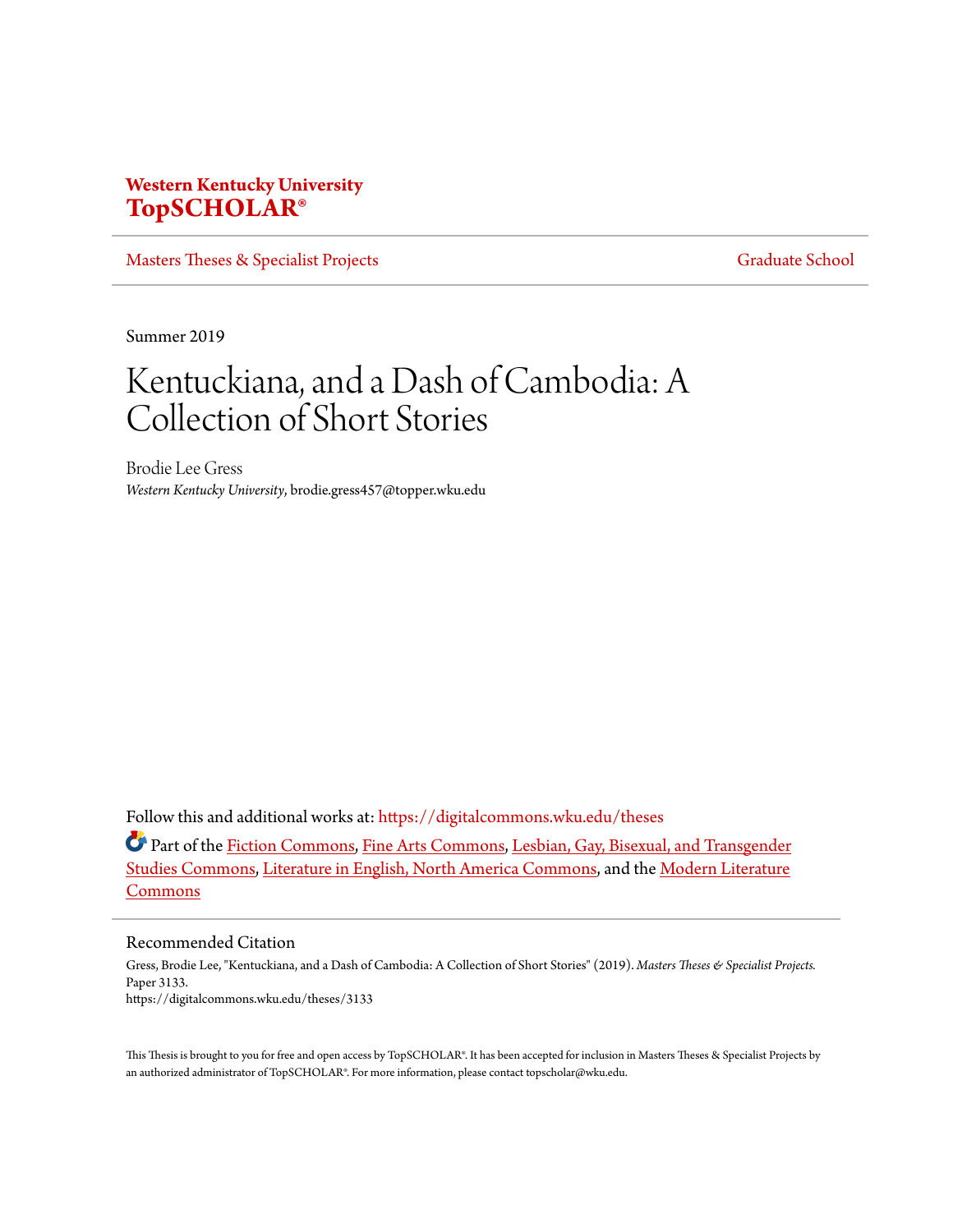## KENTUCKIANA, AND A DASH OF CAMBODIA: A COLLECTION OF SHORT STORIES

A Thesis Presented to The Faculty of the Department of English Western Kentucky University Bowling Green, Kentucky

In Partial Fulfillment Of the Requirements for the Degree Master of Fine Arts

> By Brodie Gress

August 2019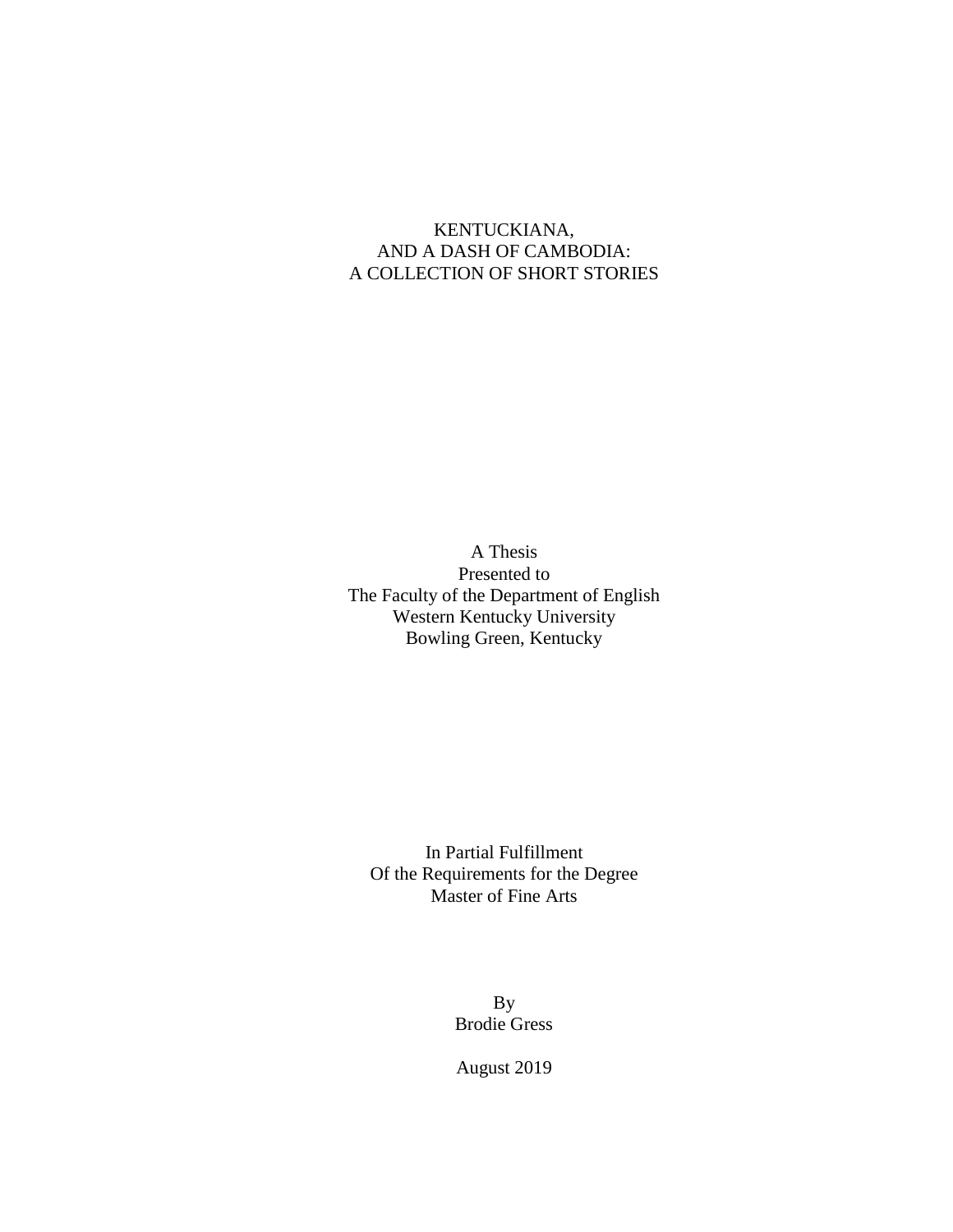KENTUCKIANA, AND A DASH OF CAMBODIA: A COLLECTION OF SHORT STORIES

Date Recommended JUNE 27, 2019 David Bell, Director of Thesis Lom C. Hunley Tom Hunley Jessica Folk

Cheryl D. Oavro

 $\frac{7}{2}/9$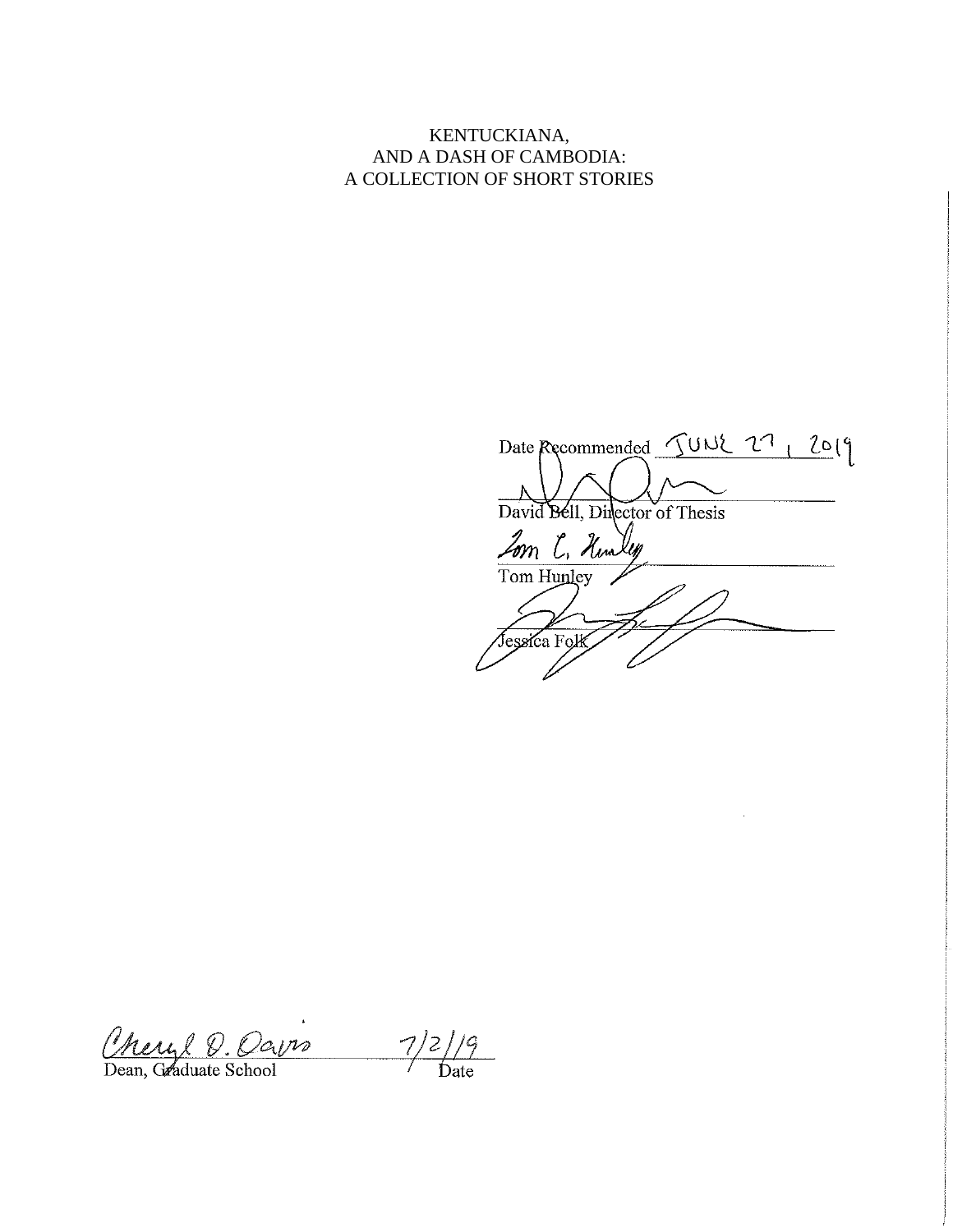#### Acknowledgments

First and foremost, I'd like to thank my committee chair, Dr. David Bell, and committee members Dr. Thomas C. Hunley and Prof. Jessica Folk, for their excellent mentorship and encouragement during my two years in Bowling Green. Dr. Bell impressed the importance of urgency upon my fiction-weaving mind, Dr. Hunley consistently demonstrated to me how to champion writers, and Prof. Folk exuded approachability, coolness, and passion for her craft all at once. Thank you all.

Thanks also to my many literature professors for sharing your expertise of and passion for prose and poetry, from as far back as *Beowulf* to as recent as *White Teeth*, and with plentiful gorgeous works in between. I've known for a while that good reading is key to good writing, but each great work I've been given to read and discuss with others, and every fingerprint they leave on my own writing, is one more reason why that maxim rings true. Thanks to professors like yourselves, their genius is more apparent than ever.

Thanks also to my graduate cohort: You've been great peers to travel along this journey with, as well as the best of friends to decompress with during its toughest moments. I can't wait to see your names on book jackets in stores everywhere, so I can tell anyone near me at the time that I knew you before you turned famous.

Thanks to my English 100 classes for enduring my first year as a college instructor, one of the most challenging and rewarding feats I've accomplished yet. Thank you to all my mentors (particularly Prof. Álvarez) at Western Kentucky University, and to the university itself for giving me time to hone my craft.

iii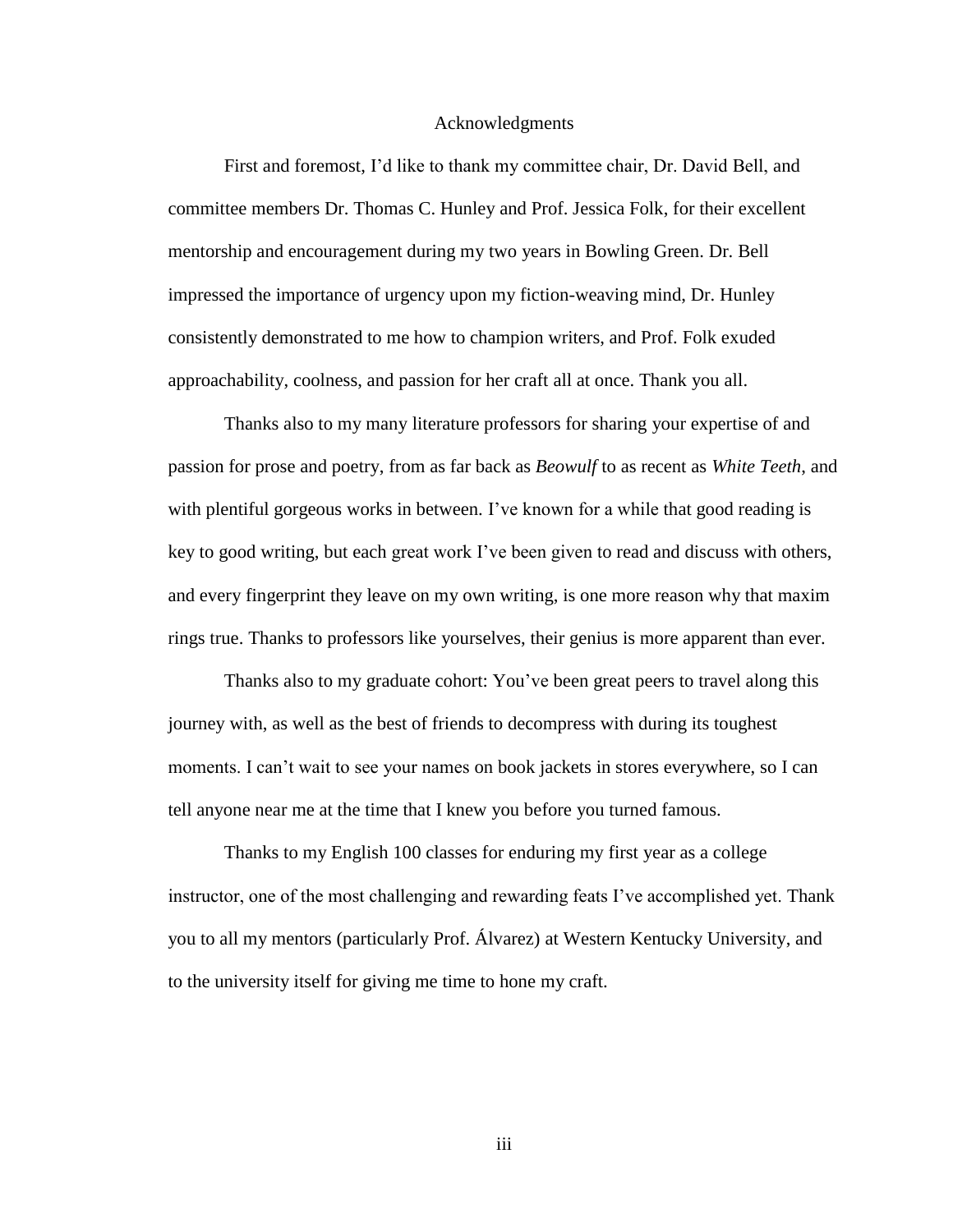Thank you to my family. Every year I get older, I realize just how hard my parents toiled for us, just how far my siblings and I have come since our 4-H childhood. I love you all.

Finally, thank you to Indiana, Cambodia, and Kentucky, my homes. Beautiful, infuriating, and rich with the kind of ore out of which stories are made.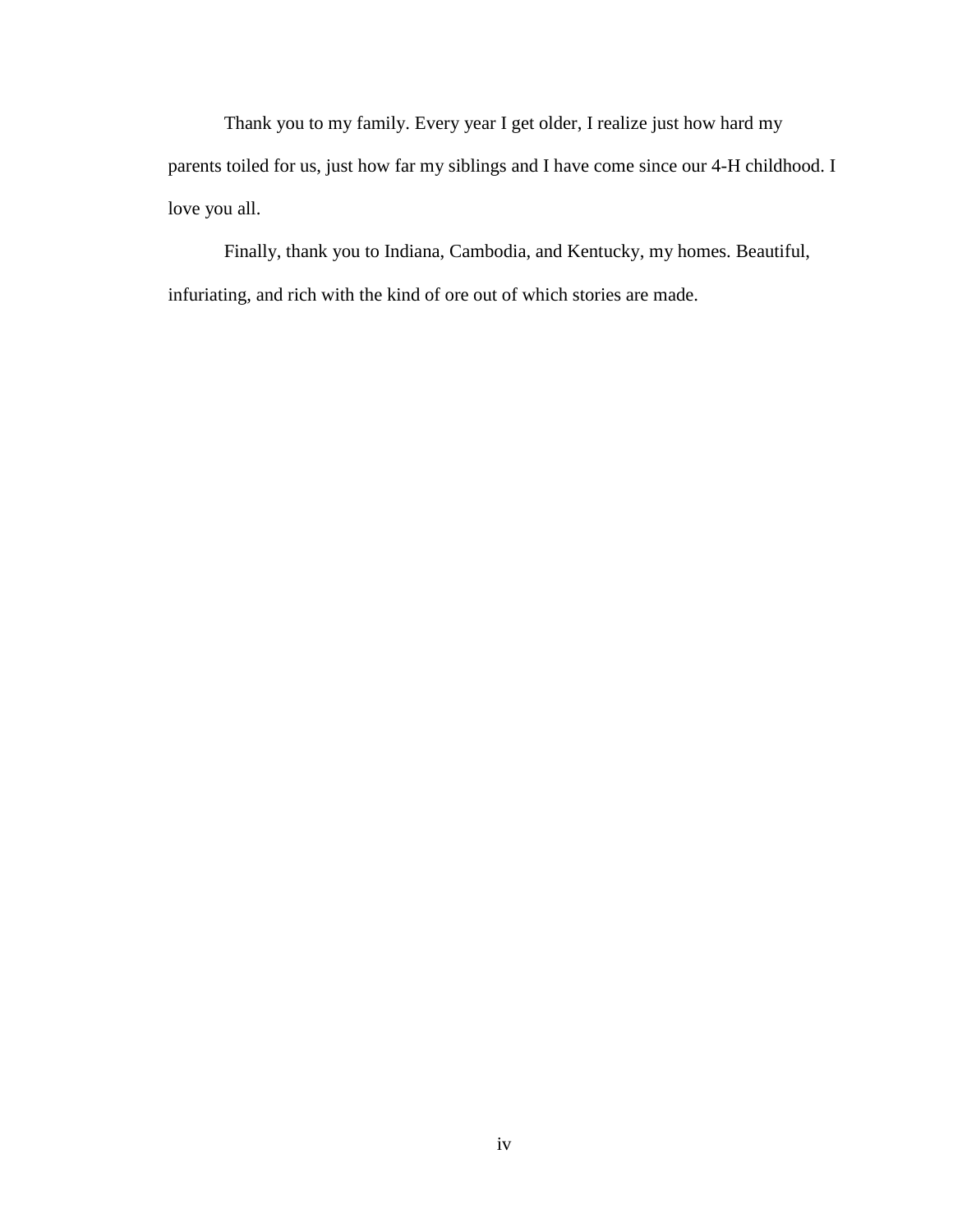## TABLE OF CONTENTS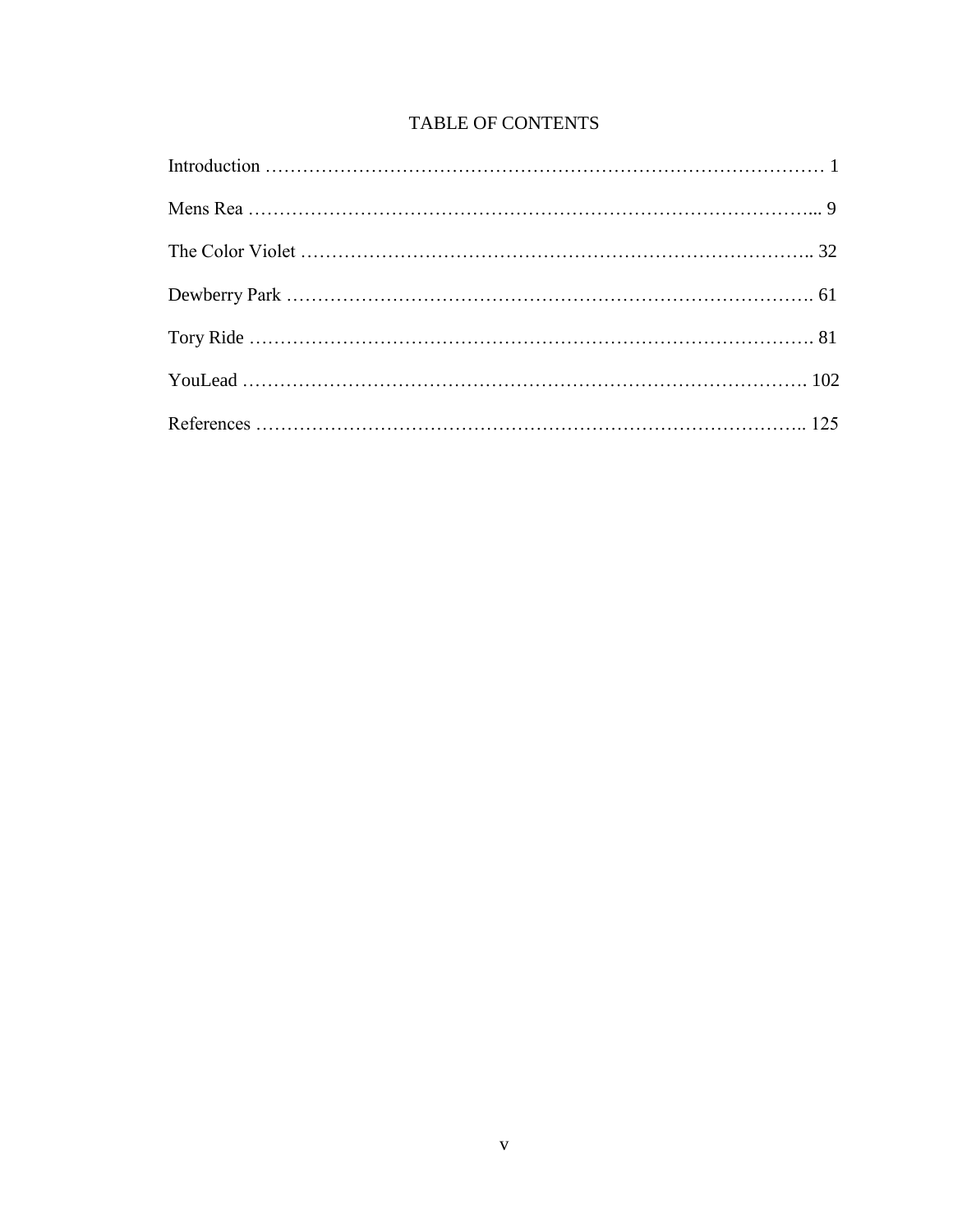### KENTUCKIANA, AND A DASH OF CAMBODIA: A COLLECTION OF SHORT STORIES

Brodie Gress August 2019 125 pages

Directed By: David Bell, Tom Hunley, and Jessica Folk

Department of English Western Kentucky University

The following is a collection of five short stories set in regions familiar to me: "Dewberry Park," "YouLead," and "The Color Violet" in Indiana; "Mens Rea" in Kentucky; and "Tory Ride" in Cambodia. Gay identity plays a role in many of these stories, and other themes explored include family, region, socioeconomics, gender, mentality, and change. These stories are concerned with people on the brink, failing and surviving all the same. Some of them are intended to weigh, and some to satirize. I hope they all nick their readers.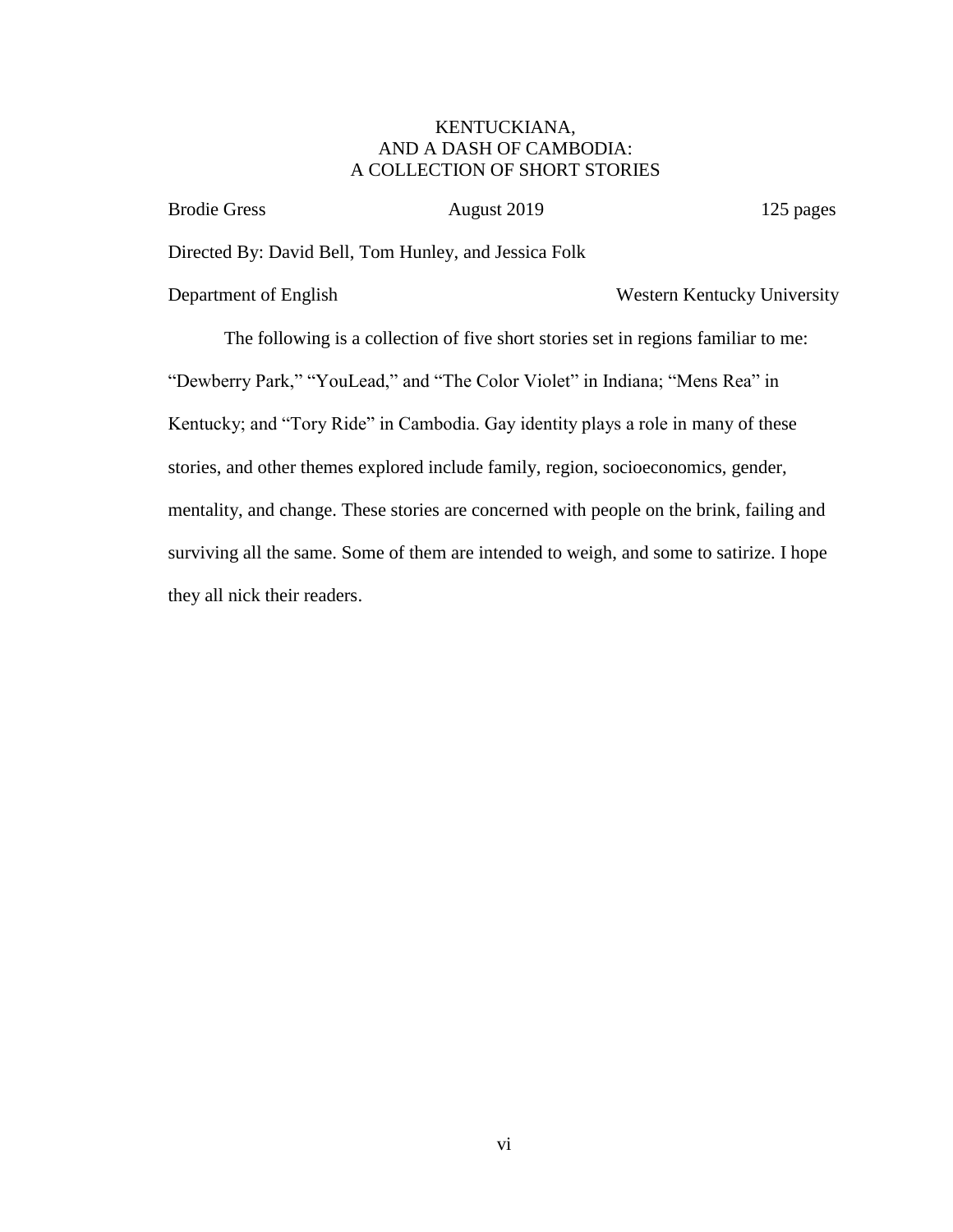#### INTRODUCTION

"Write a sentence as clean as a bone."

James Baldwin

I could quote the most golden of lines from writers, and the answer would always be the same—easily said and hardly done. During my time here, I've come to learn that writing really is work: hard, intangible, irrational, and often unfair. Writing is sitting for hours in front of a screen (unless you write by hand; not so for me) and forcing words onto the page until they come naturally, if not with enthusiasm. Writing is one paragraph, one page, one chapter at a time, only to throw it away because it doesn't serve the story. Writing is having the courage to dismember perfectly good prose just to see if the remnants can be remade even better, whether by switching the narrator, adding and cutting and splicing and merging characters, or lifting the whole story and setting it in some entirely new place. Writing is hard. It gnaws at the bones. And it involves far too much sitting; maybe I need to invest in a standing desk. Either way, my discipline as a writer has some ways to go.

During my two years at Western Kentucky University, my writing philosophy has changed, in some ways surprising and in some not. As I read these following stories, my first thought is that my endings became darker. That's not a shocking arc for a writer, nor are dark endings hardly uncommon in literature. This pessimism might result simply from the uncertainty clouding my future, my anxiety over my net worth, or from the news climate, the economic climate, the original climate that lets us live: whatever the cause, I find myself leaning more into the bitter of bittersweet. One of the first reasons that drove me to writing was the opportunity to express parts of myself which my polite Midwestern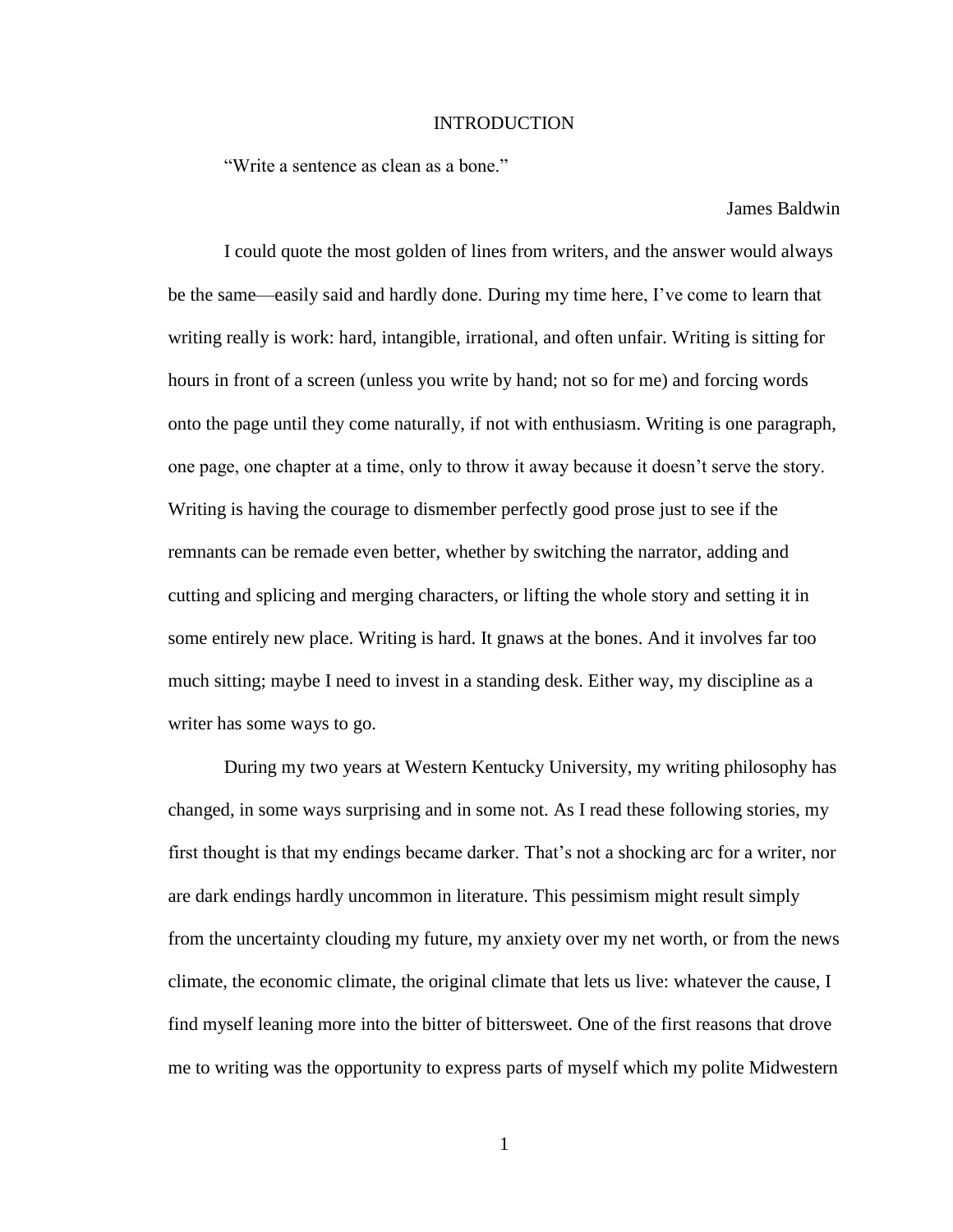upbringing and the American work culture make me repress. Lucky for me, it seems the more literature I read, the more methods I discover for expressing humanity darkly. Gothic Literature this past spring especially tainted my writing, with the tragic melodrama of *Wuthering Heights,* Faulkner's unflinching look at mental turbulence in *The Sound and the Fury,* and particularly Flannery O'Connor's stories: "I have found that violence is strangely capable of returning my characters to reality and preparing them to accept their moment of grace. Their heads are so hard that almost nothing else will work," she was quoted saying (Shearn), bless her cleaving irony. Though I've been an atheist most of my life and only ever distantly interested in Christianity, I admire O'Connor's view of Christian grace as a violent force, and her refusal to spare her characters from such violence. The grandma in "A Good Man is Hard to Find" only finds grace seconds before a bullet ends her. Hulga of "Good Country People" only begins to understand Manley's true nature after he steals her leg. Jhumpa Lahiri is another author who tends to deliver devastation subtly upon her characters, like in "A Temporary Matter." Most short stories I admire tend toward this way, and so I attempted similar punishing divinations in my own. Blaine's passion for his art obstructs his humanity, and Mitt's social orbit becomes smaller and smaller as he values his dog Regina to absurdity. Some of the other stories could reflect this better; I feel Beau gets off too easily in "The Color Violet," and I think Amity's trauma is watered down in "Tory Ride." The solution is to revise, revise, revise, though at some point revision must give way to submission.

Another change I hope these stories reflect is a better focus on plot, my Achilles heel. I feel I struggle keeping the narrative interesting, avoiding plodding plots for playful ones, and powering my stories with this beating muscle of a narrative device. It was one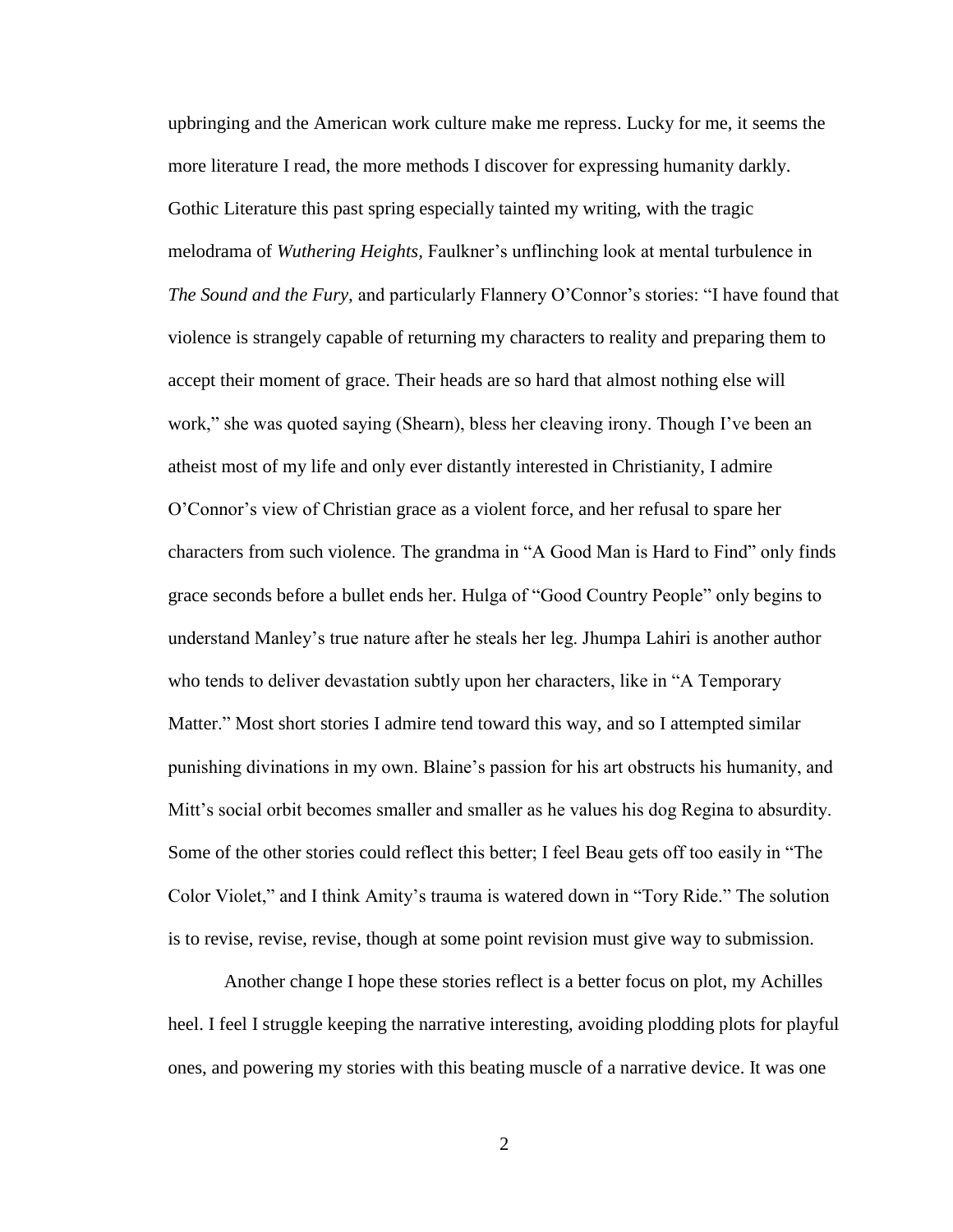contribution to the incompletion of my original novel thesis (that and unmanaged ambitions). I would spend too much time fine-tuning character dialogue or experimenting with different narrators, without ever simply sitting down and figuring out what happens in the novel. Plotting doesn't have to be an author's forte; S.E. Hinton, the author of *The Outsiders*, said, "I have to live with my characters. I just can't conjure them up. Plus, plots are the hardest part of writing for me" (Widner). But I thought I could also simply create a cast of characters and set them loose in a room, see where their choices would take the story, and so I found out quickly that without exigencies to push them, my characters mostly just talk, think, walk, eat, balk, and feel—not always the most intriguing of actions. While I'm not writing thrillers a la *Gone Girl*, I do believe that a narrative needs to stir reading momentum somehow; readers read for catharsis, whether that's the joy of solving a mystery, the emotional release from a dramatic monologue, a confrontation reaching its zenith, to recognize their inner sanctums verbalized at last anything along those lines. Plot tends to be a writer's best friend for that.

In both of his prose workshops I took, Dr. Bell consistently emphasized "urgency," and I found this incredibly valuable to learn yet difficult to master. Urgency is clearer in some situations than others, and I don't have much personal experience with urgent situations. From what my professors' lectures and author interviews have taught me, research is invaluable when experience is lacking, and perhaps if I researched more, I would have less trouble finding enough urgency to fuel my stories. Yet I still tend to draw from my own experiences when creating setting and characters, especially for these following short stories, and the working-class characters I gravitate toward don't obviate excitement (though perhaps I'm discounting the excitement of coal mining, road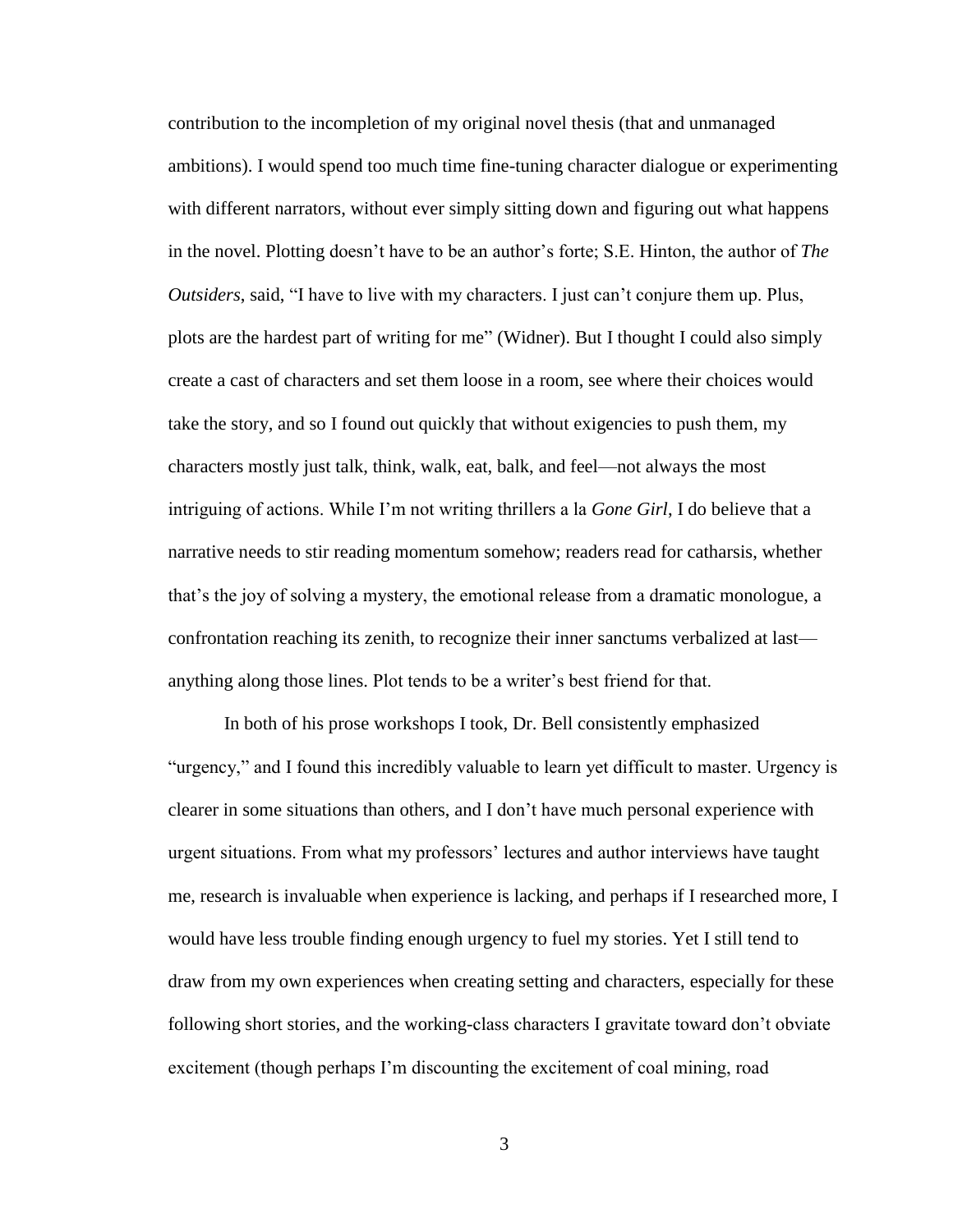construction, or underwater welding). If people in small Midwestern towns have any glaring peculiarities, they tend to keep those peculiarities at home for the sake of fitting in with a community. So when searching for potential stories in these settings, I search for the oddballs or pry open the door on "ordinary" people, scrounging through their closets for interesting skeletons. Local news headlines and gossip from hometown friends are excellent places to start. The Cambodia of "Tory Ride", of course, is not the American Midwest or South, and the protagonist hails from the coast. I included the story because I want readers to realize rurality is not unique to America; countries around the world have less populated locations, and it can be surprising what rural traits transcend even culture. But I don't mean to mitigate culture's role; of all the stories, "Tory Ride," set in the region I've spent the smallest amount of my life in, features the strongest sense of setting, likely because I have never more in my life been so attentive to setting than when I was in Cambodia. If I could just maintain such environmental detail in all my writing, perhaps all my characters would be more clear.

Three protagonists in this collection are white, gay men, while the other two are a young Laotian-American woman, and another is an entire town. In Dr. Hunley's Reading as a Writer class, I wrote my craft essay about the role of identity politics in fiction, particularly the character-driven kind: some renowned writers would prefer it not play a role at all, and other renowned writers believe donning a less privileged character's guise is minstrelsy. I do believe that adherents to the former sometimes underestimate the effort needed to truly empathize, and I also don't think I'd mind being limited to writing white gay men if political correctness became law of the literary landscape, dystopic that may sound. I find life and imagination infinite in all ranges, and so I doubt I'd become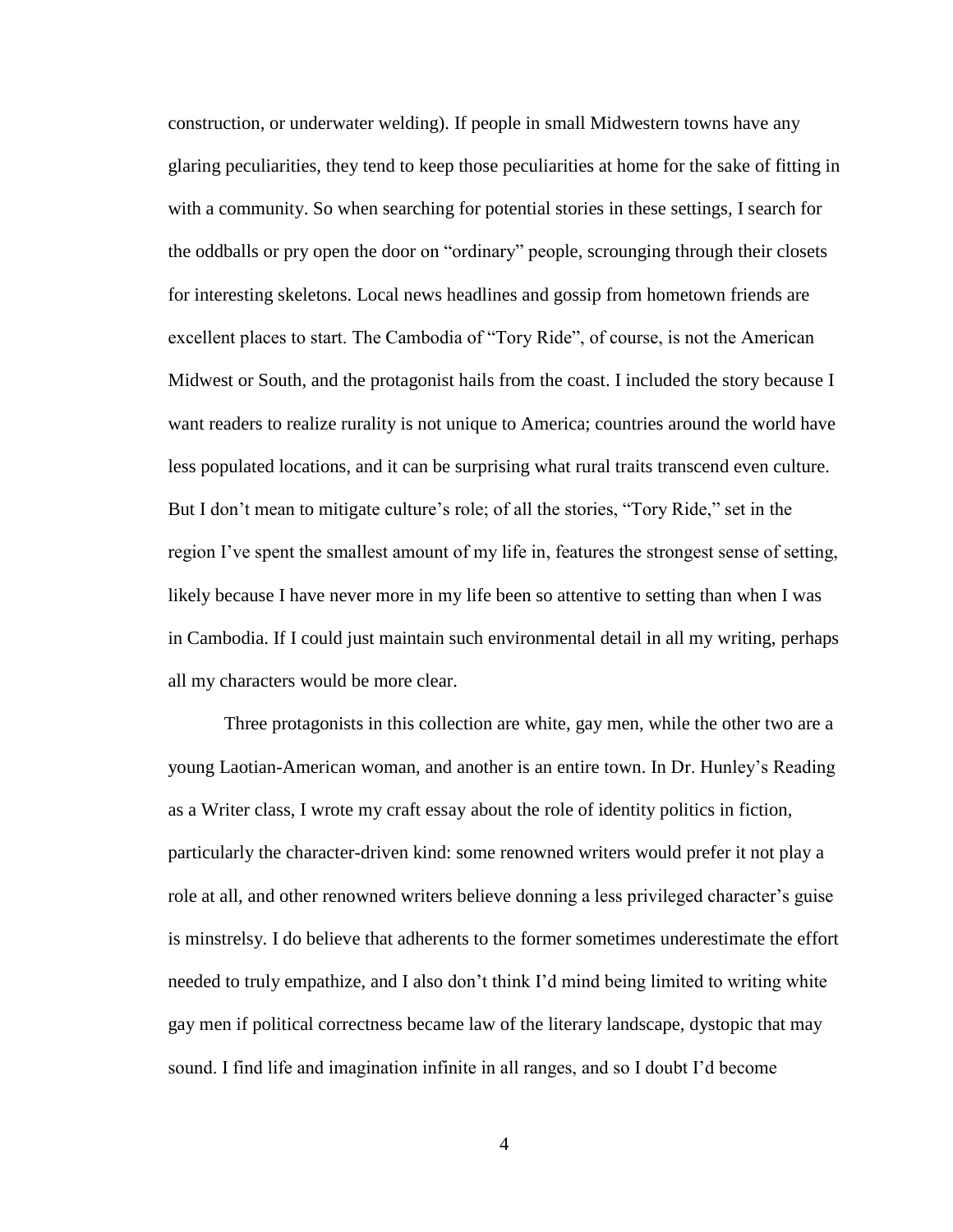parched even with this limitation. Yet I've found myself favoring letting writers put on others' masks, with the understanding that a mask is only a mask and no more. I've read some incredible fiction about gay characters written by non-gay people, and I think the inherent chaos of authors verbally acting in a variety of roles could have continually exciting results. When I create a character, I don't intend them to be monolithic representations. Nonetheless, I also believe once an author publishes a work it's no longer only theirs; readers read the work with their own lenses, and readers who share more in common with a protagonist than the author will likely feel patronized if the author wasn't careful. So I still mostly write white gay male protagonists because I do believe that gender, race, sexuality, religion, and other such identities play large roles in people's experiences. To understand the differences requires research, reading, and listening, and even that might not be enough. Whether authors must equally be careful when writing from the perspectives of more privileged characters—well, I best stop before this introduction gets too political.

While gay men tend to center these narratives, I can't say these stories are entirely pushing the envelope on gay literature. In both "Dewberry Park" and "Mens Rea", the protagonists' gayness is incidental. Granted, a character's deviant sexuality not serving as the topic of interest adds beneficial multiplicity to gay literature. Blaine's drive toward his art and his anxiety surrounding his economic predicament drives his story, and Beau's depression, trauma from his sister's death, and obsession with his new dog drives his. The gay experience plays the largest role in "The Color Violet," when heteronormativity pushes Beau into an unfulfilling engagement with his childhood friend Willa. Even that story might seem regressive with its '90s period setting (which needs more emphasis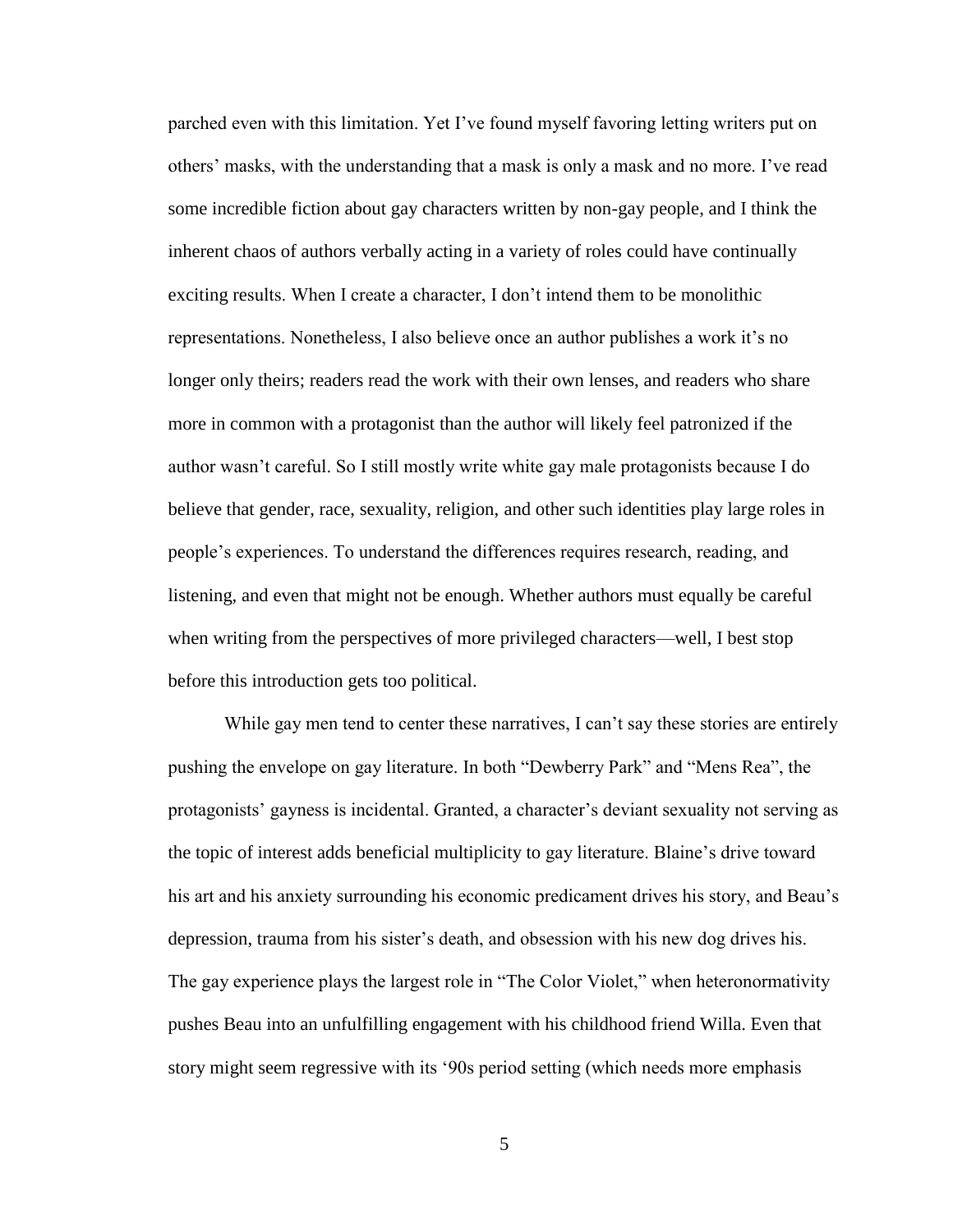during revision) and mostly closeted, Brokeback protagonist. But I found Beau's sexual awakening to serve as good motivation for him later in the story, and the ending explores the remnants of his relationship with Willa, who's the more interesting between the two of them. I tried to avoid making her a stereotypical poor young mother the best I could. I wanted to explore how idealized sexuality is punishing her, too, which the coloring book was meant to symbolize. Beau struggles to understand her because he never realizes she, too, is closeted by her maternal role. Heteronormativity reflects the idea of society acting as a script foisting roles upon people based off erroneous assumptions, a theme that permeates several of these stories. I may be underestimating the roles mental health, gender, class, and other identities are playing in these stories—to be explored in other craft essays.

One of a fiction writer's most crucial decisions to be made is who or what tells the story. Two of my character-driven stories use the first-person perspective, while the other two use the third. Beau's perspective in "The Color Violet" called for more rustic language, which seemed fitting, and Blaine is telling "Mens Rea" as a matured adult reflecting on his youthful experiences, though I'm not sure it adds vital information to the story. "Dewberry Park" is told from Mitt in the third-person, which I think is helpful as Mitt is not the most sound of characters yet readers still get his thoughts. I did consider revising the story from Regina's perspective, revealing her to be manipulating him for her own gain, though that presents its own obstacles. Amity's story is third-person as well, mostly because I felt uncomfortable writing directly with a woman's voice earlier—this story is the oldest in the set. The story whose narrator I feel surest of is the town of Lindbergh in "YouLead." Unlike the others, this one is sociological in nature, exploring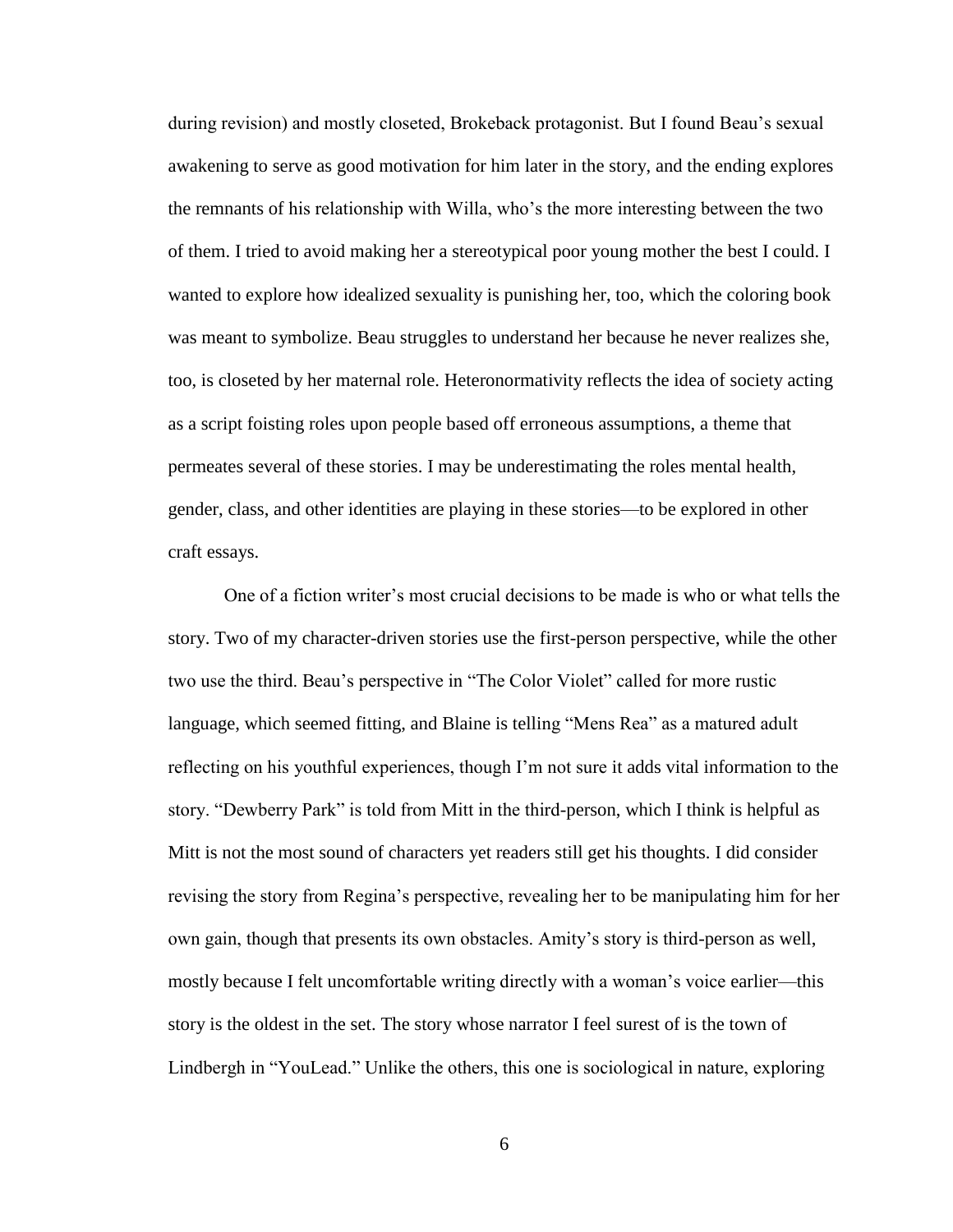how a town would react to having its local politics "disrupted"—as techies like Derrick Rosenstein say. Though obvious narrator choices could be Mayor Obadiah Winthrop or his challenger Donna McCreary, and I even imagined a local journalist as a possibility, ultimately the plural perspective was a good creative exercise that allowed me to jump between several different community members' heads to collect different plot information, a sort of crowdsourcing mimicking the Internet. While writing "YouLead", I read stories such as "The Lottery," "A Rose for Emily," and "The Treatment of Bibi Haldar" to see how they benefitted from their communal perspective, in hopes my own would, too. "YouLead" is easily the odd member of this collection, and I wonder whether its concept might fuel a novella or novel. The execution is off: The climax is hard to believe, and I doubt I researched app development, computer servers, and town politics well enough. Yet I believe it has potential. The others, though, comfortably fit their shorter lengths.

During my time at Western, I had a bad habit of letting my literature consumption send my writing aesthetic careening, which also contributed to my novel's lack of realization. The spring of 2018, I took a medieval and medievalist literature course, and genre conventions began fascinating me enough that I tried twisting my novel into magical realism. Last fall, I read *To the Lighthouse* and fell in love with Woolf's omniscient narrator so much I reset my novel with a subjective narrator endowed with omniscience. By that time, I'd reset my novel so much (and plotted it with an outrageous timeline) that finishing it became unrealistic, and so decided upon short stories during the spring. This past spring I took Gothic Literature; its focus on the horrors hiding within societal norms shaped this short story collection's aesthetic.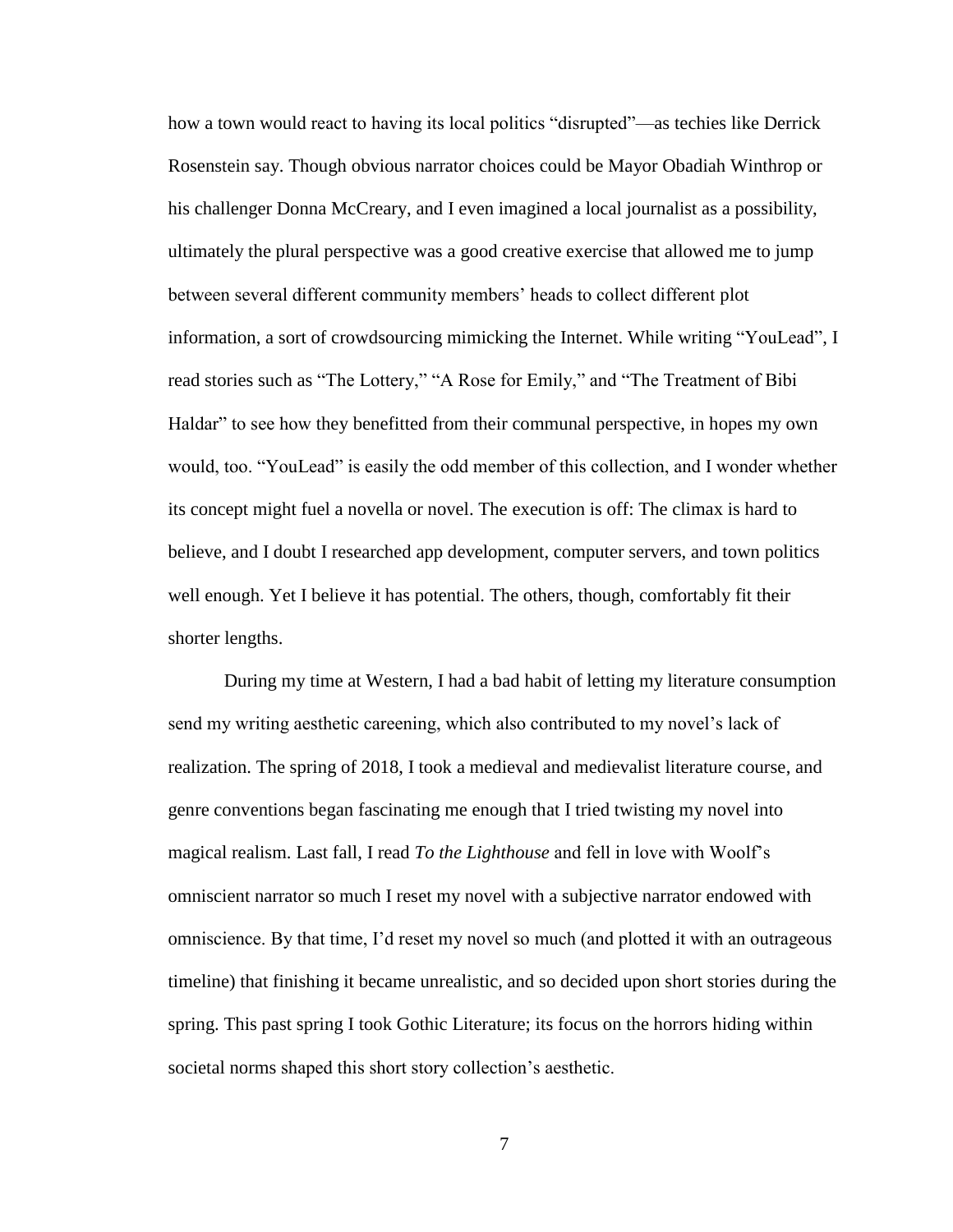Whether this aesthetic takes root or not, I hope that my concern with what makes for good writing settles enough for me to do what's important—write. As people age, they change and mature and settle into some stable identity, and I think the same happens with writing. At some point, an author decides what they value most in writing—plot, character, setting, dialogue, consciousness, narration, experimentation, whatever it may be. The author heeds the least of their priorities as best they can, but ultimately a manifesto must emerge. Good stories are always easy to find, but at some point artistic choices must become doctrine, else those stories be left in pieces rather than in peace.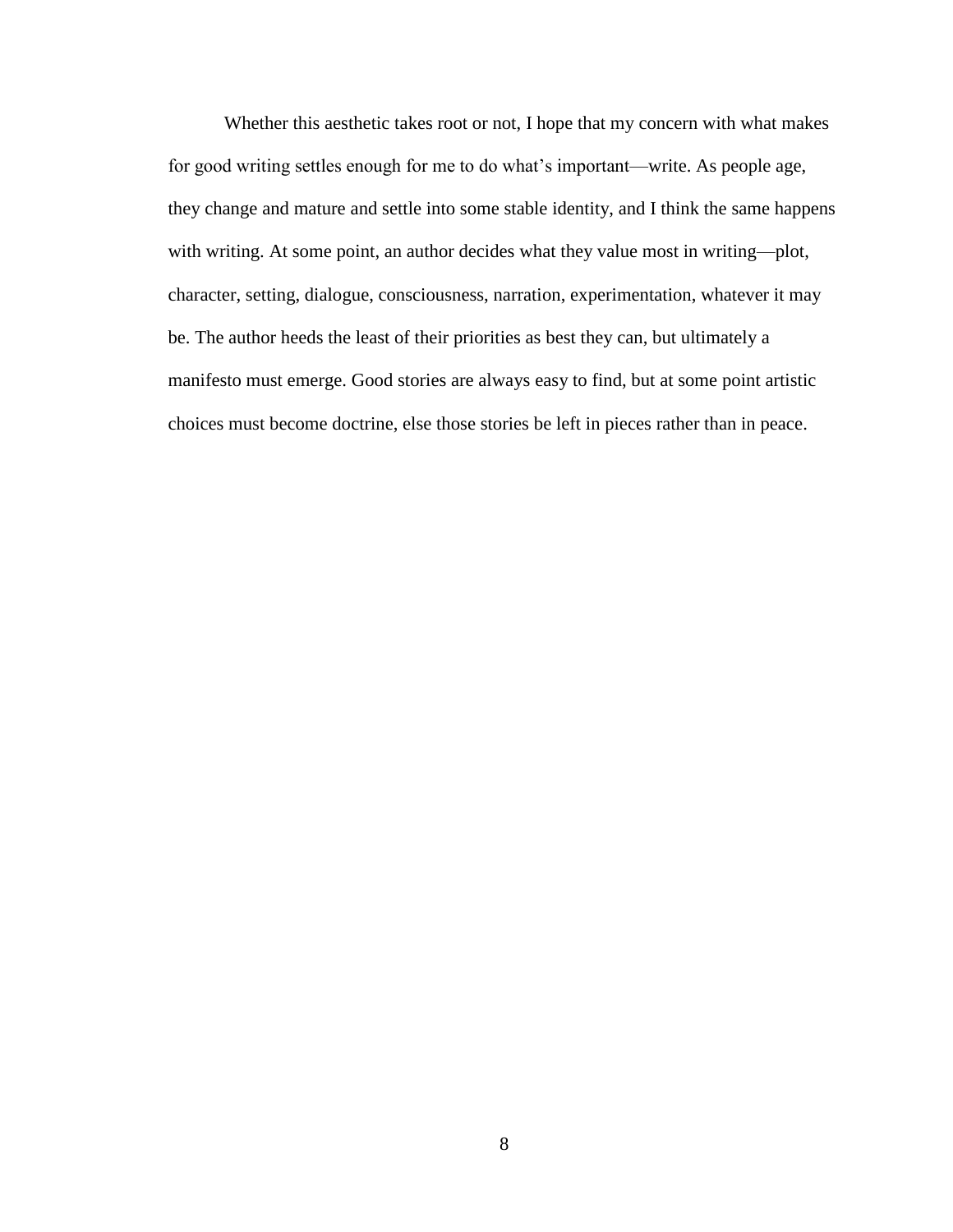#### MENS REA

It took me several months after meeting her, to find out the homeless woman's name. Almost every day, I'd see her on the way to my favorite coffee shop; she stood out from the others with her smoky glass eye, a faded twin of the brown one on her right. She looked about a couple decades older than me, though it could be hard to tell with them. She was often with a bike, the basket filled with plastic bags, and a patchy solar blanket hanging over her shoulders. I'd catch her asleep under the nearby church's awning, and sometimes a church member would approach her with a cup of soup and blackberry tea, even as she waved her hands in polite refusal a few times. I would see her inside the coffee shop, too, sitting at the bar before the window, staring vacantly out into the courtyard before her. She was always alone.

She could sense me staring at her sometimes, I swear, and just before she'd turn to match my gaze I would wrench away, focusing back on the book of photography I was studying or the caption games I was playing on my phone. But I never could keep myself from occasionally glancing at her. She always wore that same grey hood—sometimes up, sometimes not. I couldn't understand what made her switch when she did. Some mysterious reasoning apparent only to her, I guess.

The other mystery to the homeless woman, something she did which I never saw any of the others do—but who knows, maybe her story is just one of many, and I was only paying attention to hers—was that journal she was always scribbling in. I'd glimpse lines of black ink and letters on the pages, though I could never decipher them well. *How nice*, I thought when I first saw her writing. *Someone writing in a book.* I couldn't remember the last time I'd put ink to paper beyond rent checks or dating my photographs.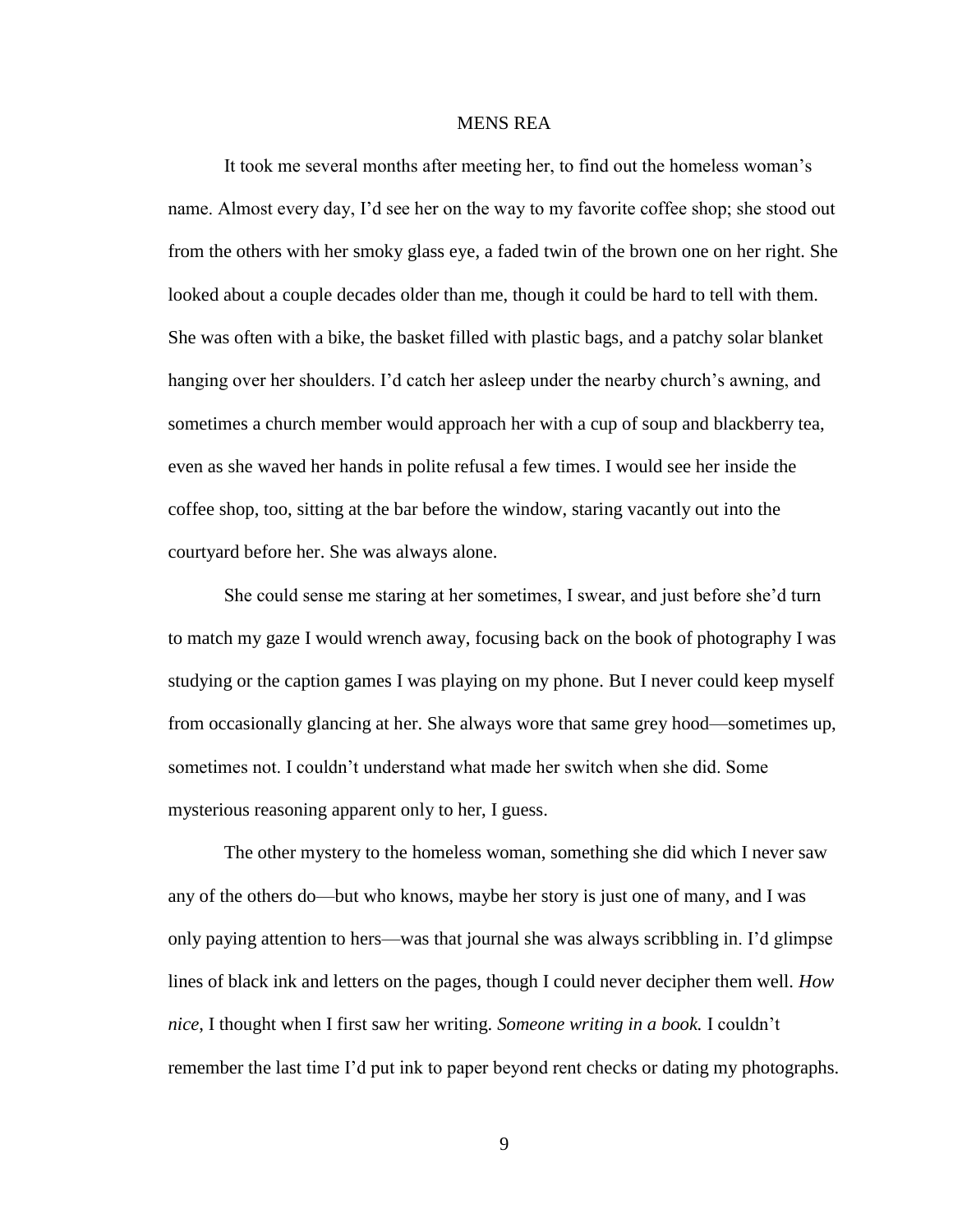I kept digital galleries like most working photographers, but I also had a thick album of my favorite photographs I'd taken, printing them out at pharmacies. After waving them dry and admiring the specificity of detail on them, the contrast of colors, the perfect three-by-three framing and line of sight, I'd take my favorite brand of silver pen and scribble in numerical dates on them, along with my name, last name followed by first. The pens were my most frivolous purchases.

In those days, I considered myself poor. Not poor like homeless, but makingends-meet poor, between sporadic freelance assignments and a brief cashier job at a failing clothing outlet, sometimes applying for salaried jobs at local newspapers or magazines, seldom garnering interviews and never getting that final call. I'd moved to Kentucky after my return from volunteering abroad, alone and with one last thousand in savings that I hadn't spent on traveling. I didn't want to bother my parents for money, who still had my brother and sister in college, and yet I wanted nothing more than to buy a new car, an upgrade from the twenty-year-old sedan my aunt had given me—a nice car with windows that worked, an accurate odometer, pipes that didn't leak oil or require constant mental vigilance, visits to the mechanic. But I also liked coffee and cinnamon rolls at the shop, and so always blamed myself for building up rolls of fat rather than money for a new car. Or an IRA, or visits to the doctor, or other necessities targeted ads in my phone were constantly telling me I needed, things we called adulting, which I called aggravations on my art.

So is it hard to believe that the homeless woman became a mirror for my anxieties? I'd see her bizarre gummy eye and think, but for the grace of God … One day, I passed her on the street, and she greeted me as she always did.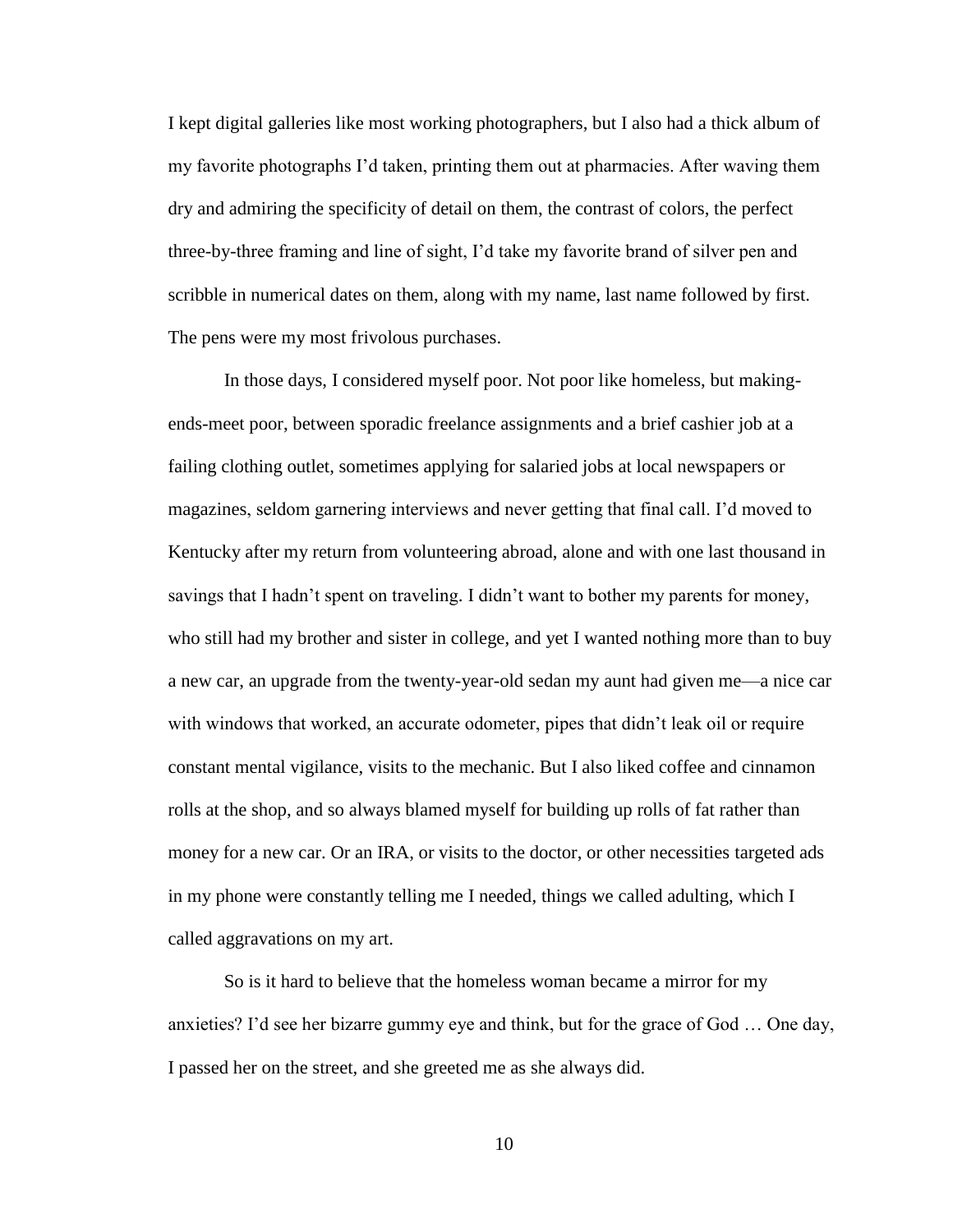"Hey there, Clean Cut," she greeted me, belying her look with a voice too sweet, like milk, affecting some kind of charisma. A pitiful charisma, one Wall Street bankers wouldn't envy, but compelling nonetheless. "How you doing today?"

"I'm just fine; how are you?" I couldn't help but say as my Midwestern etiquette steered me through the conversation, even while the back of my head egged me on to keep walking, dig my hands into my pockets.

"I'm fine, too. Can't not be on a day like this," she gestured to the sunshine around us. "Be better with a dollar, though. Have you got one?"

I was going to say no, and eventually I would learn how. I'd sculpt the most polite no I could give to homeless people like her: *No, I'm sorry, wish I could help you, but I only have my debit card on me.* A hollow wish to mask over another: *I wish you'd go away. I wish I didn't have to see you every time I walked to the coffee shop. I wish you'd pack up your blanket, your bike, your few belongings, and simply disappear from the sidewalk. I don't wish you were better. I wish you would skitter into some shelter like any other grotesque sight.*

But that day when she asked, I fished a buck from my wallet and handed it to her. She clasped my hand and shook it tightly, before quickly taking the dollar.

"God bless you, sir," she said. "What's your name?"

"Blaine," I said.

"Blaine? Oh, I don't know about that."

"What's wrong with my name?"

"Clean Cut suits you better, walking around with that nice hair you got."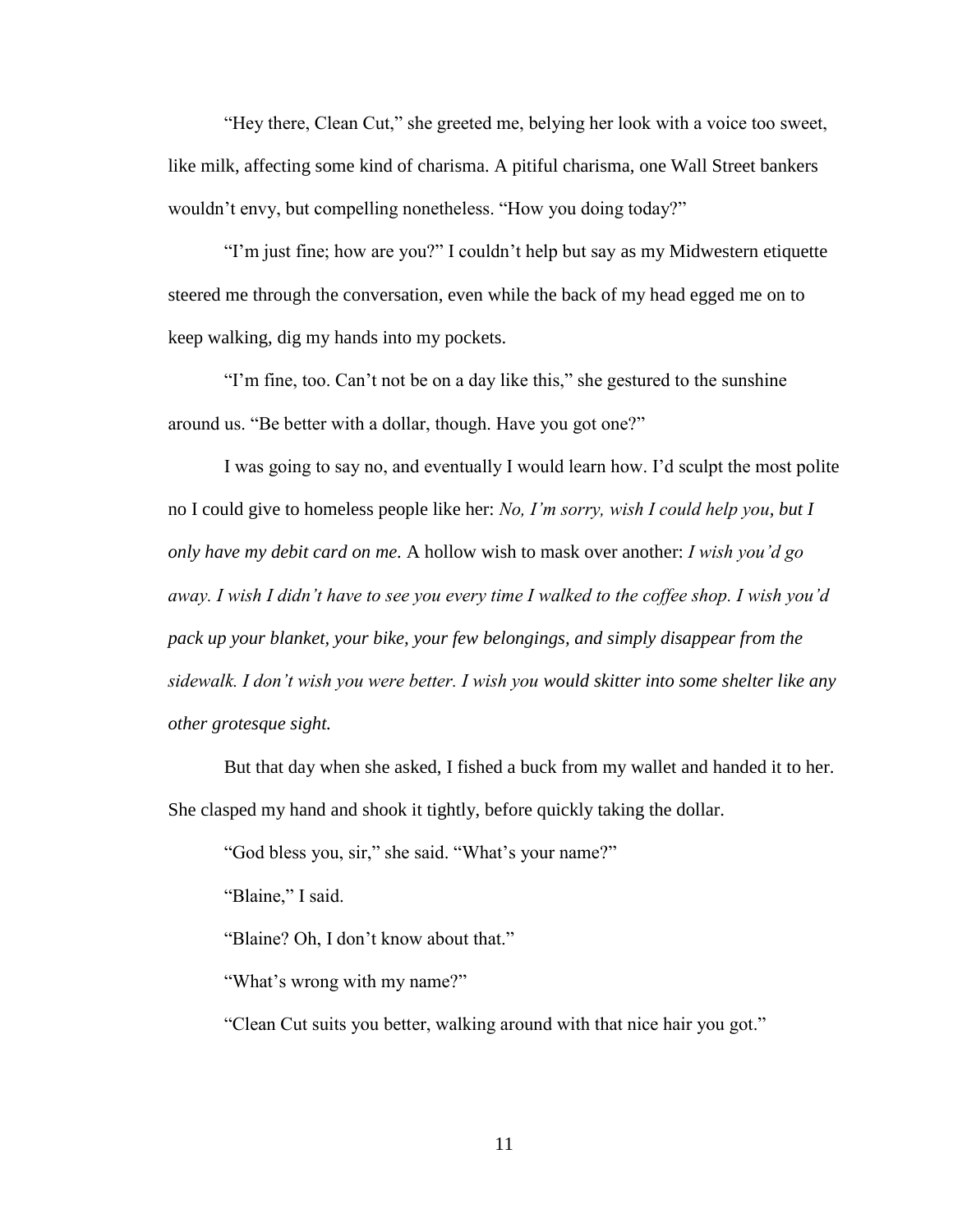I was about to say something equally snappy back, but every nickname I thought up tasted like ash in my mouth. *Brown Coat. Solar Blankie. Shaky Hands.* If we were a comedy routine, I couldn't imagine playing anything but the prop for her light mockery. To say anything about her felt like kicking a dog. When leaving, I turned over my shoulder and saw her procuring a few more dollars out of a middle-aged woman, some lawyer type working in an office nearby, and for a strange instant I felt betrayed before shaking my resentment off. That woman could probably garnish her a whole year's wages if she sold one of her cars, my thoughts ran—spat, more like. It was rich snobs like her why anyone was homeless to begin with. No one knew how to share in this country. We simply patronized them with spare change, while the only people who could actually change anything drove right on by, or flew over small southern cities like these, making patronizing observations about how beautiful the heartland seemed, with its long spans of agriculture, a wholesome yellow and green patchwork quilt.

The lawyer type gave her a twenty, without any flinch to her hands. The homeless woman clasped her hands around the lawyer's in exactly the same way she'd done with mine and said "Thank you, God bless, thank you," so many agonizing times, twisting her frame into some caricature of charity. The woman smiled, lapping it all up. I walked into the café, fuming.

\*\*

Later that night, after an unproductive day of drinking coffee and getting distracted by social media and dating apps, I was back home hosting my friend Lester, from the same small Indiana town as me. He owned a furniture company, building custom-made luxury dining tables, console tables, night stands, wardrobes, and whatever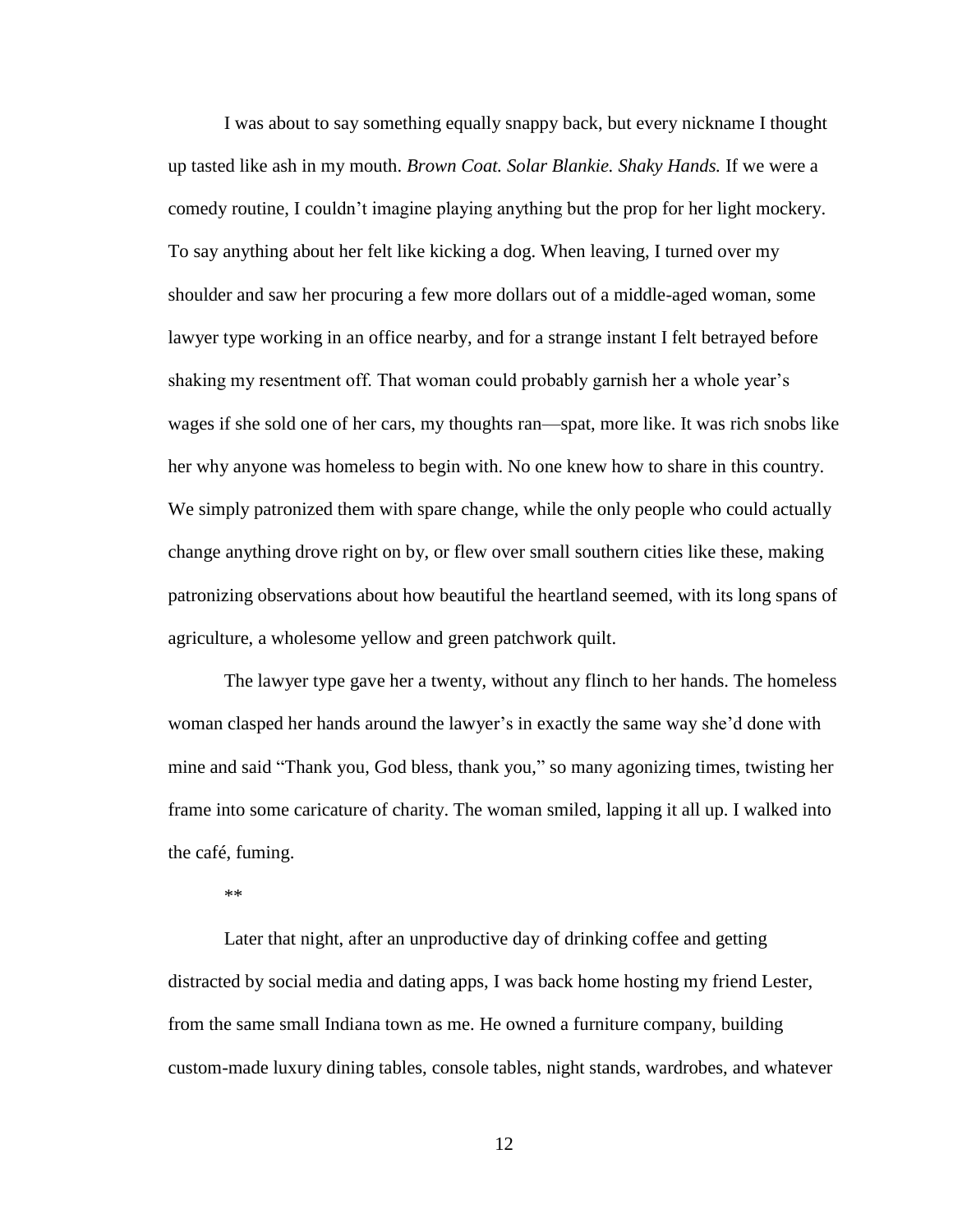else for seven-figure clients ranging from Bloomberg scions to past U.S. presidents. But I never would have guessed it based on his appearance: his shirts and jeans were constantly covered in furniture grain. Even after hiring a dozen full-time carpenters, the man still sanded, packaged, and delivered his furniture whenever he could. Nowadays, he was usually flying out of Nashville to meet with interior designers in Los Angeles, New York, and other cities, and he liked to come visit me whenever he could.

After I cooked us spaghetti and meatballs for dinner, we lay half-naked in my bed together, Lester's large, creased hands over his expanding belly. He was rubbing himself up shamelessly, after we'd talked about old trips we'd taken. The gay campgrounds in West Virginia. The gay resort in Fort Lauderdale. I'd been a college student when we'd gone on these trips, and I'd found it eye opening to discover burly men dressed in leather chaps, studded vests, rainbow thongs, or nothing at all in these places, making out with each other under colorful strobe lights. I'd never seen anything like that in small town Indiana, where the gayest things around were high school contact sports and *Will and Grace*. Traveling with Lester made me feel worldly. Exposed. Nothing at all like what my current toils did.

"And there was that time in Colorado …" Lester sputtered before his breathing haltered. His hand reached my chest, started stroking me, asked me if I remembered the massages he'd gotten us and the large, warm beds we'd slept in, and I told him yes, I remembered, rolling over and kissing his chest, feigning moans and rhythm. Most times we got together, we messed around, and I didn't mind these interactions; Lester was the horniest man I'd ever encountered, and I just couldn't imagine myself telling him to cut it out, how rude of him to lack such self-control. That felt like shaming to me. So while he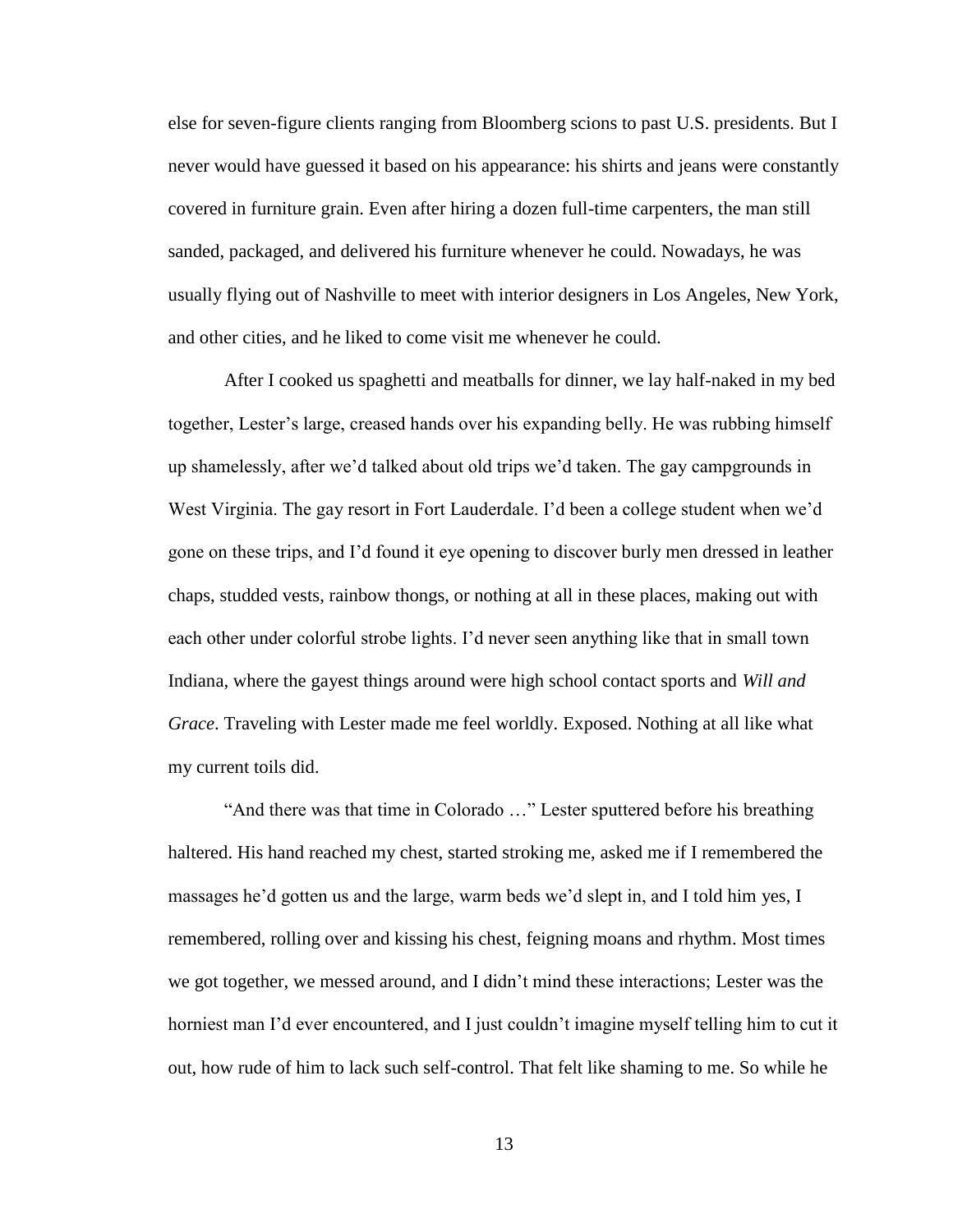worked himself up to orgasm, I looked around my home. The Box, I called it. It was a studio, cramped with an old love seat, kitchenette in the corner, a box of old things shoved in the corner, and a large bed taking up almost a quarter of the room, shirt rack, clothes dresser, an ottoman as a coffee table. The place was a hovel, but also my first home as an adult. After Lester finished, I lent him some old underwear to clean himself up. He smiled and massaged my chest.

"I have an extra room in my Louisville house," he said.

"You've told me this."

"Did I? It's been sitting vacant for so long."

"You should find a tenant."

"I should. The rent would only be a few hundred. Cheaper than here." "That's a good deal."

"I could even let you stay there rent-free for a while, if you needed time to establish yourself. There's so many gorgeous vistas in Louisville. You'd be taking photographs forever."

I rolled over in the bed, away from Lester's grasp. "I'm fine here, Lester. Just trying to forge a path on my own."

Lester fell asleep shortly after, while I clutched my blanket, thinking how much easier my life would be if I just moved into someone else's. In the morning, Lester packed his things into his car and embraced me, gave me a peck on the cheek goodbye before rolling off in his sprinter van. A while after he left, I was making breakfast when I noticed something odd.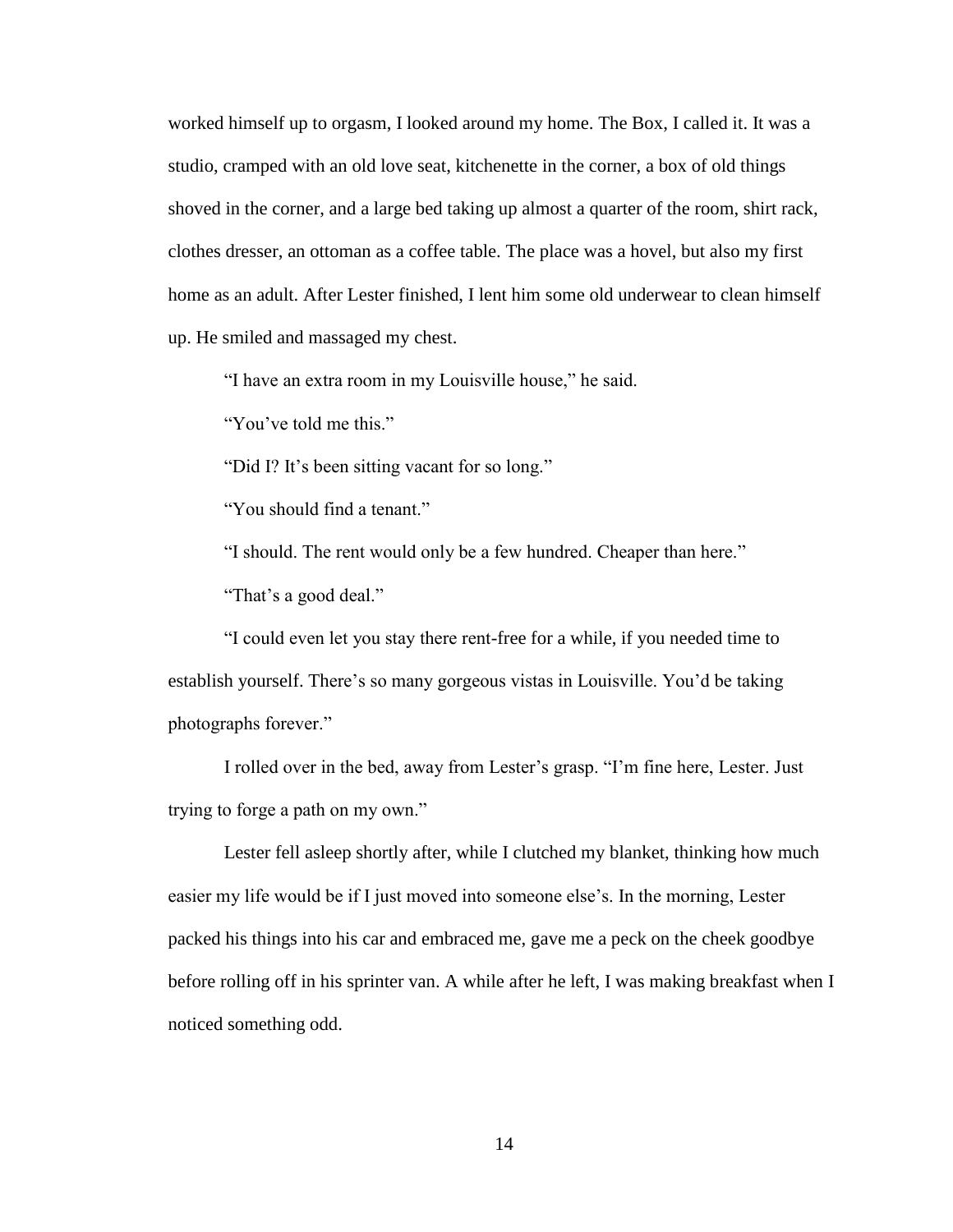In the middle of my room lay a light, patterned rug my parents had given me, and its center was damp. I looked up, but there was no pipe or dripping water overhead. I moved the rug away from its spot, and out of the tiniest crack in the floor came a little hiss of steam. I got to my belly and eyed the spot, saw condensed water forming around the crack. I heard a light trickling beneath the floor. Grabbing my cell phone, I took pictures and video, then sent them to my landlord. An hour later, he asked to see me in his office.

"Sinkhole," my landlord said the moment I sat down.

"You're shitting me."

"That's what the building inspector guessed. She sounded sure."

"How long do I have?"

"She said you should leave as soon as possible."

"I haven't got anywhere to go."

"No family or friends you can move in with?"

My parents, back in Indiana, the one place in the world I would rather be buried in a sinkhole then go back to. I remembered the sunsets, mostly. How they were always setting over some patch of woods or a grooving, hilly horizon. I remembered other things, too, like the crowds of boys who swarmed high school locker hallways, the Christian speakers who came to our school to preach about virtue and celibacy using funny jokes and punk rock. The moment I'd graduated college, I'd fled, coming back home only for holidays, reluctantly. The short time I'd been in Kentucky, it was only worse, but at least here I was a stranger. I didn't like having to go home for Christmas or Easter reunions to hear extended family cooing over my cousins' latest babies, or my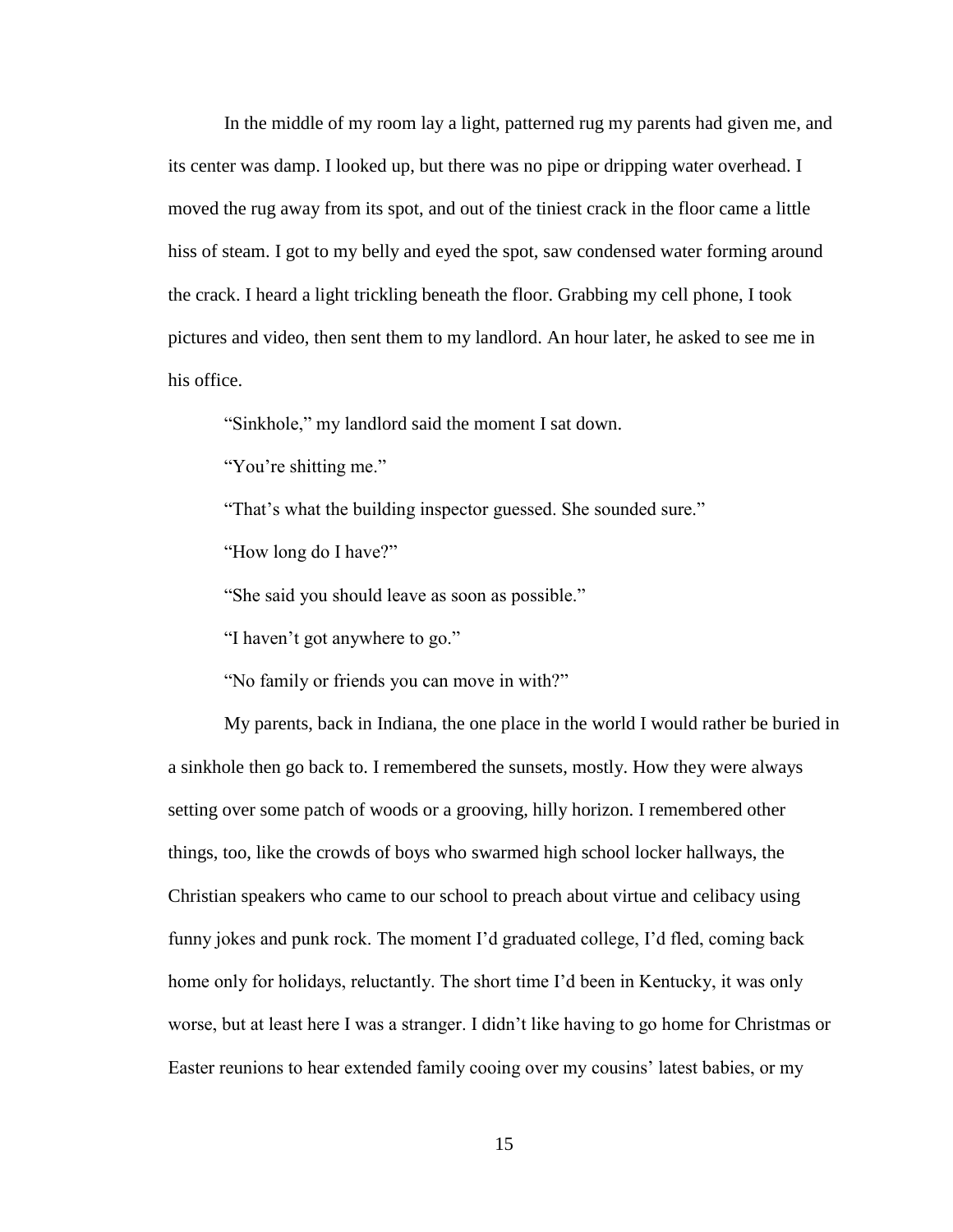mom's complaints about the snotty Church girl who'd converted my brother to Methodism; the rare times he visited home, he spent most of them talking to us about the wonders of his spiritual awakening, all but begging us to join him. As for friends, I had few, and only one had the resources to help me. Lester's offer rang in my head like some ominous chant, and I sidelined it.

"I'll find a place, Mr. Sorenson," I told him. He told me not to worry about breaking the lease, that this sinkhole would give him and his insurance enough to worry about.

The day passed with me shopping for new apartments online. I shopped around until inevitably checking Crag's List, and even their listings were either overpriced, fifty miles away, or authored by some forty-year old man requesting only female roommates "down to hang out at clubs, bars, I have a really nice bar in my basement." I shut my laptop, figured I'd check more later, but as night blanketed the town I curled up into bed, looking at the ridiculous sauce pot already sweating with collected steam in the middle of my floor. I wondered if Sorenson had told my neighbor above me. I wondered if I would wake in the middle of the night to some sharp crack fissuring the place. I knew I wouldn't tell my parents, who'd been so reluctant to watch me move to some unknown city, trying to pioneer a career.

The next day, on my way to the park to photograph a junior league baseball game for the local paper, I bumped into her again. I saw homeless people all the time on the street, but the sight of her, the only one I recognized, stirred some spite in me, which grew as she turned around, flashing her manipulative little smile at me.

"Hey there, Clean Cut. You got—"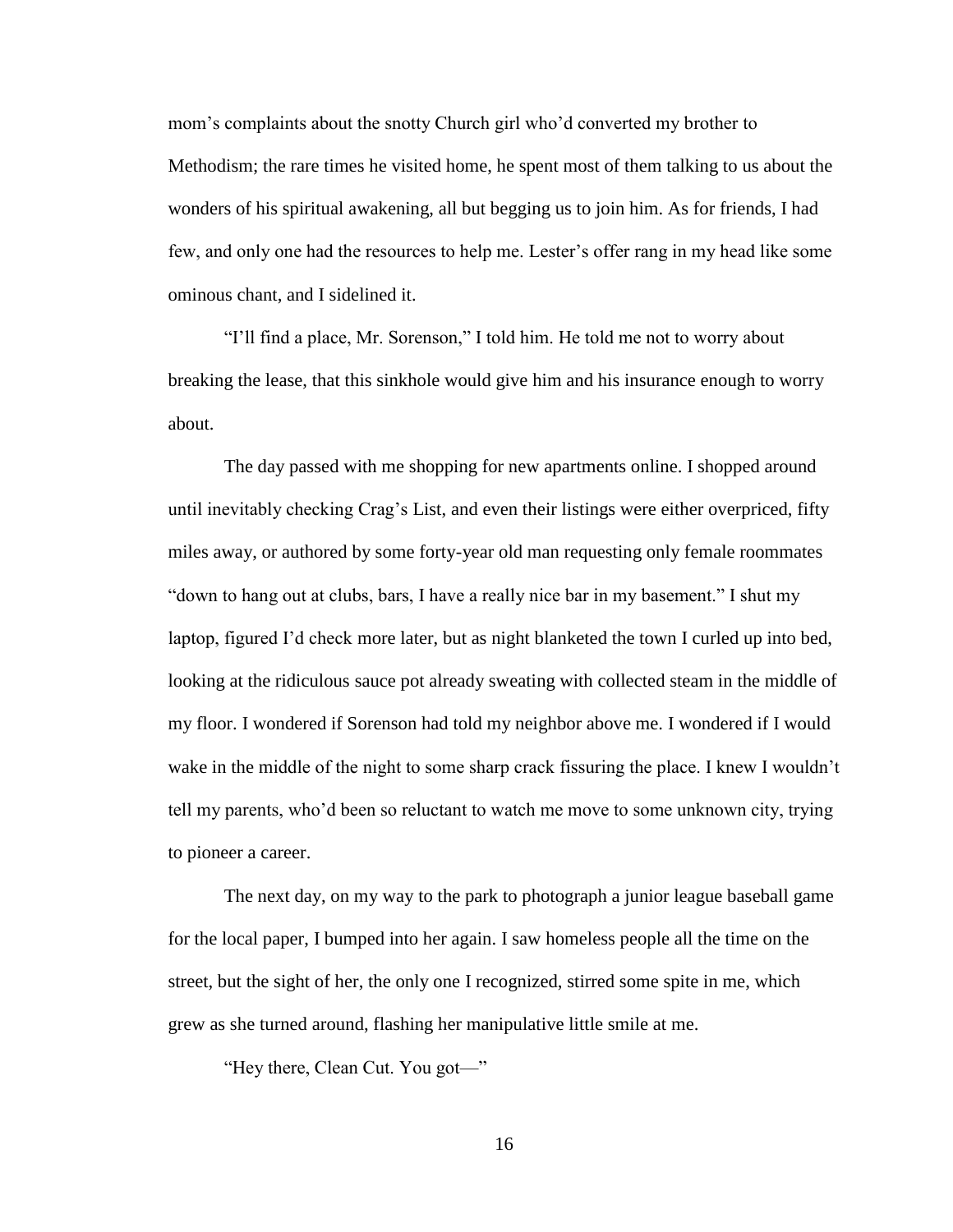"I'm busy; get a job if you want money," I spat and kept walking.

"I'm sorry, sir, I do apologize for bothering you," she called out after me. "I hope you have a good day."

After ten paces, I paused, cramming my hands into my pockets and gazing around at the block. Cars ran swiftly around the race track roundabout, and shadows zigzagged against walls under the hot midday sun. A construction crew was laying over the sidewalks, forcing a few homeless people out of their usual spot. I turned back to her, finishing up a conversation with a mother bearing a tray of lattes for her three children, handing her one of them. She then sat down and pulled out her journal and a stub of a pencil to write with. Writing diatribes about me in her journal, or juju to curse me with, paranoid fears blinking in my mind's eye. So I walked to her, sheep-faced, a crumpled five in my hands. She patted her lap and laughed.

"I shouldn't have snapped at you. Here," I handed her the money. "Just tell me you're not buying drugs with it."

"Of course I buy drugs. Heavy duty cannabis. For my hands." She winked her good eye as she held them out. They trembled, and I saw distinct scars along the wrist and knuckles.

"Factory accident a while ago." She pulled them back. "Imagine trying to get work with hands like these."

"That's terrible."

"That's life, Clean Cut."

I watched her try to write in her journal with her shaking hand. I could make out bizarre etchings of trees in the woods, and thunderously large letters: "THREE CANNED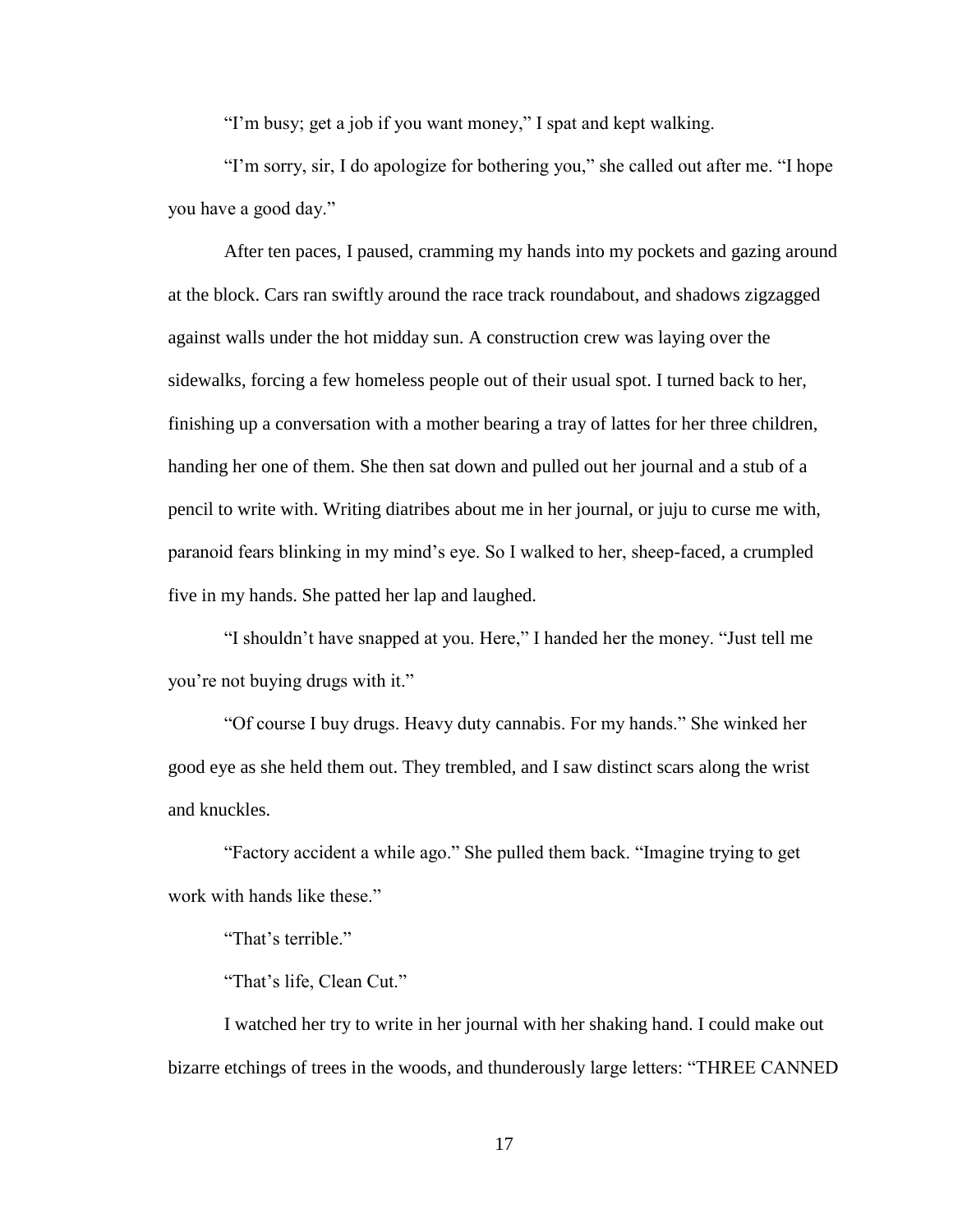PEACHES, HILLHEADS, THEY SCREWED ME OVER, THEY DID." Her writing didn't follow the lines at all but ran up, down, diagonally, in spirals—a mosaic to chaos, irrationality.

"Didn't your Mama ever tell you reading over somebody's shoulder is rude?" she laughed. I turned my attention away, apologized. As she stowed the book into her backpack, I pulled out one of my silver pens and, in further atonement, offered it to her.

"They last quite a bit, and the ink is pitch black," I told her as she took it and balanced it on her fingertips. Back then, I imagined that must've been the nicest gift she'd ever gotten, and I remember feeling distinctly proud over my gift to her. It sometimes hurts to remember the stupid thoughts you had in your youth.

"That's something," she put the pen, too, away in her backpack. "Clean Cut, you mind me asking you where you live?"

I pointed to the building where I lived, the old flat Roaring Twenties Midge, with concrete and steel walls. Apparently it had been a high-end living complex when it first opened, complete with central heating and electricity, one of the most opulent buildings of its time. Then it changed hands over the decades, becoming student residency, then an office building, at one point a makeshift urgent care center that didn't last long, and finally residential living again. Sorenson had spent a long time telling me its history in my interview for the apartment there, as if he were the one trying to sell it to me. The price tag had been enough to convince me at first, though later on the reasons for its low price became apparent.

"I'm moving out," I told her. "Sinkhole."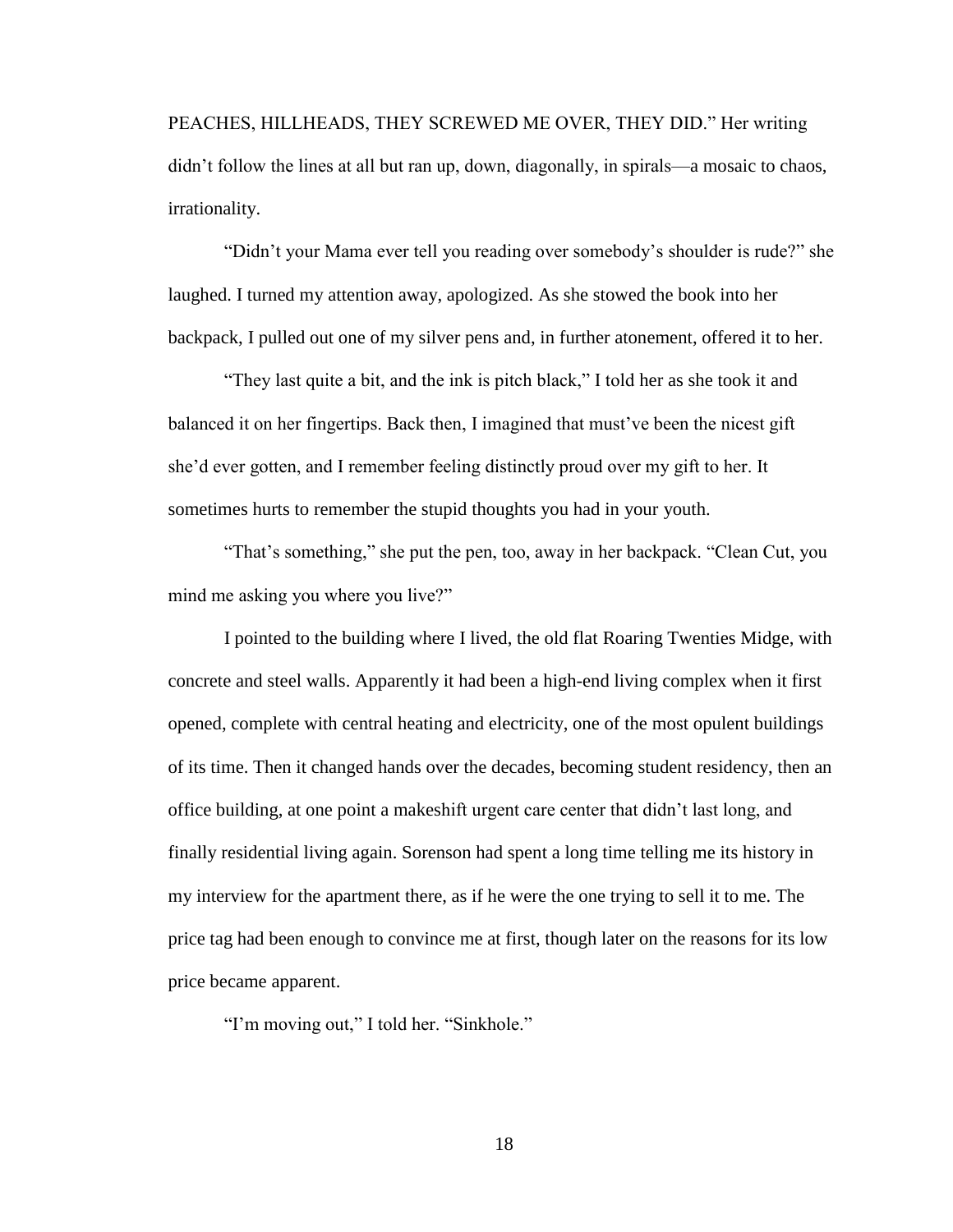"No! That's a Kentucky curse, that is. Unlucky you." She let out a raspy bark of laugh, her throat sounding like somebody tearing aluminum in two. "Better find a new place quickly, Clean Cut, or we'll be neighbors soon enough. Might have to grow out your nice hair then!"

I moved my hand up to touch the short bristly bangs, as if fearing they'd grown like weeds right then and there. In its bag, the camera swung on my shoulder, nudging against my hip, and I thought of an idea. Photography, I believed, was drawing attention to where the eye wouldn't normally go, the outskirts it roamed over in its daily use, where even my own eye would rather not wander. It was remarkable, how much putting a camera before my eye changed my thinking, separating me not only from the world but from myself, morphing into some unbodied specter, observing the world around it. That was my philosophy back then, of course, that any worthy artist could shed themselves when they entered into their art and become—what? Some bizarre, unfeeling purveyor? Whatever thoughts they were, they propelled me to unzip my bag and draw out my Nikon. I could already see the photograph: A homeless woman, sitting against the wall in a solar blanket, her sad smile the only hint to a life of hardship.

"Is that a camera? You're a photographer?" she asked.

"Yes. Would you mind if I—"

"Please don't."

She gave a slight laugh that sounded something like an apology to me, but her voice was flat and non-negotiable.

"Right, of course," I said, my arms wilting down. She'd seemed so nice, suffering silently on the street. I was only trying to help her, I thought. But everyone had a right to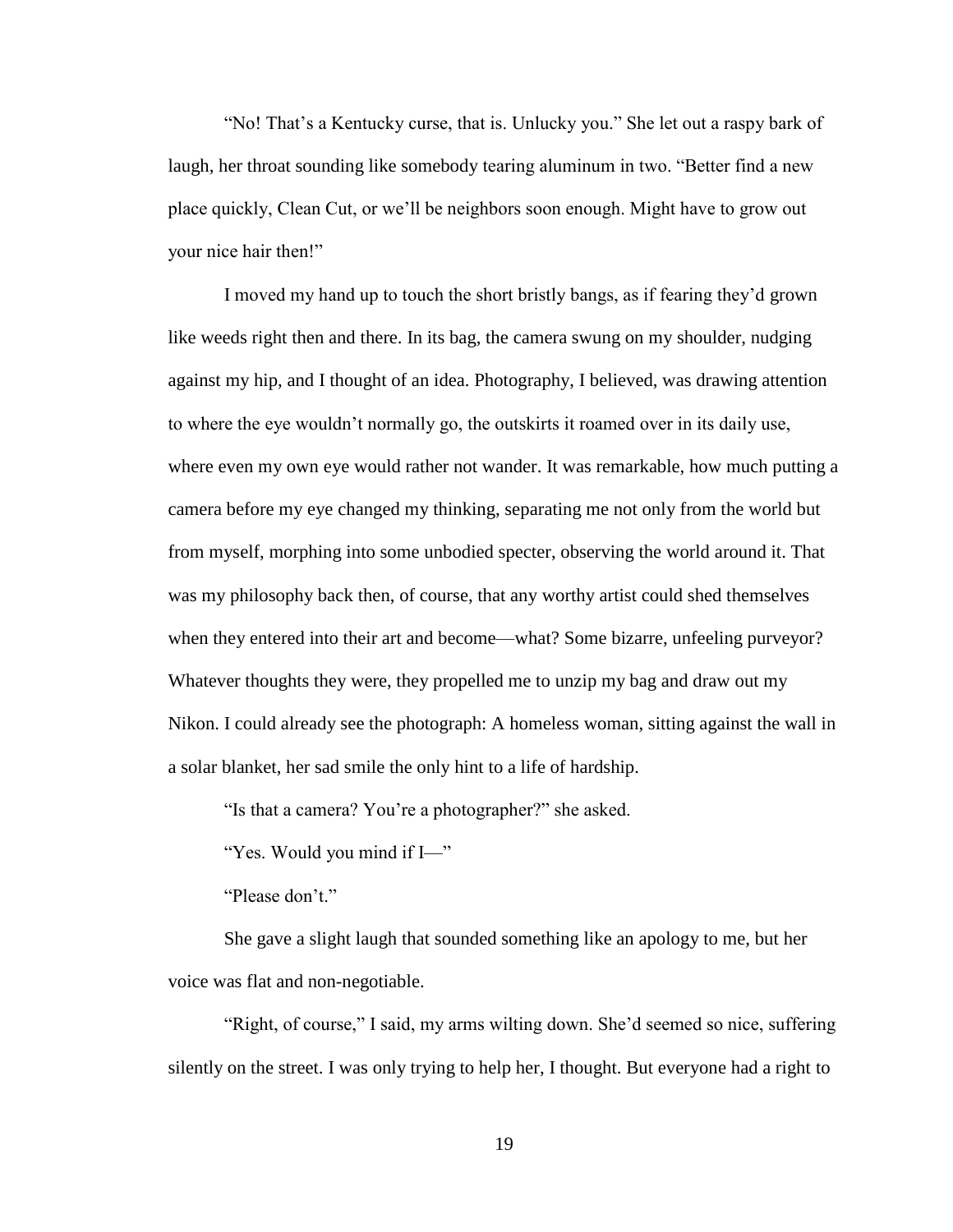their privacy. I left her sitting there, walking rapidly toward the game. While there, navigating around families and bleachers, taking shots of preteens taking turns going to bat and catching the ball, I jumped every time the bleachers shook, looked at the concessions and imagined it tumbling down, falling to pieces like some freak earthquake was happening. The unsound foundations, the rubble burying itself in the earth. I could barely hold my camera steady as all this crept in the back of my head like a vine.

\*\*

Late at night, in bed on my laptop, I was searching yet again for new residencies. Plenty were open, but they were all advertising seven and eight-hundred dollar rents per month, geared more toward college students taking out loans than professional photographers. The whole exercise began to feel futile, so I shut my laptop and shoved it to the side. A fly buzzed around me, yet another one, and for ten minutes I chased them with my fly spray, hurdling over furniture and stooping underneath my bed in every attempt to kill it, finally cornering it in my bathroom. Maybe I was better off, leaving this apartment. Grabbing my mat, I intended to do some yoga outside in the cool night in an attempt to calm my frayed nerves, but before I left the building, I saw her sleeping in the foyer.

She had arranged a makeshift home next to the landlord's office, her solar blanket across her body as she slept with her head on the backpack. She snoozed with a soft, steady rhythm. I had a sudden urge to spray her, to chase away the woman whom I had only moments ago wanted to capture in film. *Get out of the building,* I wanted to shout at her. *There's no space for you. Please just go away.* My silver pen was in the seam of her journal, lying open underneath her hand, and I couldn't help squatting down, easing her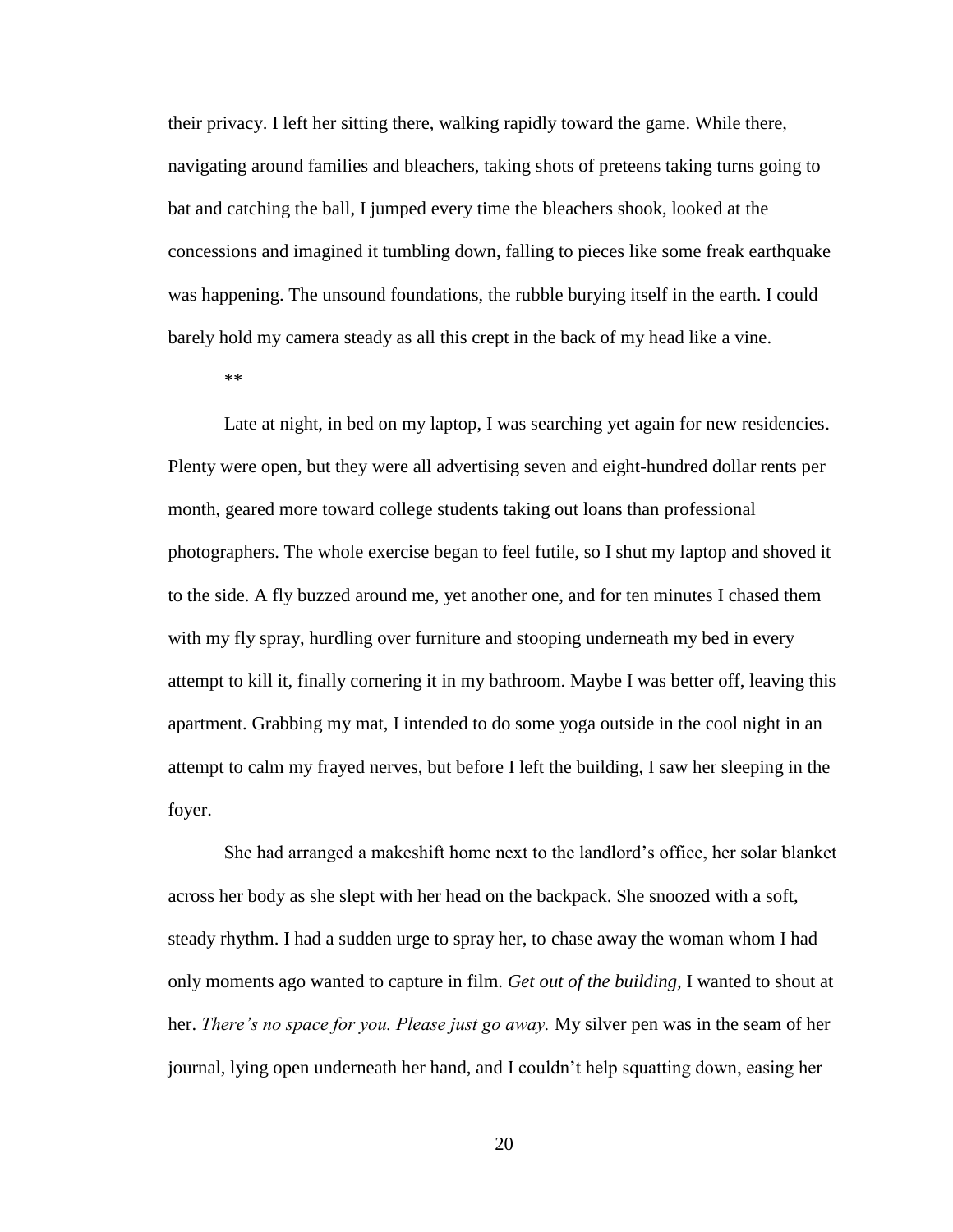hand off the page of her journal as I examined the pages. They were inked black, with white fissures crackling across the page in grotesque abstraction. They looked like lightning bolts. Or the ground breaking open. I looked at her again, snoozing gently. Had she remembered what I'd said? Did she expect something to happen? I began drawing connections in my head, loose bridges between distinct phenomena.

I went back to my apartment, grabbed my camera, and then walked back to her. They'd told us in school it was unethical to take shots like these, in a private area, certainly without the subject's consent. But the act of putting her in my lens, lining her within my frames, did something to soften my cocktail of fears and resentment toward her. Like the camera was a kind of funnel for me, allowing me to box her in and stow her safely away.

When the photo showed in my display, it looked perfect. Soft lurid green background against her sleeping, haggard face, her grey curls around her head, and the slightly blurred background showing Mr. Sorenson's office door, sign on the door reading "Sorenson Properties, LLC." The contest submissions, the reactions on judges' faces … I almost smiled thinking how perfect this photo was. And when they asked, I could tell them I'd asked her later, that she said she loved the photo, told me it captured her essence. If the photo was good enough, they wouldn't question it at all, I imagined back then. How would they even find a woman without a name?

Just as I turned to head back to my apartment, my camera still in hand, I heard a rumble. A creak. The sound of rock crying out, telling me it couldn't bear its load anymore. The floor started shaking a bit, and I felt two instincts vie with each other in my body, one to run away, another to run forward, collect my belongings. As the rumbling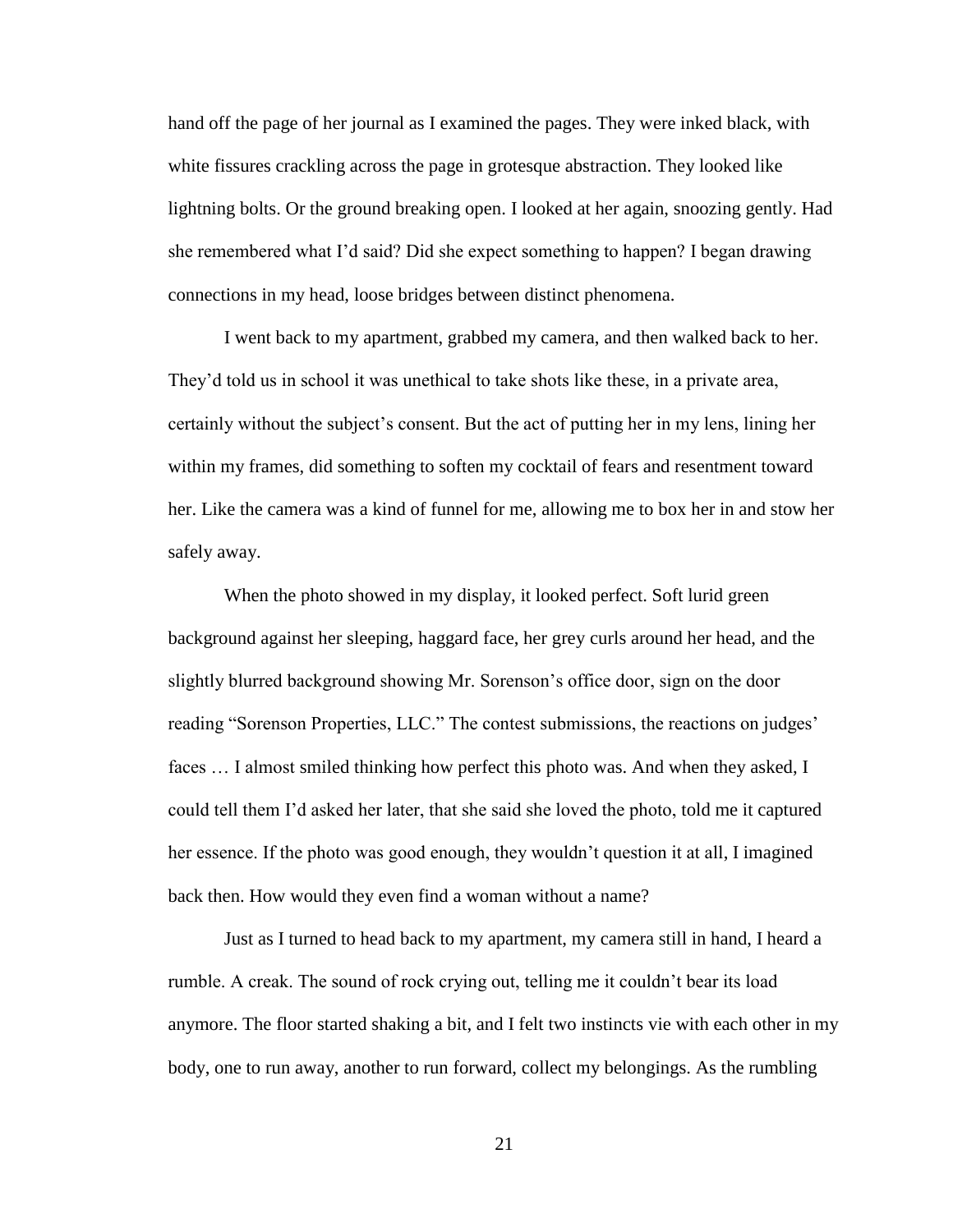increased, I chose to go forward, my legs carrying me forward, until an arm grabbed mine.

"The hell you doing?" the homeless woman barked at me. "Get away from there!"

"My stuff, my—"

"C'mon!"

She tugged on me with all her might as I stretched forward, almost taking another step just as the hall cracked, a fissure in the ground opening up. I screamed and pulled my hair, and the woman took the opportunity to reel me back. At last, I listened to sense and ran back with her, all the while thinking, my apartment, my belongings, I didn't even have renter's insurance, let alone insurance for sinkholes.

\*\*

"You'll love Louisville," Lester told me over the phone hours later, after I called and accepted his offer. "We can check out the zoo, the riverside, and they're revitalizing downtown with some art projects and bike paths. Bring your camera everywhere."

"Thank you," I said with a slight snap to Lester and shut my phone off. I should have been more grateful to the man who'd offered me shelter the next day, busy as he was tonight in Baltimore handing out free wood samples to interior designers, but moving in with him felt more like defeat than grace to me. I pocketed my phone, pulled my rolled up yoga mat closer to me, and looked back at the flashing ambulance and police lights. Sorenson was there, arguing fiercely with government contractors. Among his yells, I made out "Repairing fucking sidewalks, like that's a priority" and "I told you about this weeks ago, nothing is my fault!" The contractors kept their voices calmer but asserted themselves equally. Several of the other tenants flocked outside the building; the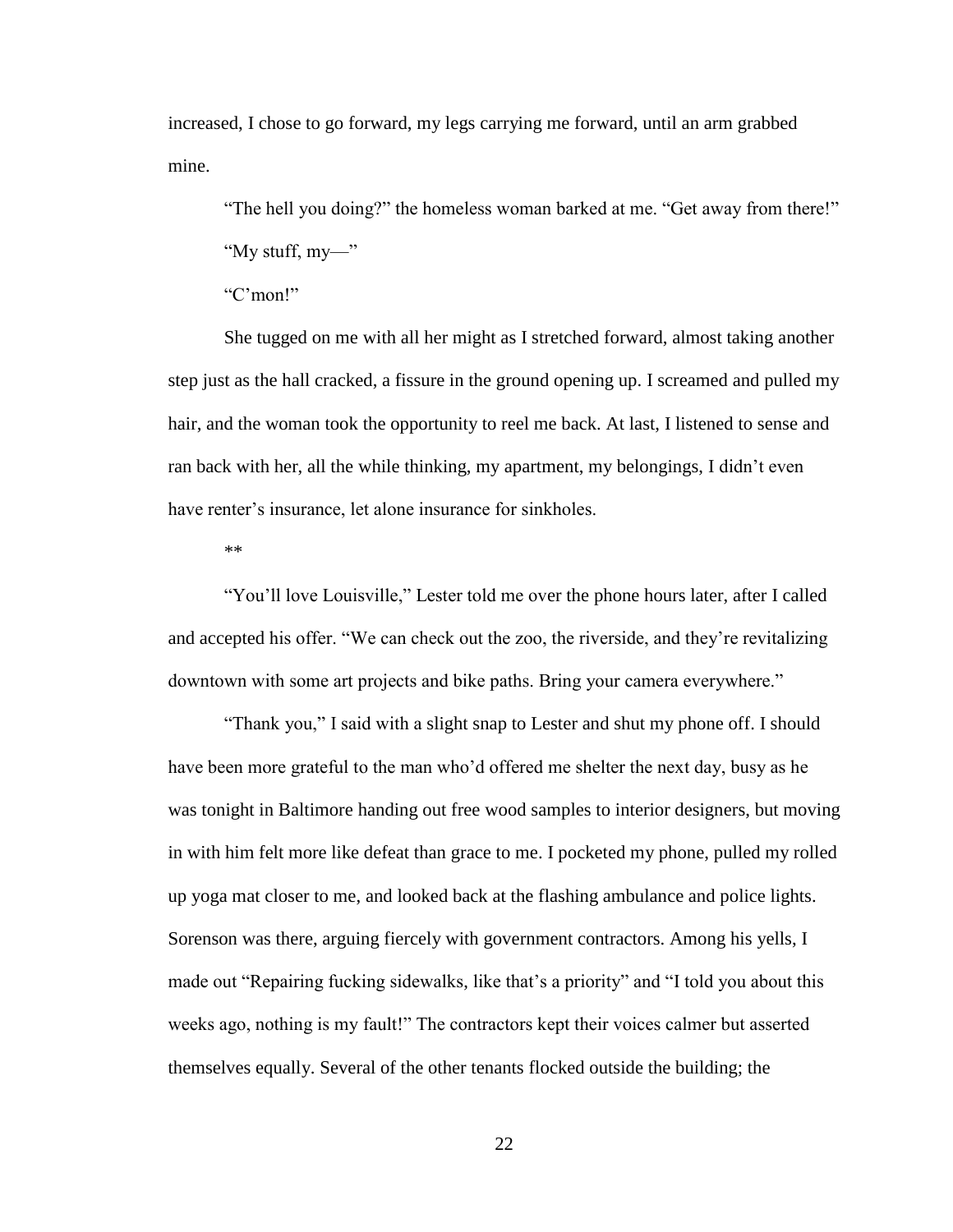apartment above me had turned out to be empty, but a few other tenants reported broken lines and cracked walls. Most of them were introducing themselves to each other, contemplating how long repairs would take, whether to leave or not. We'd hardly spoken before that night, and I didn't introduce myself, even as they wondered aloud who the unlucky tenant in Apartment 103 had been. I wasn't long for this town.

The night wore on, and people slowly trickled away from the fracas. I looked everywhere for the homeless woman, but after she'd pulled me out of the building, setting me next to a tree as I gaped in shock, she had disappeared. Eventually, only Sorenson was left.

"The clean-up team said they'd try to retrieve whatever they can," he told me. "Do you have a log of all your possessions?"

"A log? Who keeps a log of what they own?"

"Receipts? Anything?"

"If I had them, they're down in the sinkhole," I said. "Listen: I don't have anywhere to stay tonight. You have to put me up in a hotel, right?"

He scoffed and put his hands in his pockets, telling me it would cost him a small fortune just to repair the building. He told me if I had trouble finding a place to check the homeless shelter a few blocks down. I thanked him for his help, cursing him as he walked away. I roamed around the outskirts of the building for some time, wishing fervently that Lester would be back in Kentucky by now, then trying to convince myself I could get through one night without a home. I could just take a long walk, I figured, as a warm breeze coursed through the night, soothing my ragged body. Then I looked around; a trio of drunken men were angrily berating each other, until one spat in the other's face and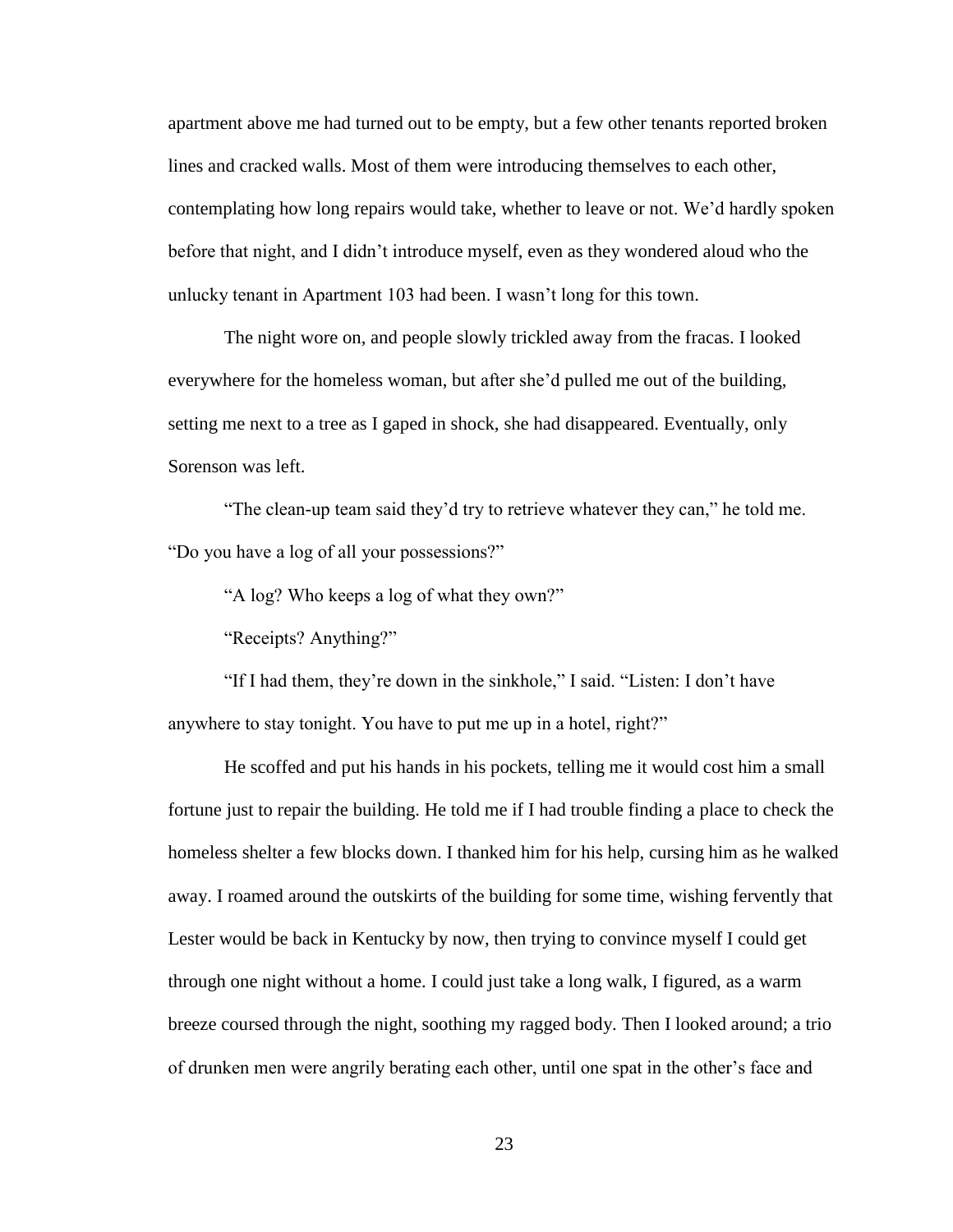ran away. Elsewhere, an old person in a wheelchair was roving back and forth in a parking lot, dancing her torso to heavy metal piercing the night from her phone, until a police cruiser came by, an officer stepping out to admonish her, her admonishing him back, him afraid to use any force on an old disabled lady.

I hugged myself, cold in my T-shirt and shorts, my yoga mat strapped to my chest. I began missing my queen-sized bed, even with its sagging middle, or the warm light given off by the lamp, and my heart began to pound. I used to be so young; not even a year abroad, and especially not a college degree, had been enough to ready me for life's unrelenting assails. The older I was getting, the more I was learning that taming my time, trying to fit it within black boxes on a calendar, especially when trying to pursue a career as financially unforgiving as artistic photography, was, if not a futile endeavor, then one that didn't reward small efforts. The choice to keep breathing, keep answering the question of what to do with myself, was pounding my peace of mind to a pulp. I considered driving somewhere, until—"My car!" I cheered. I would spend the night curled up in my car. Not the most comfortable space, but a better shelter than nothing.

I roamed around the building and found my sedan parked in its usual spot, unlocked as usual. Opening the back door, I lay inside, twisting my body in awkward contortions to shut the door behind me. Putting my belongings on the car floor, I made to open the trunk to pull out the blanket back there when I remembered I needed my keys to open it, the trunk button jammed and the backseat requiring pliers to unscrew the bolts. I made myself comfortable the best I could, stretching the yoga mat over my body, thinking about how much it might cost to have some tow truck drag it to Louisville; maybe I could look online to figure out how to hotwire it.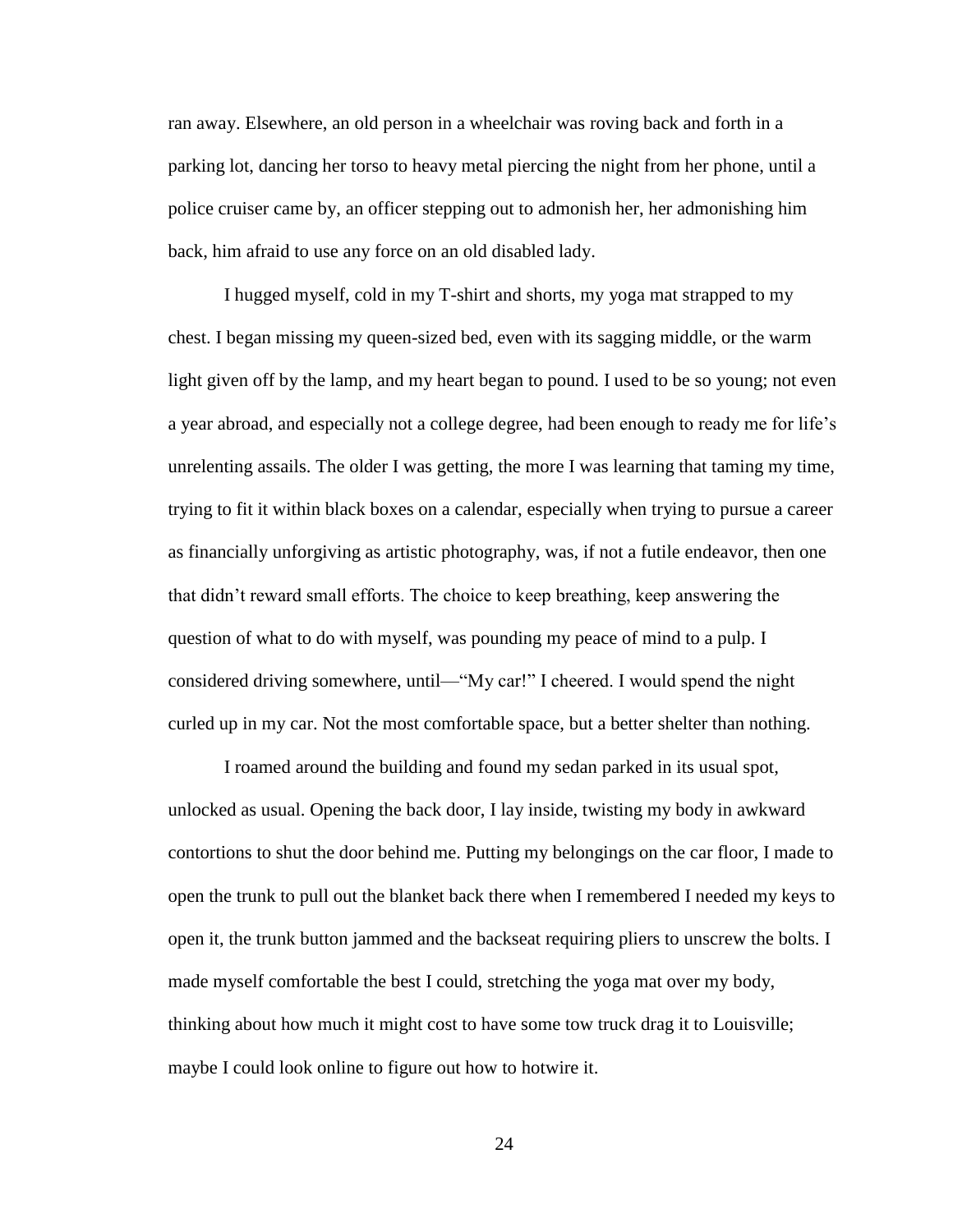I remembered the time I had moved here in this old car, how my mom had approached me for the fiftieth time to ask whether I was sure of my plans, *because you better have one, Mr. Mannes*, she had addressed me, *and it better be solid.* I considered calling my parents right then and there, asking them to come get me, until I remembered my mom complaining about ankle pains the last time I'd called, and my father still working two jobs, not to mention the grandchild they'd likely be babysitting. I put the thought out of mind, determined to survive.

To comfort me, I pulled out my camera, switched the screen to the last picture I'd taken. There she was, the homeless woman, my muse in stunning green light. I'd never taken a better picture in my life, I swore to myself. My conscience nagged me in the back of my head, faintly ordering me to delete the picture, that its subject had saved my life and I owed her this favor, but I brushed it away. The woman didn't understand photography; if I published the photograph, it would bring both her and I great fortune, and she would one day thank me for turning her life around. In a way, I could save her even better than she had saved me. As I turned over to sleep, I heard a rapping on the window and looked up to find the very subject of my art smiling at me. I screamed, hit my head painfully against the opposite window. It took me a few seconds before I rolled down the window; she was buckling over with laughter.

"Did I scare you, Clean Cut?" she said. "I thought you and I were friends by now. We survived a natural disaster together!"

"I'm sorry," I said. "I'm not used to sleeping in cars, let alone people knocking at this hour."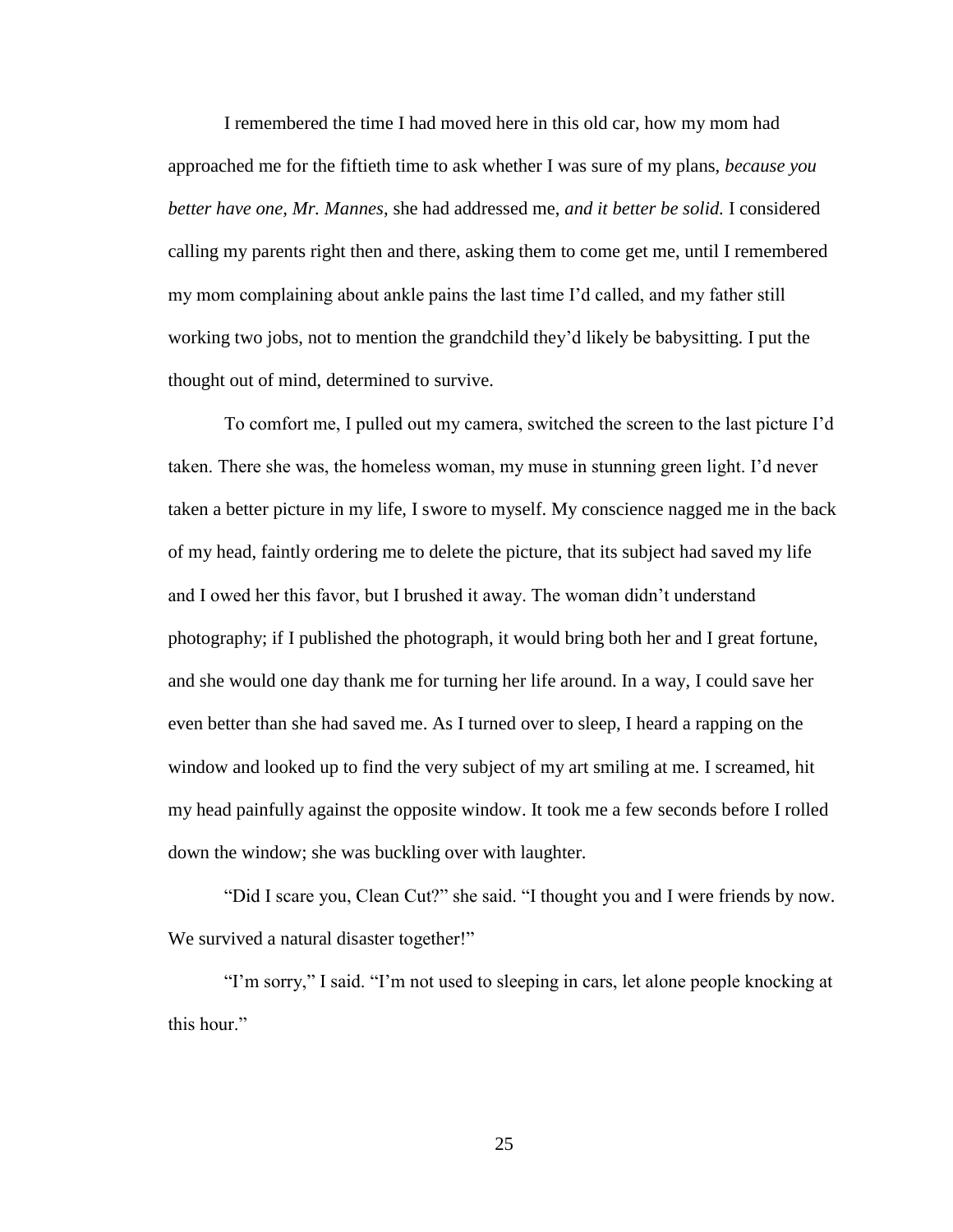She chuckled and put her arms on the roof the car, her eyes browsing its insides like some real estate agent. I wondered if all homeless people examined car interiors this way.

"Nice car you got here," she said. "Hope you don't mind my saying so, but I've slept in it a couple times. You really ought to keep it locked. I ain't by far the nastiest person on the streets."

"There's no locking it now, with my car keys back in the apartment," I said, only a little unnerved by her admission. "Thank you, by the way."

"For what?"

"You saved my life."

She threw her hands up and laughed, told me it was nothing, any stranger would have done that, I was just lucky the first couple rumbles had woken her up; she was a light sleeper.

"If you really want to thank me," she said, "would you mind letting me sleep in one of the front seats? Just for tonight? I promise I don't bite."

And even then I wondered if she knew how to hot wire cars, if she would try to steal it from me, if she had a gun hiding in her coat and had planned this whole thing. I'd seen fissures in her notebook; had she known, somehow, that the sinkhole would happen then and there? Was it suspicious that she had been in the right place at the right time to save me, to put me in her debt so she could come back later and rob me in my vulnerability, after everyone else had left? I sat still in the car, my hands clamming up, as she continuously grinned, as if it were the most natural thing in the world for someone to have brief second thoughts about offering shelter to a stranger in need. I unlocked the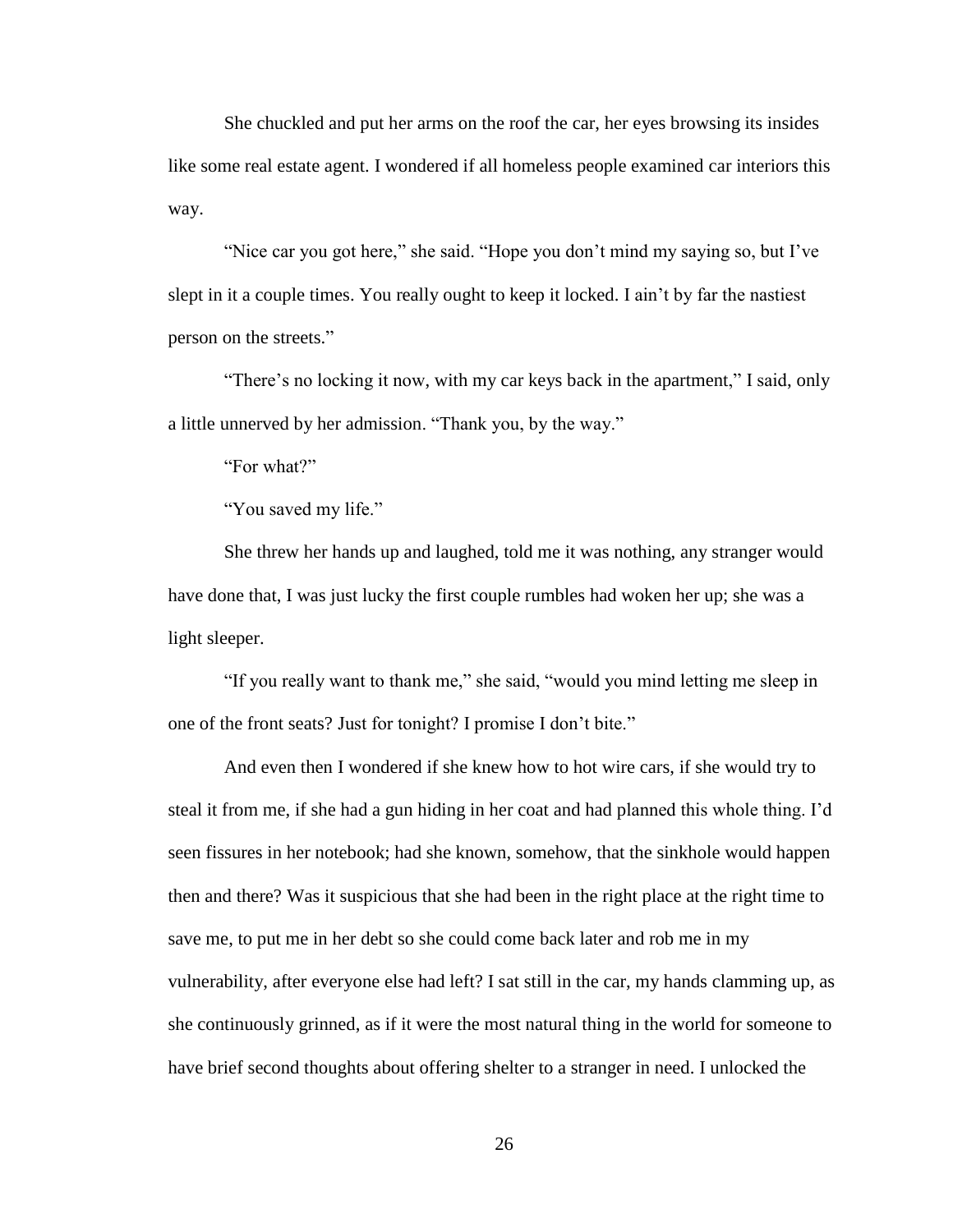doors, and she climbed into shotgun. She kept the seat upright, didn't ask to bend it down.

"Such a lovely car you got, Clean Cut," she said. "Smells good, too. You take care of it."

"It's all I have at this point."

"I know the feeling."

We sat for some time, the homeless woman asking me different questions about myself. I told her I'd came from Indiana. That I'd finished school a few years ago, went abroad to do service work, then came back without any plan in mind, and so I'd moved here to try to make something of myself. As I told her this, I started realizing that perhaps my parents hadn't been coddling me, when they'd asked me repeatedly whether I really wanted to come here, but had already figured better than I had that my photography career wouldn't jet off here. That I needed to either switch cities or careers. All while sharing this, I kept noting that a stranger was in my car. That I didn't even know her name. I could have asked, and to this day I wonder why I didn't then.

"Earlier, when I told you not to take a photo of me," she said. "I'm sorry if I sounded snippy. It's just, I know a thing or two about photography myself."

"Really?" I said with a disbelieving tone. In this day and age, everyone with a fancy camera and a Flickr account thought they were a photographer.

"I used to teach it up at the university."

"Wow," I said.

"Adjunct. But I liked doing it. Won a couple rewards back in my day." "Is your work online?"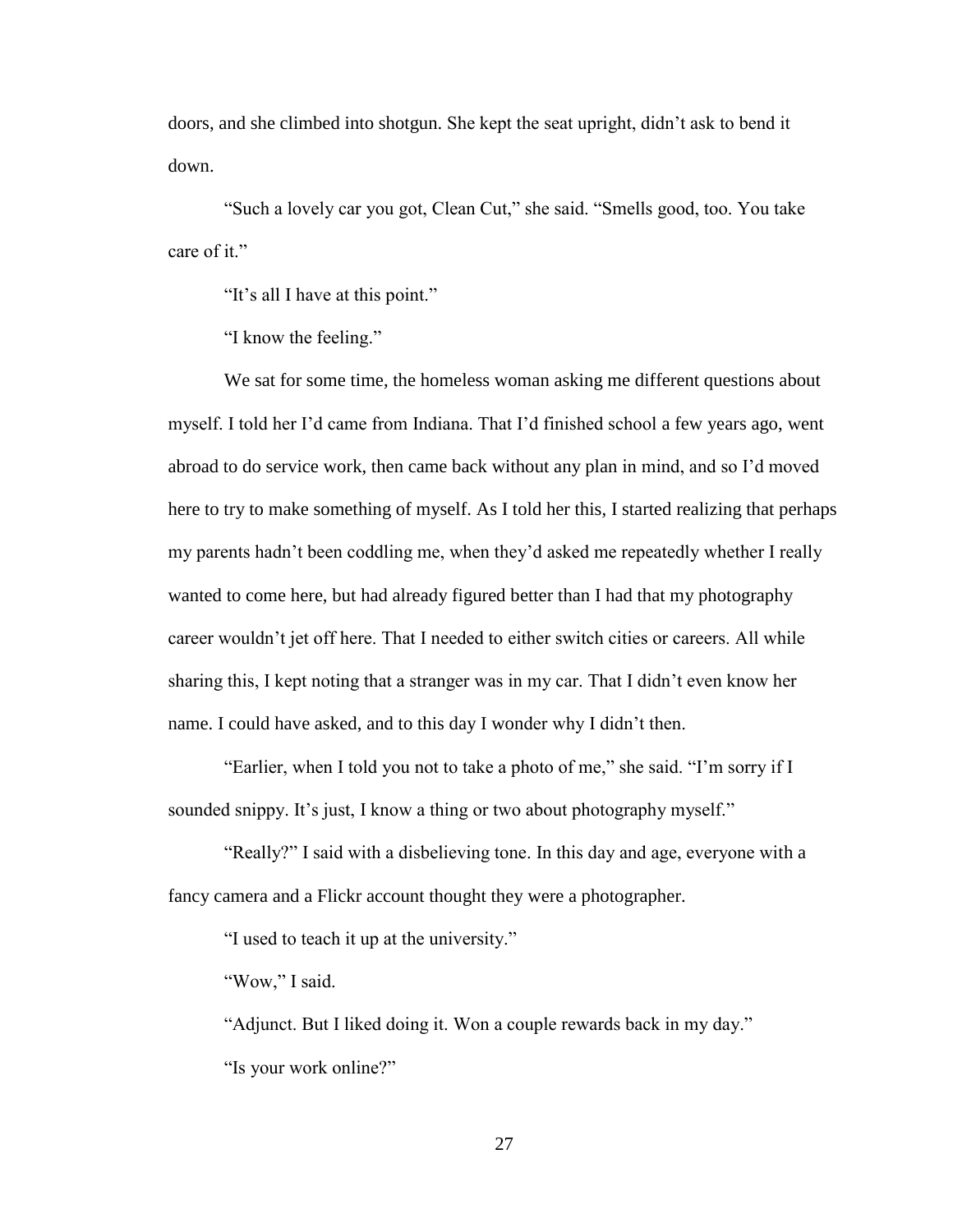"Oh gosh no," she said, waving her hands. "The university let me go before all that tech came to be. They were trimming budget fat, as they put it. Never mind it was one of my main incomes. Had to go full-time at the factory after that, and you know what happened there."

As the homeless woman talked onward, slight notes of bitterness pervading her voice, my attention dimmed, unable to find her story interesting or believable. I can't tell you why I couldn't; her cloudy eye, or her shaking hands, though all that might have happened after her career ended. All in all, Rea just didn't strike me as someone who cared for the craft as much as I did, someone who truly understood the nuance of capturing a web of tree limbs in the rays of sunshine; or the intangible blur of ice skaters zipping around a rink, their human figures stretched thanks to a slow shutter speed; or a mass of small heads walking down a school hallway, the only sharp figure an officer palming his pistol by one classroom door, the political symbolism of that shot so clear, so loud and important to our modern times. These were some of my favorite photographs, the Pulitzer winners, the shots that had launched careers across the nation, floating above me in the skies to which I aspired. The homeless woman, on the other hand, seemed sunk to me, and I didn't want to fall to her level.

"Clean Cut?"

"Yeah?" I stirred back to the present.

"I was asking you what you were up to, before the sinkhole happened."

"I was outside, doing night shots," I lied, quickly.

"With your yoga mat?"

"I do yoga on the parking lot. Some nights."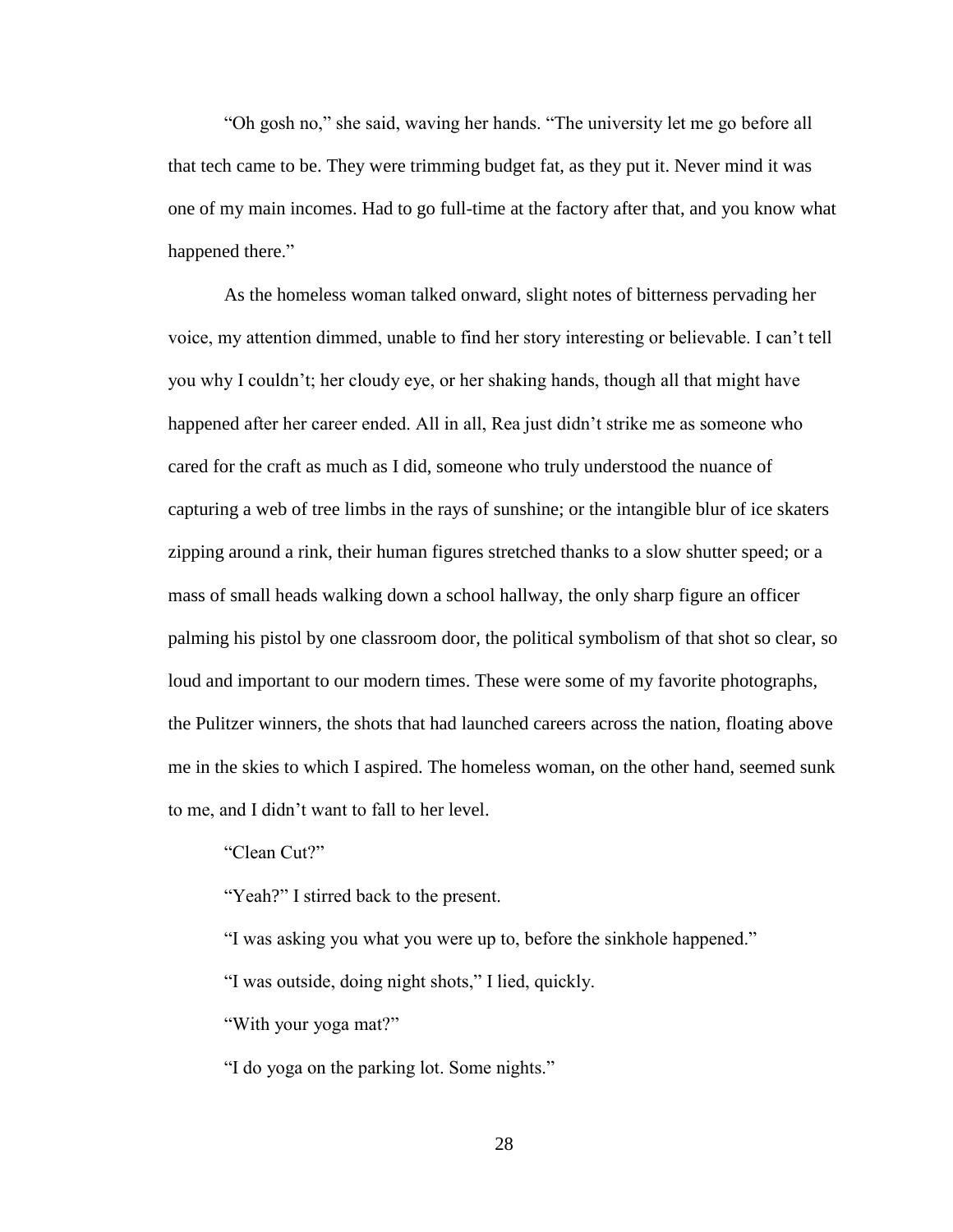"You go out every night?"

"Just some."

"Huh," she said. "I was more of an early bird, getting up before the crack of dawn to shoot a few pictures. Plenty of time before classes started. I sure do miss it, you know. You mind if I look through your camera? Peek at the pictures? Maybe I could give you some teacherly advice. Free of charge."

The look she gave me. That persistent grin. I couldn't imagine it was real, certainly not as real as the shot I'd taken of her in the lobby, the one of her so raw and vulnerable, the one I didn't want her to discover. Here she was, telling me she was a photographer herself; would she feel she had turned into the thing she once created?

"I'm rather tired," I said. "Maybe tomorrow."

"Of course. Good night, Blaine."

I started at my name, thinking she had all but forgotten it. The minutes passed with me waiting for her to fall asleep, grasping my camera in my hands. Its hard edges were uncomfortable, though, and I laid it on the ground, the strap underneath my head. I checked the phone's time and saw it was past two in the morning. Uncomfortable as I was curled up in the back seat of my car, my eyes started drooping, remembering the cracks and fissures that had torn my apartment asunder. Wondering if there were more disasters waiting on the horizon.

"I feel like a rat sometimes," she said. I sat back up, stirred by the unprompted answer.

"You're not a rat," I said, automatically.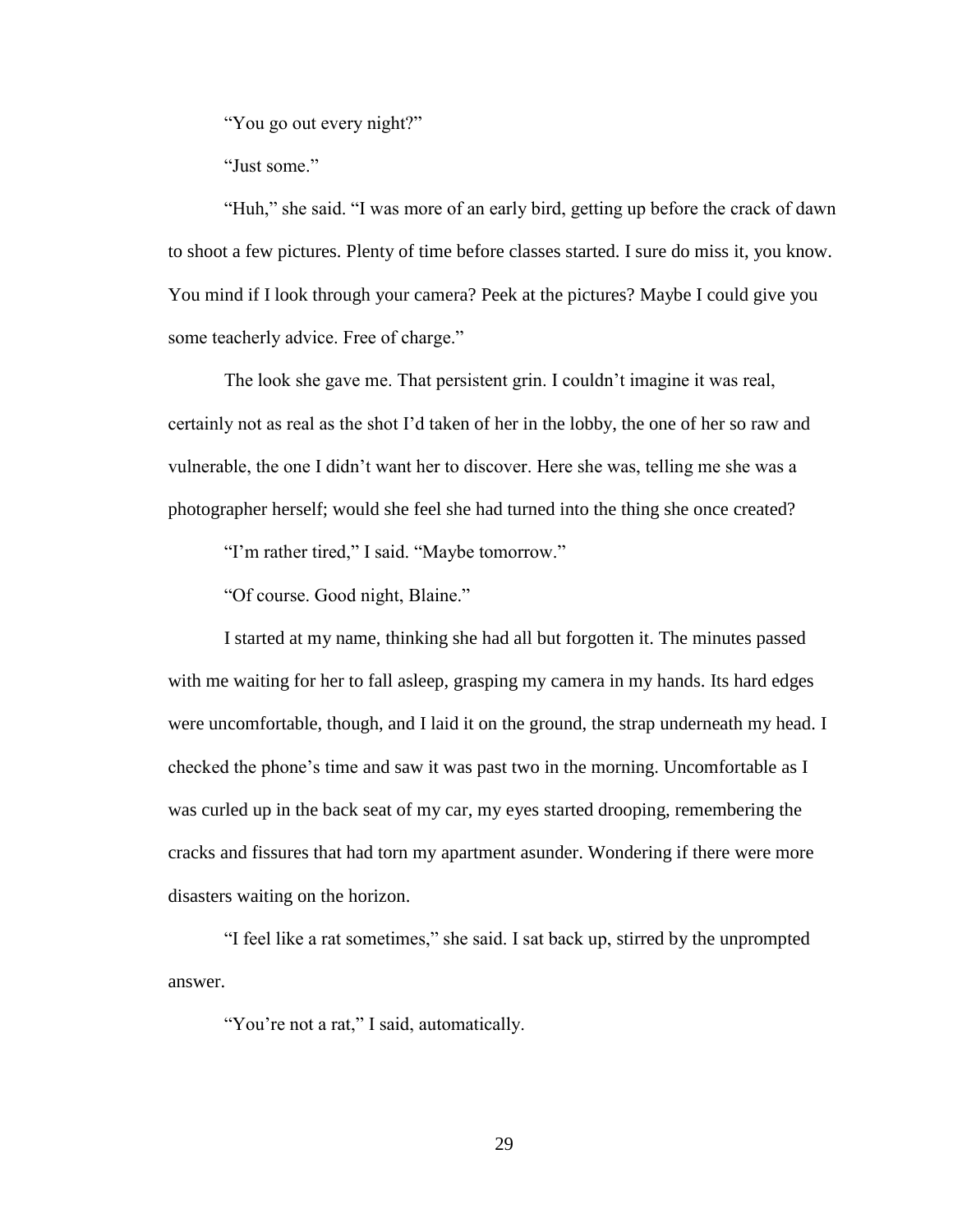"No. But I feel like one. I see people like you walk by in your nice clothes, your suits and ties, your fancy dresses, and I think of how I must look, how long it's been since I last took a shower, how shabby my clothes must be. I keep worrying that I stink, that I reek, and everyone can smell it, and every time they give me food or money I keep thinking that I'm just a rat they're feeding. Out on the streets, without a home. And I try to think of what good things I could do for people, like smile, or tell them they're beautiful, just try to be kind no matter how hard it gets."

She drummed her fingers on the console, pulled her hair. Her smile lessened, then, and I learned then something that's been invaluable to my career: emotions are contextual. Everyone has their own range.

"But it never feels like enough," she continued, "like I'm a waste of space and air just running around, trying not to get stepped on by forces larger than me, and God there's so much out there so much larger than me. I'm not even a person who feels fine walking in and out of that coffee shop, with a home, a purpose. And I just keep thinking I might as well throw myself into a river. Let myself fall into a trap like some rat."

Around her seat, I could see her chest going in and out, her hands folded on her lap. I didn't know what to say in response. Part of me was remembering all the times I'd thought something along those lines about her, and part of me was astounded that, the moment she'd finished talking, I realized that I felt exactly as she described. That I worried my photography wasn't enough. That I was a waste of space and time. I heard her softly snoring at last, and I picked up my camera one more time, checked the photo of her. My guilt gnawed at me.

"Tomorrow," I said.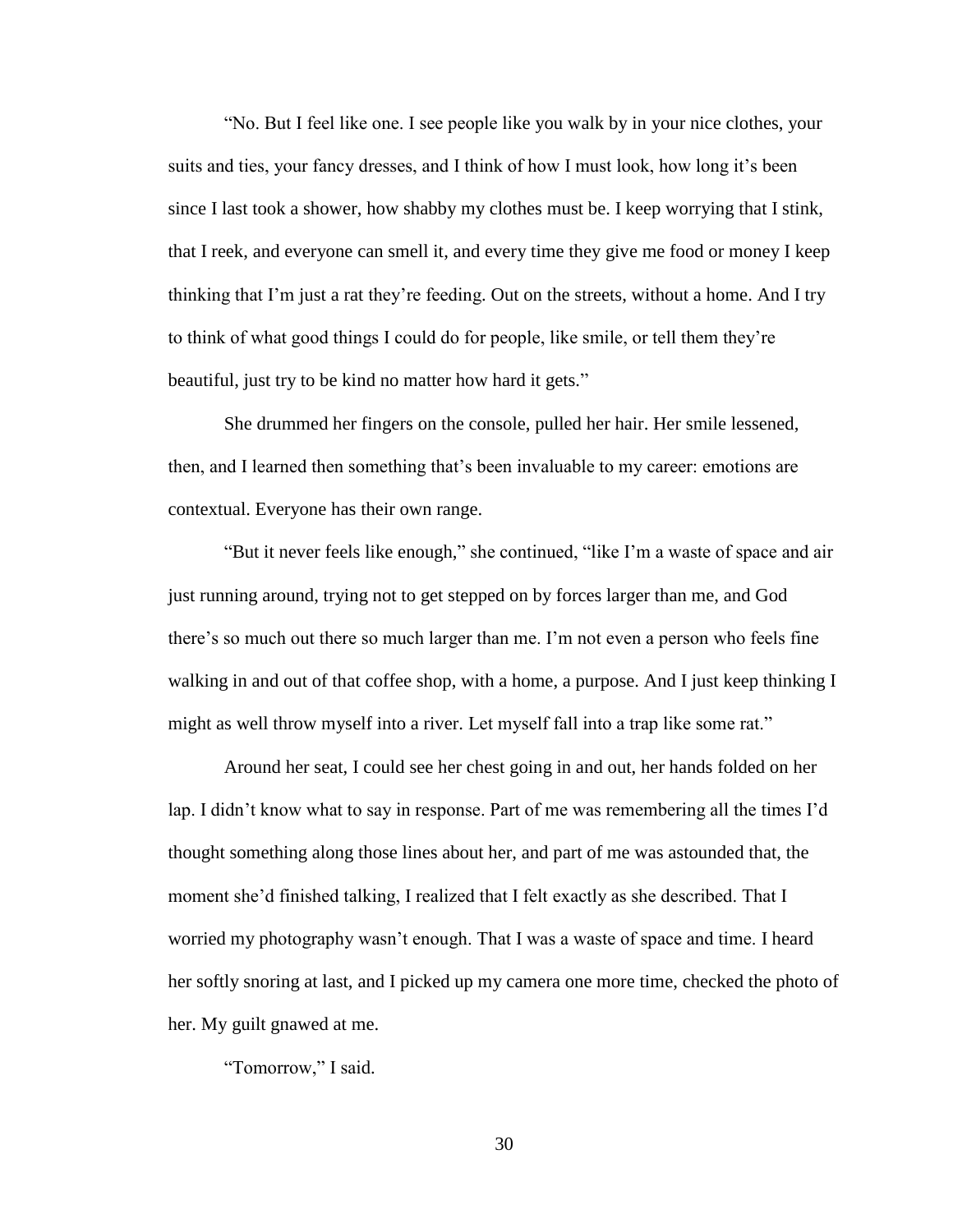I woke up to the light of dawn breaking over. I saw a man in a suit walking tersely along to work, keeping his shoulder bag close to his hip as he whipped his head away when my gaze met his for a brief second. I found there a look of hostile suspicion. A strange distortion seeped through me, like I'd been peering at myself in a fun house mirror, like I was out of my own body, staring back at the routines that guided it every day. The way he looked at me with such scorn made me feel like a rat.

I was so shaken that I turned to the front seat to tell the homeless woman about it, that I had gotten a taste of what she had to put up with daily, when I saw that the front seat was empty. In the corner of my eye, I saw Lester driving his large sprinter van into the parking lot as I searched my entire car, my heart elevating for the last time that fateful few days. My camera was gone, with one thing left in its place. I opened the homeless woman's journal, and began flipping through the pages. There was nothing written down. I flipped through the whole thing, confused about where her drawings were, had she torn them out, there were no ripped seams. The blankness of the pages horrified me, and I began to wonder if the woman had even existed until I flipped to the first page. There it was, her handwriting, the crisp ink from the pen I gave her, in one small epigraph on the title page:

## Property of Rea

\*\*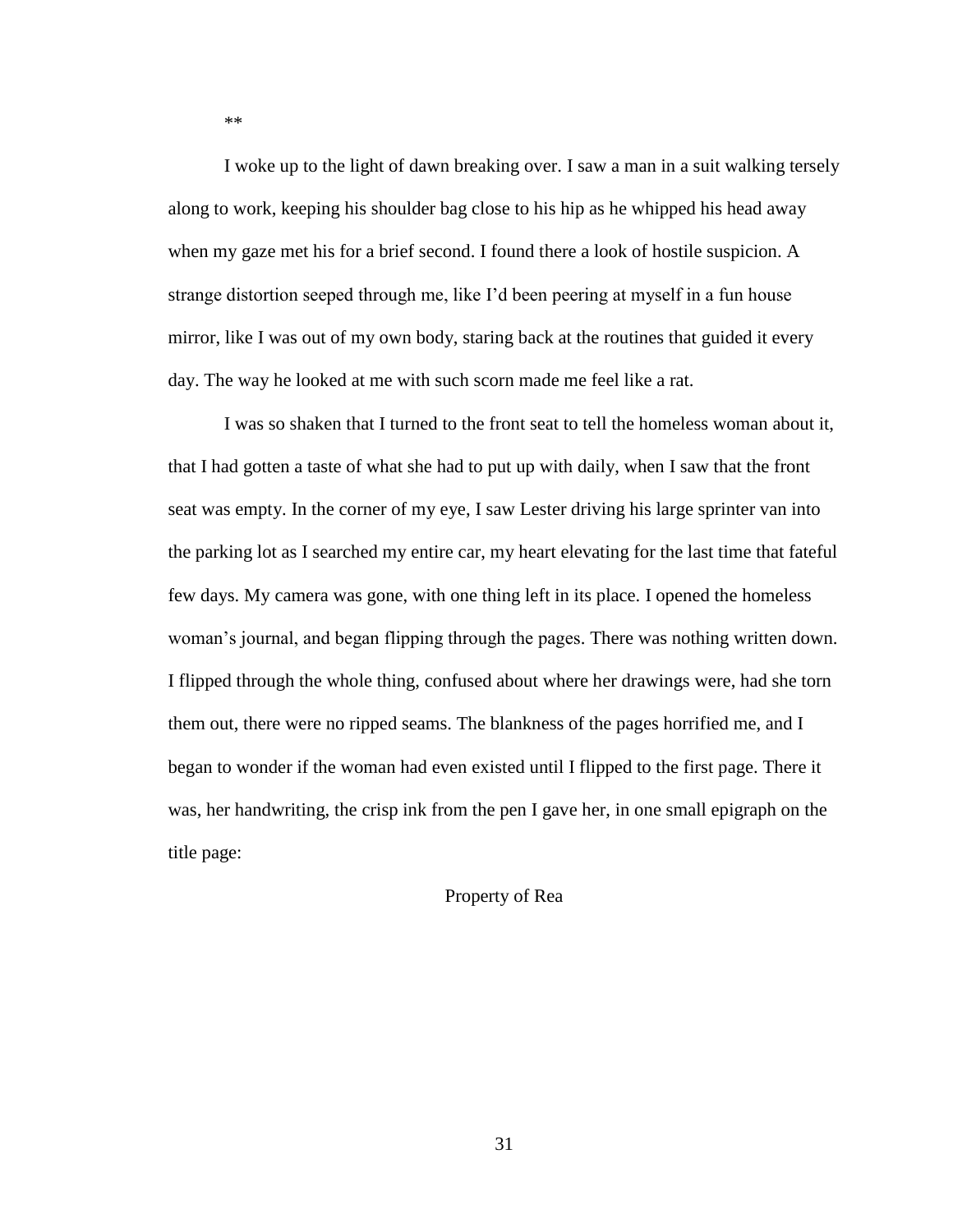## THE COLOR VIOLET

It was early in my brief engagement with Willa, when I learned that every time she told the story of the coloring book, she changed it. I first noticed about the third or fourth time she was telling it, when Willa was carrying baby Violet in her arms, pulling out a card from her purse for the cashier at Holiday Foods while I was pushing the cart in, helping the carry-out boy sort the groceries into bags, my hands remembering that Tetris game of sorting the milk, the bread, and the eggs from my own time as a carry-out boy, before I got my job at the garage. The guy picked up one of the dozen jars of strawberry baby jam from our cart.

"All strawberry?" he asked me, bemused.

"Baby won't eat any other kind," I said, my fingers still bone tired from clenching tools all day, twisting stubborn vehicle bolts and screws back and forth all day.

"What a pretty smile!" the cashier said, when she saw Violet giggle, after Willa tickled her lips.

"She gets it from her pa," Willa said, looking toward me. I couldn't remember the last time I'd smiled like that. "She's our little angel, a gift from God. And a fighter. She almost died, you know. Several times."

"Oh my," the cashier said, and like usual I could always read the dismay on the cashier's face, regretting the drama Willa was about to share with them while a long line of shoppers formed after us.

"Twice. There were heart problems, almost a miscarriage. The doctor told me there was a good chance the baby wouldn't survive, told me I might want to think about. You know," Willa leaned in ominously, shielding us from her implication. "He set up an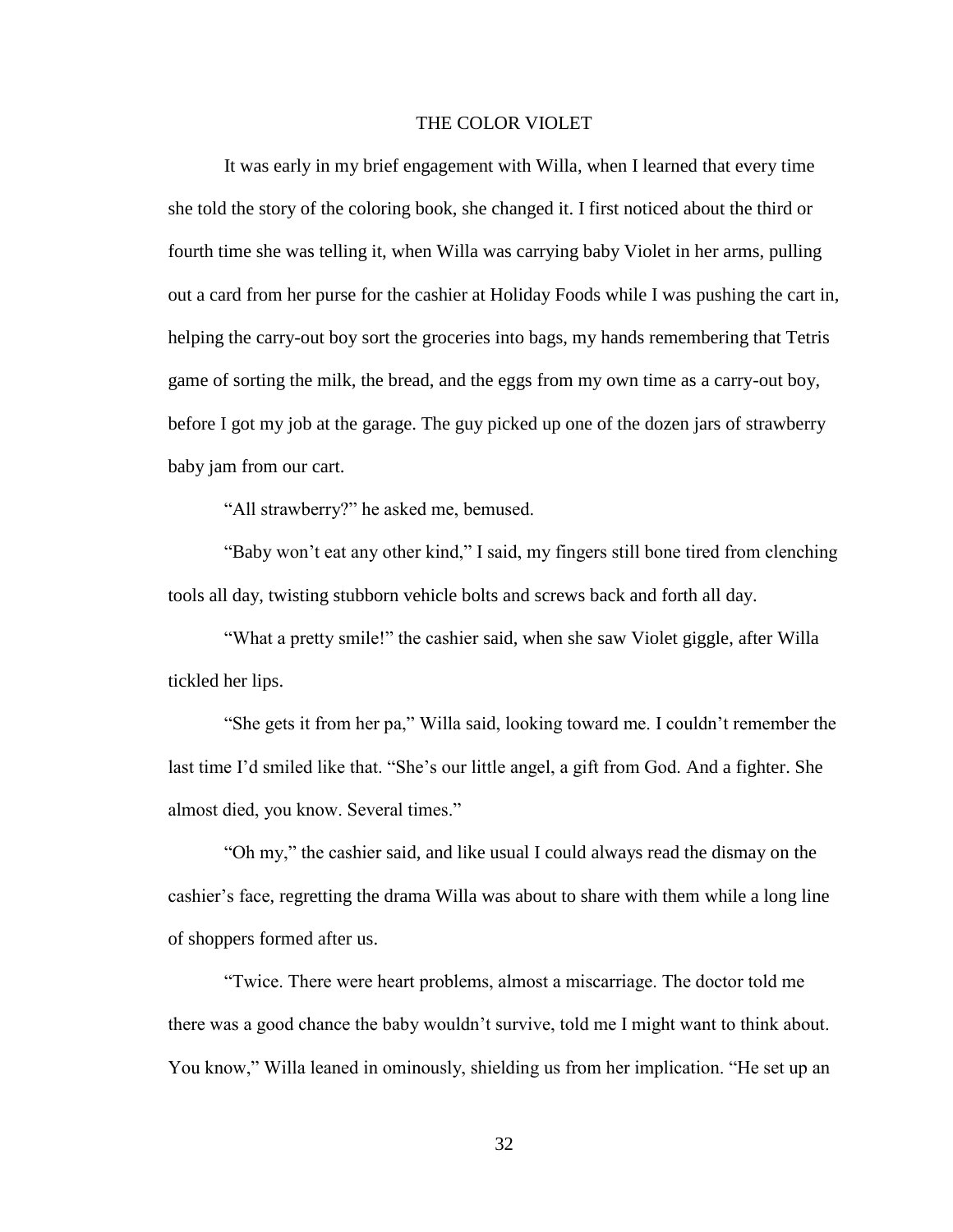appointment for me in Louisville, and I was in the waiting room when I saw a coloring book. Sick joke, I thought, who puts a coloring book in a clinic like that? But I started flipping the pages, and I found one page uncolored, the last one, a princess. So I got some crayons, colored her dress pink, her hair black, her jewelry blue, and the last color was purple: I colored a purple heart in her breast. Don't know what drove me to do it, just did. Then I checked the label and found out it was violet, not purple, and I thought, what a beautiful word. And I knew: This was a sign I had to keep my baby girl, from God Himself, I swear. And I walked out, and I called that doctor, told him I'd dig my own grave before I dug one for my baby. The doctor gave up, and you know what? Here she is, my beautiful baby princess. Strong as any baby can be. And when she was born, we named her …"

Willa would often choke up when she got to Violet's name, not one beat sooner. After the ferocity of that story's beginning and middle, and that climactic moment in the clinic, why was it the name that made Willa choke up? It felt right, I guess, but she choked up every time, and I started to wonder what her reasoning was. She'd never asked me what I wanted to name our baby.

"Amen," Sometimes another customer would say, and Willa would glow with pride, like she was Joan of Arc being hailed. And the cashiers would sometimes say wow, how brave of you, and there was even one who shared her own story, suggested they start a group in town. While Willa seemed to bask in their praise, I'd be standing behind her, trying my best to play loyal husband and father for her, all the while thinking how much I was pretending.

\*\*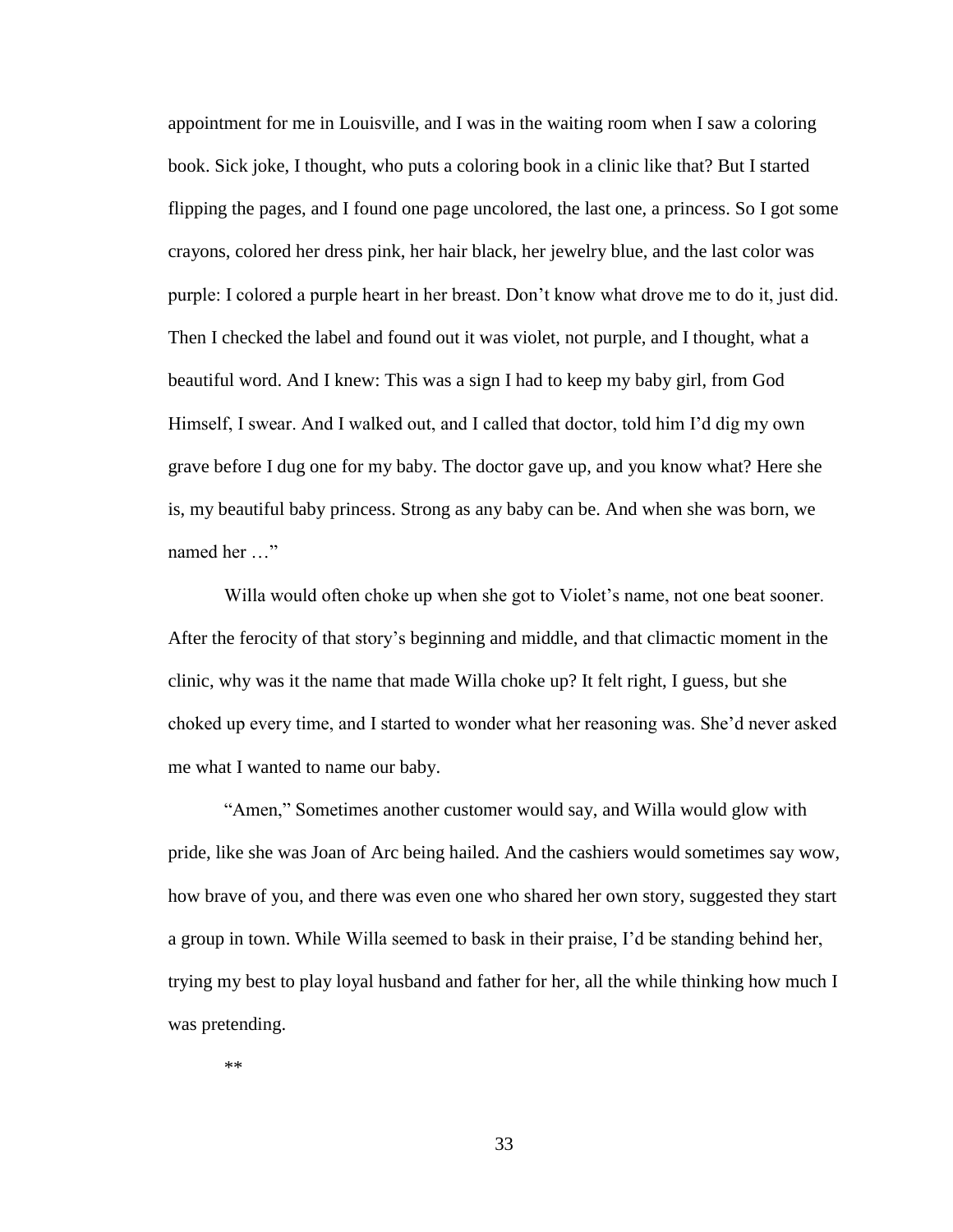We were in high school when it all began. I can't remember how we first met; she was one of those friends you grow up with all through elementary, middle, high school, same grade and all. You know how you remember almost all your classmates' names even years after you graduate and your lives drift off all over the place? 'Bout half stay put while the other half move out of state for college, or the oddballs run off to New York, California, Florida to reinvent themselves? Years later you find them online, saying holy hell whatever happened to them. Willa and I were that kind of close, except we didn't leave town after graduation.

We were just friends all our childhood. We lived in the same little square of motor homes by the highway, and I remember we'd get on our bikes together, wheeling around the block, ringing our bells to agitate the dogs and squirrels. At one point Willa found a lazy skunk and she took it, put it in somebody's mailbox, put the flag up, and we hid behind some trees waiting for one of the Bauers to come out. Sure enough, half an hour later, Ms. Bauer was outside, stretching her back and wondering why the hell the mail lady had come in the evening again. She put the flag down, opened the mailbox, and boy will I never forget how she screamed and ran inside. Willa and I laughed for weeks about it, still got a chuckle out of it here and there.

Willa and I used to be carefree like that, and sometimes I look back and think why the hell couldn't we stay that way. I loved being friends with Willa. I was growing into a shy child, reluctant to leave home, rather have a book in my lap because sometimes I'd find things in books I couldn't find anywhere in our little Catholic town, even while Dad made me come outside and learn how to fix cars with him after school. Willa, though, even as she grew into one of the popular girls—cheerleader, student council, and all—she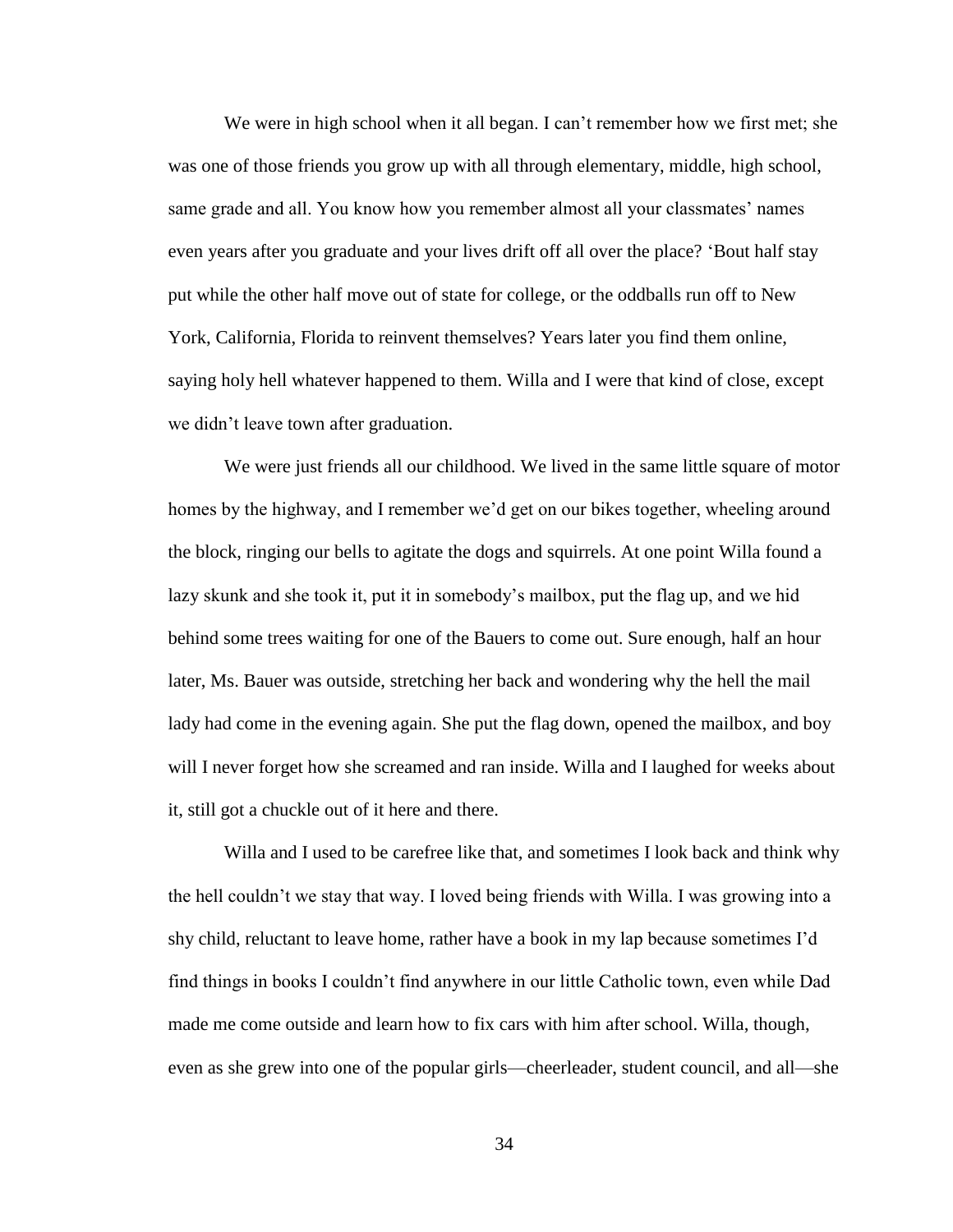always hung onto me. She had a way of dragging my adventurous side out: we climbed water towers, tp'ed our favorite chemistry teacher's home, went swimming in random ponds we found during walks in the woods. But we entered high school, eventually, and the freewheeling faded away as we worried about extracurriculars, college applications, and what the hell we were doing after graduation. Still, she insisted we get lunch together a couple times a week, and that's when the rumors started. Which led to the beginning of Violet.

We'd gotten together at her place, for the first time in years outside of school. We were in her room, lying side by side on the bed, looking at those glow stars that were all the rage in the nineties, when I rolled over and just put my hand on her breast. Didn't even ask, just did it without thinking. She didn't move it away, and it felt like we'd turned a corner, couldn't go back, couldn't stop, as we started kissing. I kissed harder and harder, because my body wasn't doing what it needed to do, and I wanted it to so badly.

"Beau Doener," One of the guys on my tennis team had said a few weeks prior, on the tennis courts one hot September afternoon. "Saw you and Willa having your little lunch date together. When you gonna lay that ass out?"

She started taking my shirt off, balling it up and throwing it into the corner, and she ran her hand all over my chest, her soft fingers with their pink nails. I slipped my hand under, felt the hard nipple, and I convinced myself I was twitching to life down there.

"We're just friends," I told him.

"Friends share, Beau" he went on, "and Willa wants to share her g-spot with you."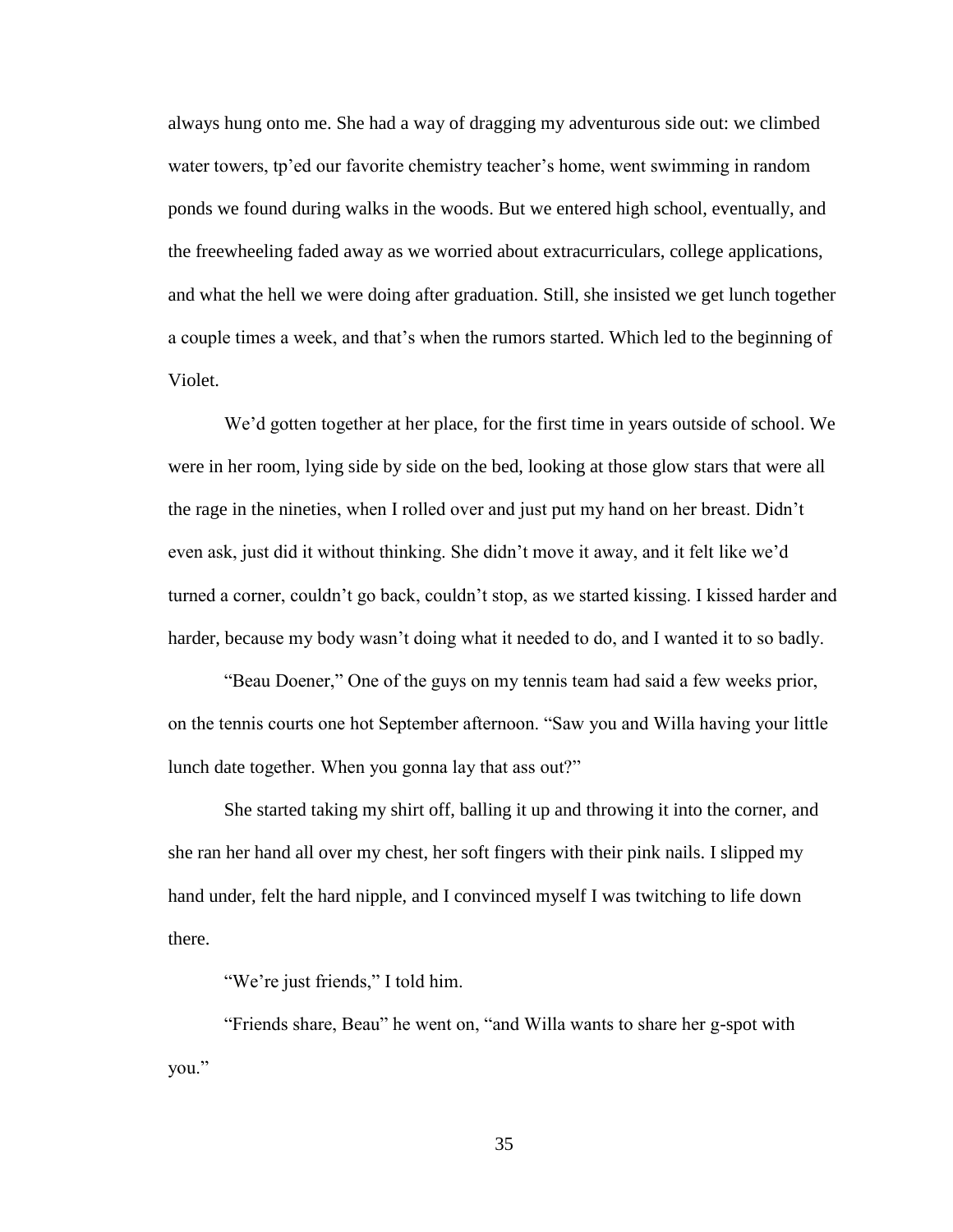"G-spot?" I asked. Wish I hadn't. The guys all burst into laughter, and the practice rallying ceased for a moment. The assistant coach turned away, to recompose himself. I burned with indignity.

"Knock it off," Mickey Spieliger said. "Beau's a gentleman, doing right by Willa."

In bed with Willa, I started thinking about Mickey. He was one of the best singles players on our team, the one who served lightning aces and had a crazy backhand spin that threw his opponents for a loop. I thought about his legs when he served, the sweat glistening as they trailed down, the way his shirt stretched over his breast, and I squeezed Willa's breast, grunted while she yelped in pain. I squeezed harder, thinking about how firm muscle could be, until I topped her. Grunted and jerked.

When we finished we lay there, breathing. I didn't think sex would be this hard on the body, how easy it was to hear my breath afterward. I'd thought people were supposed to feel alive after doing the deed, that the mind would rage with epiphanies and endorphins and love. I felt like I had to pee.

"Your g-spot's hot," I told Willa as she was putting her shirt back on. She threw a quizzical look my way. That was the first time we had sex. It was the last time we had sex. When I told the tennis guys later, huddled on the bleachers together during a varsity match, they all let out a long, mobbish whoop, confusing some of the audience and making their parents laugh nervously. They thumped me on the back.

"Didn't think you had it in you, Beau, you dog!"

"I got her right in the g-spot," I said again and again.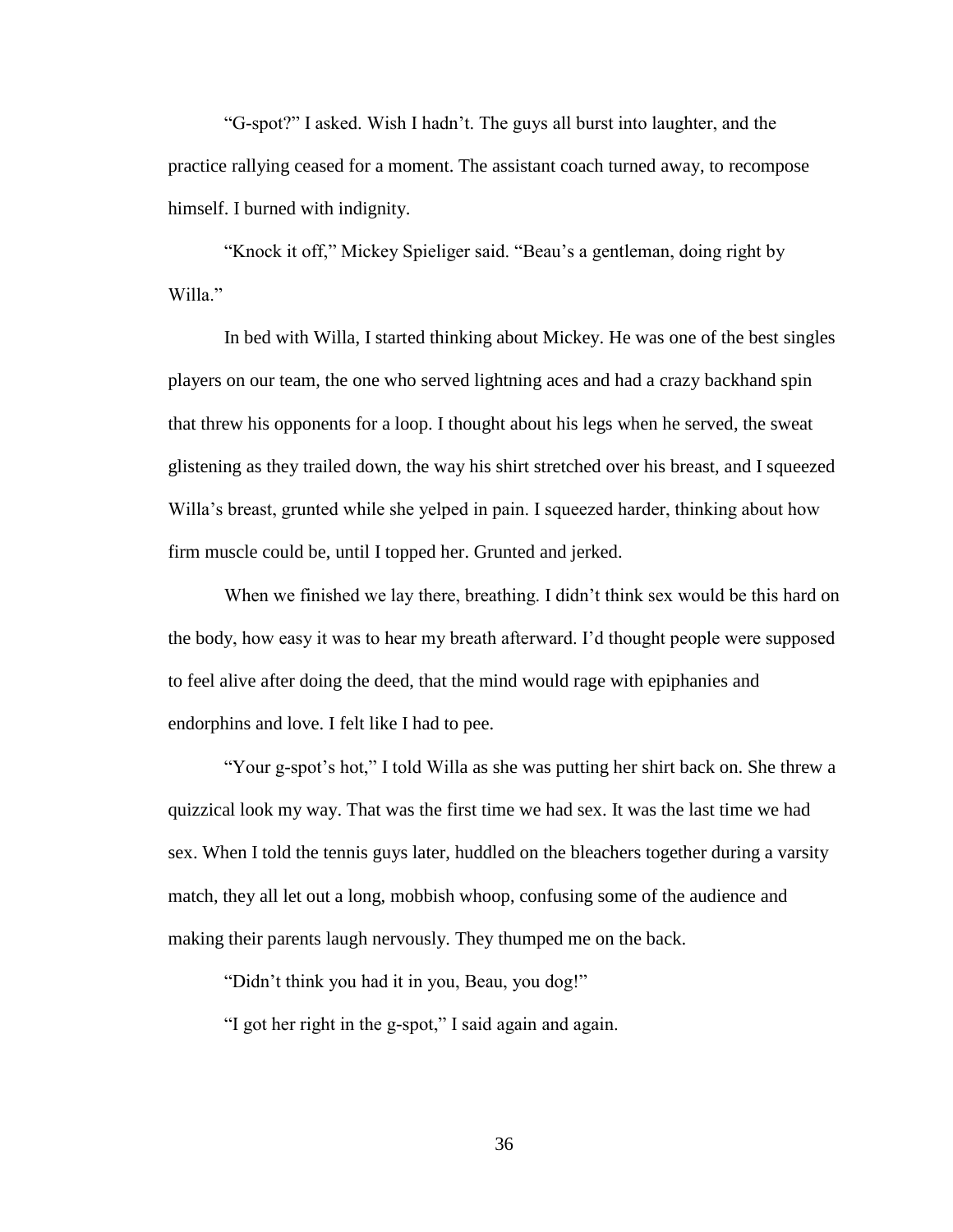I was proud of myself until Willa called a few weeks later to tell me she was pregnant.

\*\*

Mickey Spieliger and I were doing doughnuts in the middle school parking lot the one Sunday we were both off from work, a month after Willa had given birth. Mickey's truck tires screeched against the pavement, black smoke billowing up behind us, both of us hanging onto the handlebars as we did five, six, seven spins in a row before he took his foot off the throttle. We sat back, and my heart slowed down.

"You smell that?" Mickey sniffed out the window. "Fresh pavement. Man, get high of that shit, lemme tell you."

"Better than hot boxing your cousin's weed, I bet."

He slapped my knee, relating that story of when we got weed the first time from a guy he knew at the auto shop, the night of prom. Willa had been pretty far along about that time and didn't feel up to a night of dancing, and so I'd promised her I wouldn't go either, leading to Mickey and us both skipping out. He called prom bougie-ass shit high society put on to "mask the raw, natural energy that was human sex" and so that night we did weed instead. Mickey and I had befriended each other when I'd gotten a job at his dad's auto shop. He turned out to be much more of a hippie than I'd assumed, and we bonded over our shared interests in national conspiracies and old Japanese RPGs we used to play.

"So you're a dad now," Mickey said.

"Yeah."

"You sure it's yours?"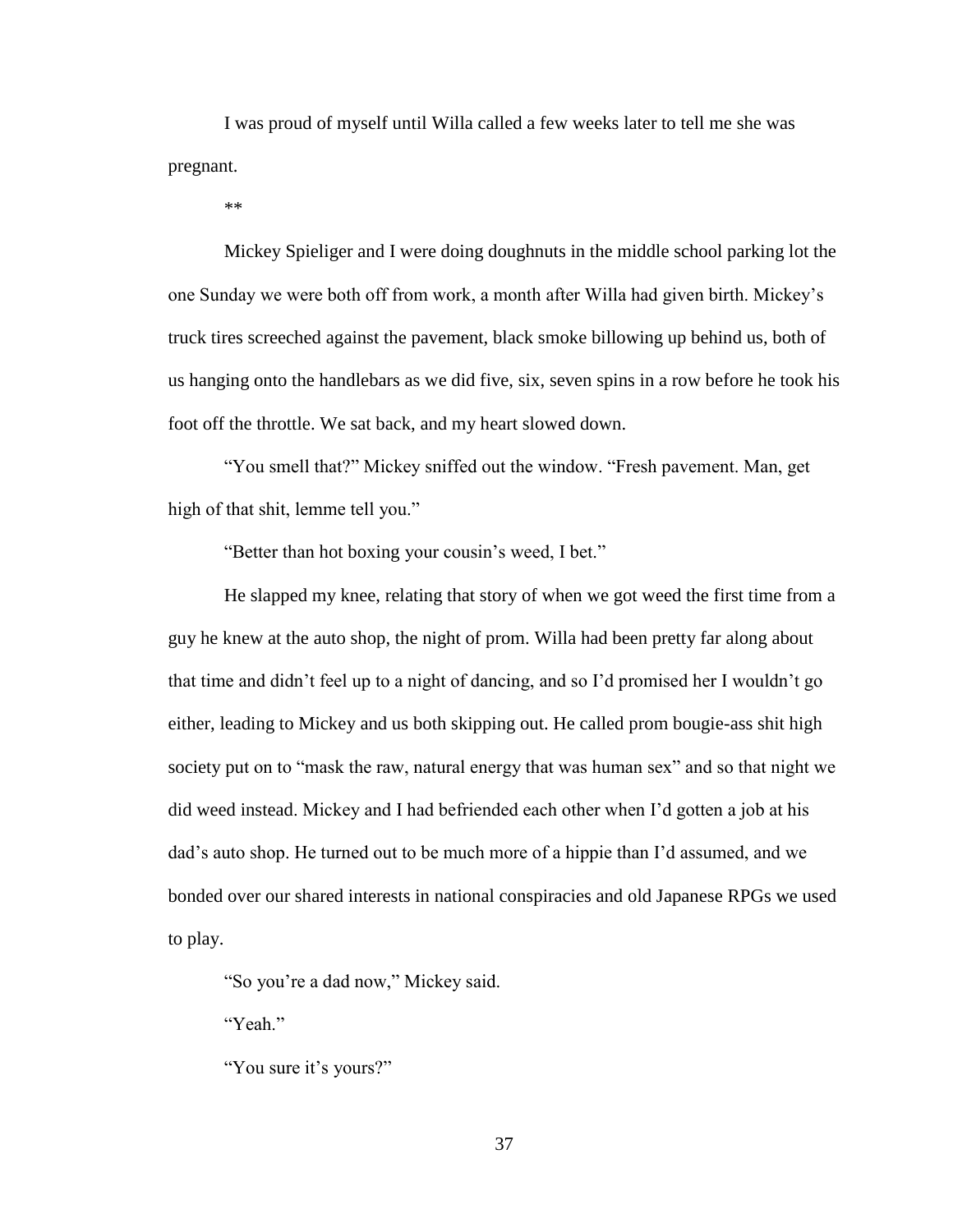"Willa tells me it is."

"She might've lied, Beau. You should get a DNA test."

"The baby's got my smile, everyone says."

"Tell me something, man," Mickey said, leaning back into his seat. "What did you wanna do with your life? Like, before Willa got pregnant."

I sat still in the car, uncomfortable with the question. I hadn't let myself think about that for a while; during our graduation, as we picked up our diplomas, a presentation had played telling the audience what each of us were doing after high school. Most people were heading off to college somewhere, to study nursing, accounting, business, communications. Mickey's slide had said he was taking a gap year, back when he was planning on doing City Year before he dropped out of that and stayed home to work at his dad's garage. Mine said I was joining the workforce; like everyone's it showed my baby picture, and I remember eyeing the young and helpless thing on the screen with dread. Willa didn't graduate.

"What do you wanna do?" I threw back at him.

"I applied to school," he said. "I wanna study art. Applied to IU, Purdue. I even tried some fancy art school in Chicago. Just to see if I'd get in."

"I didn't know you did art."

"In my off-time. Makes me feel good. Mr. Knox said I was talented."

"Wasn't he the gay teacher?"

"Hey, man, he's pretty cool," Mickey protested. "You know. For a gay."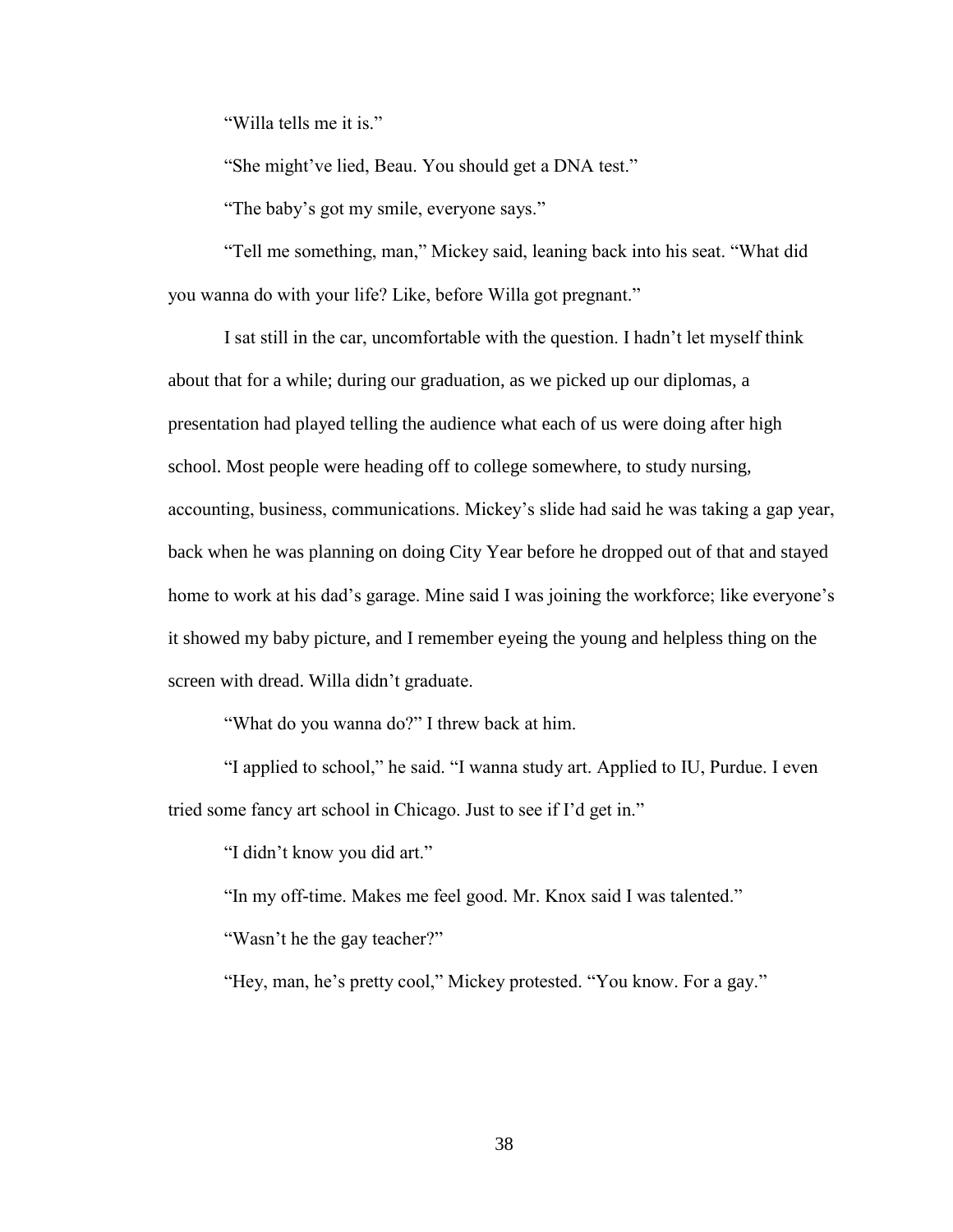We barked harsh laughs after that. I laughed especially hard, and it almost came out like a cough, like I was ravaging my vocal chords, twisting them like a puppet to make them do something they weren't made for.

"Willa's my fiancé," I said. "We're getting married someday."

"Was that Willa's idea?"

"Ah, hell, Mickey. Just do another doughnut."

He reignited the engine while I shifted in my seat away from him, quietly trying to keep my legs away from him, scared he'd see the bulge in my pants, that he'd kick open the door and throw me out of his truck. But he said nothing, and after a few more burnouts on the parking lot, we went home to our respective small-town apartments.

I walked in to our two-bedroom apartment, with a narrow living room and kitchen hard to maneuver around. We'd moved in there shortly after graduation, with Willa's maroon sedan to share between us. One bedroom was reserved for Willa, the other for us two. Coloring books were scattered around the living room floor; Willa seemed obsessed with using our money on them, and I wondered if she wasn't trying to find that original book somewhere.

"Why don't you just go back to the clinic and see if you can get it there?" I asked her once.

"I could never go back to that horrid place," Willa said. I didn't think it was so horrid; I'd never told Willa, but I'd gotten myself tested there, after we did the deed. They said I had nothing, and I was convinced Willa and I were each other's first, and I told myself I would be loyal to her.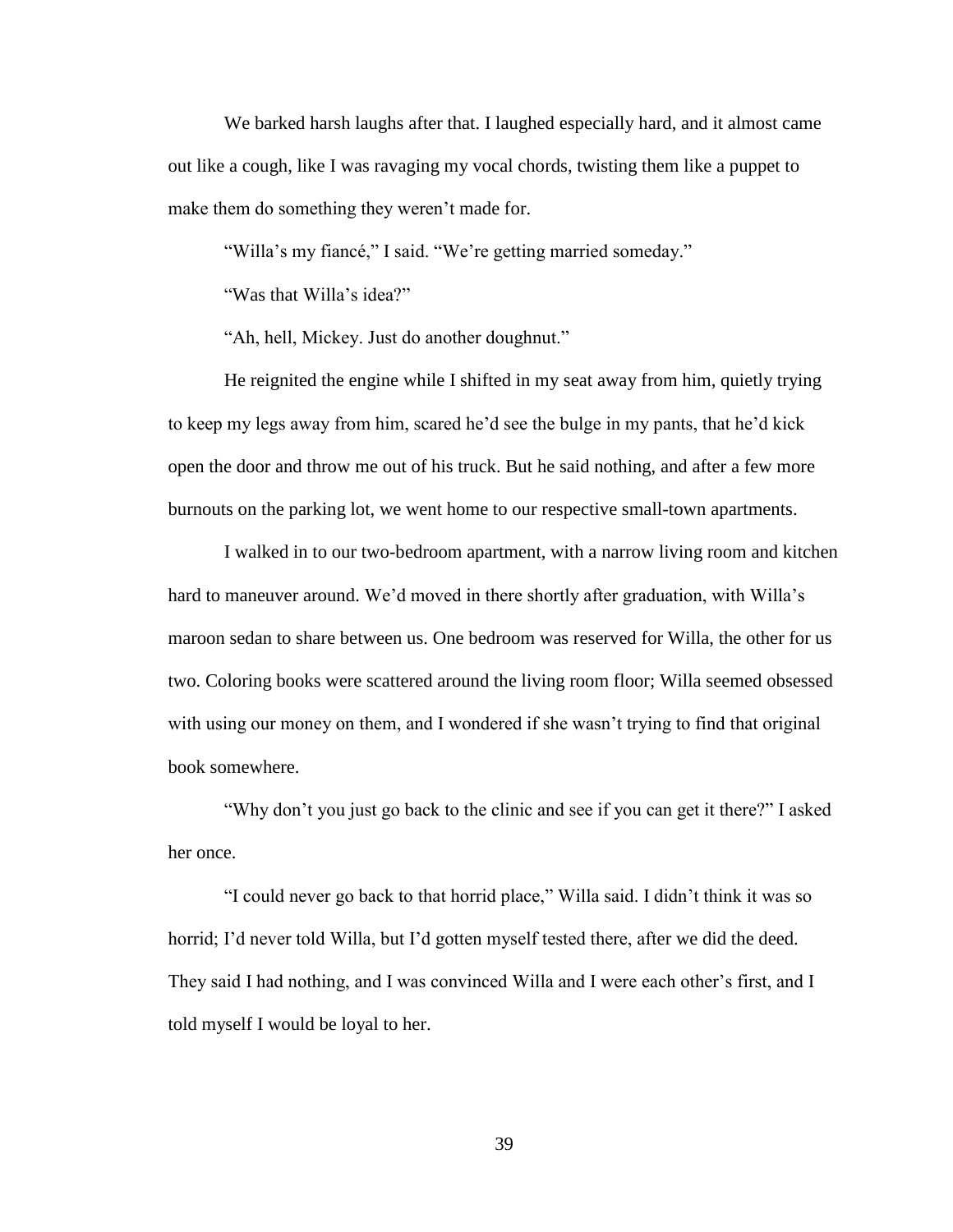I came down the hall and looked into Violet's room, with a crib, a rocking horse, stuffed bears and toys all over her room, and walls painted with simple green hills, tiny black birds, and a yellow sun. Our room was even sparser, a mattress on the ground and an old Goodwill dresser for our clothes. Inside Violet's room, Willa was dressing Violet for her baptism in a small, frilly dress Willa's mother had given us. Violet was a gorgeous little baby. Hard to say anything else. After Willa brought her home from the hospital, she quickly bloomed with her rosy red cheeks, her dirty blonde curls, her tiny, nibbling baby teeth. She constantly giggled and dribbled over her zoo animal bibs, and she would reach out and grab everything she could, like Willa's curls or my leathery fingers, and she'd try to put it in her mouth, like she wanted to eat the world up. She was beauty incarnate, pure innocence. When I picked her up in my arms, I could see my own mouth looking back at me, Willa's eyes darting around the room. I became scared for her, afraid I might drop her and she'd shatter into millions of glass shards. She was beautiful, like a glass dove, the best part of Willa and I being together.

"She's our life now," Willa said. I mumbled yes, said what I thought I should say in Willa's presence. But those few words, I think, began my resentment as I started thinking what else I could have done. Go to college. Study literature. Read about and travel to places beyond Shithole Indiana. Go anywhere where I could get a fresh slate. But I put that out of mind and got dressed for the baptism. We left for the church, a miniature family, under the impression it had to last.

\*\*

The next few weeks were hell. We were constantly taking Violet to appointments, getting her shots, spending almost all our money on diapers, special baby food, toys for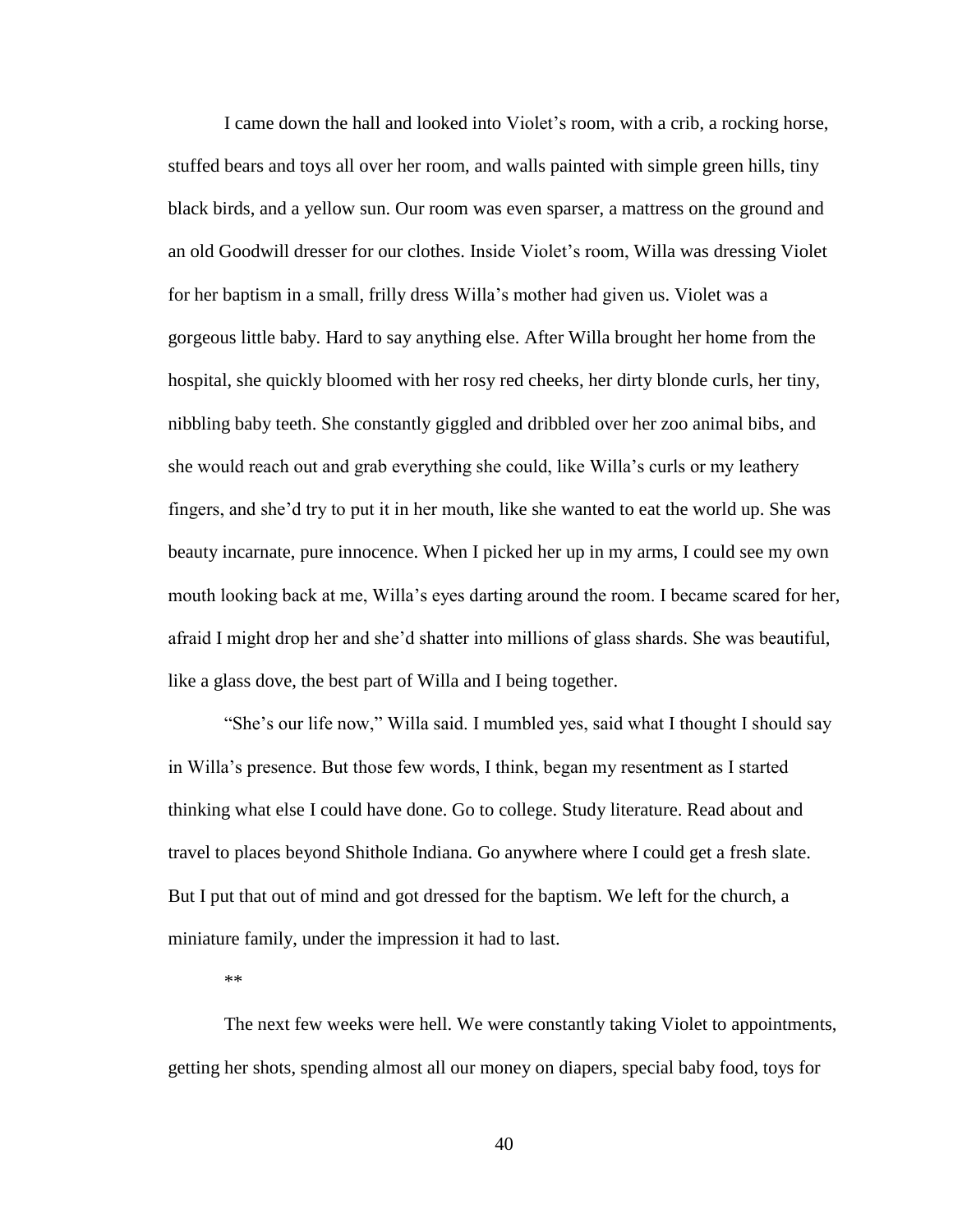Violet, things she needed to "prod her cognitive development," as Willa said once after looking it up in a book at the library. I made minimum wage at the garage, wasn't getting promoted yet even though my boss said he loved the work I did there. I tried working harder and harder, more and more hours, to bring home enough money for us, while Willa spent all her time taking care of Violet, fussy baby as she was. We were able to buy a couch and TV with a VCR attached to it for the living room. Willa grabbed tapes from the library, some for Violet, some for us.

We were on food stamps, of course. The WIC kind, and so we were limited to what we could use. We learned that, pretty as she was, Violet was a picky eater. We tried every type of baby food over the course of a few days, and she would tightly shut her lips and whine before all of them but one.

"Why does she like strawberries so fucking much?" I heard Willa complain as she fed Violet yet another small bottle of the jam. "She won't eat anything else, and this is the most expensive kind at the store."

"She'll grow out of it," I said.

"When?"

Not soon enough, it seemed as a week passed and the apartment started smelling sick with the jam. We tried giving her new toys, experiment on her with different foods, but she cried and cried and cried for what seemed like hours, all times of the day, and at night we could barely get out of bed to comfort her. Willa would eventually feed her the jam to calm her down, keeling to Willa's cries the way her tapes said you shouldn't with a clingy baby. Willa called her mother and me my dad, and they suggested reading to her, playing music, swaddling her in different blankets, making weird faces at her. They came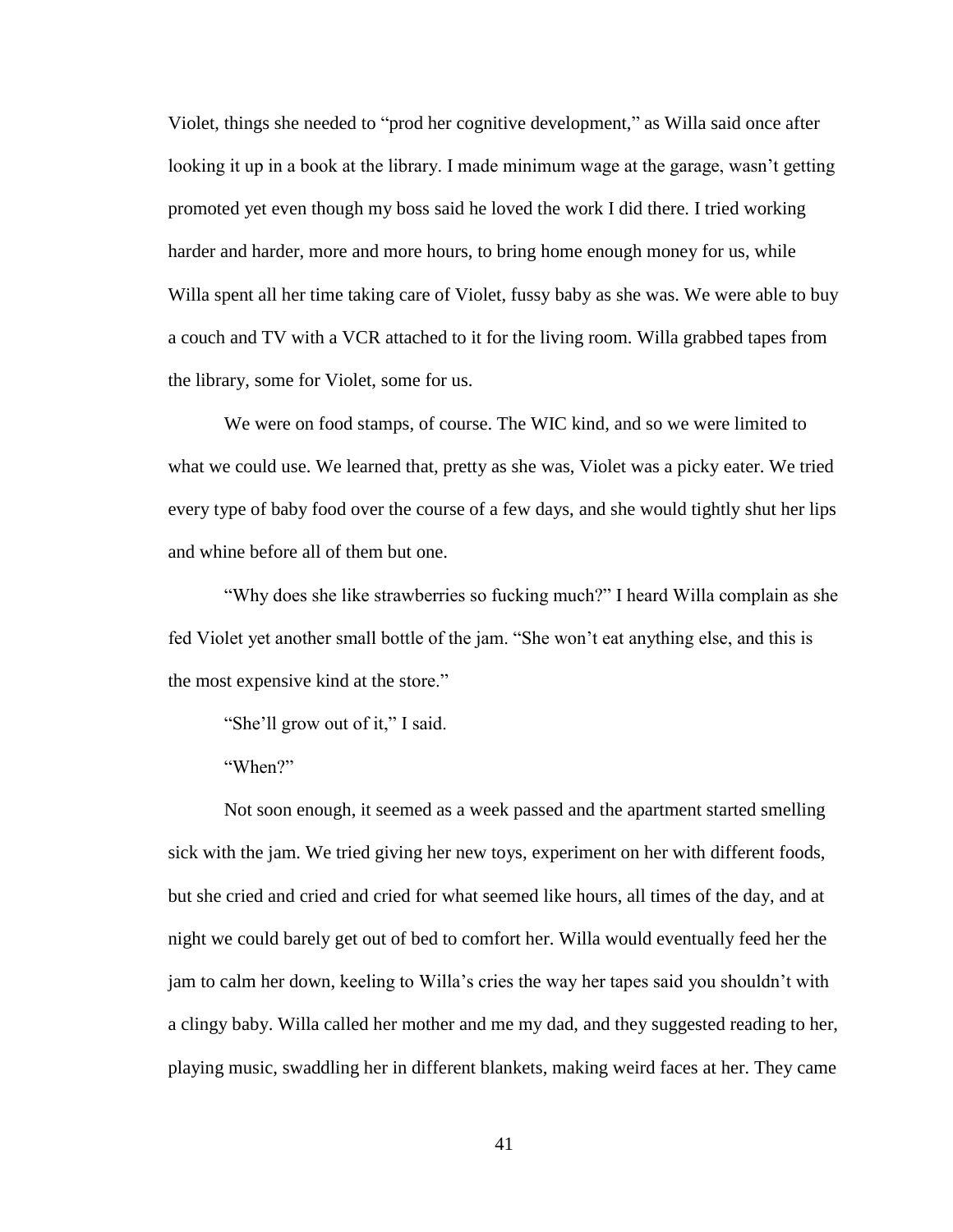over and tried to help us, but they couldn't do much for Violet, either. She seemed determined to bemoan her tiny world, like she was fighting the body she was growing into. My dad just shrugged when she cried in his arms, as I figured would happened. He'd tried his best at parenting after my mom had walked out on us, going to Arizona to find herself, as her one postcard to me had explained when I was eight.

"Take her to a doctor," Willa's mom announced when she visited, "and quit your lease on this place. Willa, you all need help."

"We're fine," Willa said.

"You're not. Move back in with me, and get your GED. Beau can go back to his dad's, and he can still visit and help pay child support."

"I remember well enough what living with you was like," Willa snapped, and her mother stopped. She raised an arm, as if to slap her, but pulled it back, her face clenching from the hurt. She collected her things and left, without another word to Willa. Willa locked herself into Violet's room, not saying another word. I sat in the kitchen, eating microwaved chicken alfredo for dinner, watching the TV from the counter, not certain what to do now, until I got a text from Mickey asking to hang out this weekend. So I went to Violet's door, to knock and let her know, but I heard her voice through the door.

"Mommy wants to tell you a story," she said, fingering Violet's lips. "Mommy almost did a bad thing. A terrible thing. Almost a year ago, she visited a doctor. A nice doctor, with a sweet voice always patting her patients on the shoulders. Mommy and the doctor talked about you, Violet, when you were as small as a peanut. Mommy wanted you to go away, Violet. She didn't want to take care of you. She thought you were punishing her, for something she did with Daddy. But the doctor, the nice doctor, she told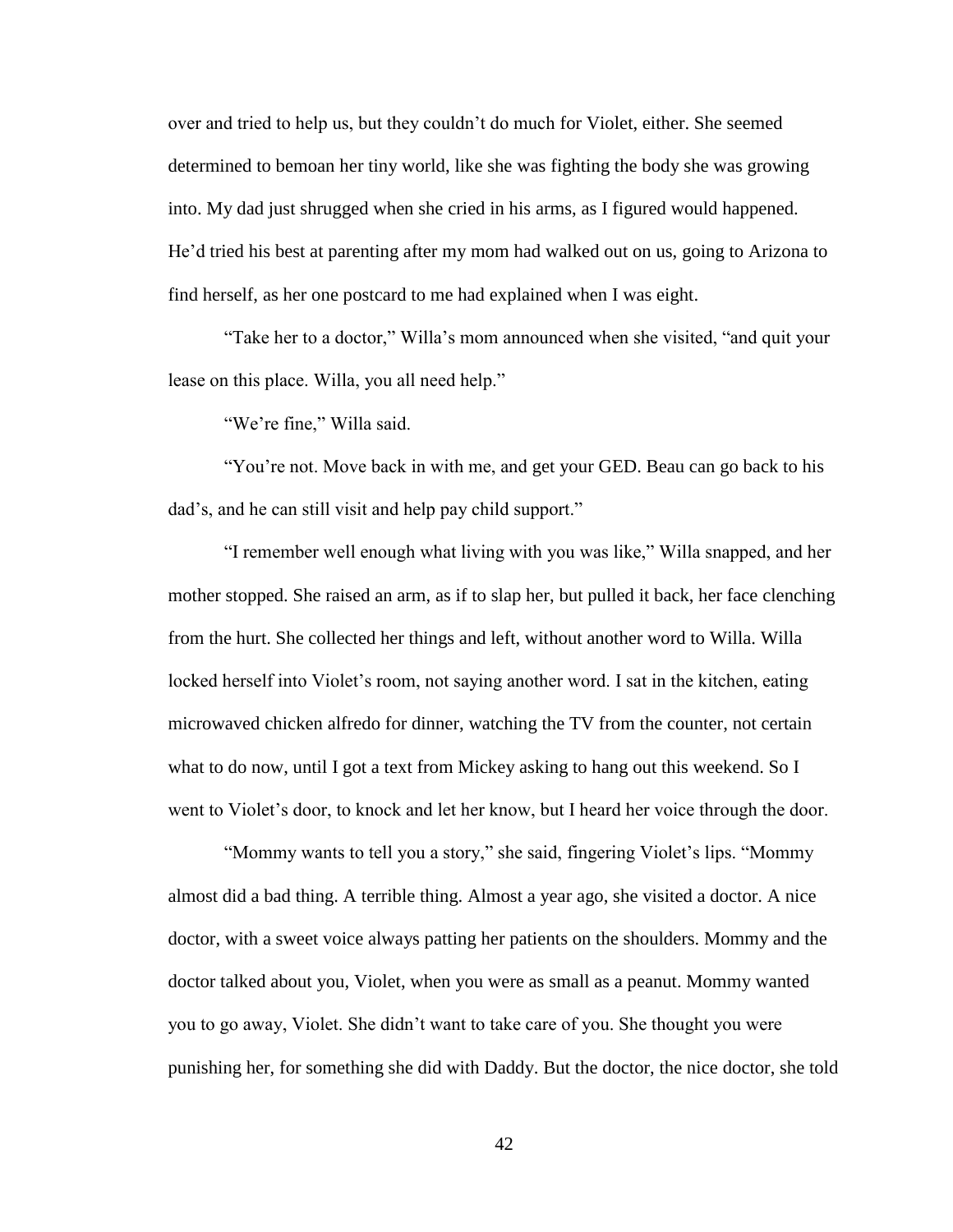me she would let me take some time to think about it if I wanted, that I seemed distressed to her, and I did. I took a week, and when I came back I told her I still wanted to do it. I still wanted you to go away, Violet. So the doctor made me an appointment, and two days later I was waiting in her office, in a chair with a few other young women. There was a couple old people marching back and forth outside, holding signs. The signs had pictures of drawings children had made. And what do you know; I found a princess coloring book inside the clinic, and when I sat down and flipped it open I found every page colored in but the last one. It was you, Violet, a pretty princess dancing in front of a mirror, me and daddy in the back, wearing crowns and watching you. I asked for a set of crayons from the desk, and I colored that princess in. I gave her pink and blue and green hair, red earrings, a purple dress, and a beating violet heart. And that's when I realized I was coloring you, Violet. I realized you could color me, too. We could color each other, and we'd be happier for it. And that's how you got your name."

I opened the door softly and saw Willa pick Violet up then, hugging the baby tight against her shoulder, Violet dribbling onto her blouse's strap. Willa bounced her up and down.

"Mommy's so sorry, Violet," she said over and over again, like a chant. "Mommy's so sorry. Please forgive me. Please."

Willa saw me through the crack in the door and extended me a hand, pulled me into a small family embrace. Then my watch vibrated. 9:00 p.m. Bedtime for everyone. We put Violet down, and Willa and I went to bed in the same room. We kissed each other to sleep, light peck on the lips, then turned out the lights. After she fell asleep, I lay in bed, taken with Willa's story, the way she changed it every time she told it, reshaped it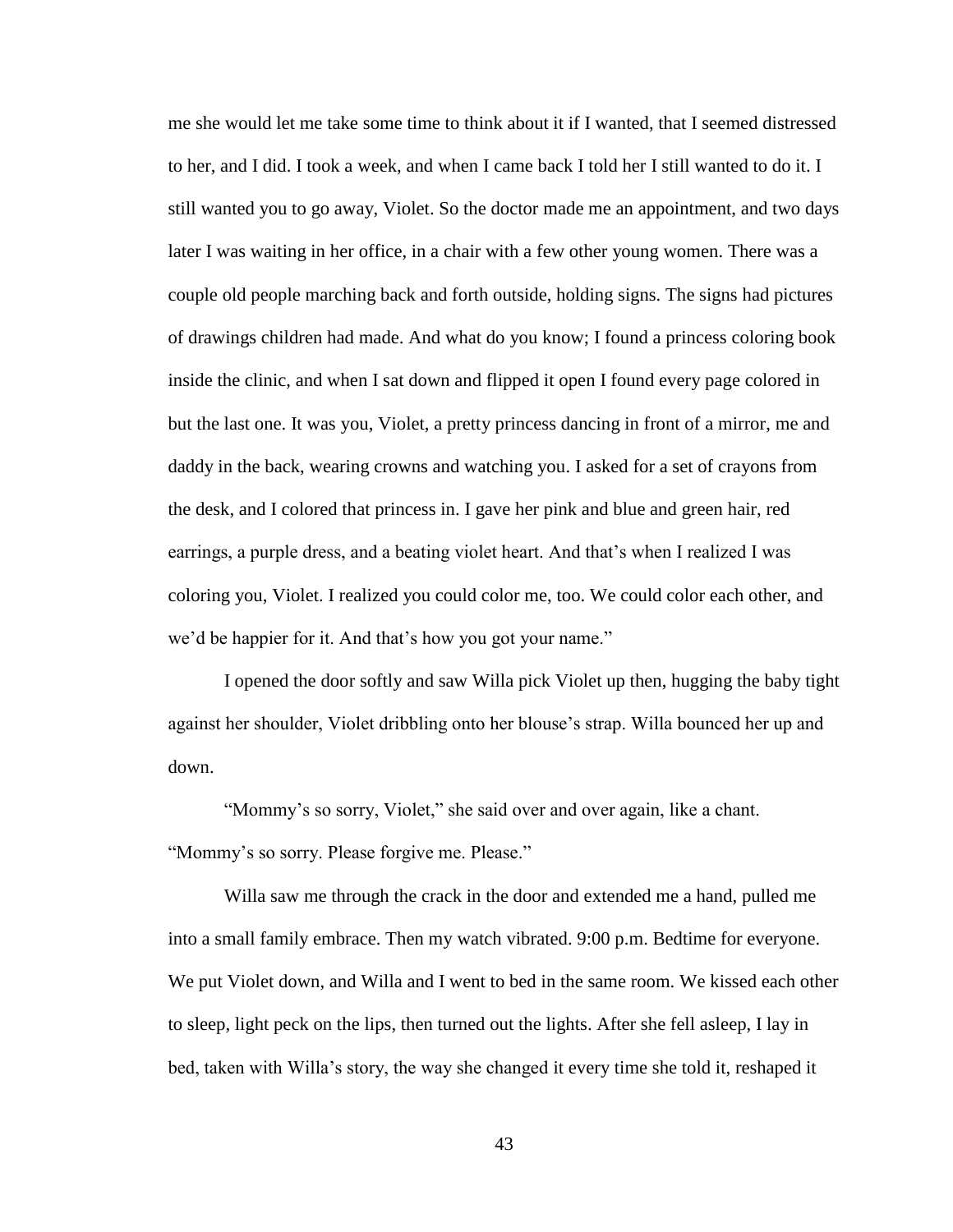like clay however she fancied. At last she'd explained Violet's name, yet even then I wasn't sure I believed her. Willa wasn't the same girl from childhood. Motherhood was probably changing her, weighing her down like fatherhood did me, but there was also something missing in Willa's voice now. She sounded like she was mimicking something now. It made me wonder what really happened at the clinic. There was only one other person who'd been there.

\*\*

Willa's mother had driven her there, I remembered when Willa told me she'd gone to the clinic, the first time. I'd had few interactions with Ms. Morgan, none without Willa. But one early morning before church, I snuck out of bed, leaving Willa still asleep, and found myself following the highway back to that little square along the highway where we'd grown up, turned into the entrance and crawled along the road I used to bike so many times to Willa's house until I parked outside her childhood home, a mobile with a deflated swimming pool in front. I took some long breaths, thinking how crazy I was to come do this, why I even needed to know more about this damn coloring book Willa wouldn't shut up about. I climbed out, stepped up the tiny wooden stairs, forgetting that the top one creaked until my foot landed and found someone had fixed it at last. I knocked on the door, and Willa's mother opened up. She was dressed in leopard print pants and a simple tanktop with the PowerPuff girls on front.

"Hello, Ms. Morgan," I mumbled.

"Hello, boy who knocked up my daughter," she drummed her fingers on her white doorframe, paint chipping away on it. Ms. Morgan looked so much like her daughter, but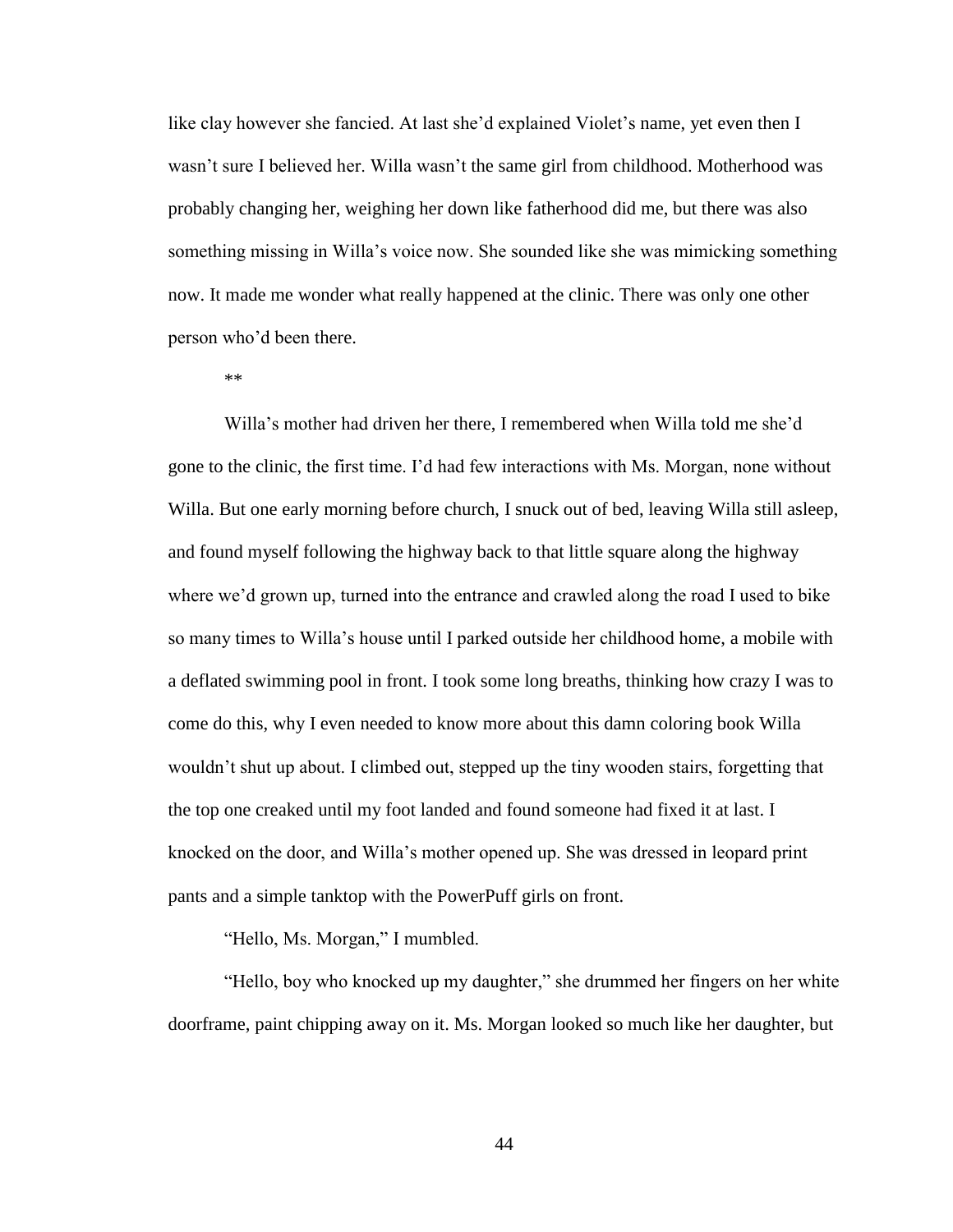with grey roots, a slight limp to her walk, and a tired, sagging face, resigned to the world spitting on it over and over again, like most of us in that square had been.

We went inside and sat at the kitchen table, me tucking in my arms like a boy while she sat on the opposite end reading the last chapter in her thriller. A kettle was boiling on her stove, and when I started to say something Ms. Morgan got up and fetched it off the stove, poured it into a mug with sugar and a tea bag. World's Greatest Mom, the cup said on the side. She sipped slowly from it, and I waited for her to finish until she put it to the side.

"So what you want?" she asked. "Money? I ain't got it, and she wouldn't take it even if I did."

"We're fine," I lied to Ms. Morgan. "Willa told me about the clinic."

"Hear she tells everyone."

"She told me you drove her there, the first time. Said she wanted you to wait outside in the car. Didn't think she could go through with it while you were in there. And she came back out and told you she'd changed her mind."

"Is that what Willa said."

"That's not how you recall it?"

"Why do you care?" Mrs. Morgan set the cup aside on the counter. I saw the steam curling up out of it, into vague shapes like fists and flowers.

"She tells that story about Violet to everyone we meet. The coloring book, how it changed her mind at the clinic. Did she ever say something about a coloring book to you?"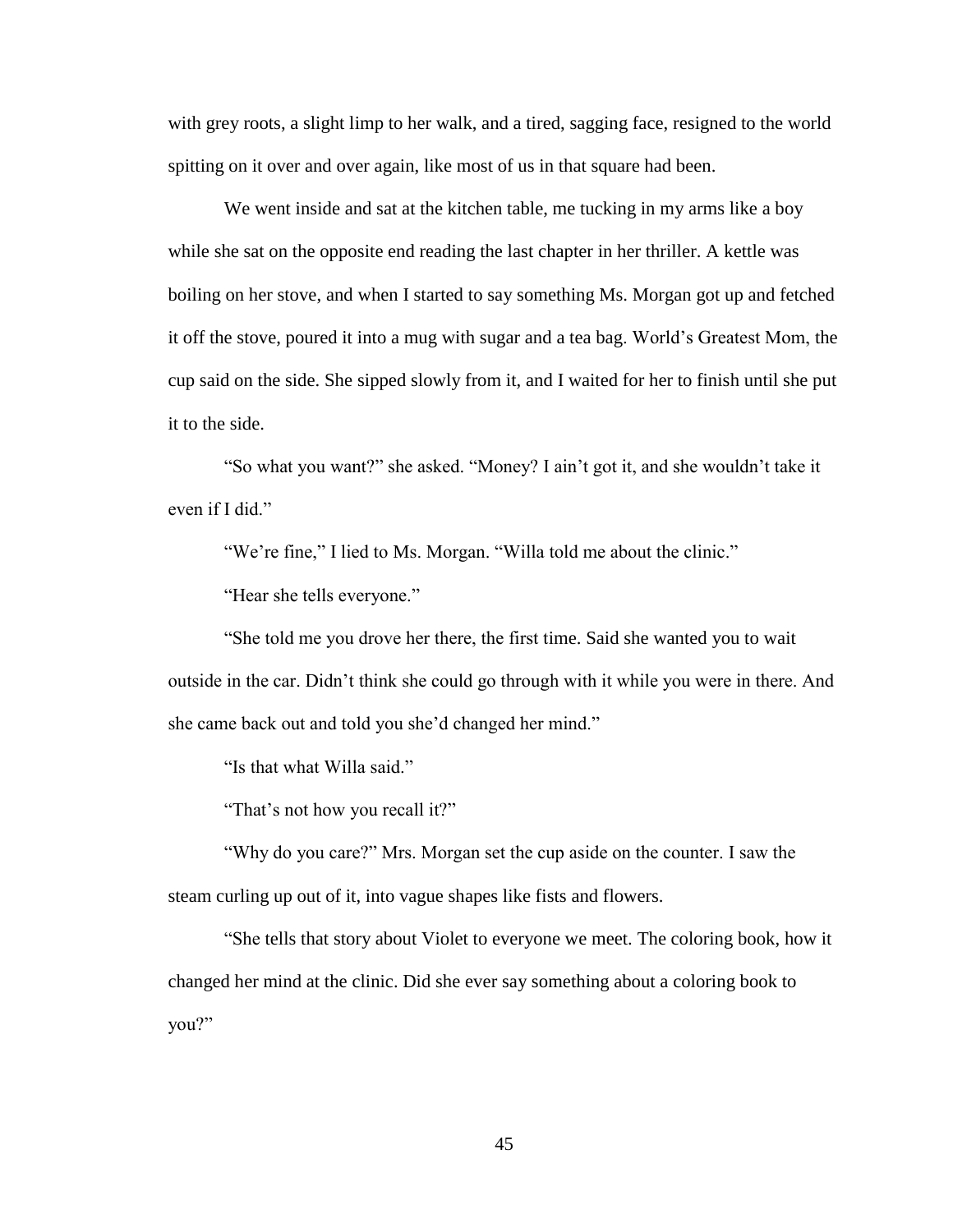"No, she didn't. And why does it matter what changed her mind. She kept the baby. Now you two gotta raise it. And boy, if I hear about you walking out on her—"

"I wouldn't dream, Ms. Morgan," I quickly said.

"Why don't you ask her about it?"

"That's the thing; she keeps changing details. One day she says she colored it blue, the next it was red, and one day it was the first princess in the book, and then it was the last, and then it happened before she talked to the doctor, then after, once somehow during, and I just don't understand why she keeps changing the story up."

"People's memories get mixed up all the time."

"I was just wanting to see if you knew anything about it. Willa seems so different now."

"Having a child will do that," Mrs. Morgan said, looking out her small kitchenette window to the blue swimming tub in the yard. I remembered seeing her in it, once when I was in middle school riding my bike to visit Willa, just floating without a care in the tub, reading the newspaper, small table with an iced drink on it. When I got inside, Willa told me her mom was on an opioid high. I asked how she knew, and she brought out a little bag with some malformed pills in the bottom of the bag. "For headaches," Willa told me. "She can't afford the stuff at the pharmacy anymore." I told Willa a social worker ought to come visit them, and Willa said her mother had fooled the last one well enough, her tone poisonous as she said it.

"I don't remember much about that day," Ms. Morgan said, "besides driving Willa down and her coming back, saying she'd changed her mind. I tried to tell her to go through with it, but it was hard for me to explain myself. I didn't know how to tell my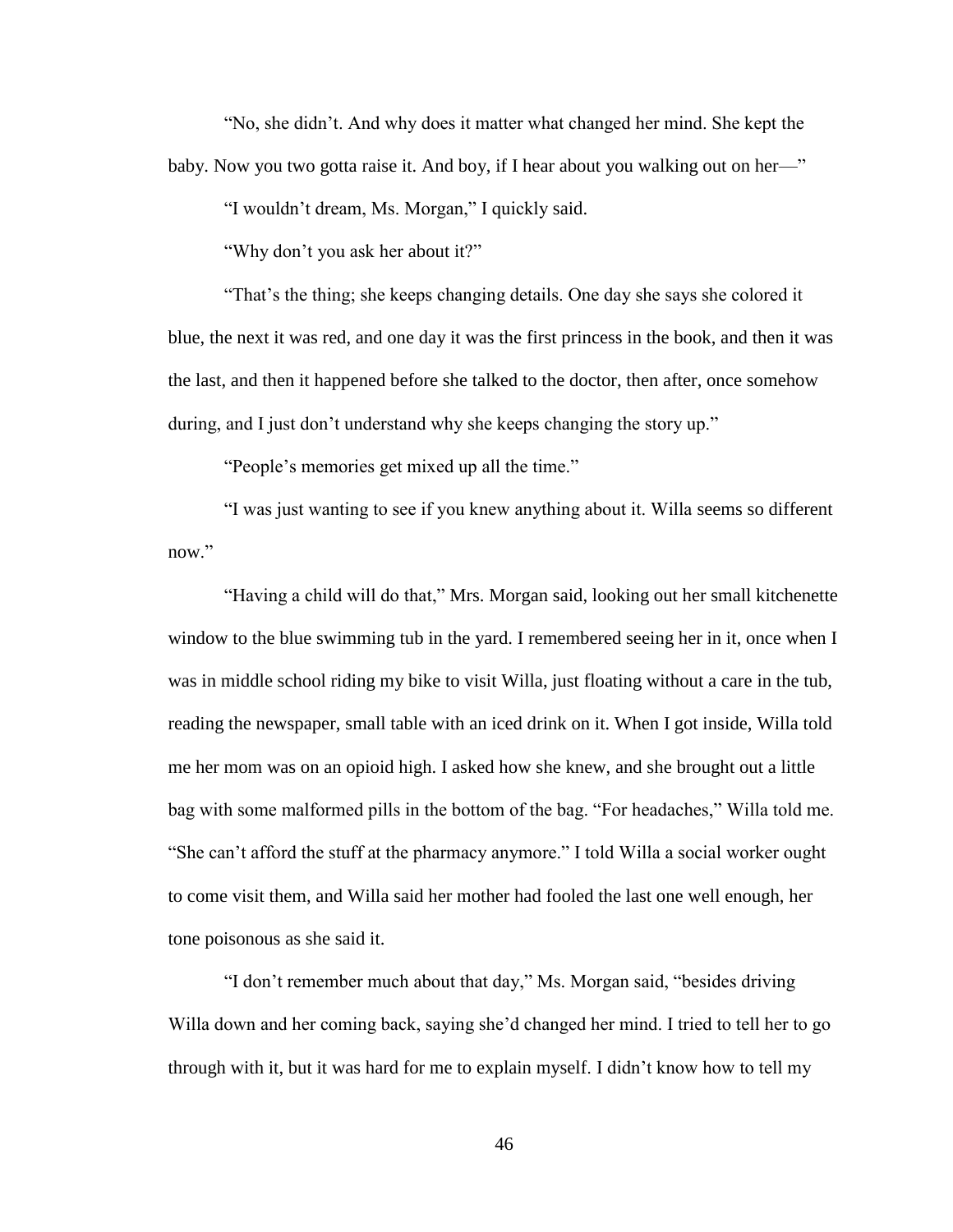daughter her being born threw my life off course," Mrs. Morgan said. "What I can tell you is Willa's a stubborn, imaginative girl. Gets it from her dad, I expect, he used to speak that way with me. She could always make up some story for why she threw the laundry in the toilet, why she cut up my bras for wall decorations, why she had a stray cat in her bedroom, shit like that. Coloring book's probably just another story she cooked up."

"But why?"

"You been to church with her?"

"Yeah. We go every week."

"She's convinced everything's gotta have a reason." Mrs. Morgan put her hands in her head. "I just hope she does right by that child. Better than I did her."

"Mrs. Morgan—"

"I got a headache. I need to lay down," she cut me off. "Promise me this. Don't walk out on her. She's seen enough troubles as is. I don't care if it kills you to stay; if you leave, it'll definitely kill her."

As she walked into her bedroom, I sat at her kitchen table for a while longer than I should have. My heart was having trouble keeping still, like I saw two routes before me, and both led to some horrible conclusion. I drove back home, not visiting my dad's. He would just tell me to man up over my problems, like he always did.

\*\*

Mickey came by to pick me up after work, as he said he would when Willa needed the car to drive Violet to her latest shots appointment. When I told her I had a ride home, she thanked God, said what on earth would we do without Mickey, though she said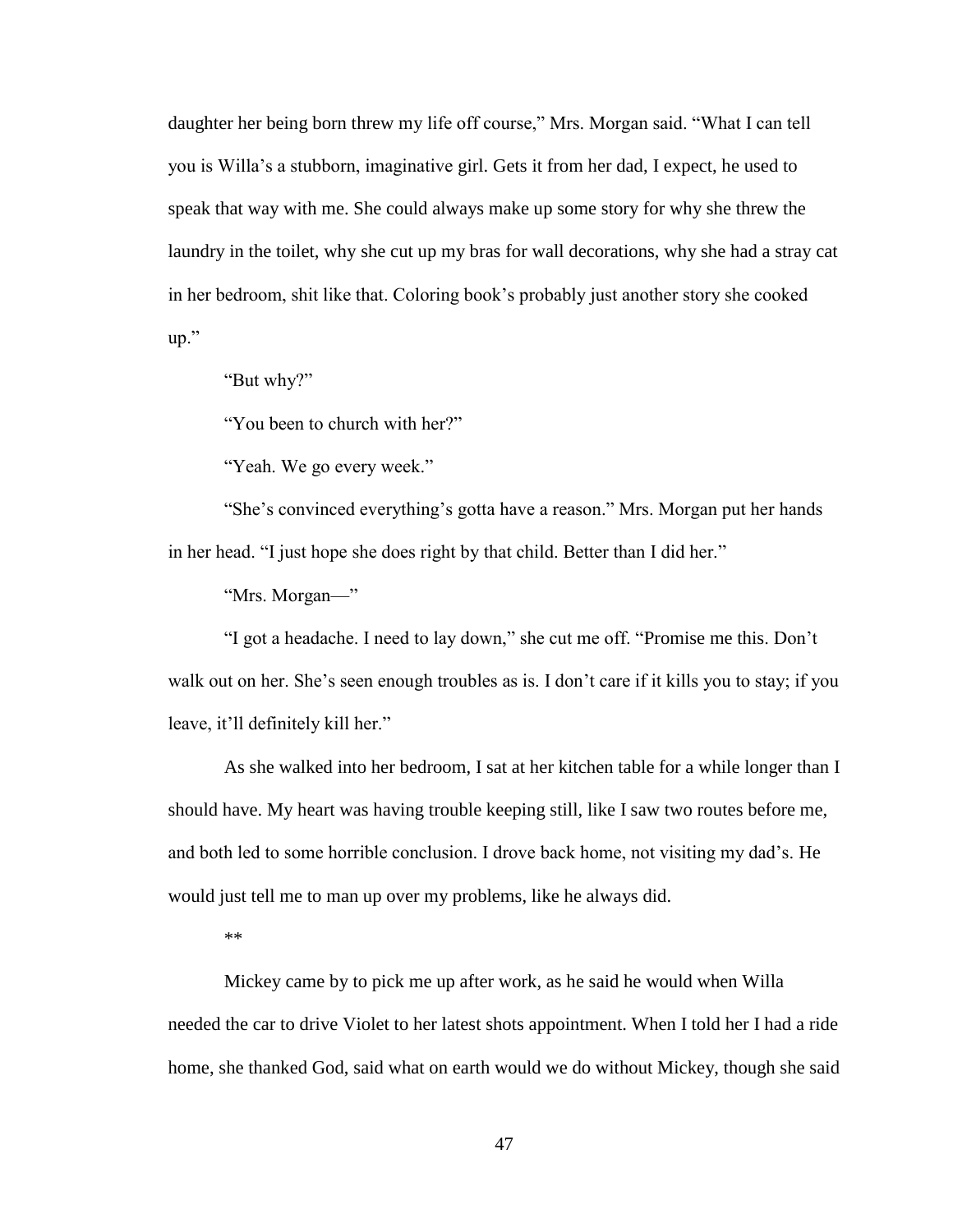it all with an elevated pitch, like something was grinding behind her teeth, the same grind she had every time I brought Mickey up. I wasn't sure she actually liked him, but I didn't care. She didn't get to trap me at home all the time.

"You could get a beer or two, if you want," she said when she dropped me off at work. "I know how you boys are. But make sure you come home before dinner. You need to spend more time with Violet."

I promised her I would and met Mick at work, him grinning at me like a hyena for some reason. He was happy the whole day, whistling a tune and lubing axles and balancing the books without a single complaint. When our shift ended, we wiped our hands on our pants, cleaning the oil off, and we got into his car and drove. But instead of turning at the next light toward my apartment, he drove straight into town.

"Where we going?"

"I got something to tell you. But I need to work up to it."

"Okay, mystery man."

He drove me around, rambling through the town square, around the courthouse, the banks, making our way into the highway past the little suburban districts, past all the houses too expensive for me and Willa to buy. I figured we'd never be rich enough to buy them. We made small chat, him asking me about work, me about his latest art exploits. We finally parked in an empty lot by the closed-down skating rink off the highway, where he and I and Willa had once hung out together. "I gotta get me some girlfriends, what with you and your boyfriend," she said with a sly sneer, and I shook my head, stuffing my thoughts back down.

"So what's your big news?" I asked at last.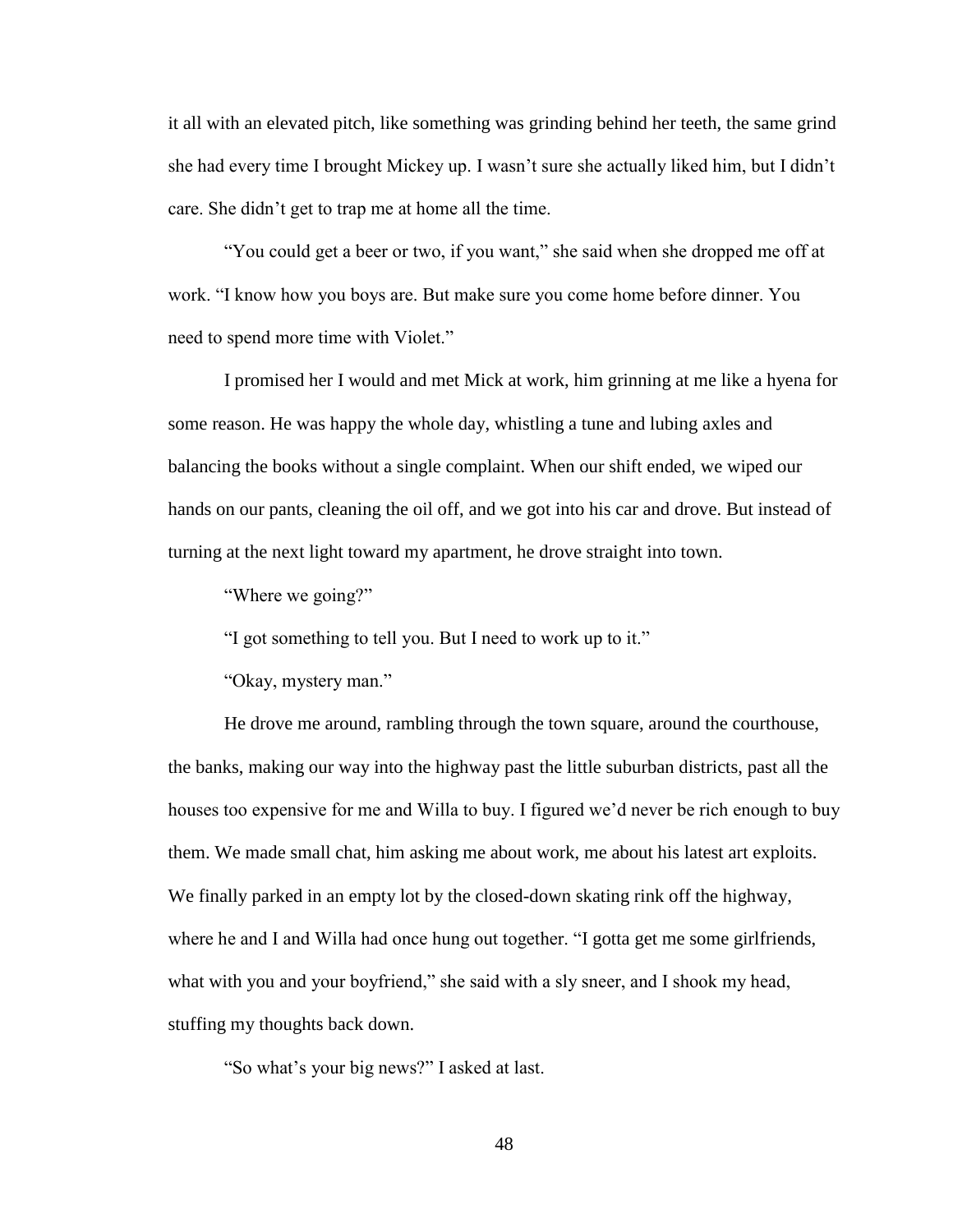"I got in."

"To IU? Purdue?"

"And Chicago."

"Oh shit!" I shot a fist into the air and hugged Mickey, congratulating him over and over again, careful not to embrace him too close, to ignore my body. My hands wanted to grab his hair. I wanted to kiss his cheek. We let go, and I fixed myself away to the other side, almost crumpling over there.

"I'm gonna miss you, man," I admitted. "You're a solid friend, Mick. You were there for me when all the other ass clowns in high school weren't."

"There's one more thing," he said, suddenly hunching into himself, staring at his knees. He was sweating, his fingers fidgeting. "I haven't accepted anywhere yet."

"Why? Don't be scared," I said, rubbing his back. "Chicago's expensive and all, but you got help. You can take loans. You gotta go, Mick, there's nothing for you here."

"There is something. Someone."

"Who?"

"You."

I thought that was an odd thing to say until he looked at me, me at him. Even then, I thought I was imagining things, that no one around here but me was like that, all the queers had ran off to college while I was stuck here alone. Then he put his hand on mine, his fingers shyly intertwining, and I could see his heart was seizing up, and I knew what terrors were racing through his head, knew why his hand was trembling, because I'd always feared the same things growing up. I took my other hand and cupped his face, and he sobbed as he realized his intuition was right. We kissed.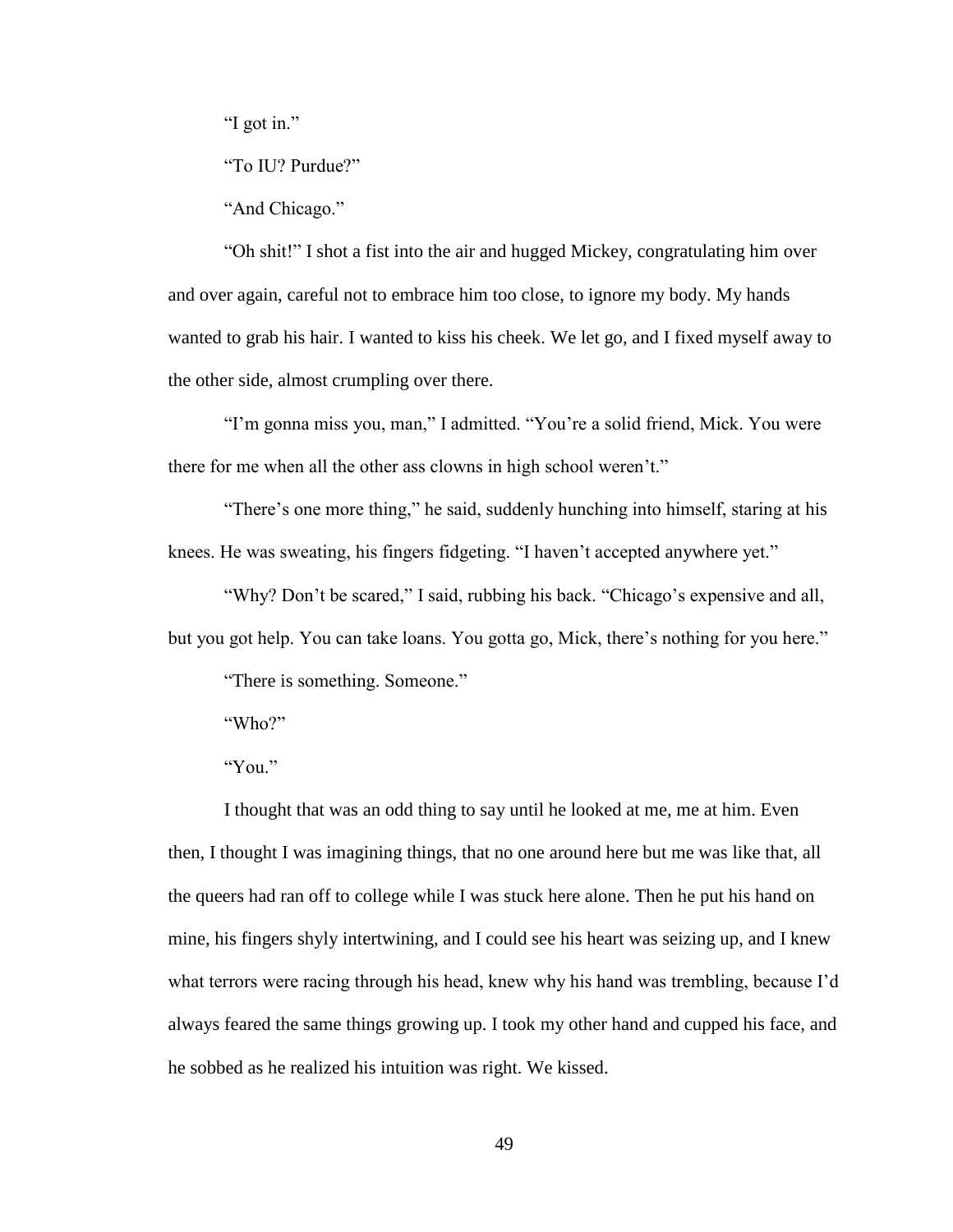When I was a kid, it took years for me to realize I was nearsighted. I thought the world was just naturally blurry, a confusing mishmash of shapes and colors that everyone else could somehow navigate better than me. My dad and I were driving toward school one day when he pointed out a sign to me, started laughing. "Idiots can't spell shit around here," he'd said, and I asked him what it had said. He cocked his head at me, said he thought I could read, and I told him I could, but not the blurry stuff on the road, and he said his first curse word in front of me then, and I started crying until he told me I'd done nothing wrong. He took me to the eye doctor the next day, sighing about how much the copay would cost, though I didn't know about stuff like that back then. The eye doctor did his tests and confirmed that I needed glasses, and that day I got my first pair. I remember driving home, stunned at how crisp the world actually was. Every letter legible, every corner sharp and piercing, the leaves and the street lines apparent to me. When we got back, I ran around the yard, obsessed with the lines on the trees, the caterpillars crawling along leafy stems, the soft colorful fluff on birds. That's what kissing Mickey felt like. That's when I learned the sense of touch wasn't nearly so blind.

When we stopped at last, we both laughed, elated with our mutual epiphany. He leaned his head into mine, rubbing our foreheads together.

"Leave her," he breathed into my face.

"I can't."

"You can still be a dad. But you don't love her, Beau."

We leaned over to kiss each other again, but a maroon sedan that looked familiar flashed by on the highway. I jumped and shoved Mickey away from me, like he was a bomb, until it roared past us. We sat still, breathing, and I clutched my chest like a heart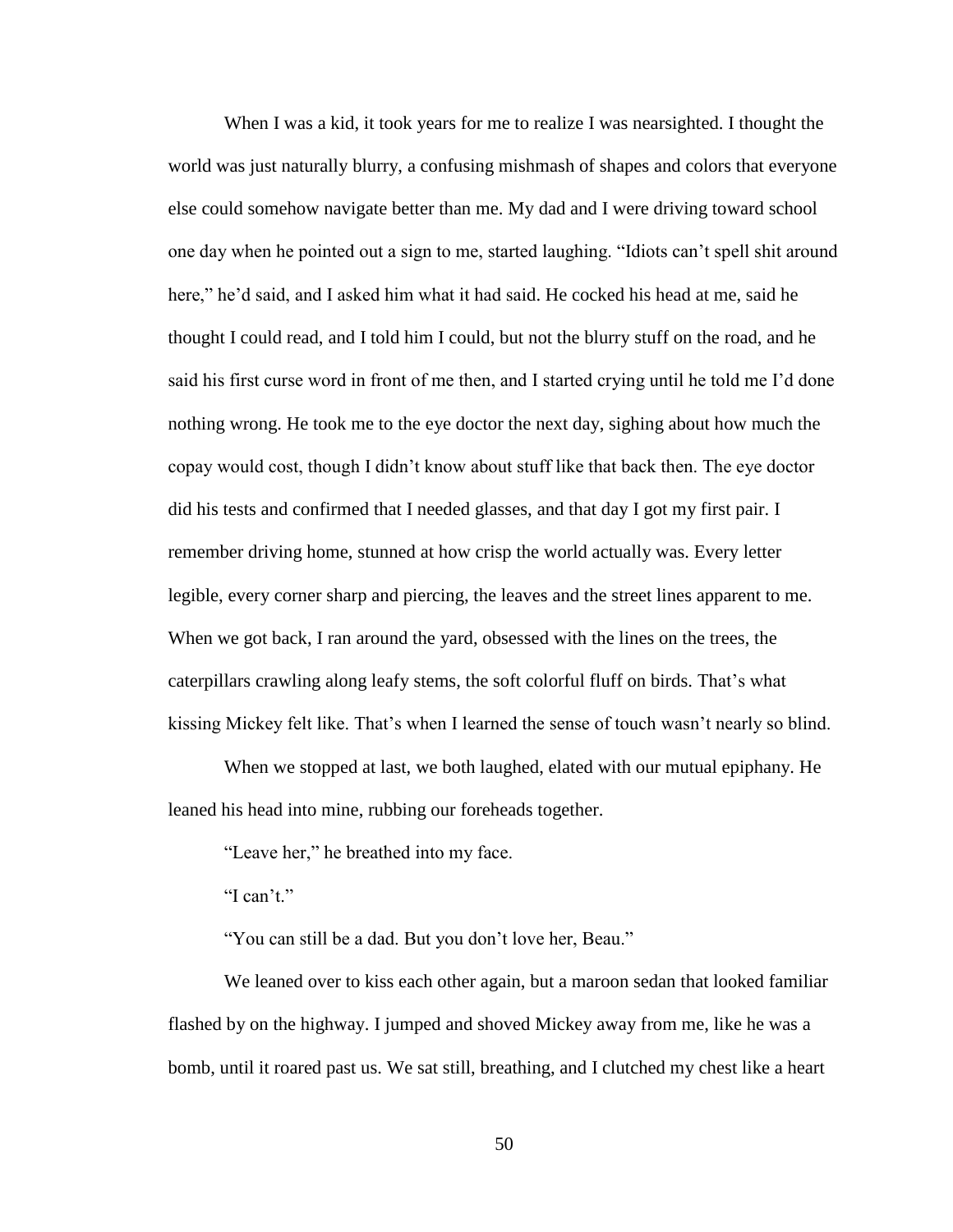attack had happened. Mickey bent over his wheel, like his back was giving out and he was spilling into a mess on the floor. It was there we knew we had other instincts hammered into us, that wouldn't fall away overnight. He put his gear back into drive, drove me home. We didn't touch again, but he said he'd call when I got home.

When I climbed into bed with Willa, I realized how empty kissing her would feel from now on. I could see that clearly now.

\*\*

The last day of Willa and I's engagement, I woke up later than I should have for work. I could hear Willa comforting Violet in the other room and collapsed onto the couch, wishing I knew some magic trick that would shut babies up for a while. We couldn't figure out how to cure her colicky nature. Willa wanted to use her credit card again, sink us further into debt we'd already mounted, and we fought over it again this morning.

"I want to take her to another doctor," she yelled.

"The last one said not to worry, she'd grow out of it," I yelled from the kitchen table.

"She's our daughter. We can't half-ass this. We'll sell some things. The living room couch."

"I'm not sitting on the floor to watch TV. She's doing what babies do."

"I want a second opinion."

"Fine, sink us even further into debt," I'd said. When I got up, getting all dressed, I slammed the door behind me.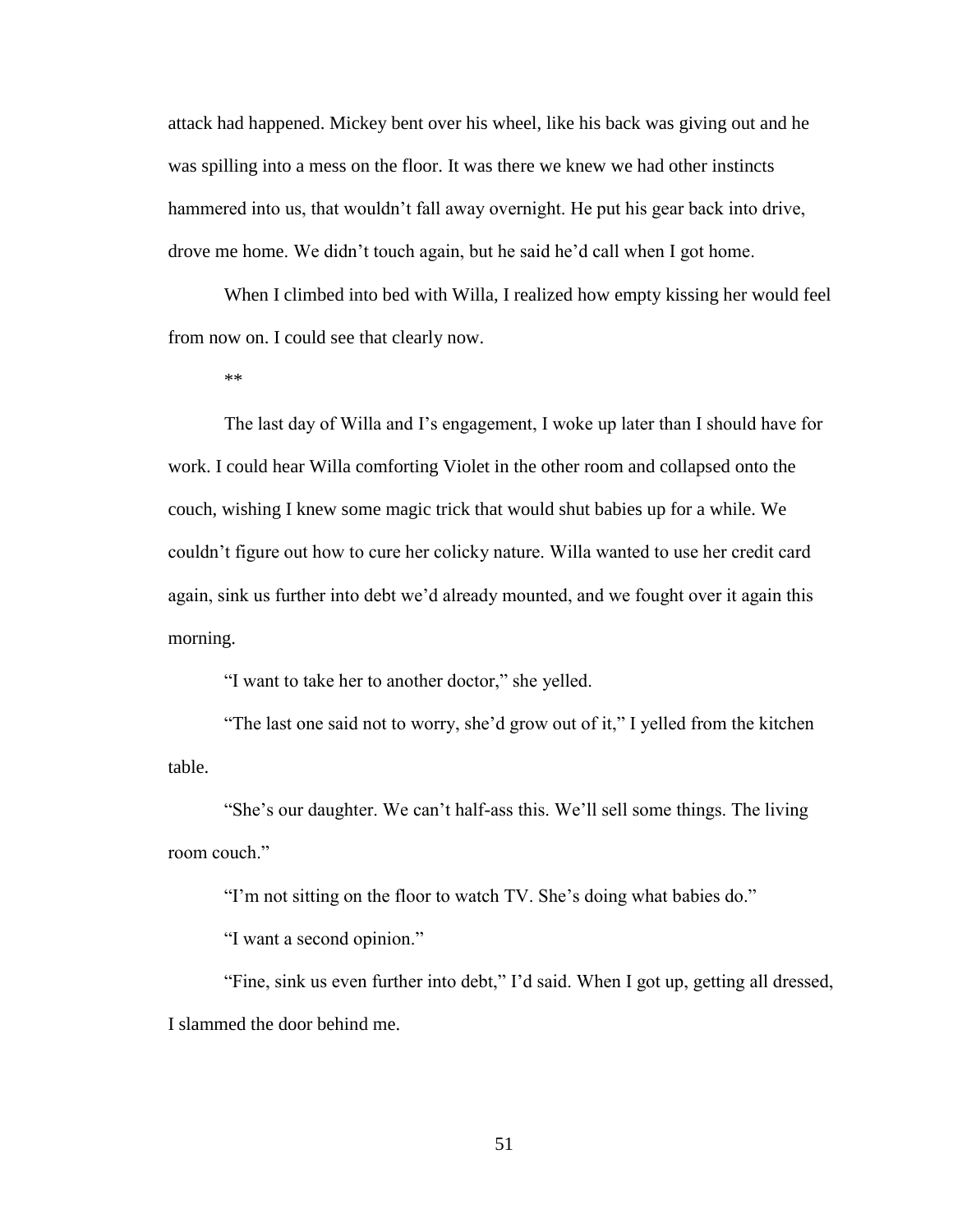At work, I mindlessly repaired vans and trucks and cars that were brought in. Checked the fluids, realigned wipers, changed oils, did the works until Mick's dad pulled me aside to growl at me, told me a customer had come back complaining I hadn't aired their tires enough, that I'd done it under standard, that I was off my game. I told him I wasn't feeling well, and he told me to head home early. That was more hours I wouldn't get paid, but the gas fumes and the noise of wheels turning and screwdrivers drilling made my head spin.

So I left for home, coming back home and collapsing onto our couch, while the TV played the local news. Willa came in later; Violet had finally calmed down, and her face looked equally drained as she climbed onto the couch with me, not that angry I wasn't at work. I just wanted to watch TV, but I felt her hands touch mine, rubbing up and down my arm. She shuffled closer to me, her hands sliding all over my chest, and I closed my eyes. Feeling Mickey kiss me.

"Does my g-spot look hot?" she teased.

"I was such an idiot."

"I know a lot's happened, and we're stressed," she said, "but everything will be okay. I know it. I knew it the day I colored in that book. It came to me, like a prophecy."

"I'm gonna find out whether this so-called magic book actually exists," I said, seizing up when her hand found her way down my pants.

"Let's have another, Beau."

"Another what?"

"Violet, she needs a brother, a sister."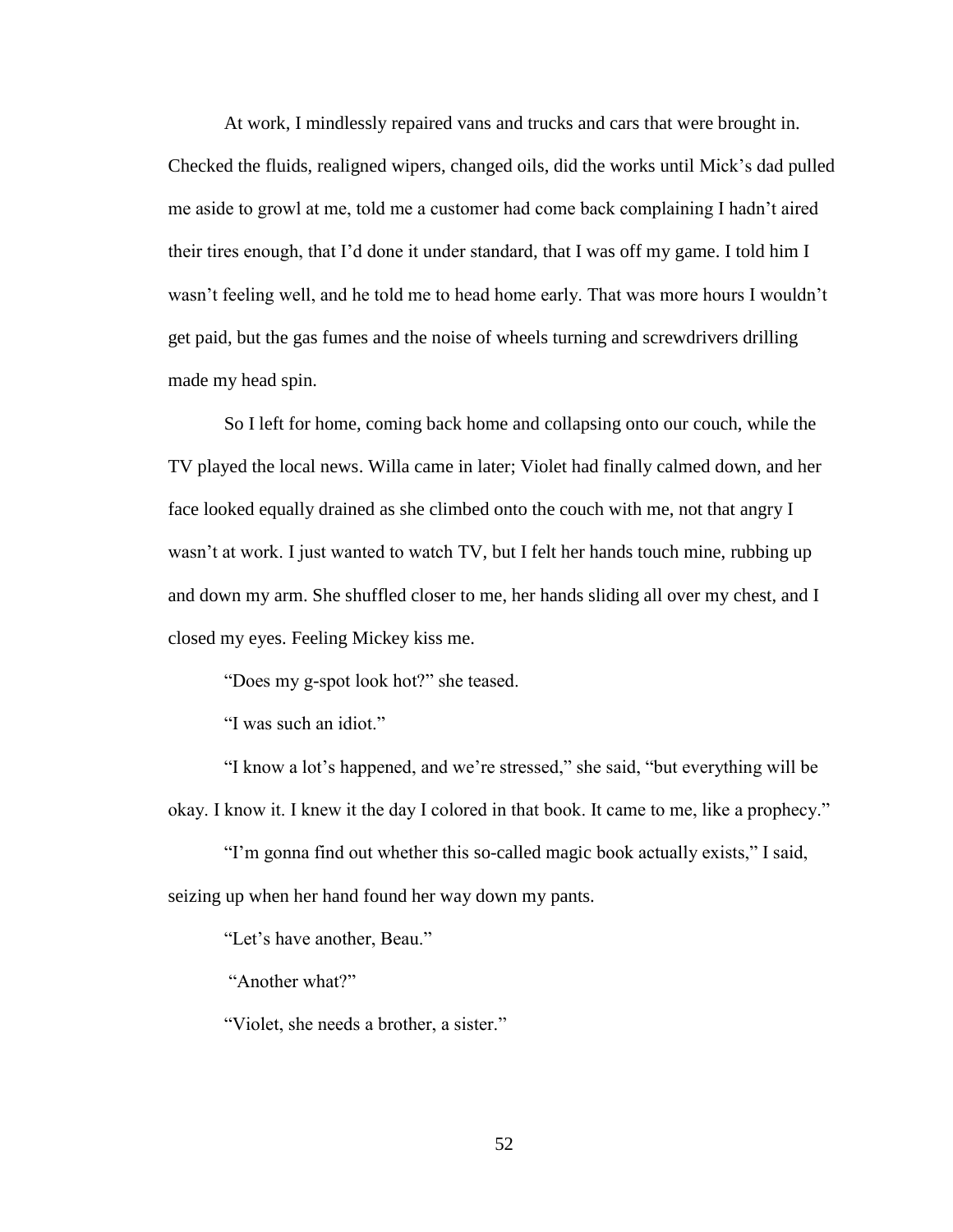"You mean another mouth to steal half her food?" I leaped up, throwing her off me, shocked. She came up with me, grabbed my shirt with fists.

"We'll get more help, you'll get promoted, it'll be fine," she said. "Please, we need to build this family—"

"I'm a fucking auto shop monkey," I threw her hands off me. "Willa, I make shit for money. We're on food stamps. We can't have another. I want to leave."

When it finally slipped out, I acknowledged it, even as Willa fell back, clutching at the wall with her hand. Violet began wailing again. The kitchen light flickered. The floor in the corner had a wet spot on it, and I could see flies dancing around the sink. Everything about this place disgusted me.

"You can't go. You have a daughter," she said.

"I don't love you, Willa. I'm tired. I want to leave this place. This state."

"You can't leave me with a baby, you fucking punk."

She started banging her fists on my chest, calling me an asshole, a nobody, a fag, she wasn't stupid, she knew what Mickey and I did, that I was a no-good faggot going to hell, and that made me grab her arms and throw her into the couch, wanting to dash her brains out, my best friend from school. She ran to the cabinet, pulled out plates, flung them at me. I ducked under one, got the door open and slammed it shut as I ran out. Another one cracked behind me. I heard Violet wailing harder than ever.

I got into our car and drove around for a while, ignoring my phone as it blew up with messages and voicemail from her. I played one, listened to her grieving, begging me to come back, she didn't know what to do, Violet was wailing and wouldn't stop. I drove to the gas station, bought a pack of cigarettes for the first time, thinking it was times like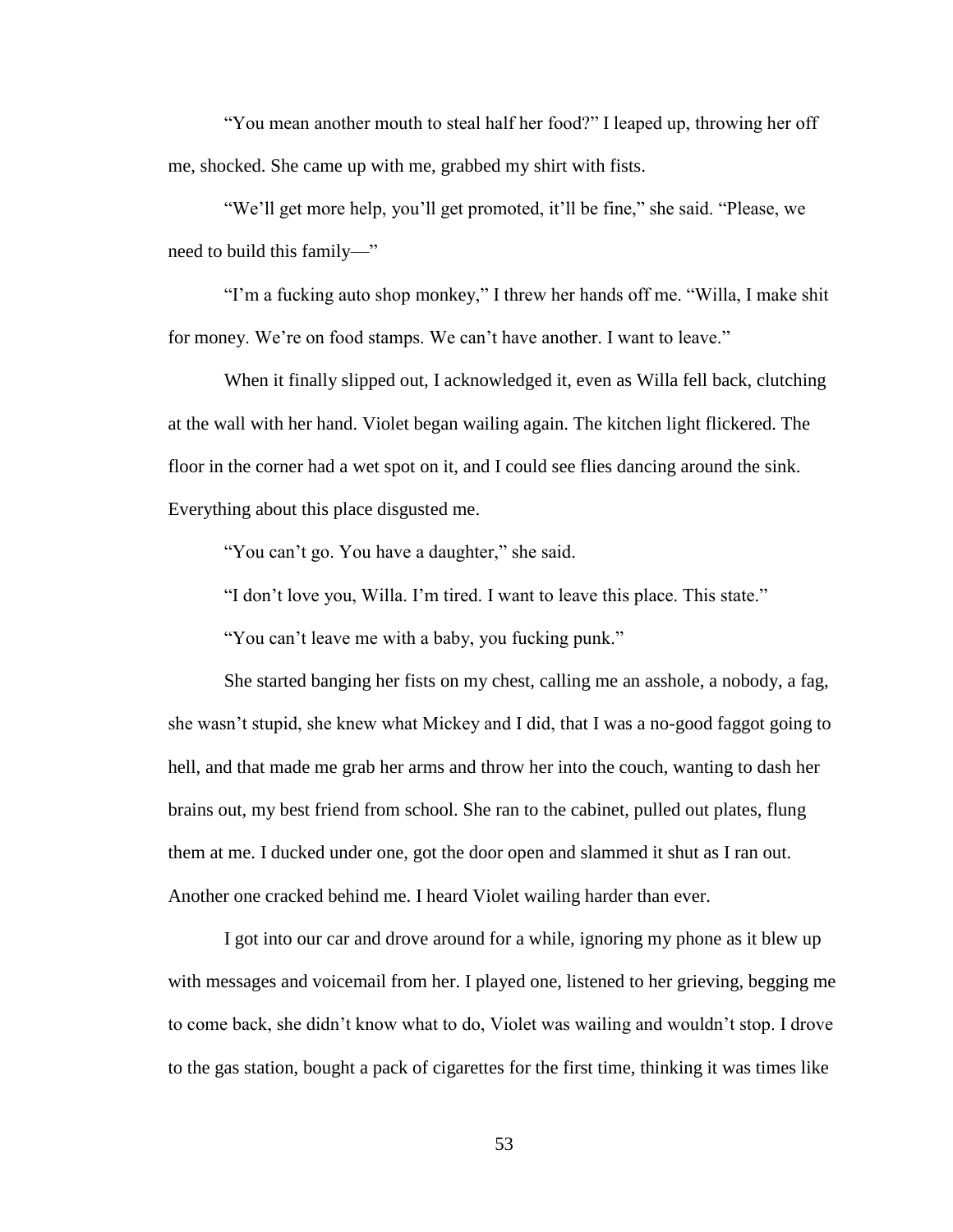these why people started smoking. When I went outside and puffed one, the acrid smoke made me cough and choke, and I threw it in the trash. I watched the nearby pharmacy, a man walking out with a plastic bag in his hands. I could make out a square shape flexing the bag's skin, and squint that I did I couldn't make out what it said. I imagined a coloring book inside it. And so I drove back, thinking the engagement must go on.

When I walked into our apartment, the plates broken and smashed in the kitchen. The cutlery we just bought were strewn about the ground, the coffee table was overturned, the water running in the sink. There was a stain of blood along the faucet. I heard a wail come from Violet's room, something like a banshee, and I walked in, ready to calm Willa down again, ready to cry, apologize over what I'd done, that I'd never leave her or Violet. Walking in, I found Willa was curled at the foot of Violet's crib, sobbing and heaving. I came over and grabbed her by the shoulders, shook her, tried to pull her onto her feet, but she whipped away from me, smacked me with her hand, and resumed curled up. Her phone was out. I saw her phone on the ground, heard a 911 operator talking over the line, and I thought she'd called the cops on me. That they would throw me in jail for failing as a father, for being gay.

"Willa, I'm here. Here to stay. I love you, I do," I said.

"Violet, I, no, Mommy loves you," she moaned. Over and over again. She was incoherent. So I stood up, checked inside Violet's crib. The room went cold.

"I just wanted her to sleep," Willa went on. She kept hiccupping, sneezing, stuttering, and I thought she might have a seizure, she looked ready to melt down. "I needed quiet, just a little, she wouldn't sleep, she wouldn't nap, oh I swear to God I'll never, I'll never sleep again, I just picked her up, trying to calm her, and she just kept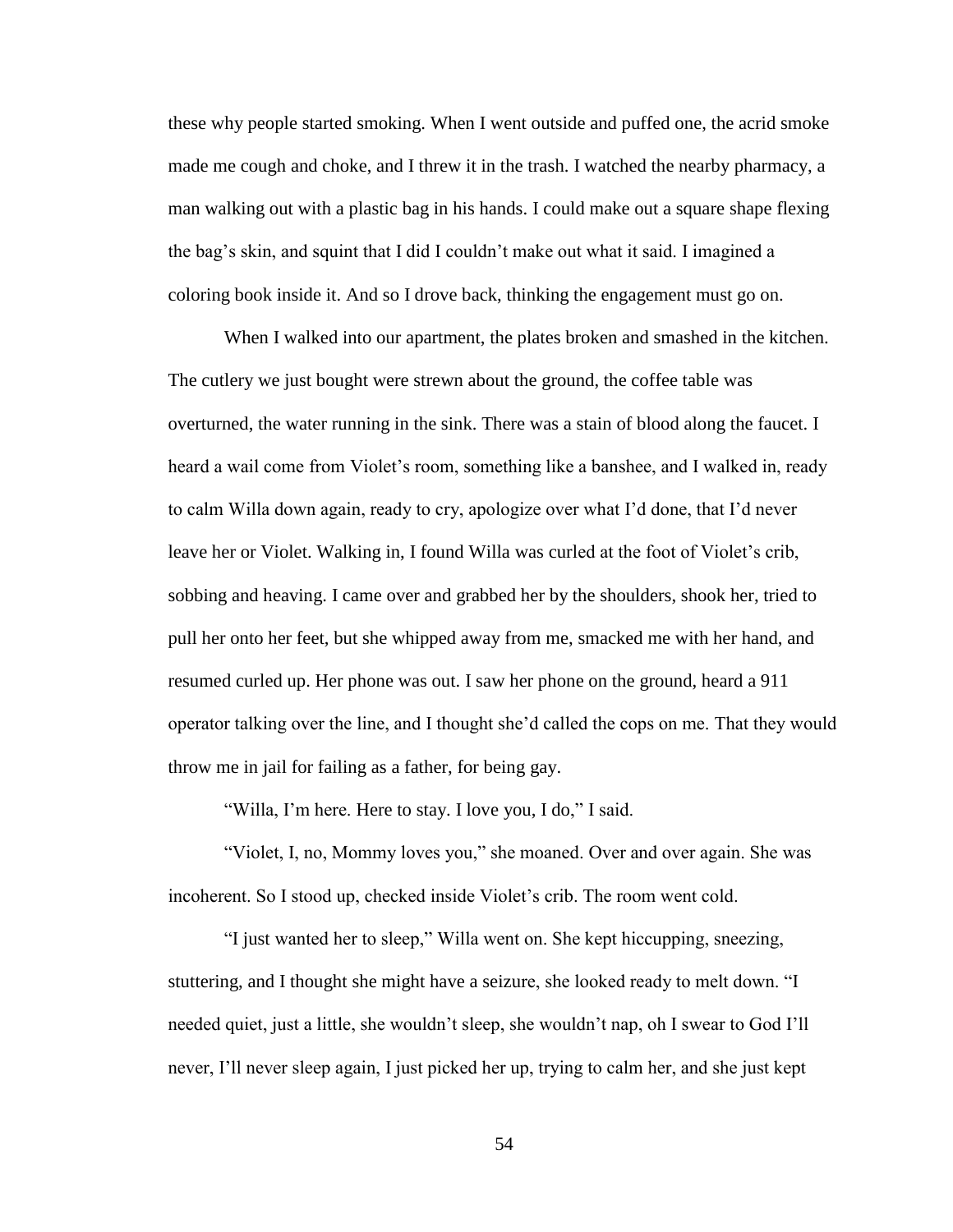wailing, and I tried singing, tried hugging, tried bouncing her, burping her, and there was no strawberry jam anywhere, oh God, oh God, Beau, she didn't stop, Beau, and I just got fed up, blamed you, thought you were gone, Beau, thought I was all alone, I didn't mean it, I just, I was just shaking her, just so angry, I didn't mean it, and I, and, and, oh God tell me she's alright. Tell me she's fine."

At some point, she quit babbling and let out a long moan. Minutes long. Bloodcurdling. Like her soul was seeping out, leaving behind a husk. I picked up her phone, explained to the operator what happened, and later the paramedics would arrive to tell us what I already knew when I looked again into the crib. Violet lay still, her pretty brown eyes still and cold. I couldn't help thinking: Our baby girl finally quit crying.

\*\*

About a year later, I saw Willa again. I was still working at the garage, paying off the medical bills from that call, and I was seeing a guy now, some carpenter from Tell City who'd hug and hold me at night when I woke up screaming some nights. Most calls to me came from Mickey; we kept in touch after he went up for art school, me telling him about my boyfriend, him about his wild affairs with the men of Chicago, both of us happy for the other. But then one day I got a call from Willa, asking me to come see her, and I figured it was the least I could do. But then she asked me to bring something, and I told her that it wasn't a good idea, she needed to move on from all that, but she insisted. I felt like some crazy fool, but she still had a way of persuading me, even after all this time, Skunk-in-the-Mailbox Willa.

When we met at the prison, sitting across from each other at one of the tables, I saw a lot of women talking with their boyfriends and girlfriends. There was one prim and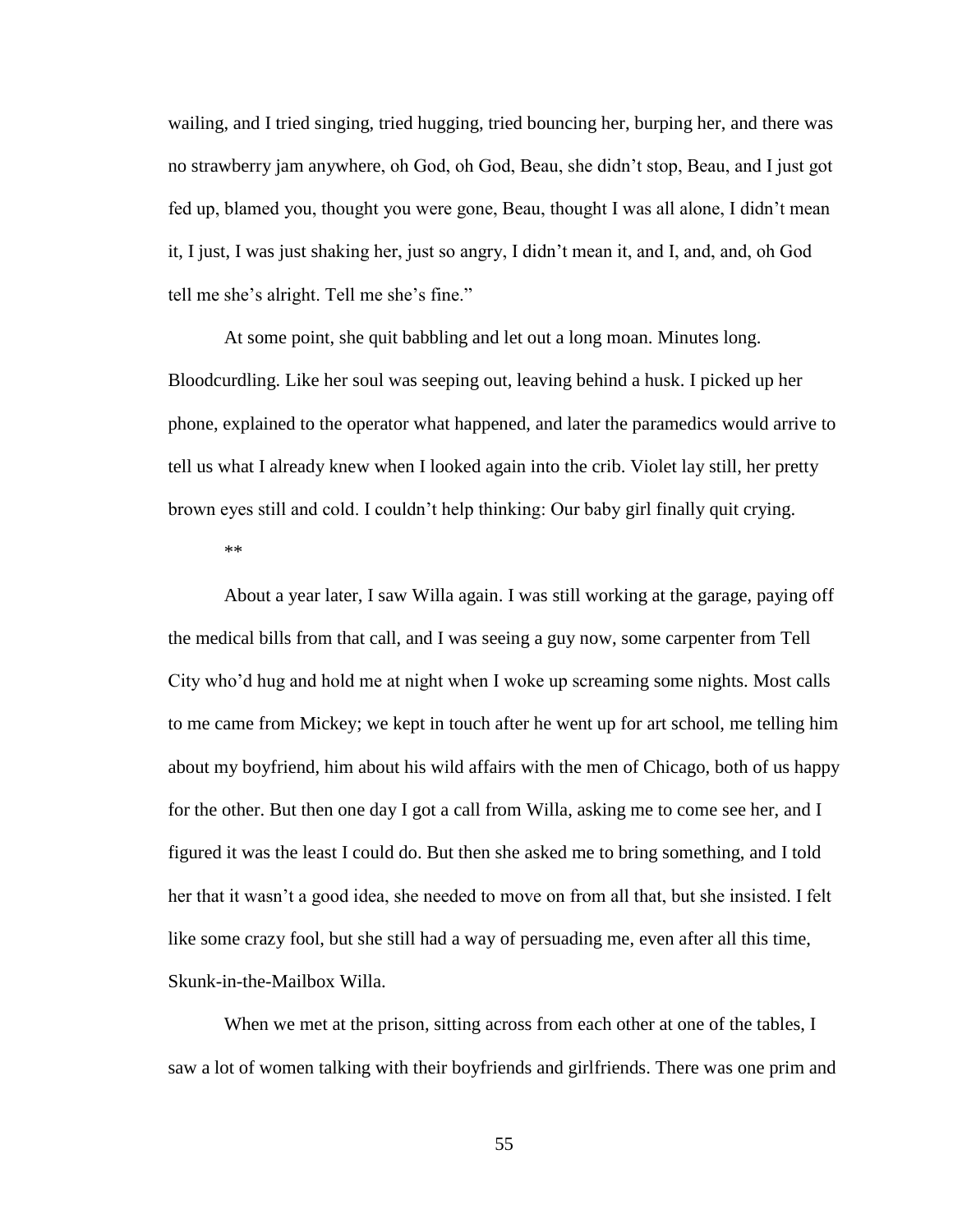glam woman being visited by her mother; they both looked disdainful to be there, as they muttered what I figured were curses about the inmates and each other. A few of the other women had kids who hugged their mommas, and the mommas hugged them so fiercely, tears springing to their eyes, like they were trying to squeeze a childhood into hours. Willa stared at the table, her fingers twitching in her hands. I saw a scar on her forehead.

"What happened?" I said, pointing it out.

"The others heard what I was in for. It was just once. To punish me."

"They shouldn't do that."

"I needed it."

We sat there, two exes whose love was built on two lives spent together, inside jokes, bad sex, and a child. I tried talking with her. Telling her about my job, the latest car we'd fixed up, the guy I was seeing now, that I was thinking about the Navy now, met some vets a while ago, how cool they seemed with me and my boyfriend. I tried asking about her, wording my questions carefully, afraid I'd set her off. She gave me mostly one-word answers.

"What's prison like?"

"It's almost bad as strawberry jam."

I stopped after that. We folded our arms for a while, and I thought about all the different ways this could have gone. If we hadn't been hellbent on being a family. If I'd been more committed to church, God, Willa. If we'd gone to college instead. If I'd spent more time with Violet. If I hadn't been trying to prove I was a man. If we'd used a condom. If.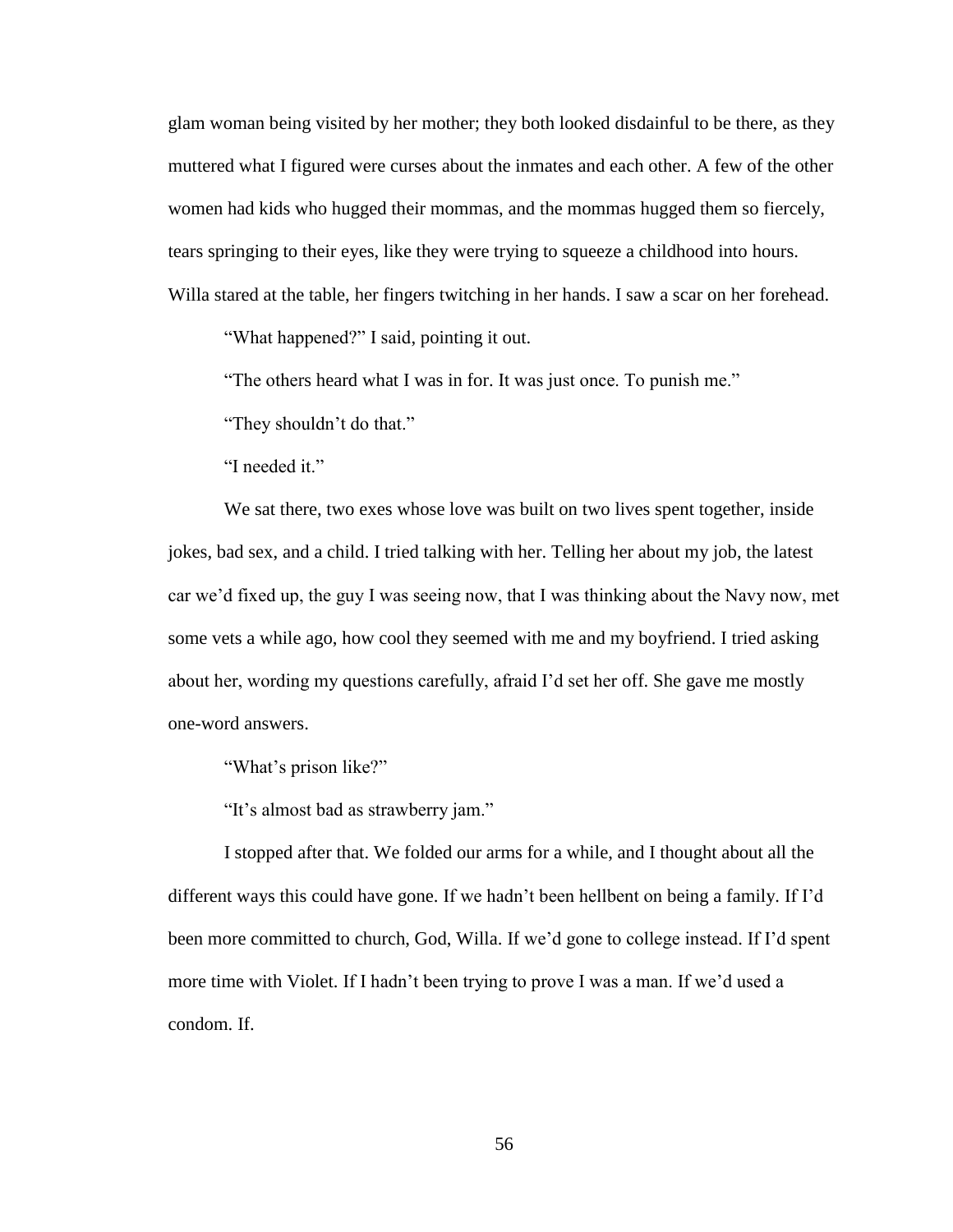In court during her trial, I'd given my testimony, trying my best to portray Willa as a wonderful mother, so much more devoted than me, but the prosecution had the 911 log, and they played her guilt-laden rambling for the jury to hear. I saw Willa at the defense table, her mother behind her glaring at me, and during the recess she cornered and slapped me hard on the cheek. I took it without question; looking at Willa, I could see her fire had clearly gone out, blankly accepting her conviction from the jury. I was afraid I'd be next, but no one accused me of anything. Neither Willa nor her mother ever pressed charges.

"Did you bring it?" Willa asked me. She looked thin and beaten down, in her orange jumpsuit. I frowned as she tapped her foot on my own, a kind of pleading. "Give it to me."

I pulled two things out of my bag. A set of crayons, like she'd asked, and the coloring book. I'd called the clinic, and they still had it, sitting on their waiting table, after all this time. They were closing shop—after all the protests, bricks through windows, and an anthrax scare, employees were quitting left and right, so they didn't care if some stranger picked up some coloring book. When I first picked it up, I'd looked through and found several pages of princesses twirling dresses and gowns, feeding birds and rabbits, singing, dancing with princes in castles. In one of the last pages, one of them was holding a tiny baby version of themselves aloft in their arms. None of them were colored in. When I slid it over to Willa, she flipped through its pages, glancing at each one like they were a scrapbook of her life.

"This is it," she confirmed.

"Why did you lie about the coloring?"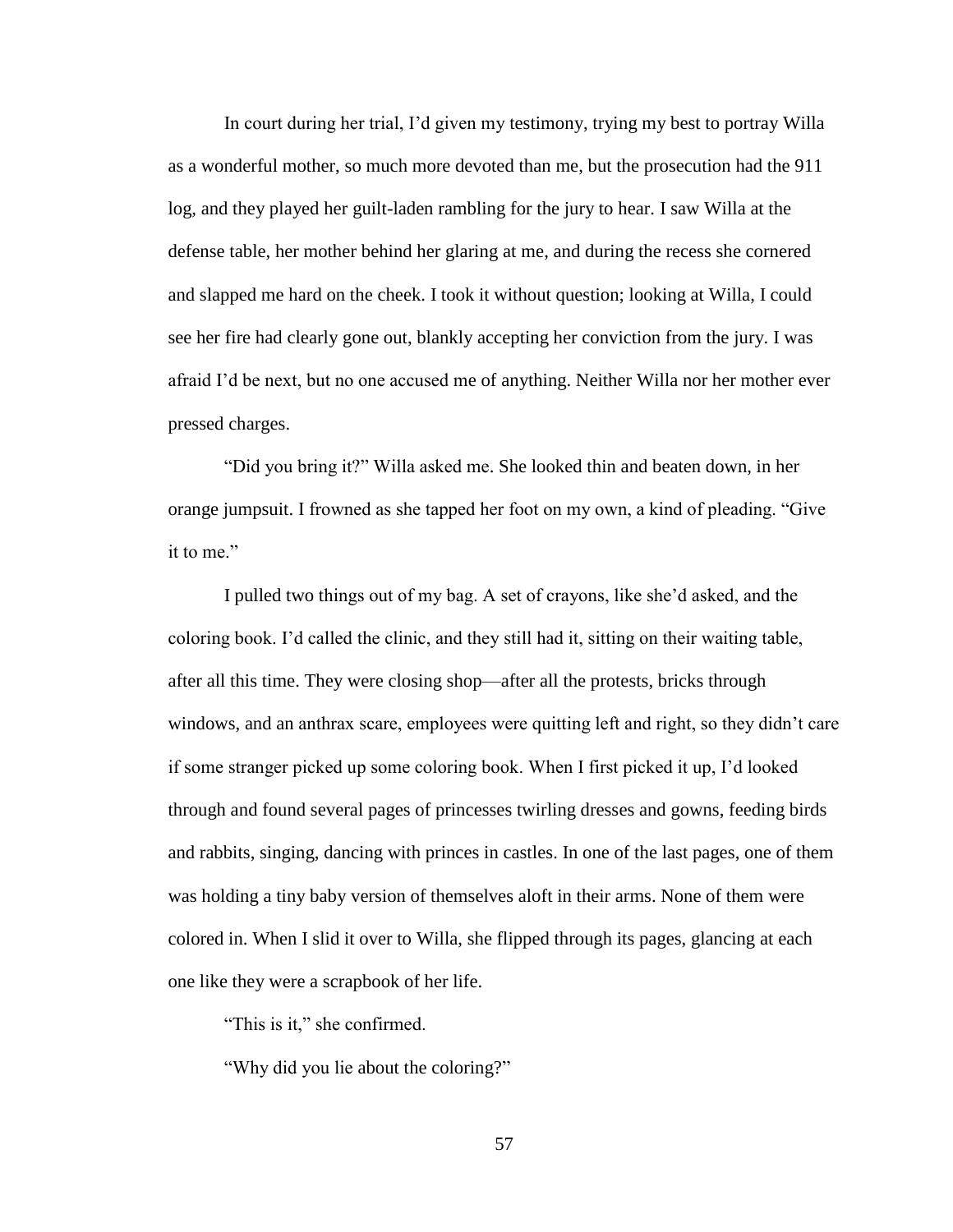"I could have sworn I colored in it."

I didn't think anyone would forget whether they'd colored a page in or not, during such a crucial moment, but I didn't question her. Willa pulled out the crayons. She mindlessly colored the page with the baby on it, but she ignored the line drawing altogether. She colored what looked like rainbow flowers, blooming in clear circles all around the page, until their vibrancy began to draw the eye more than the black outline of people. I started wondering if she really wanted to see me at all, or if she'd just figured I was her best chance at getting the book and crayons.

"They told me your sentence got shortened twice already," I told Willa. "You could be out of here in a year, Willa. Go to college, get a job. Live your life. You don't have to tell anyone about this."

"My mom told me she had Violet cremated," she said. "Buried her ashes in the garden. Mom thought that'd be better than a vase. She couldn't afford one of the cemetery plots. Even the smallest ones."

"She didn't let you go?"

"I didn't ask."

She was tearing the crayon's wrapping off with her nail as she grinded the crayons to dust trying to solidify the blank space. I thought she might tear the paper in the book. The crayons wore down quicker than I'd ever seen anyone do.

"Beau, I know you never loved me," Willa said. "Not that way. But did you ever love Violet?"

What was the real answer? Yes, I loved her. I gave up leaving Indiana to be with her and you, Willa, even though I hated my job, even though I despised the town, even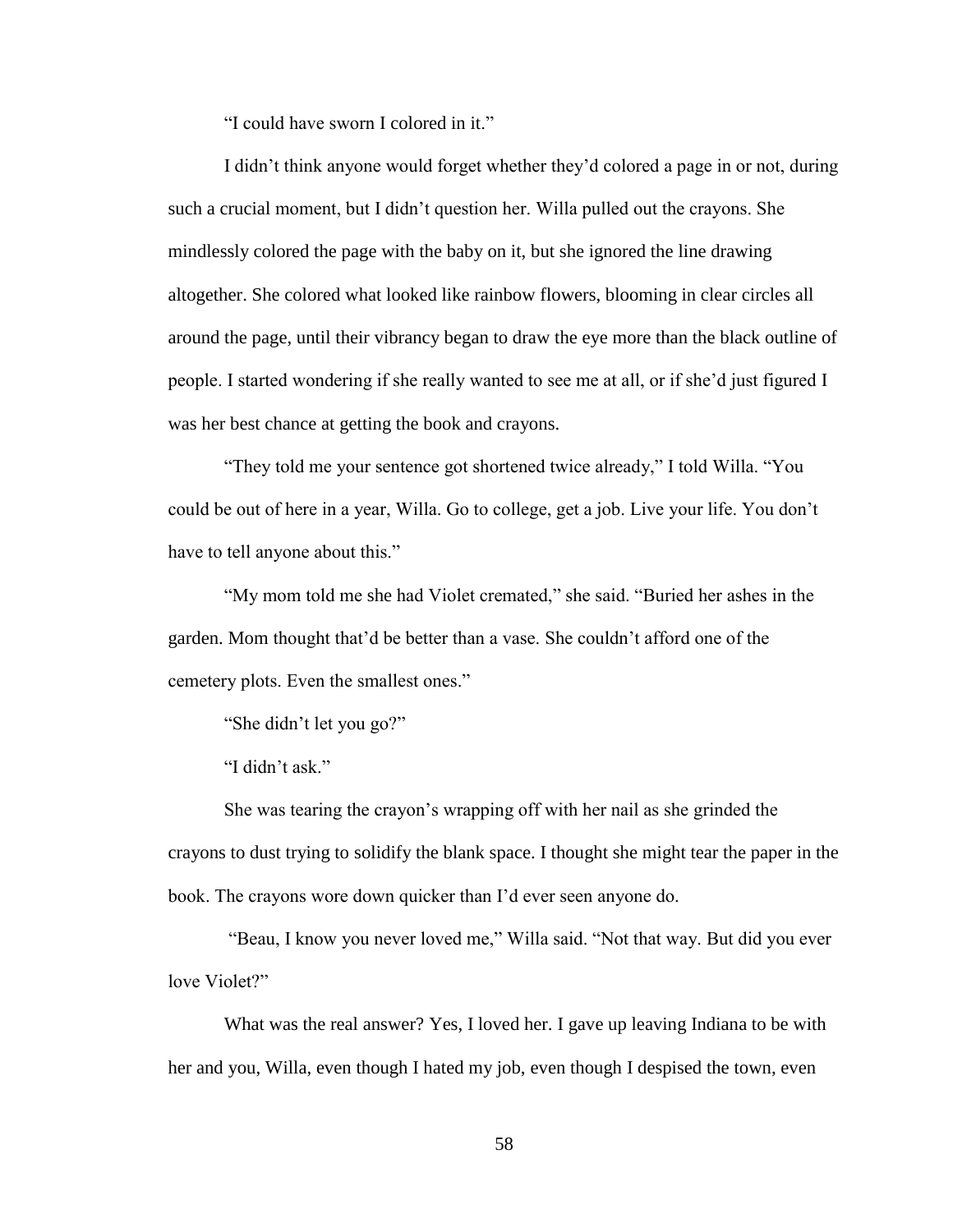though I'd never even been attracted to you, that I'd been thinking about Mickey's legs the one time we fucked. No, I didn't love Violet, she just seemed like some glorified ragdoll to me that I thought you were using to trap me. Was it somewhere in between? One and the other, with every passing day? Something else entirely? Willa was asking me if I loved our daughter, and I didn't even know what the word love meant. People bent and twisted it around, like a tree not allowed to grow naturally but rather yanked and prodded and forced into being.

"Yes," I said. "No. I tried. Every day."

Occasionally Willa put the crayon down, swapping for another one, coloring and coloring and coloring until at last she finished: a rainbow meadow, a fantasia of prismatic colors, psychedelic and nonsensical but somehow stirring. I could still make out the mother and baby outline, but the two visions competed with each other for my eyes as I found myself squinting, focusing between one and the other. Then Willa propped the book upright and tore the picture out of the book. She ripped it to shreds. The pieces decorated the table, like large confetti.

"The whole time we had her, even when I was holding her in my arms, bouncing her up and down, trying so hard to love her, in the back of my head," she said, "was always the same thought. That if this coloring book hadn't been there … I hated myself so much, every time I looked at Violet and thought that, and so I tried harder and harder to love her. And I think, that day, when I realized you weren't doing the same, you were ready to leave, I thought I was trapped, thought the world was so unfair that you got to leave while I had to stay, and I snapped from the guilt. Like I couldn't handle that war inside me. And I keep thinking, I could have given her to my family, put her up for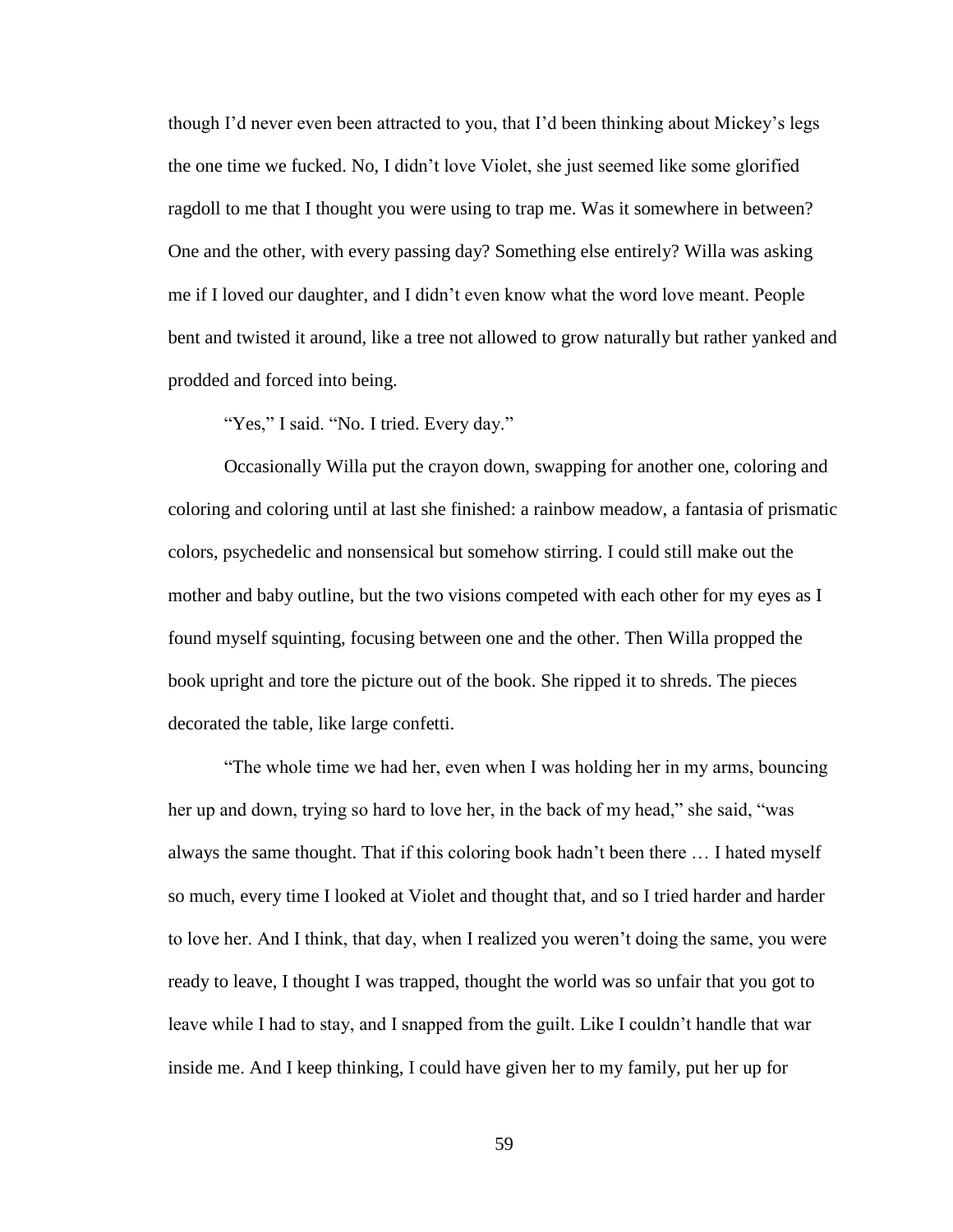adoption, she was still so young. So why do I go back to the coloring book? Why am I a monster?"

Her face fell into her hands, and I pulled one away into a tight grasp with my own, relieved at her admission. It was like I was seeing her, for the first time in a long time, after that façade I'd spent our whole engagement trying to dig underneath.

"I go back to the coloring book, too," I said. "And I think."

"What?"

"I wish you hadn't like coloring so much."

"I wish you'd never touched my breast."

"Guess we're both monsters."

"Guess I'll see you in hell."

She and I sat there for a minute before we chuckled, then laughed, the raucous, hollow kind that turns heads. My cheeks hurt while we did; I hadn't laughed much in such a long time, since Willa and I were teens, really. As we did so, we agreed that we were doomed for hell, that Violet was going to pull the lever on us, that a just God would let her design our eternal damnations as we spoke: Halls of wailing. Endless diaper changes. And strawberry jam. Strawberry jam, as far as the tongue could taste. The sense I trusted most.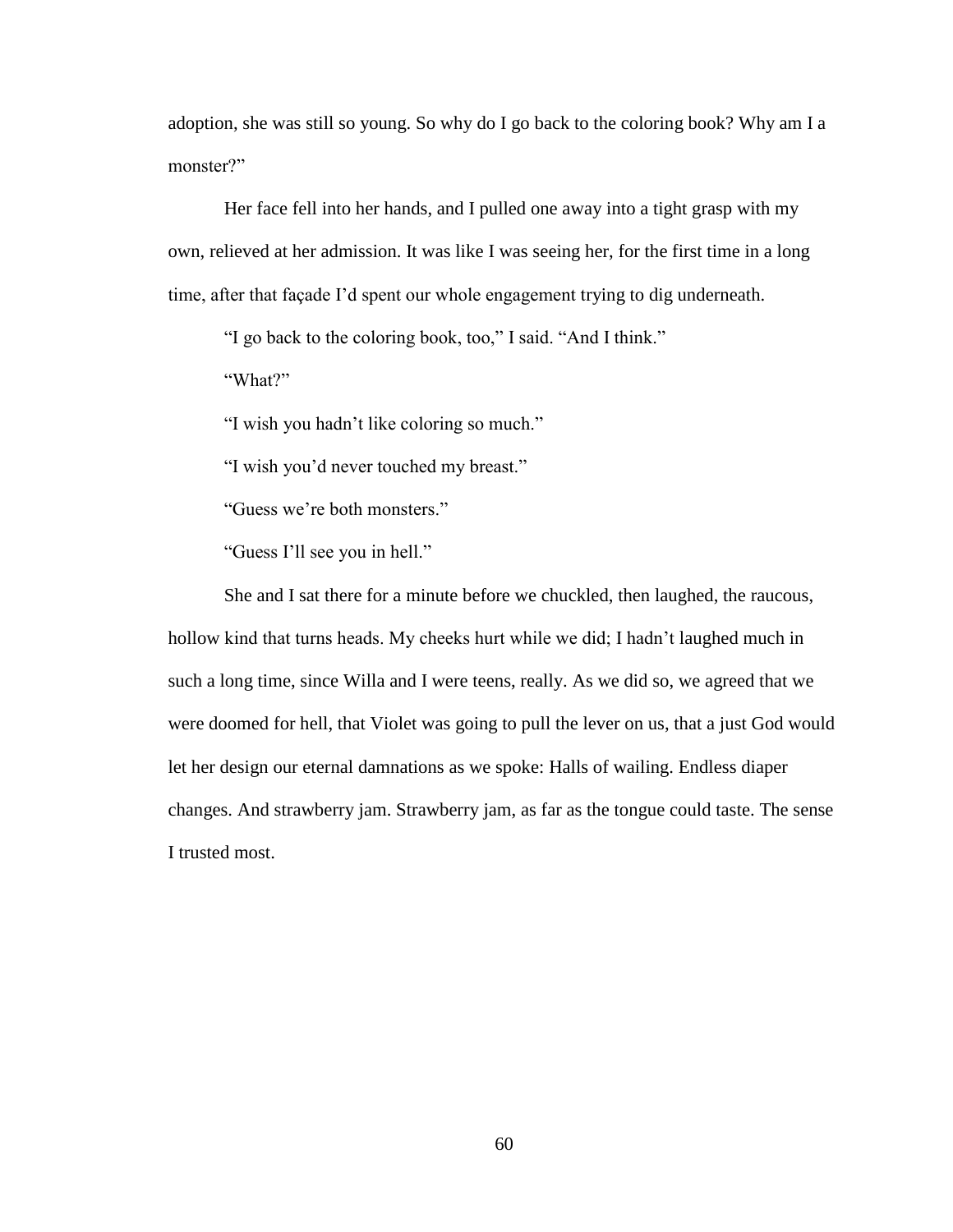## DEWBERRY PARK

From the moment he saw her wet black snout and doleful almond eyes, the way her tongue kindly licked his fingers when he poked a few through the fence, the way she wobbled forward on her one hind leg with a humble poise, Mitt knew he was going to adopt the white Saluki-Labrador mix. She needed him. She couldn't survive in this stale, cold prison of a shelter, surrounded by yapping dogs loud enough to make children cry and adults shudder. He checked the sign on her cage: Her name was Regina. "I'm an old girl, about ten years old, and my favorite treats are bacon and cheddar bits," her jovial profile read. "I may only have three legs, but I can still get around pretty quick, and I love swimming! I sometimes need to take breaks during long walks, but I wag my tongue and smile whenever I feel the breeze in my ears! Take me home and I'll make you smile every day!" The sign ended with a photocopied pawprint, Regina's name cutting across it. She needed a home. Mitt would give her one.

"Is that Regina?" Mitt heard his current roommate, his friend from college Lila say over his shoulder. "Oh, they just got her a few weeks ago, after she got out of the hospital. It was horrible; Susan told me they found her quivering in a ditch on the interstate, lacerations all over her ribs. Apparently she flinched every time Greg or Jeremy approached her. Poor thing. I think she likes you."

"We're kindred souls," Mitt declared.

After Mitt had gotten lain off from his job, Lila would come home for weeks from the vet's office to find him still in his pajamas, absorbed in some show on his cell phone, a bowl of stale chips or pretzels on the coffee table or a flat soda on the night stand.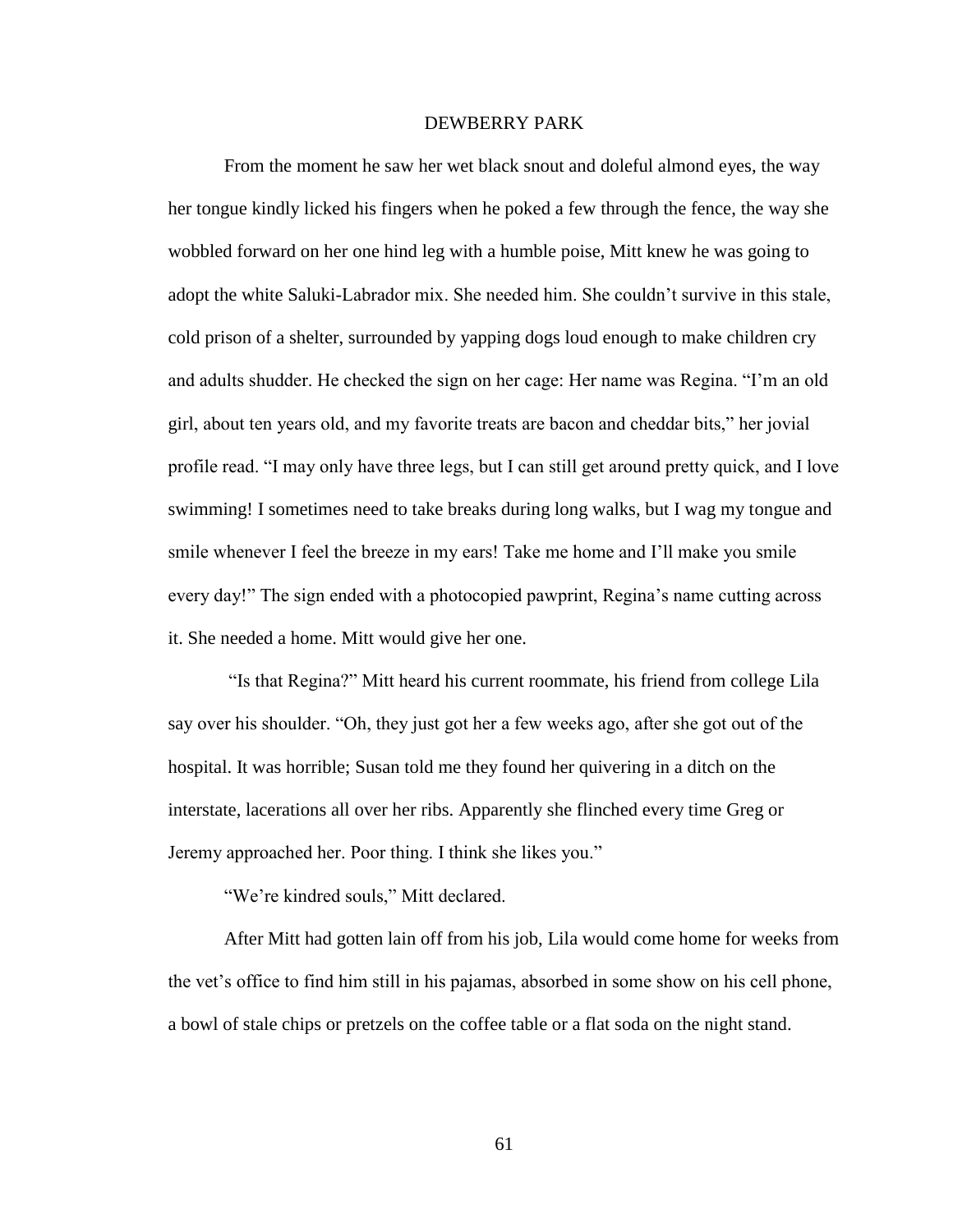Finally, earlier that day, she ordered a lunch of Chinese for them and threatened to shove the lo mien down his throat, and once they'd finished she'd taken him to the shelter.

"It'll cheer you up to see the dogs and cats," Lila had told him on the way. "I can have the worst day possible. I can lose my keys, get surprise bills in the mail, George can cancel on me again for his stupid video game club—almost anything in the world can happen, and a lick on the cheek from my favorite dachshund or pug still cheers me up."

Mitt had silently tolerated her faith in animals. His parents had let his sister keep a couple cats growing up, and she had always fawned over them while he regarded their nightly yowling with chilly appraisal. Dogs, on the other hand, he had always seen as slobbery idiots doing whatever their human owners told them to do for little doggy bones and treats, degrading themselves by rolling onto their backs or wearing those ridiculous costumes he'd seen people stuff them into. Mitt had always seen pets as little more than distractions, overgrown furry toys for sentimental people. But Regina had shown him otherwise; she was a survivor. Like how he saw himself.

"It's about closing time," Regina prodded Mitt, kneeling down with him by Regina's cage, bringing him out of his head. "Ready to go?"

"I have to adopt her," Mitt said.

Mitt had been crouching there for twenty minutes while children and young couples had browsed through all the other cats, dogs, hamsters, gerbils, skirting around Mitt and Regina as if recognizing their moment too intimate to be interrupted.

"The Rochesters don't allow pets," Lila said, referring to the family who owned their house. "And the attic floor isn't big enough for a dog. C'mon, let's go. You can come back and visit her."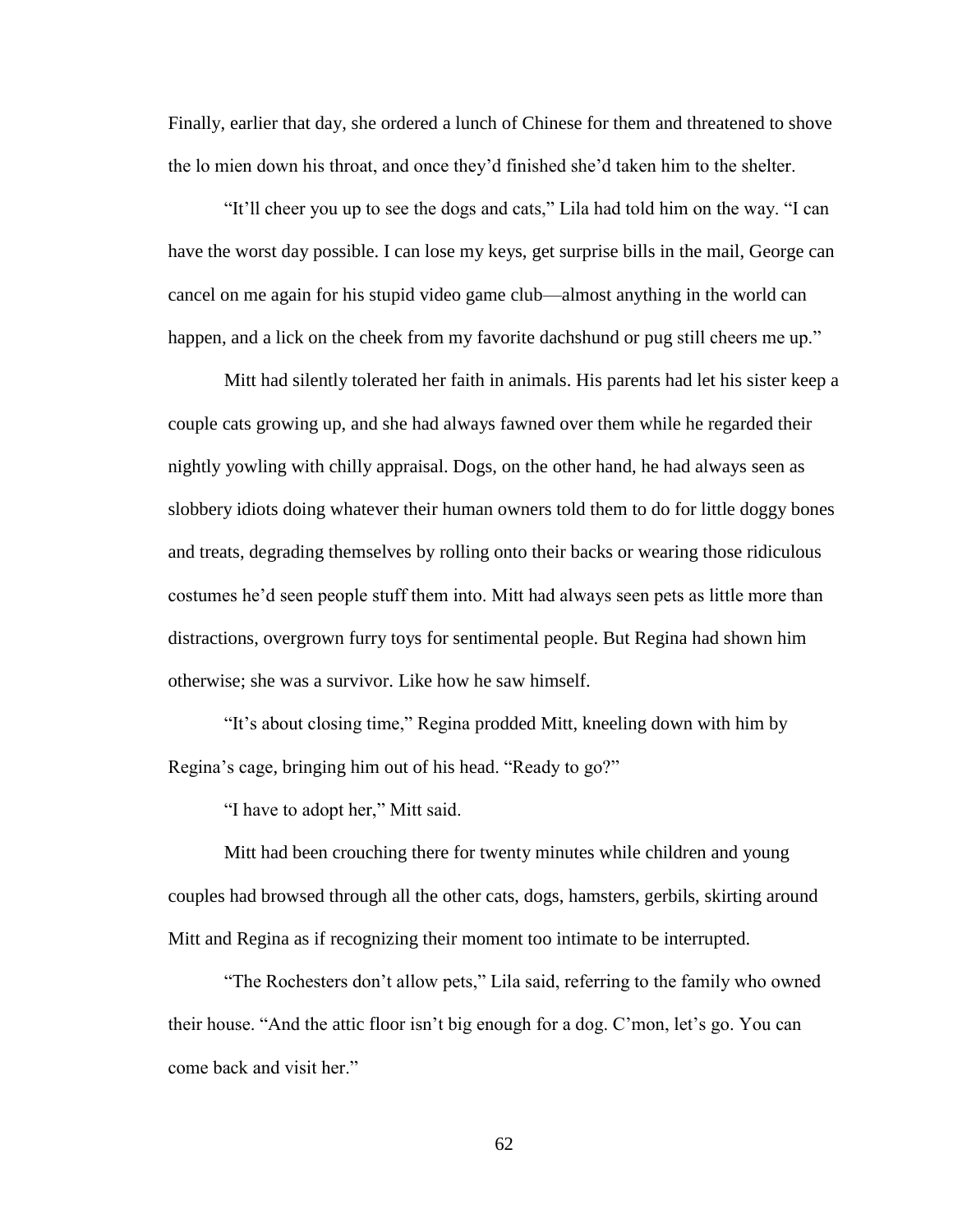"Go on," Mitt said. "I'll take the bus home. I need more time with her."

Lila told him to quit it, he was being ridiculous, but Mitt would not stand up, even as she stood over him, clenching the fence with her hand like she was ready to rip it off and beat him with it, and still Mitt wouldn't stand up. She groaned. That next Monday she was accompanying him to the shelter, vouching for his character in front of the shelter workers as he signed up for a trial week with Regina. That afternoon, Mitt was leading Regina into their apartment, hushing Regina as she whimpered, hopped, and sniffed around the small garret with the sloping roof and living room with one sofa and broken coffee table propped by books.

"She's so well mannered," Lila remarked.

"She's wonderful," Mitt said, scrunching the fur of her neck.

"Are you sure you can take care of her?"

Mitt knew why Lila would ask that. He knew she was thinking of the days she walked in and found him slumped over, flipping mindlessly through videos on his phone. She'd told him time and again to visit a counselor or a psychiatrist, get treated for his depression, but his insurance didn't cover any options, and some days he found cleaning the apartment, digging through the crevices of the couch for loose change, or wallowing within his blanket and pillows such a comfort, such a safe place from the world outside, full of terrifying possibility. He could get in a car wreck. Get laid off from another job. Walk into a lake, drunk, and drown.

"I don't mean to criticize, Mitt," Lila explained. "It's just, you're in between jobs right now, and caring for a dog isn't cheap."

"I can do it," Mitt said.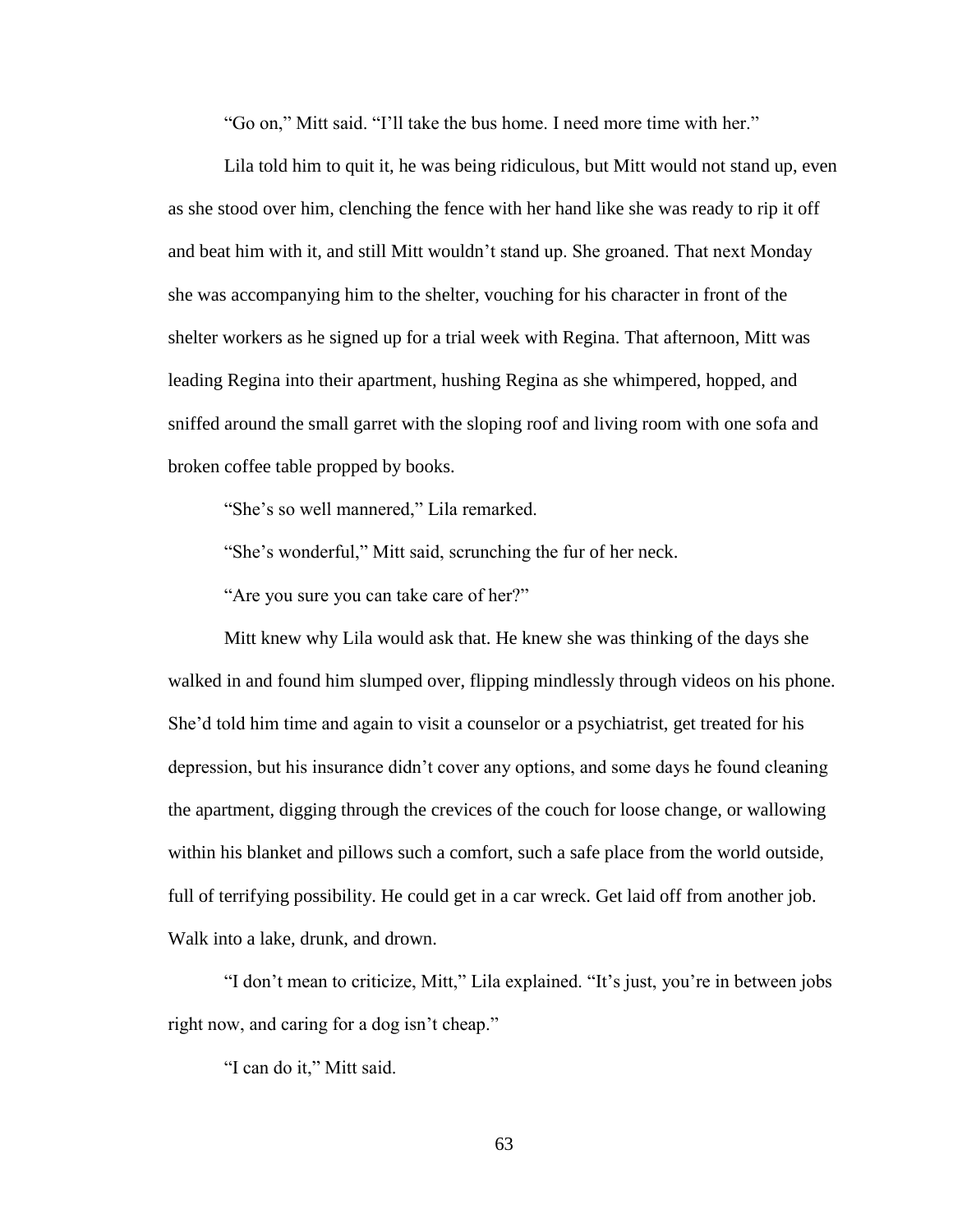"You sure? I can buy her food for a little while, but at some point you gotta—" "I'll get a job," Mitt snapped. Lila was taken aback.

"Just make sure she's fed and gets her shots," Lila muttered before leaving the room. "And take her to Dewberry Park. Best park around for dogs."

As Lila retired to her room, Mitt scratched Regina under her chin until he grabbed her leash and collar, let her ride in the front seat of his old sedan as he drove her to Dewberry Park. He'd gone jogging there a few times, but normally he wordlessly ran past hundreds of strangers, most of them with their dogs or exercising in pairs or groups. That day, he found that people noticed Regina. Several women cooed and fawned over her sleek white and grey body, told Mitt what a great person he was, adopting a three-legged dog. A few of the women flirted with him, which he laughed over. When a muscular guy with a rottweiler did the same, Mitt lit up with mirth he could barely contain. They exchanged numbers, Mitt learned his name was Terrence, and after parting ways Mitt gave Regina a bacon-wrapped bone he'd been saving for the end of the walk, and she devoured it with ease. At the end of their walk, he let her off the leash for a bit, and she jumped into a ditch, licking dandelions and chasing after frogs alike. She walked to the edge of the lake, watched some fishers casting lines in the center of the large lake, and she pawed her feet in the lakebed among the cattails. Mitt grew anxious, remembering his own past with swimming. He ran down and snatched her by the collar, put her leash back on, soothed her as she whined. He started whispering his secrets to her, found the more he talked to her, the calmer they both became. On the way home, he convinced himself Regina had had a wonderful time, which wasn't hard when she constantly had her tongue drooping out of her mouth, a dopey grin to Mitt.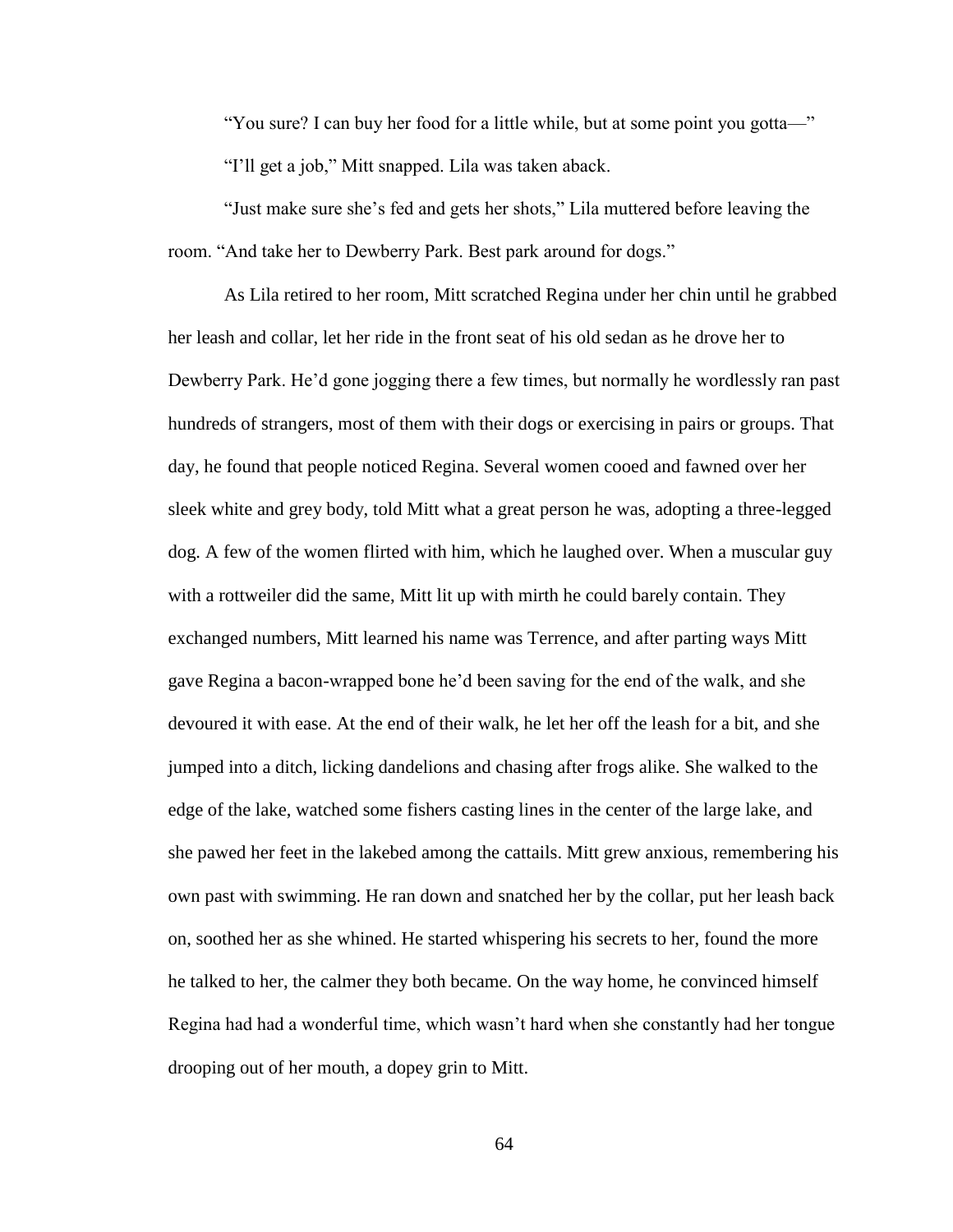Like magic, Regina worked on Mitt; he called a few places, garnered an interview, and within another month was a phone line worker for an insurance company, with better pay, hours, and benefits. Mitt began accumulating vacation days. And every day Mitt came straight home from work to sneak Regina out for a walk, feed the Saluki-Labrador bacon and cheddar bits he bought by the pound from PetCo.

"I have to admit she's done wonders for you," Lila said after his first week at his job and a second date with Terrence with the rottweiler.

"She's my lucky charm," he said.

But they couldn't hide her forever; one evening while Lila was playing with Regina, bouncing a tennis ball against the wall, Mitt heard a knock on the door and opened it to find Mrs. Rochester holding a baggy of dog poop in her hand. Mitt had forgotten to take a baggy with him on their previous walk, and Regina had squatted right on the corner of the Rochester's backyard, where Mrs. Rochester tended a small row of roses. He had also forgotten to come back for it and wanted to knock himself on the head.

"Are you keeping a dog in here?" she demanded, and with the worst timing Regina skipped into the room, chasing after a tennis ball she'd nosed into the room, her back leg balancing her ably. Regina noticed Mrs. Rochester and walked up to her, sniffing and licking Mrs. Rochester's knee. For a minute, the angry furrow on Mrs. Rochester's face relented as she looked at Regina's missing leg, but she quickly stifled it.

"My son's allergic; there's a reason we don't allow pets here," she said.

"I swear, Mrs. Rochester, I won't let Regina out of my sight," Mitt said, "I'll put down a deposit—"

"Get rid of the dog or leave," Mrs. Rochester announced. "Final verdict."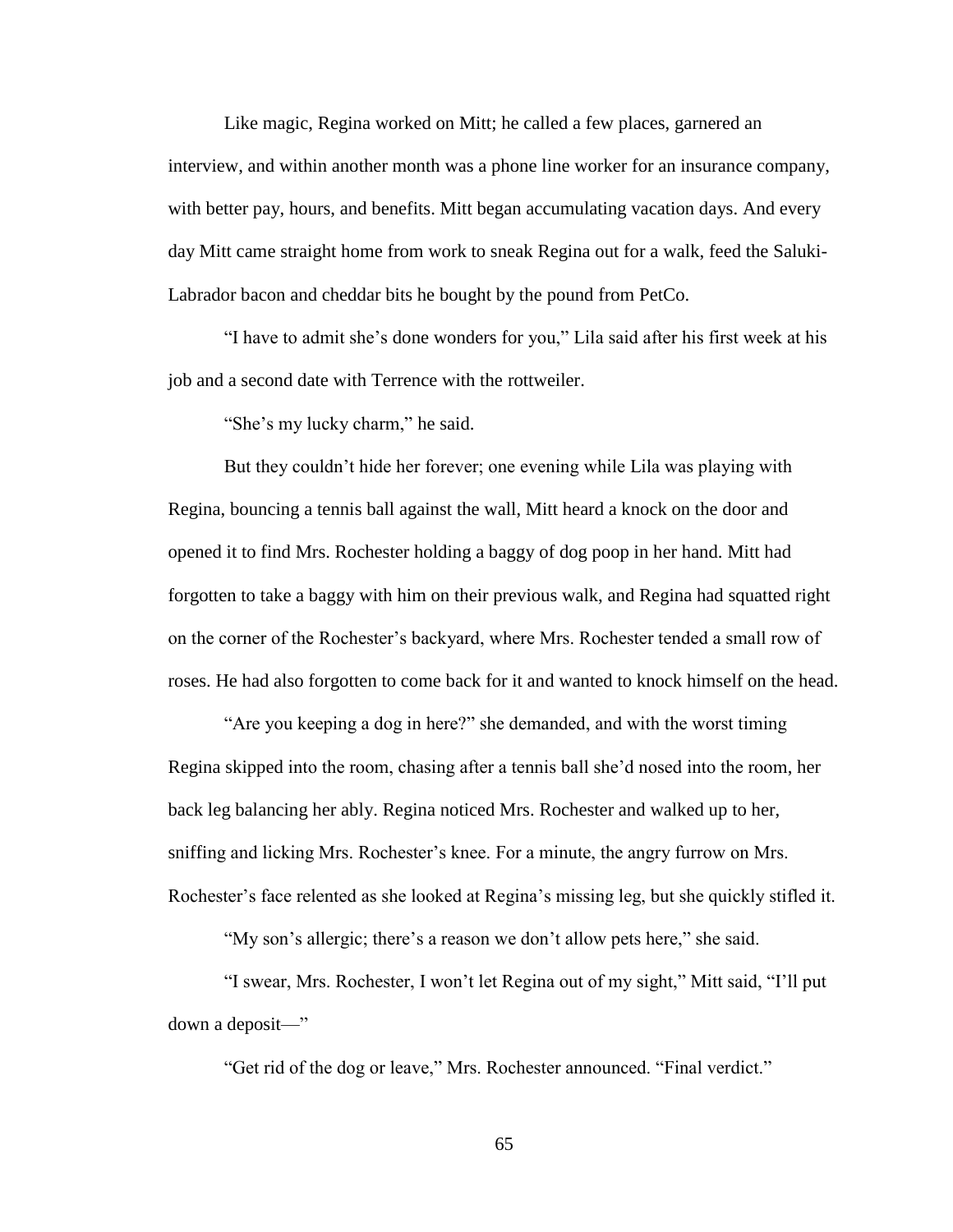She slammed the door, and when she finished walking back downstairs Mitt muttered after her, almost calling her a slur, while Lila grabbed Regina by her collar.

"We'll find her a new home," Lila said, rubbing Mitt's shoulder. "She can stay with my folks for now. I'm sorry, Mitt; Regina's such a good dog, doesn't deserve this one bit."

"I'm not leaving her."

"Mitt, c'mon. We'll get kicked out."

"No need. I'm moving out."

"Don't be ridiculous, I can't afford this place on my own."

"It's for Regina," he turned and rubbed Lila's shoulder. "I'll pay the rent for the rest of the lease."

"So you're just gonna leave me here?"

"I just said it's for—"

"Regina's a dog! We've been friends since college!"

They didn't speak for the next week, as Mitt packed his things into various boxes, hired a small box truck to transport his mattress and Regina's kennel. Though she had always loved animals, Lila refused to play with Regina during that time, ignored her pitying moans, left her food and water bowl go empty. Mitt had never seen her treat any animal in such a way, and he began to wonder how hurt Lila was. He heard her on the phone later, negotiating an exit with Mrs. Rochester and making arrangements with her boyfriend. He thought he caught her calling him, "dog-crazy, wish I'd never taken him to the stupid shelter."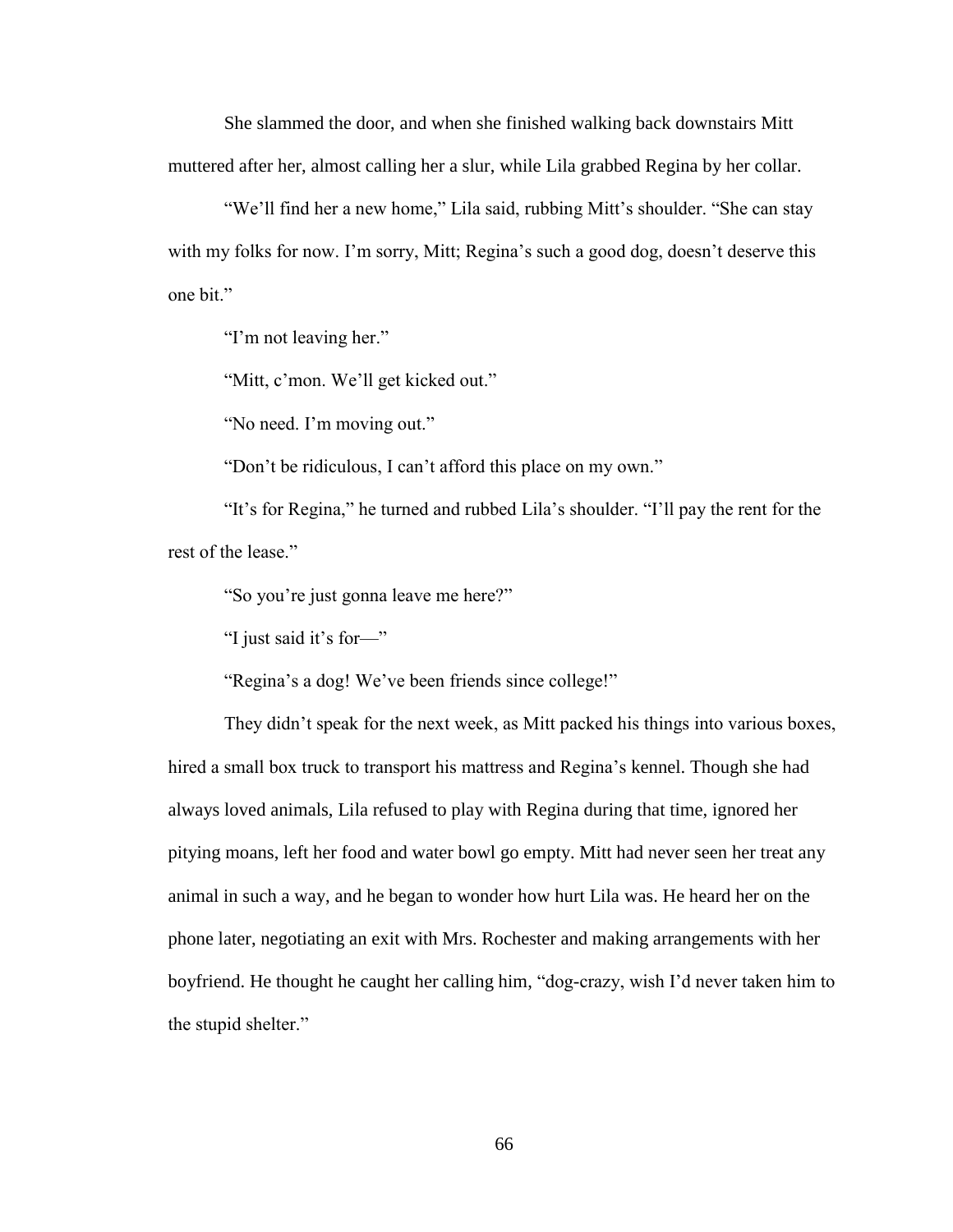In the last hour, as he packed his final things into a truck, she came up to him as he was eating pizza over an extra cardboard box. She sat down and handed him a small slip of paper bearing her boyfriend's address.

"In case you need anything," she said.

Regina hopped over and rested her head on Lila's knees, as if she knew she wouldn't be seeing Lila much anymore. At last, Lila broke into a sniffle as she scratched Regina's ear.

"It's not your fault, honey," she said. "I'm sorry Mommy ignored you. Mommy loves you."

"You can still visit her," Mitt said.

Lila cast one final grimace at Mitt. "You need to grow up. You get one dog and then you wreck our lease over her?"

"She saved me," Mitt said. "I was pitiful. You remember."

Lila pursed her lips, looked at Mitt askance. Mitt knew she thought he was going crazy, but Lila didn't know him. She judged him. She didn't understand how much Regina needed him, the connection they had together. The two college friends gave each other a polite embrace and shared one more goodbye. Then Mitt took off in the rented box truck toward his new apartment, with Regina in the passenger seat, her head out the window as her ears and tongue flopped in the tailwind on the nice summer day. Mitt grinned at the sight. The months passed.

"Binky doesn't like her," Mitt said while walking around the apartment complex with Terrence, holding hands with him. Terrence had been talking about his work at the police station, how his rottweiler Binky had once been a drug sniffing dog before he'd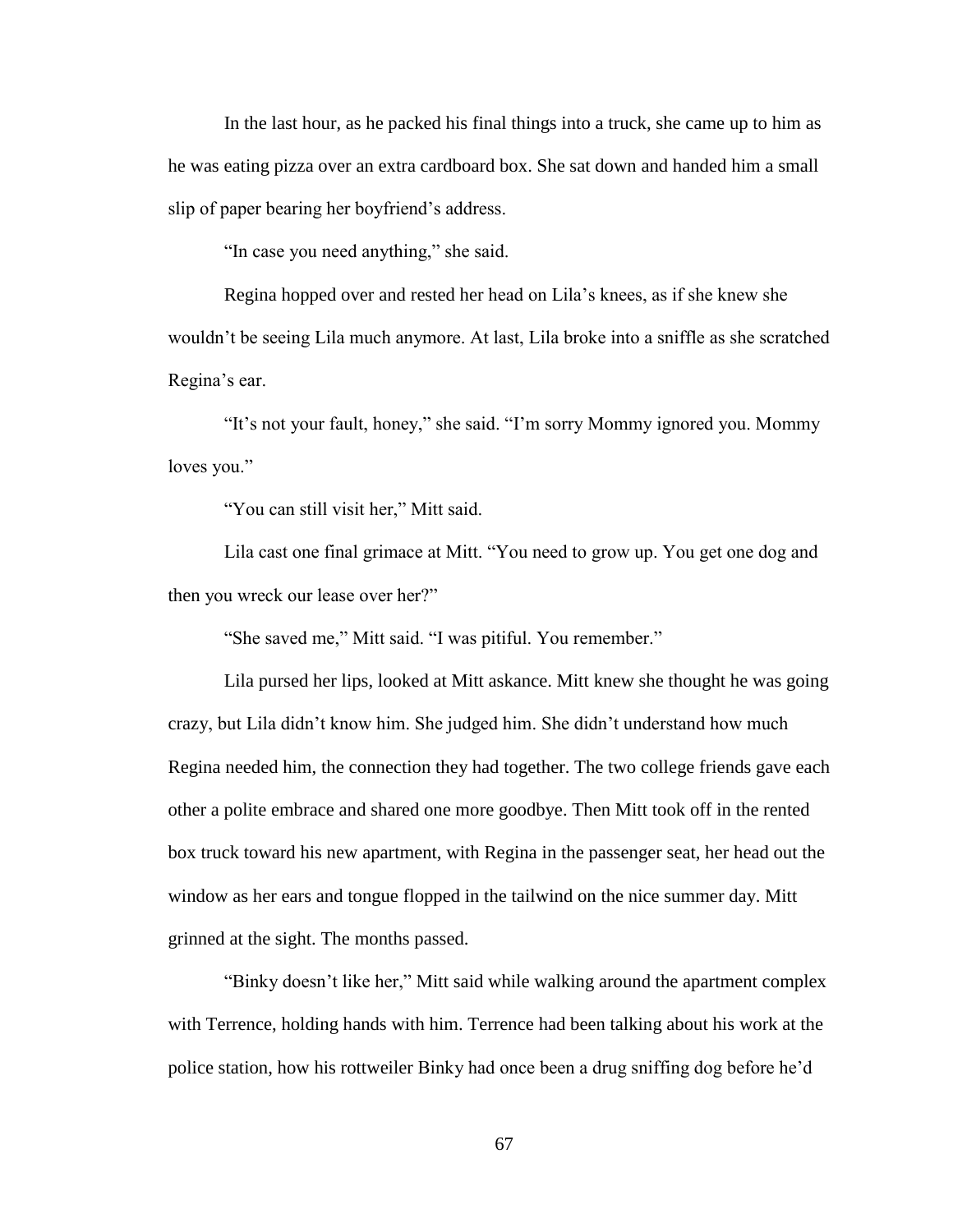gotten too old and been shot on the job once. Mitt had found that endearing, but the more they walked, the more Mitt noticed that Binky growled every time Regina approached him, spooking her so much she almost lost her stance. Binky had no right to judge her. He was being prejudicial.

"Binky's always like that," Terrence said. "See his rib? That's where he got shot, when he sniffed out the meth on his last case. Druggie tried to kill Binky to save his own ass, and I put a bullet in his leg. What kind of sick fucker tries to kill a dog?"

"Her missing leg doesn't scare him, you think?"

"Gosh no! Binky loves cripples, er, disabled people, whatever the term is. He was best friends with Wheelie back at the office, took joy rides on his lap all the time."

Terrence kept telling stories about his time at the police academy while Mitt smiled and laughed at appropriate moments, all the while keeping a wary eye on Binky. As their dates continued, Mitt noticed Binky never quit growling at Regina, like she were some pestilence he wanted to chase away, and Mitt found it repulsive. Regina didn't need that kind of hatred in her life. One night, Terrence took Mitt out for a nice meal at the Greek restaurant. They sat at a nice table waiting for the pita bread to come out, napkins over their laps. It was their first date in a while without the dogs. Terrence was dressed up in his nicest white shirt and tie.

"You know, I really like you," Terrence put his hand over Mitt's on the tableside, putting an envelope in Mitt's hands. "So, I got us tickets to Myrtle Beach. Next weekend, the whole weekend. Don't worry, I found a sitter for the dogs. What do you say?"

"I think we should quit seeing each other."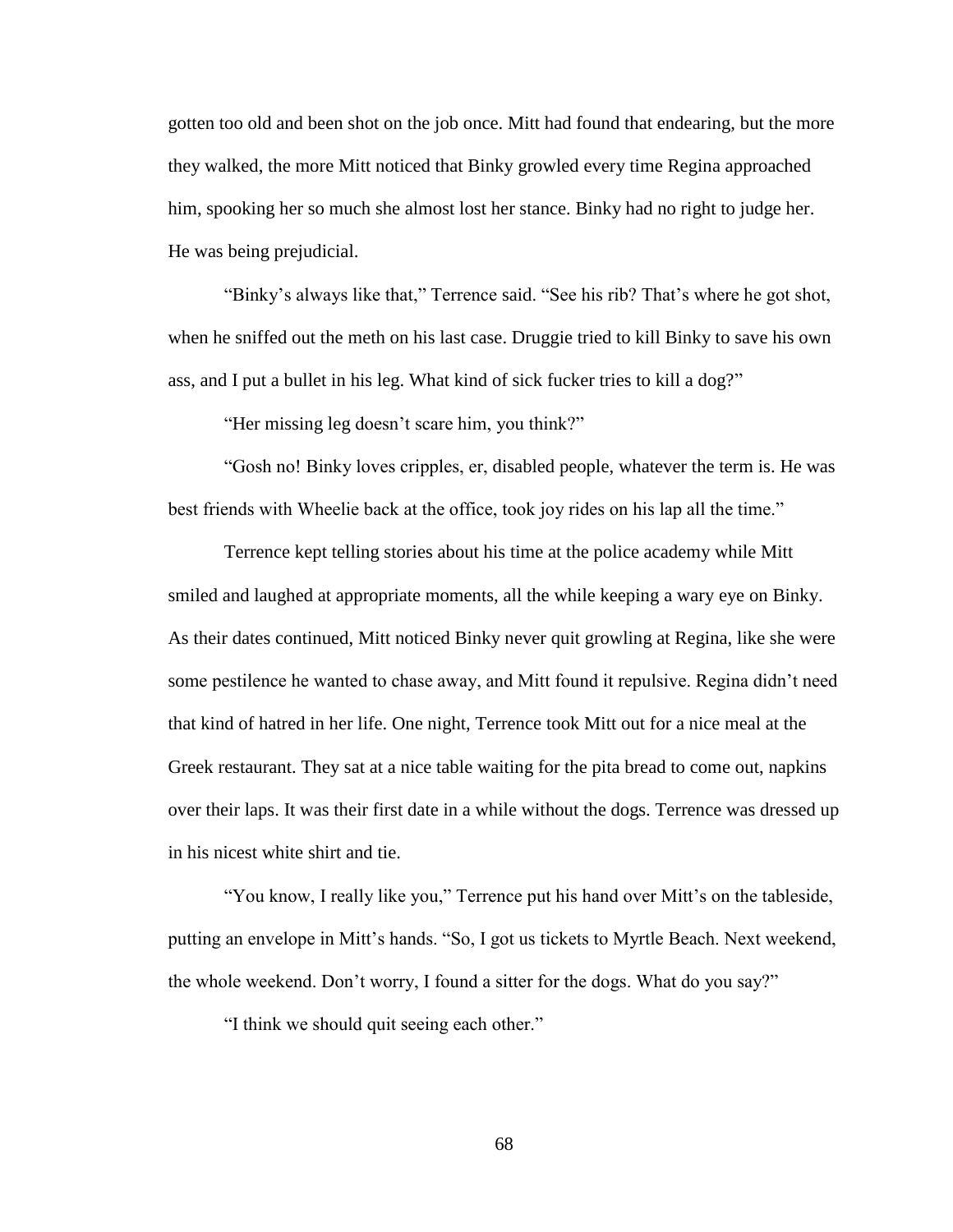The pita bread came out, and the waiter wished them a wonderfully good meal. Mitt helped himself to a few pieces while Terrence sat in his chair, gaping at him.

"Thank you for dinner," Mitt said. "But I need to get going. Regina's sitter doesn't know how to put her to bed."

"Why?"

"You know, the reviews on Yelp seemed decent enough, but I don't think she's actually—"

"No, us! I thought we were good."

"Oh," Mitt said. "Well, I didn't."

As Terrence began spouting off—telling Mitt all the things that were actually wrong with him which Terrence had apparently been stuffing away all this time—Mitt recalled asking him earlier this afternoon whether Binky wouldn't be happier at his parents' home, the poor dog was just getting so old and seemed so jumpy around Regina. Terrence had called it nonsense; him and Binky were lifers. That's when Mitt knew.

After, they parted ways, Mitt saw a string of other guys, none of whom lasted much longer than a week. They all adored Regina but grew tired of Mitt insisting they spend their dates walking her or used her as an excuse to not go to movies or spend the night at some other person's house or a campgrounds somewhere. Mitt wouldn't hire a sitter of any kind anymore, and he couldn't seem to leave her alone for more than a few hours. He'd spend his lunch hours during work rushing home to take her out in the new spacious backyard of his apartment complex, double the rent of his old place, but he didn't mind. Dogs were welcomed here; there were even baggies stored around the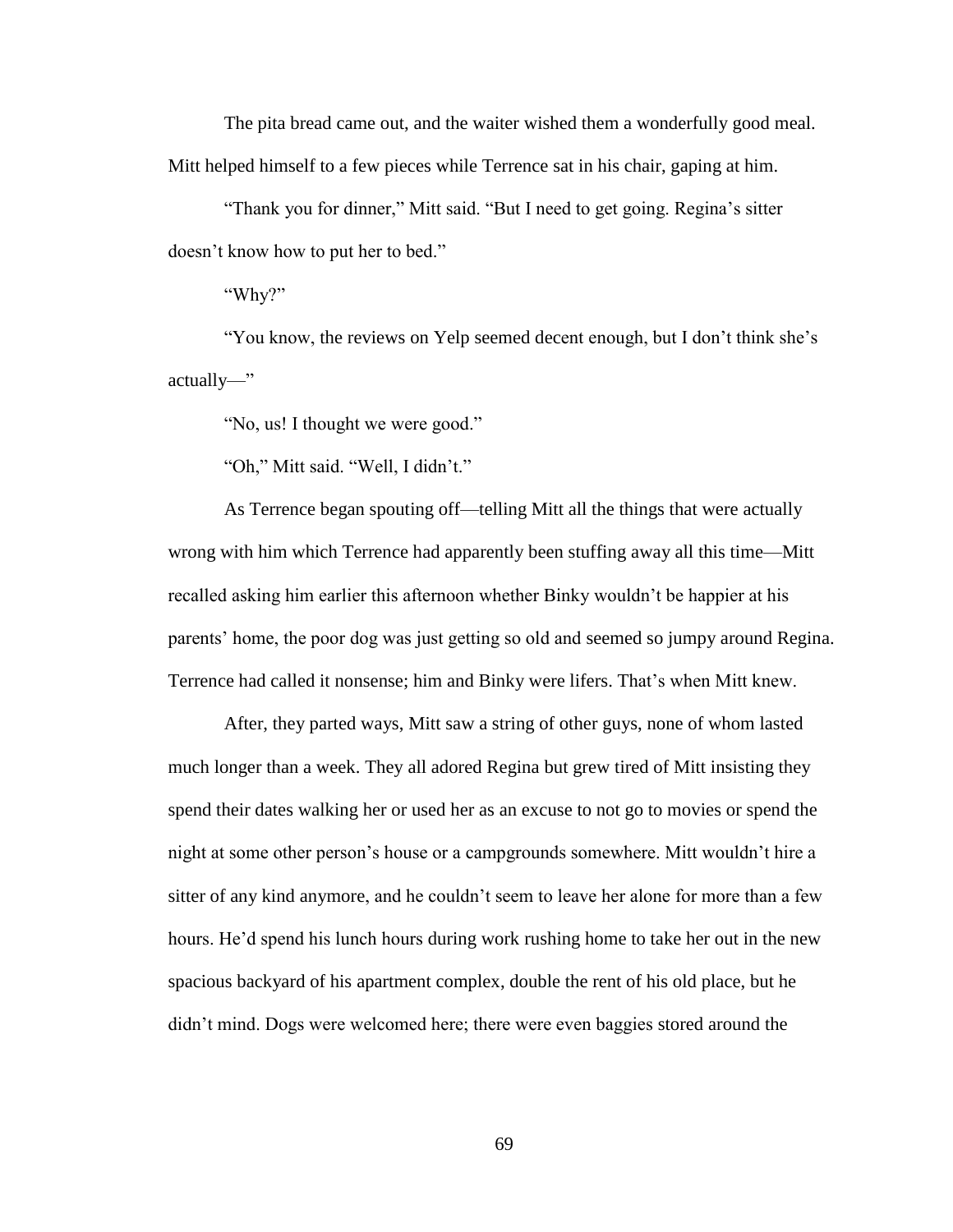courtyard. Mitt bonded with a few other dogwalkers living in the complex, but he couldn't help tugging Regina a little whenever she played with other dogs.

"Does she run off a lot?" other owners would ask him. "Surely she can't get far."

"No. She's perfect," Mitt would say, and as they saw him tightly gripping the leash, they'd laugh nervously, assuming Mitt was new to dogs. They'd tell him to relax, that he had doggy daddy jitters, and he would nod his head in vague ascension to shut them up. Regina needed him. These clowns didn't understand.

Lila called occasionally, and she visited a couple times at Mitt's invitation; he thought Regina missed her, no matter that he still felt stung from her words when they parted. Their times together were short; Lila used her boyfriend to get away quickly, and Mitt let her go. When she left, he would scratch Regina behind the ears, telling her what a good dog she was, rewarding her with bone treats she would gnaw on for several minutes.

Mitt and Regina returned to Dewberry Park several times, and there was a bench by a bridge where Mitt always liked to sit down, Regina lying at his feet. She knew not to run off now, even when her ears perked up as she scanned the lake's surface, watched boaters fishing in the center with a hawk's vigilance. Mitt had a feeling she yearned to swim, liked to feel the water on her legs. Maybe her missing one didn't feel so missing when she was in there, paddling around like other dogs.

"Regina, Regina, Regina," Mitt said. "I know you wanna leap into the water. But I can't protect you when you're in there, you know? Did I ever tell you the last time I went for a swim? It was the summer after sixth grade. I was out by my parents' lake, paddling around on the shore near the dock. I was getting ready to go to my last swim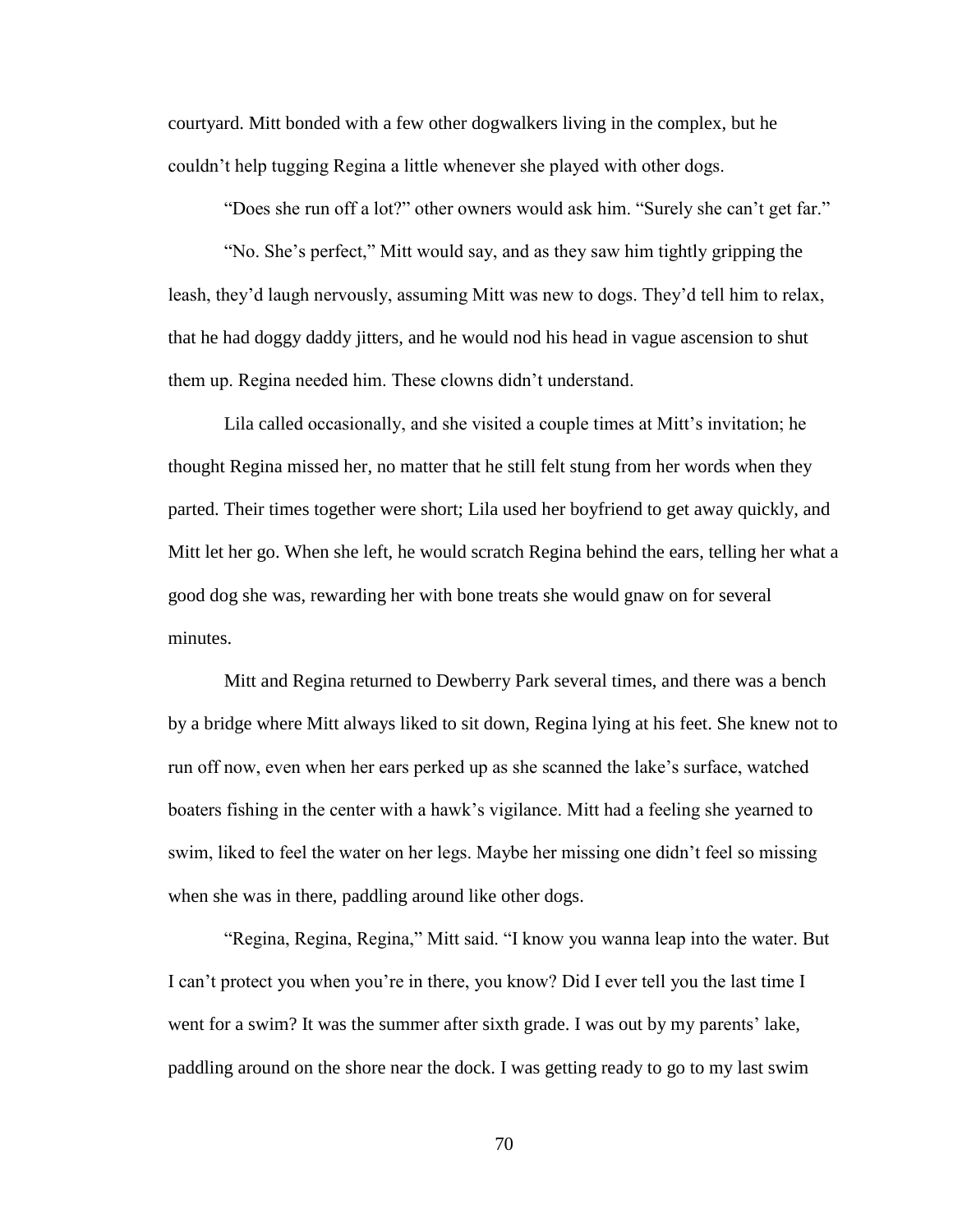practice; my sister was supposed to take me. She could swim like a champ, you know, had no fears about it whatsoever. But it starts getting late, dusk climbing over the woods and all, and I remember thinking what's taking her so long, why isn't she here? I worried that my sister had forgotten me, stranded me, especially when her cat came out, the white one she still had after the other one died. She'd escaped out of the house like she did. The cat watched me from the shore, and I climbed out of the water, toweled off, and it curled itself around my leg before it ran off into the woods. The sight of that cat running off felt like something dreadful, something ominous, Regina. So I guess I wasn't that surprised when my dad pulled up in the truck instead of my sister, with his cap crumpled in his hands. He sat me inside the kitchen to tell me that my mother had learned at the hospital that my sister had gone to a party the night before, that they'd had too much to drink, that they'd gone out to some river and she'd tried swimming across it. Some anonymous source called the cops, and a team had found her body. He told me that whole story and I just sat at the table, looking out the window. I saw my sister's cat running off into the woods. I still can't remember the cat's name, Regina. I can hear my sister cooing his name all the time in the house, but I can't remember what the name was. I don't know why."

Mitt felt a tug on the leash and pulled Regina back from sneaking toward the lake. She whined at him, and Mitt hugged his arms around her neck, soothing her, telling her he was sorry if he hurt her. He thought of Terrence's beach getaway. Perhaps the two of them could use a vacation like that, and at work the next day he filed for some personal days.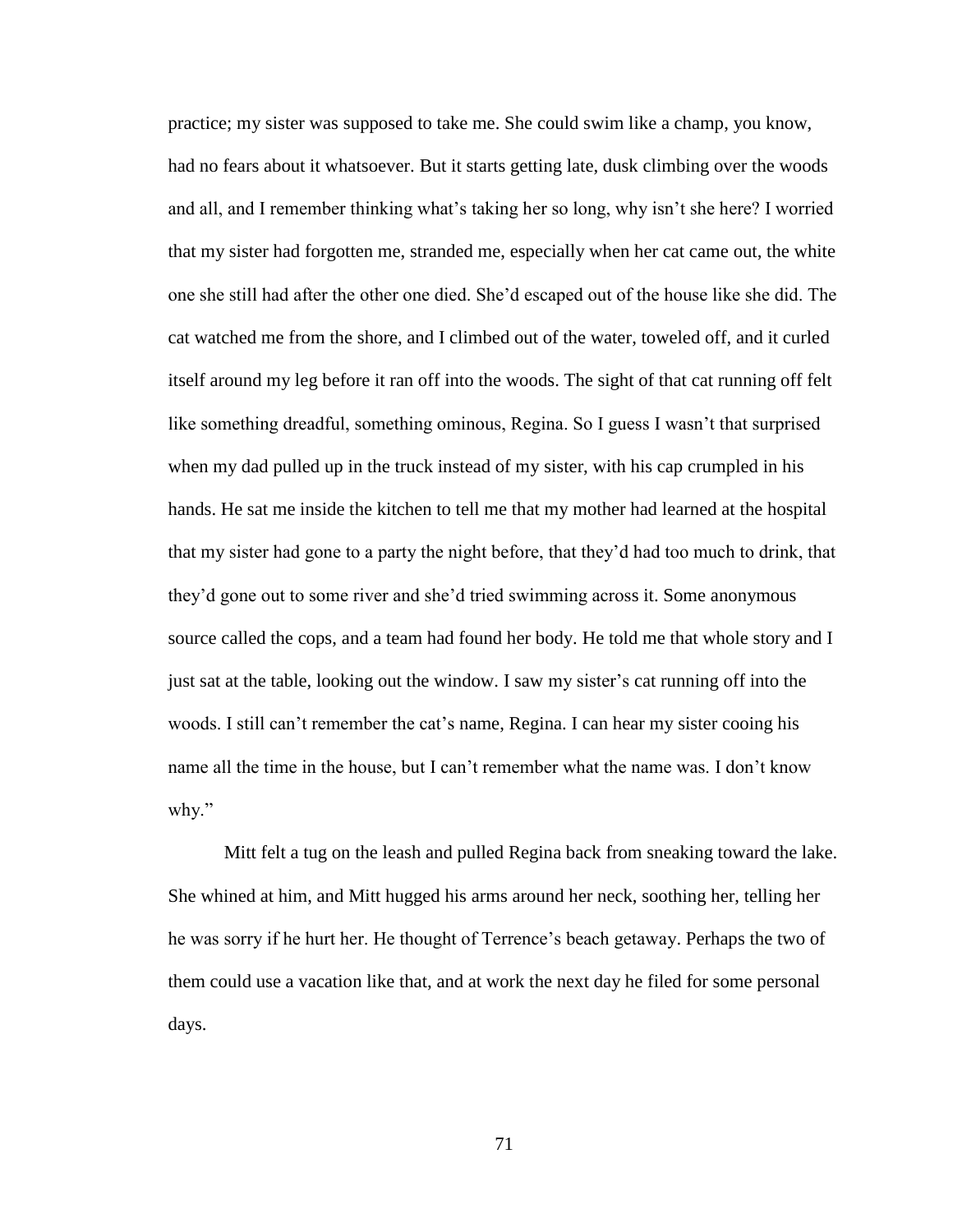As he got on his laptop and booked a flight for Myrtle Beach, he read the rules about baggage, seating, and carry-on items, coming at last to the airline's policies on animals. Only certified service dogs allowed, it said. He tried searching for friendlier airlines and found the rare few too expensive for him. Mitt threw his hands up in the air and growled, thinking what a joke these airlines were. Renting a car and driving would be slightly more expensive, and take much longer, and Regina deserved all the vacation she could get. She'd seemed fatigued a lot recently; the vet had told him she was simply getting old, and Mitt fretted about her never getting to see the beach, experience the ocean like he had a long time ago when his father had taken him and his sister. The pictures of those vast bodies of water still put a chill in him, but he would go there for Regina. So Mitt shopped online for animal safety vests, false certificates, and other forgeries. Weeks later, at the airport, Mitt got through security quickly enough.

"Are you handicapped?" the TSA worker asked him after Regina stepped through the metal detector.

"I get anxiety on flights," he said. "She calms me down."

Everyone nodded as they noted Regina's blue-and-yellow vest, sporting a yellow hexagon surrounding the silhouette of a golden retriever with the word SERVICE in bold, white letters across it. One guard even cooed after Regina yipped at him, dropping to her chest as if to play with him. Mitt tugged Regina along, hurrying her along past kiosks and restaurants toward their gate. They took their seats among the thick crowd, Mitt pulling out a book to read from while waiting. Across from him and Regina, a mother with thick black curls in a tank top and flip flops was bouncing her young daughter on her knee, one suitcase and a purse beside them. The girl reached a hand out to Regina, who licked each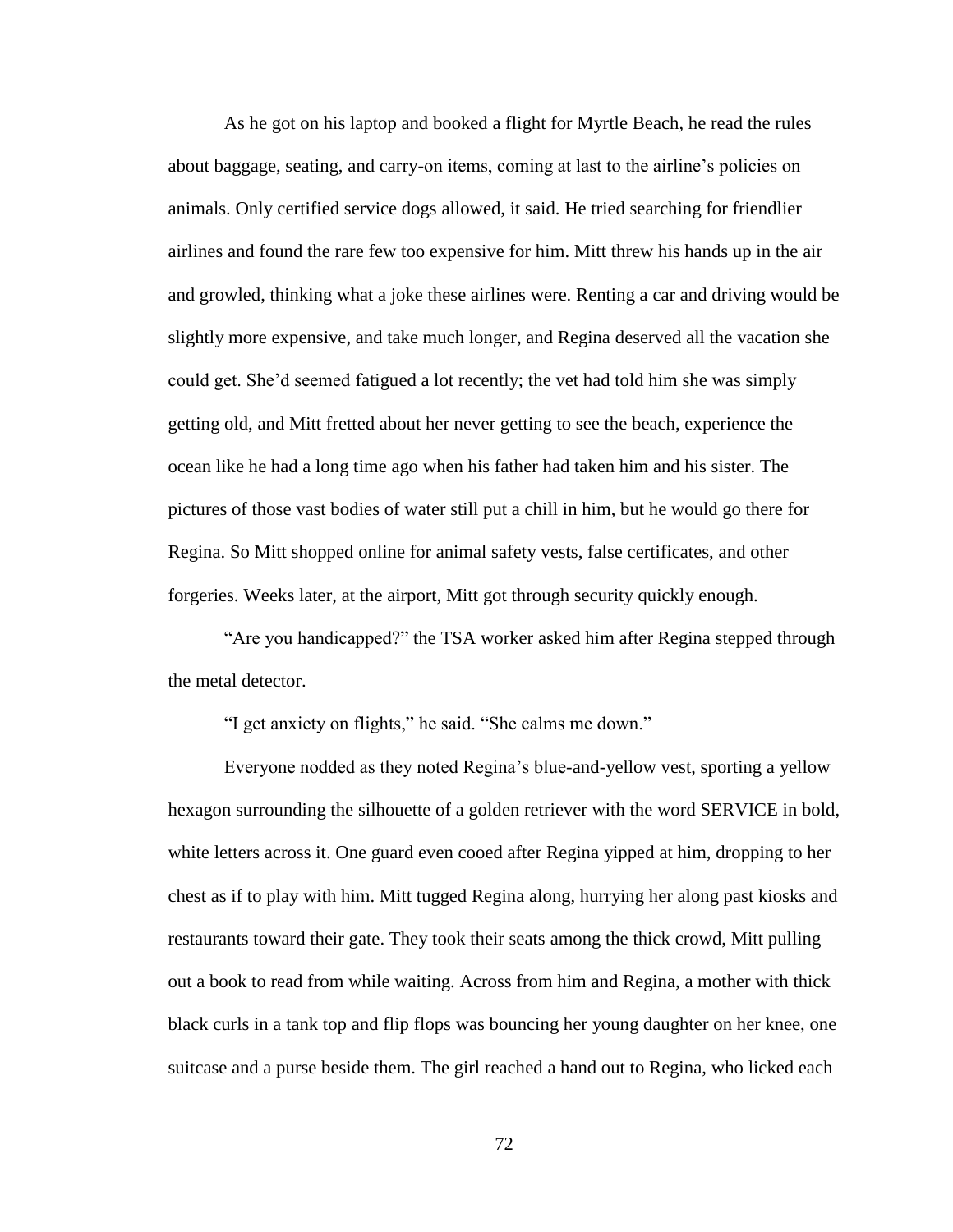of her fingers, making the girl laugh. Mitt smiled. Regina was a good soul. Then a ticket worker came over and asked the mother to come to the desk with them, and after she wheeled her suitcase and carried her daughter over, Mitt occasionally peaked from his tablet to watch them. The worker at the desk spoke in soft tones while tilting her head down, in absolute concern, as the mother begin grabbing her hair, looking around the airport as if for an escape. She began bickering, pulling out papers and poking at them, speaking in quiet, imperfect English. The desk worker noticed Mitt, who quickly turned back to his book, but he was summoned shortly after. Her nametag bore the name Shawna.

"Hi there! What a gorgeous dog," Shawna said right off the bat, addressing Mitt's pet first, as Mitt had noticed the custom was. "How old is she?"

"About eleven human years."

"So sweet," she said, finishing with pleasantries. "Sir, I apologize. There was a mistake in the booking system. Absolutely our bad. We neglected to book a mother's child on the plane, and all the seats have already been filled. We see that you booked a seat for your pet …"

"She's a service dog," Mitt explained. "I need her."

"Oh, no, don't worry, we'd have her incredibly nice and cozy in the luggage compartment. We have special kennels, handlers, the works."

"I need her with me in the cabin. I get anxiety on flights."

Shawna smiled, leaned forward over the desk. Regina growled slightly in response, sensing Mitt's recoil. "Sir, I hate to ask. But could you provide a doctor's note explaining your condition?"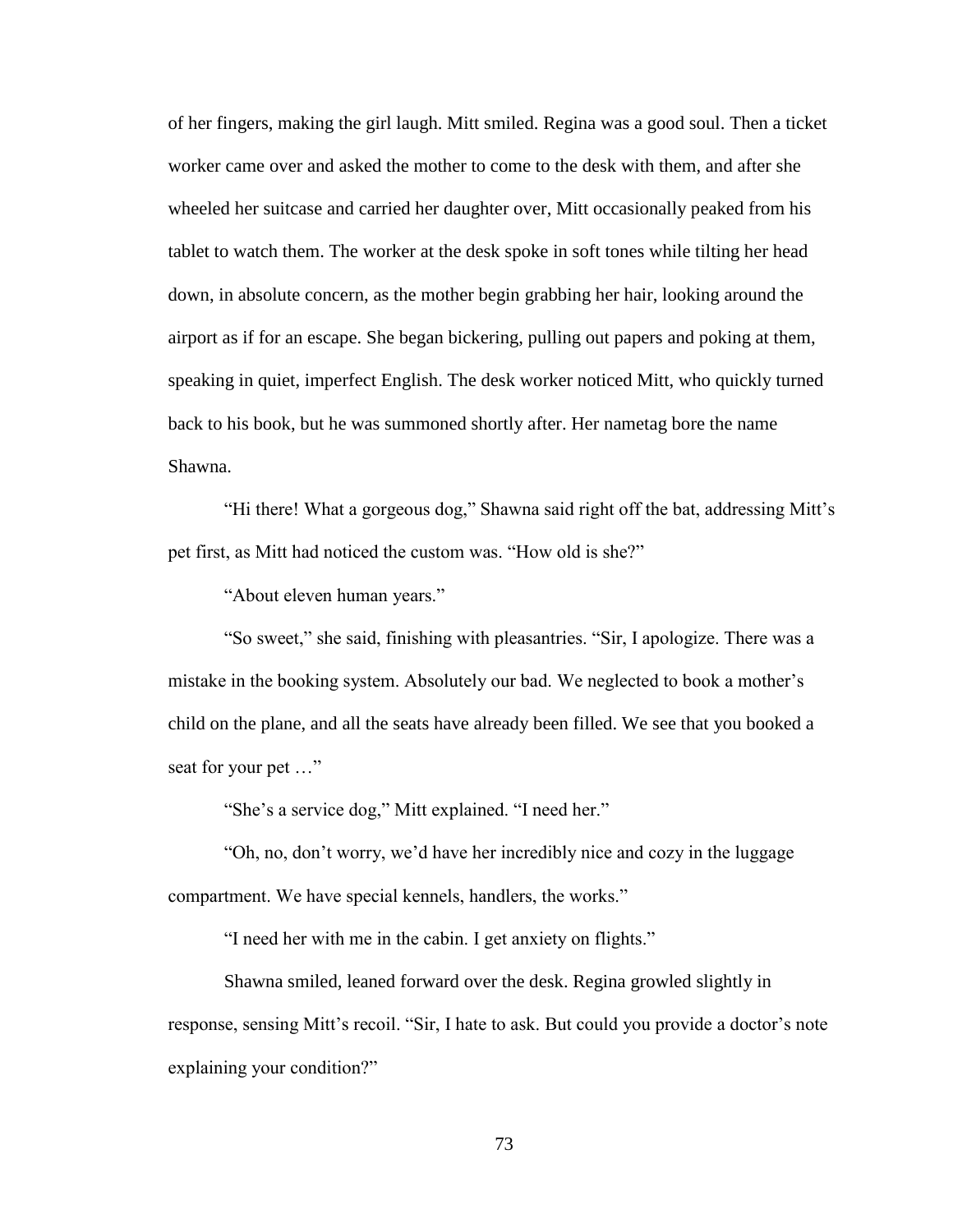"I wasn't informed I needed to bring a doctor's note."

"Then I'm afraid we have to concede the seat," she frowned, shaking her head in mock sorrow; the faux empathy made Mitt want to bash her phone over her skull, how ludicrous her display was. "Don't worry, there's many other options. We could book you a later flight, or we could stow her safely—very safely—in the luggage compartment. We would pay you back for the extra seat, and heck I'll even put a bunch of miles on your card, for your next flight. Would you like a minute to think it over?"

Mitt stood stiffly before the desk. He'd paid for two seats. He and Regina would only have this weekend before flying back. He didn't know how much time she had left. He didn't want to lose a single hour because the airline had screwed up their seating. He checked the TV in the corner, saw a news story about an online boycott for a department store that had been caught on camera racially profiling some patrons. Mitt casually drew his phone, unlocking the screen and pulling up the video.

"Shawna, is that your name? Isn't it wonderful that we all have camcorders in our pockets now?" Mitt said, showing her his phone was ready to record. "Maybe I should record some video right now. And maybe I could send it to the local news later as proof that your airline neglected to inform me that I needed to bring a doctor's note to prove my condition. That you threw a mentally handicapped person and his service dog off your flight to cover up your own mishandling. I'm sure that would be a juicy, viral headline to go around on the Internet. I'm sure the CEO, board of chairs, whoever, would love that kind of attention. I'm sure they'd be looking for someone to take the fall once it went viral."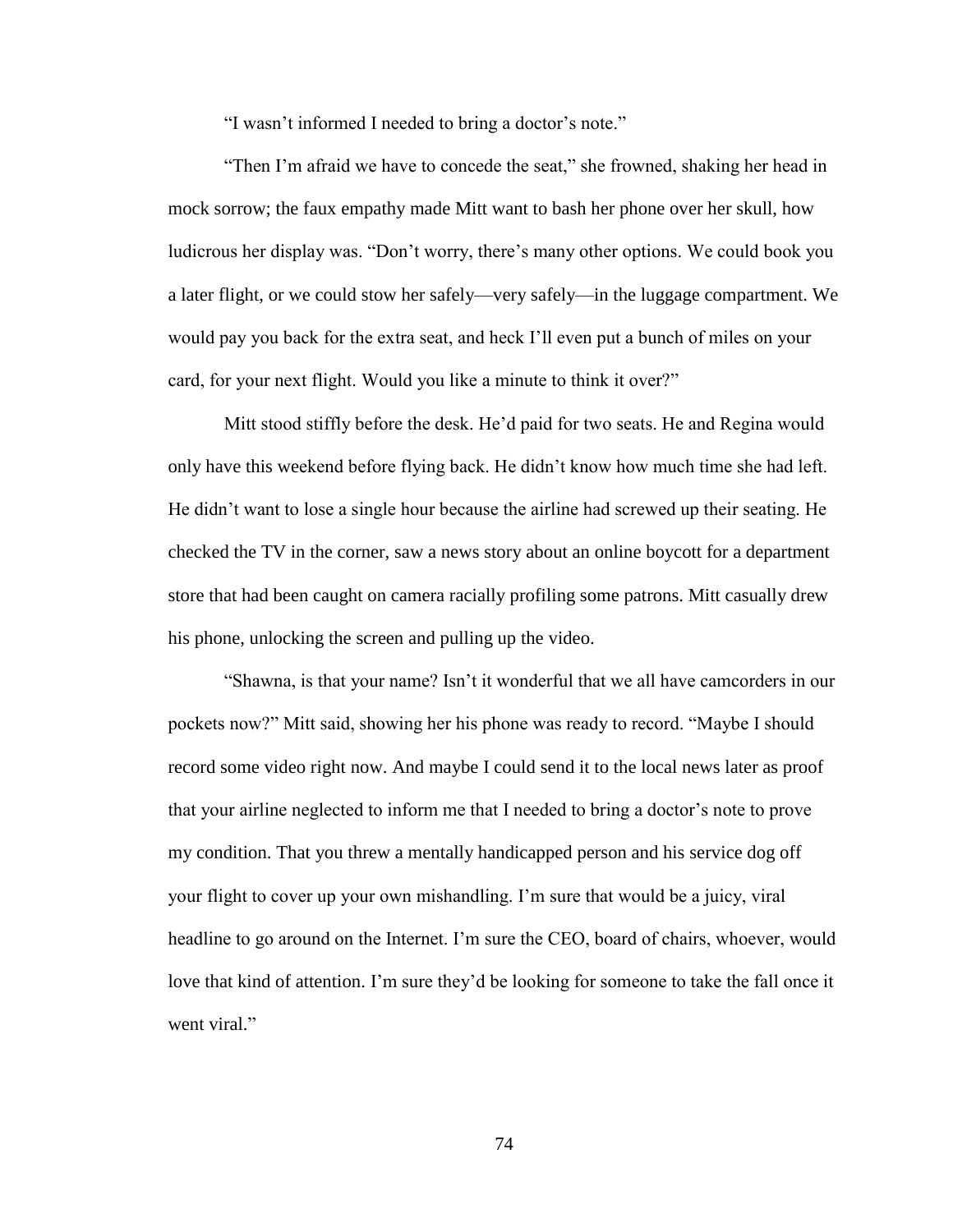Her smile froze stiffly on her face, to Mitt's pleasure. "Sir, I'm trying to keep a family together."

"Book them another flight. It's not my fault your computer screwed up."

She blinked several times before she picked up her glossy red phone and made a couple calls, explaining the situation and nodding her head several times as sweat collected on her brow. When she put it down, she informed Mitt that of course he would be allowed to keep both his seats and take Regina with him, and she profusely apologized for the way she had treated him, that she had never meant to question his condition, and he told her he accepted her apology, calling her a bitch under his breath on his way back to the seat. As Mitt returned to his seat, he took little note as the desk worker had to summon the mother and her daughter again, explain that they would have to wait until later that night for another plane, and he thought he heard the mother begging for the earlier flight, something about a court date for the father's deportation. As they left the gate, Mitt tuned the conversation out as he scratched Regina behind the ears.

Mitt and Regina had a wonderful time in Florida. They went for morning runs together, Mitt holding her leash as Regina galloped across the beach, and when he grew tired they lay on the towel under an umbrella, Regina occasionally wriggling but never leaving Mitt's side. The ocean was beautiful but also terrifying. He let her skip and hop in the tideline, but he kept her leash firmly in his grip, refusing to let her swim in the ocean. He was doing everything he could to keep her safe, from everything nature could throw their way.

But nature nonetheless found a way. A few months after they returned, Regina began slowing down. She took a long time to wake in the morning, some mornings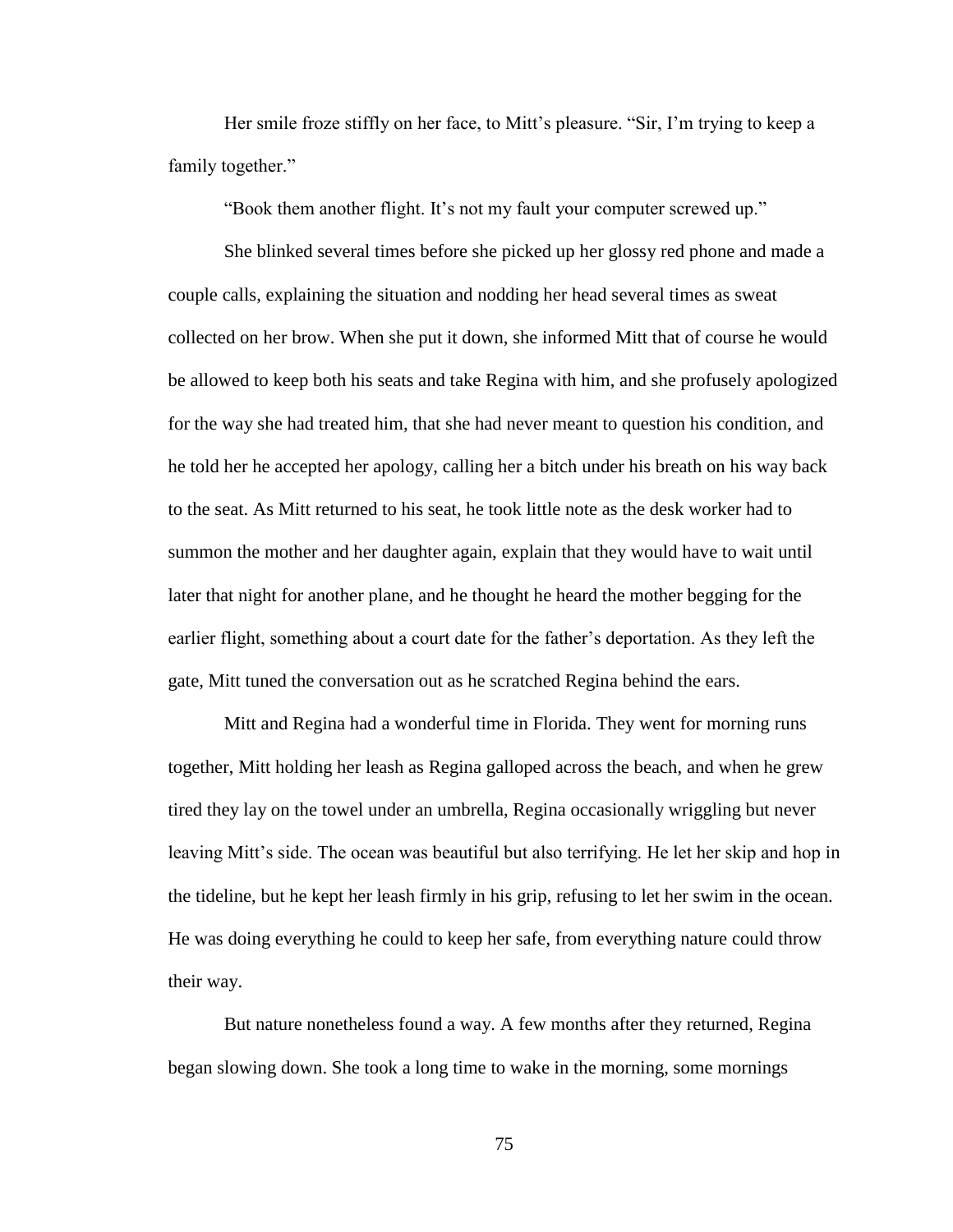refusing to get out of bed, even when Mitt waved her leash in front of her face, telling her they would go to Dewberry Park. Quick as he could, he took her to the vet for a checkup.

"Cancer in the liver," the vet told him, following it with minutes of medical jargon Mitt barely registered as he held Regina's leash in his hand, until the vet finished explaining. "She has about three months left. You wanna hear some options?"

"I need some time alone, if you don't mind."

The vet patted Mitt on the shoulder, and she walked back to help an assistant immunize a lesbian couple's fussing cat. Mitt and Regina sat together in the solemn office, Mitt slumped against the chair, Regina curled at his feet. He saw a young boy with a puppy licking its cheek, a typical Labrador, Mitt could see. He could see the boy running around with that puppy, then getting friends later, going to baseball games or what not, the Lab turning into some kind of social link for the boy to reach others. That hadn't been Mitt and Regina. She had become Mitt's closest companion, a kind of glass he could empty all his bad thoughts into, expel them and Regina would absorb them into her, cleansing Mitt's worst fears. He could confess anything to her, and she would never talk back to him, never judge him for his flaws and failures. And in return he took care of her, fed her, exercised her. All of that, for what? He remembered the slip of paper, then, and searched his sock drawer to find it with Lila's address on it.

At her apartment, they sat together on her couch, Lila wiping her eyes after seeing Regina limping around now, still burning to play fetch and lick people's faces but now with more struggle than before. Mitt looked around, saw photos of Lila with her boyfriend and various animals, including birds, cats, dogs, mice, rabbits, hamsters. They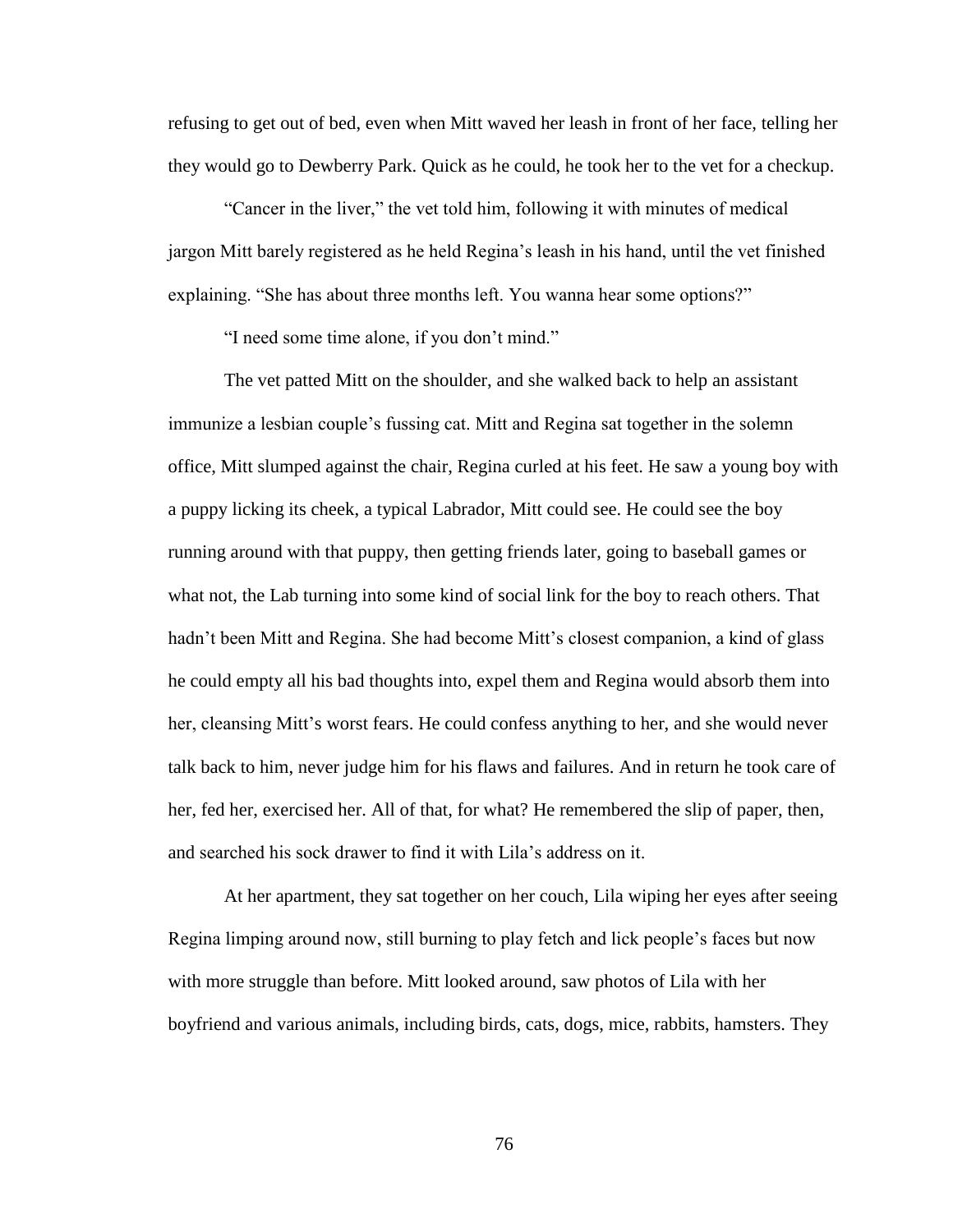fostered animals sometimes, Lila said, when the shelter didn't have space for them. Mitt felt like Lila was cheating on Regina, but he kept his opinion to himself.

"We had to put down an animal today," Lila said. "A Doberman. Poor thing. Nobody wanted him, his facial scar scared people away, and he was getting old and sick. We all loved that Doberman, knew he had a sweet heart, but we couldn't spend the money on another surgery for him. Broke my heart."

Regina put her head on Lila's lap, and she rubbed it tenderly.

"I think you should bring her to us, Mitt."

"I'm sorry?"

"It'll be less painful for her that way," she said. Mitt imagined her choosing her words carefully at this point, fiddling with and measuring them. "You need to let her go, Mitt. I think you have trouble with that sometimes."

"I think I'm good enough at letting people go. Unlike you, I just like a chance to grieve instead of tossing them away."

"I didn't mean it like that, Mitt. I mean, this is a chance for you not toss her away. To let her go peacefully."

Mitt buried his face in his lap, crumpled his arms over his head while Lila rubbed his back. Regina cooed and came over to lay her head next to his. He kept imagining water, water bubbling up, swirling all around him. He remembered seeing an ad on television, one of those PSAs, except this one featured a teenage girl lying in bed until water came streaming through the windows, wrecking the furniture and sloshing her things everywhere, while she banged on the door that had somehow locked. The water flooded more and more until she was left suspended, clutching her neck as she drowned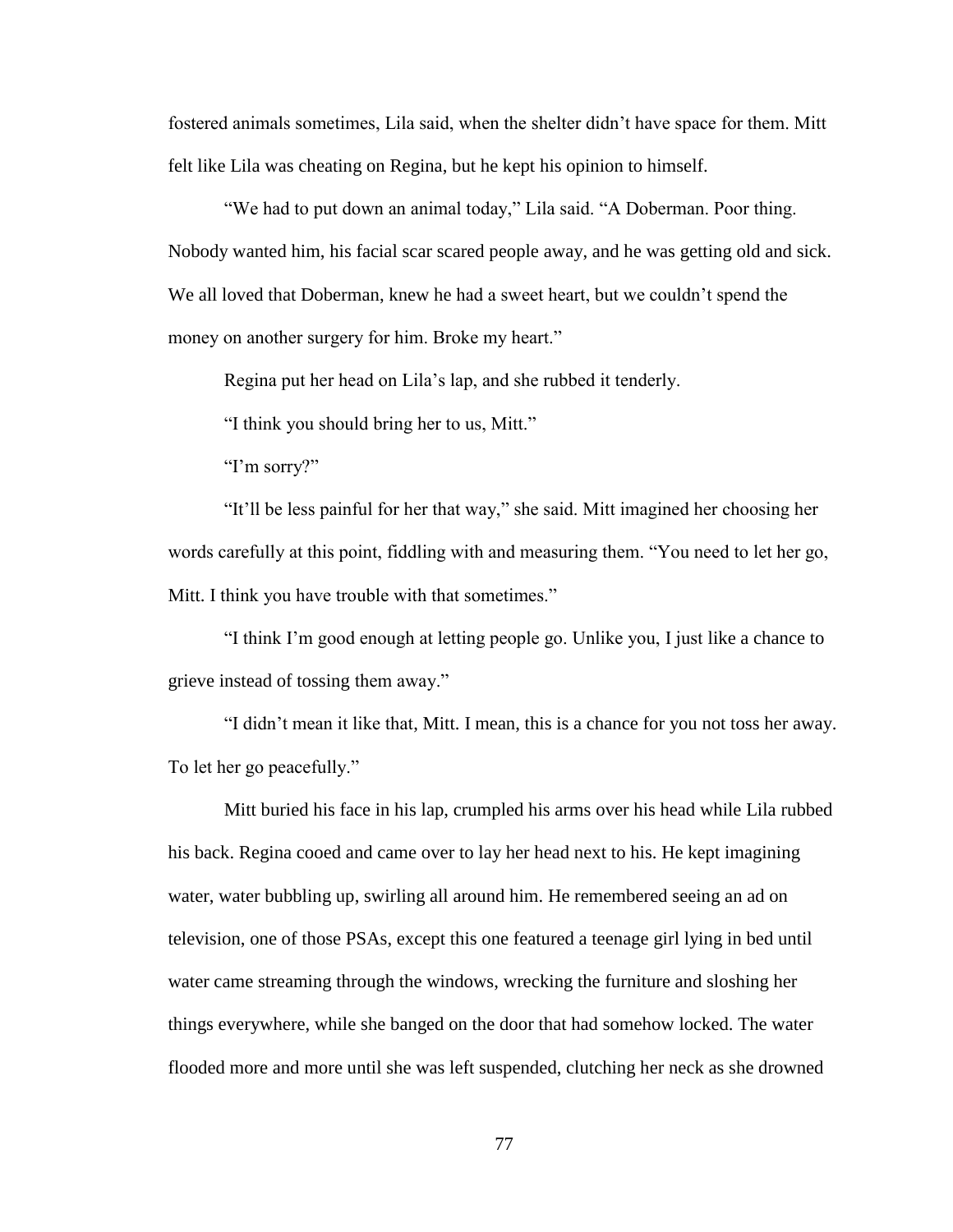violently. Mitt couldn't remember what the PSA had been for—drugs or something—but he clutched his neck, acknowledging that consistent fear of something invading his space, threatening to surround him and rob him of all oxygen, nothing to ward it off.

"Okay," he muttered to Lila. She hugged him then, told him they could make an appointment tomorrow.

Back home, Regina lay in her small corner bed, making no noise, her ears flopped across her paws as she stared at Mitt. He knew this day was going to come eventually, but it was too soon. They needed more time. She needed him. He could see the scars on her ribs and knew she'd lived a life of neglect and mistreatment. He called in to work, asked for a personal day, and found he couldn't sleep that night. As the morning sun rose into his window, he grabbed Regina's leash and shook her from her sleep.

"C'mon, girl," he said, and Regina shook off her gloom as she fit her head through the collar.

They drove to Dewberry Park one more time, so early that the only other person there was some lone fisher in the center of the lake. Mitt and Regina had stopped going after a while, when it seemed to have blown up on pet owners' radars, but this last time was worth it when Mitt pulled into the lot and let his Saluki-Labrador out, who leapt out to sniff dandelion beds and elm trees surrounding the footpaths. Mitt remembered when he'd first taken Regina to the park, how happy she'd seemed to be there. He remembered playing fetch with her there, roaming the forest trails, and here and there Mitt squatting down just to grab her, hug her, rub her, touch her, feel her warmth spreading through him like a secret rejuvenation, healing every ugly thought inflicted inside him. He didn't know how he was going to live without her.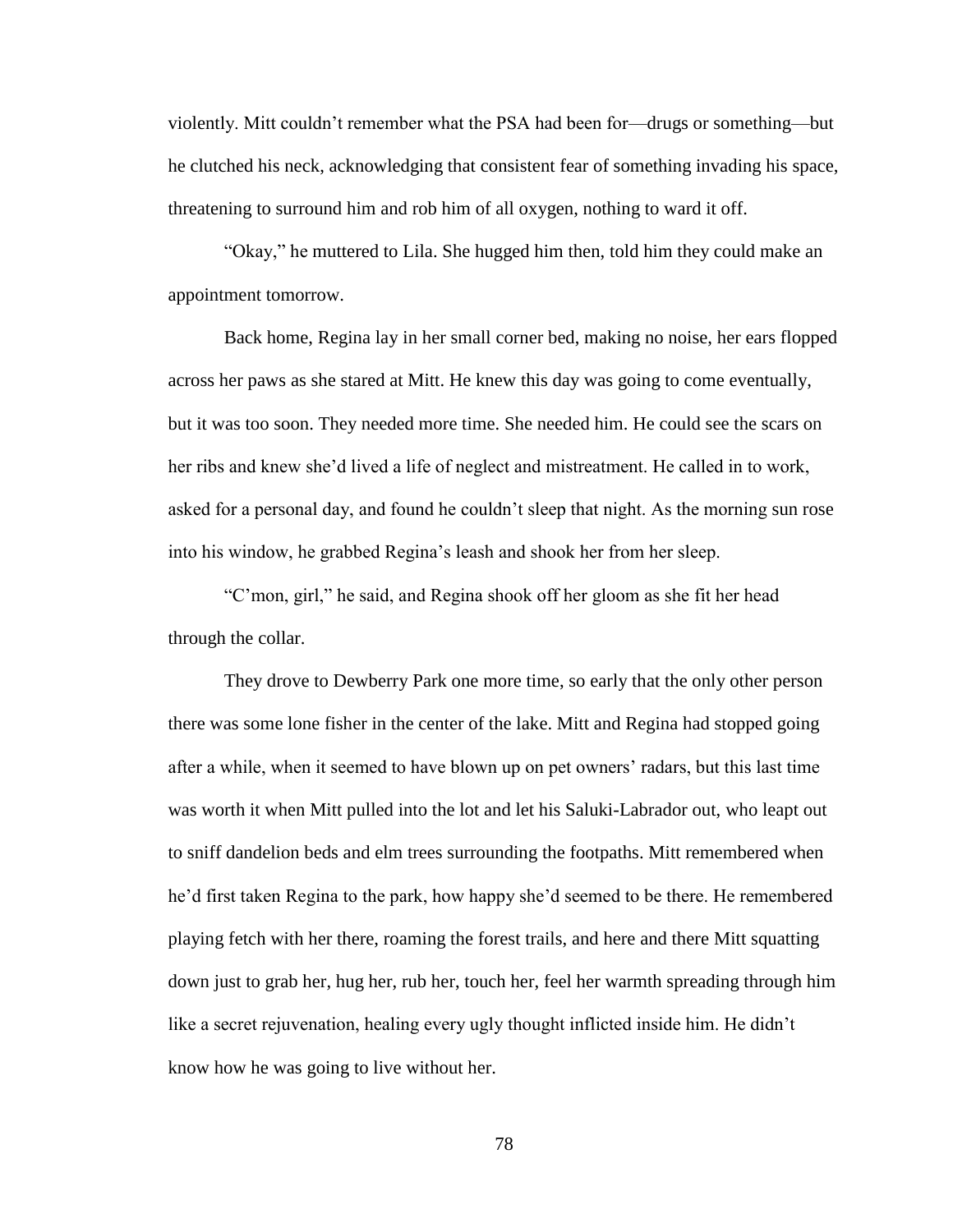Regina's ears perked at some splash of water. She began barking and took off, her leash slipping out of Mitt's hand. He jumped from the bench and saw her launch herself into a lake, paddling towards the center.

"Regina!" Mitt shouted, and ran after her, pounding his shoes hot on the concrete, until he ran to the edge of a boat ramp, where he could see what Regina was swimming toward. The boat in the center had overturned, and in the middle was an older man flailing, his yells for help barely audible. Mitt took off his shoes, his pants, his shirt, and he waded into the water before it was deep enough for him to doggy paddle then swim. He'd never been a good swimmer, and the lake was large enough to scare him, cause his heart to freeze while considering swimming its length. His feet quit touching the bottom quickly, but he swam on toward Regina. The sight of her struggling in the water drove him on. He got close enough and found Regina madly waving her legs, trying to stay above water, and he quickly put an arm under her, helping her stay afloat. He could see the older man waving his limbs madly as well, struggling in the water. The man's boat was overturned, a bait box and rod floating away from them, and his orange vest wrapped around his head was flat on the surface, a hole in its breast.

"Oh, thank God!" he sputtered. "Help!"

"Just hold on," Mitt said.

"No!" the man flailed. "No, come back!"

The man would stay afloat for another few minutes, and Mitt would come back for him, but Regina needed to get to shore first. MItt struggled as she squirmed under his arm, water threatening to slip down his windpipe, but continued swimming even as he heard half-gargled screams until he and Regina reached shore. Mitt collapsed to his knees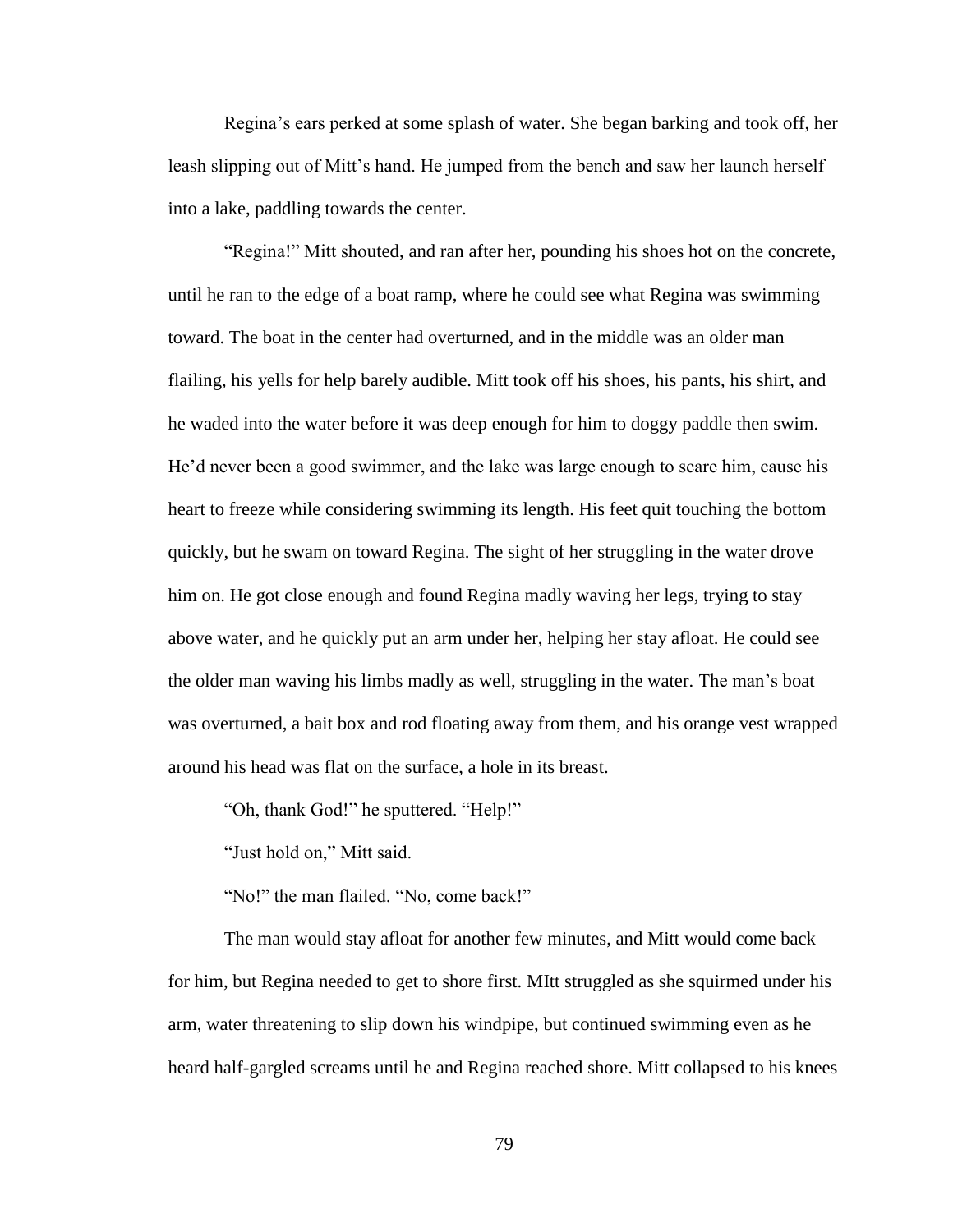while Regina ran up the footpath and shook her coat before coming back to Mitt, biting his shirt and helping him out of the water. She licked his wet face as he balled up a shirt to pad Regina dry, wrapped his jeans around her fur, and hugged her to warm her up. Regina whimpered and shivered in between Mitt's legs, her wet black nose probing his face for attention, and Mitt suddenly recalled when he'd first gotten her at the shelter, the way the press of her nose had felt like a balm on his troubled soul, and he embraced her, burying his face in her belly. Then Mitt looked toward the lake again. The man was gone.

He checked Dewberry Park, saw nobody else around. He figured there'd be a search for the old man later, but Mitt wouldn't be there. He would be home, with Regina, making her comfortable in her last days. She didn't deserve to drown. She had inspired him to brave water, to save her. All that mattered was Regina, his best friend, his furry companion, who never judged him, who helped him stay afloat. She needed him, she needed him, she needed him.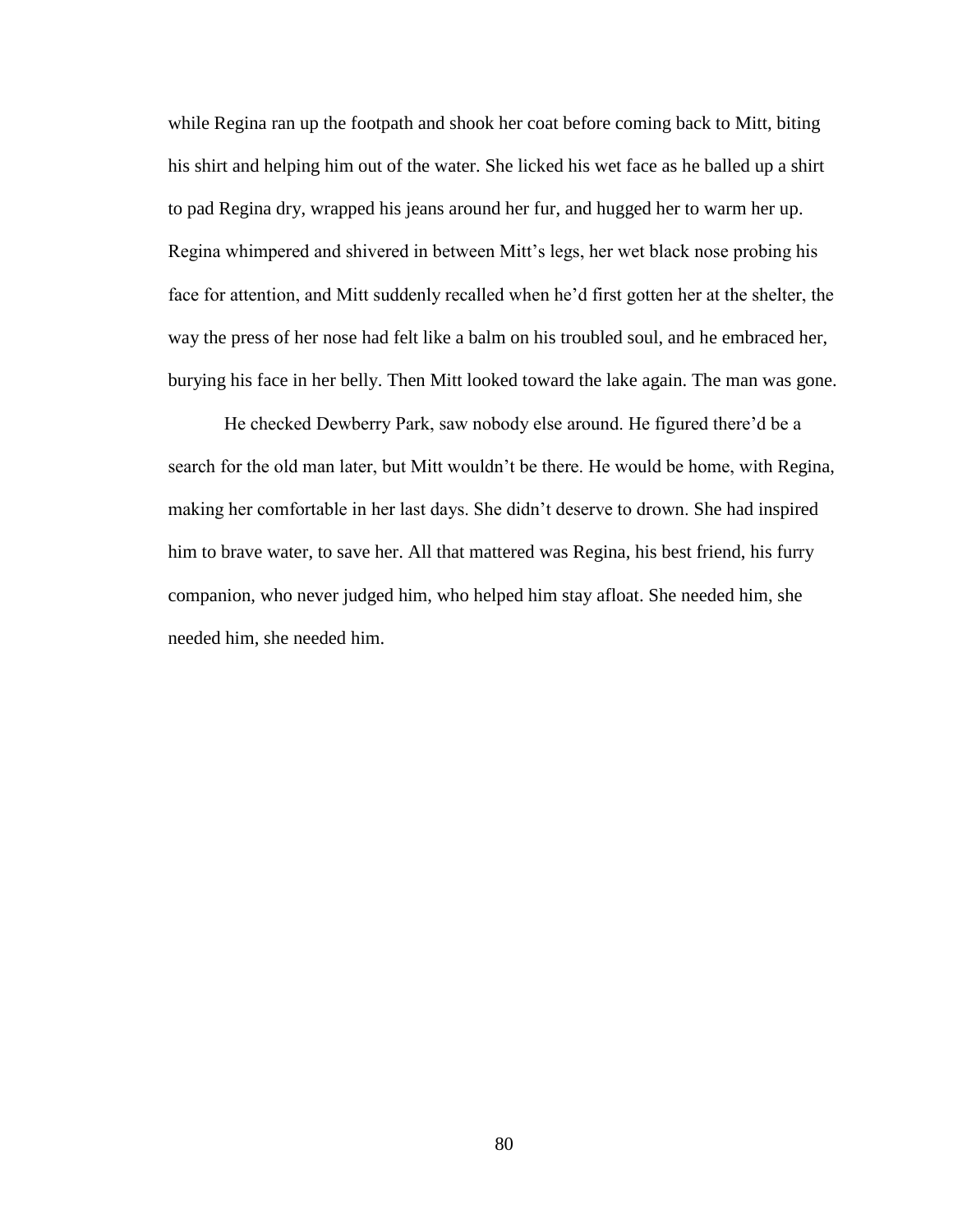## TORY RIDE

A few hours before she would commit an act she never thought herself capable of doing, Amity leaned back into her poolside wicker lounge chair, lazy and indolent, sipping on an Italian soda she'd ordered from the hotel concierge as she listened to Opal read from a laptop, rattling off tasks for each of the eight Kampong Thom volunteers to do the next few weeks. Every volunteer had to bring around ten Cambodian girls from their local school. Marcia would handle the logistics, printing out schedules and fliers and any materials needed for the presentations. Ellie, the sole health volunteer in the province, would talk to nonprofits, but they still needed one to present on sexual health to the students. Amity and Zeke would team up for the writing and arts activities.

As she barely noted the instructions Opal was imparting onto them, Amity drowsed in the swampy air, the hot sunlight scathing her skin. It was all a scam, wasn't it, she thought, her cynicism scathing her mind. A bunch of American Peace Corps volunteers would teach these girls about things like the importance of sexual health! how important it was for women to work! how to recognize and stop domestic violence! but all those high school girls would go back to their domineering mothers telling them how to be a "proper" Cambodian girl, how to clean up around the house and cook food for the family, how to smile when your drunk husband belts you in the eye one night for nagging him to come home earlier. In the year she'd spent living with her host family, Amity still didn't get along with the mother, a woman always teasing her for playing her Springsteen knockoff acoustic guitar alone in her room every day. But then one night while strumming a morose "Born in the U.S.A." rendition, Amity heard the mother and father arguing in their room, followed by a solid smack, a long silence, then water running in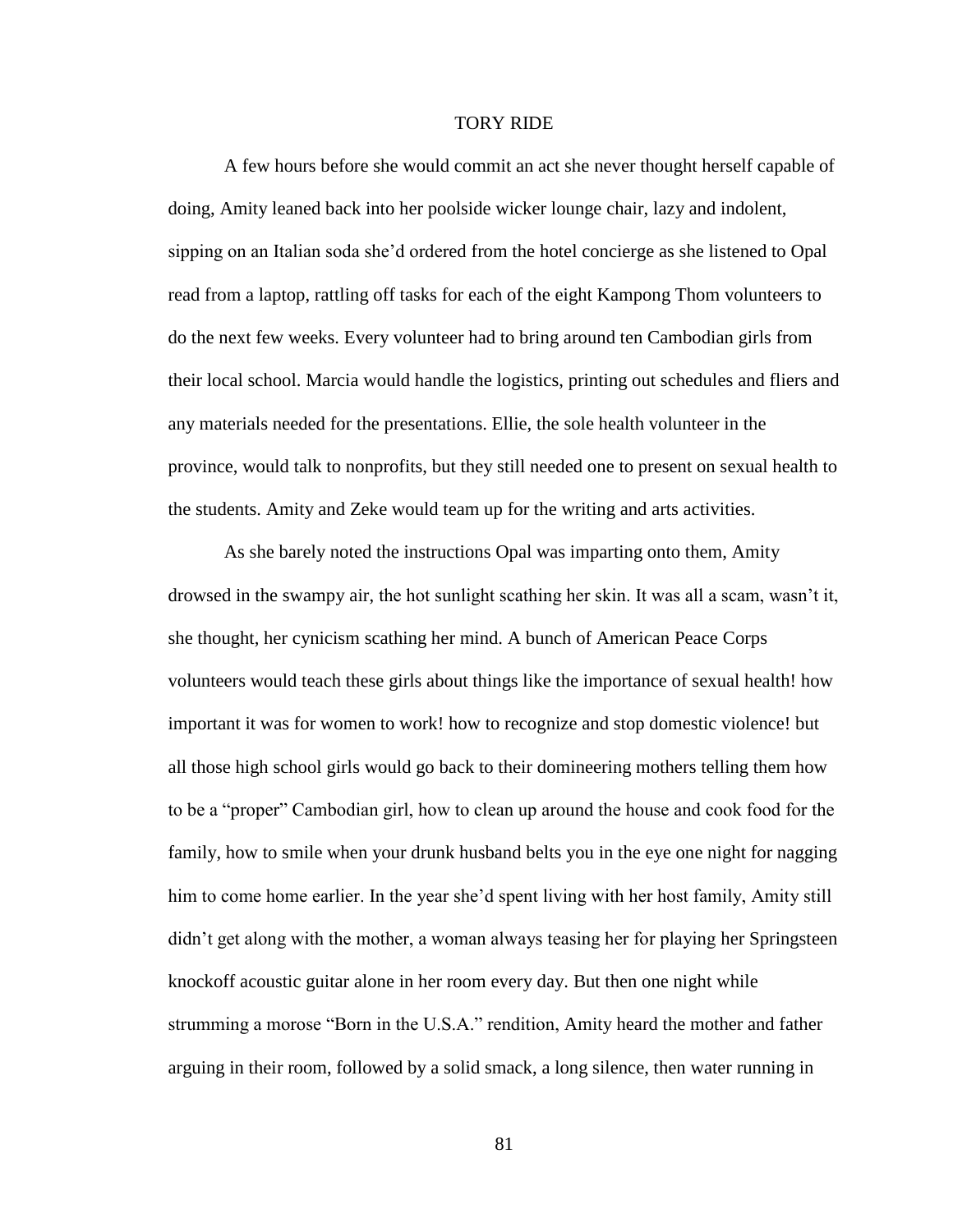the bathroom. The next day, the father was telling jokes and making the whole family laugh like he always did, while the mother laughed politely with them, her foundation lightly obscuring the foul play on her face. The sound of running water still rang to Amity as clear as the wind brushing palm tree leaves around her now, or the sharp zing of a knife slicing jack fruit in the hotel's kitchen.

Water splashed her foot, and Amity saw Zeke treading water in the pool, stifling wolfish cackles. Of the ten volunteers in Kampong Thom, Zeke was the sole male, and Amity's closest American neighbor, seven kilometers away from her site. He hadn't slept with any of the women volunteers yet, unlike his fellow male volunteers in the other provinces, and Amity appreciated him for that. She let their friendship grow, though she couldn't help reading into his gestures, watching for signs of anything more trying to grow. Zeke splashed her again, at which she shook her head, rose, and jumped into the pool after him, her shirt and shorts still on. Tempted by the two's antics in the pool, the other volunteers shed their clothes for the bikinis underneath, and even Opal conceded, folding her laptop up to join them. The women soaked their skin in pool water, letting loose after weeks spent at site wrapping their ankles inside sampots, collared shirts buttoned all the way up at all times.

After they climbed out and dried off, the volunteers shared their goodbyes as they climbed onto their bikes to ride back home or to the highway to pick up a ride home. Two other volunteers jumped on a tory going north, leaving only Zeke and Amity left in the city, trying to board a vehicle going south to their neighboring villages. They walked to the highway, towing their extra clothes, sunscreen, and a few snacks from the provincial capital market for their ride home.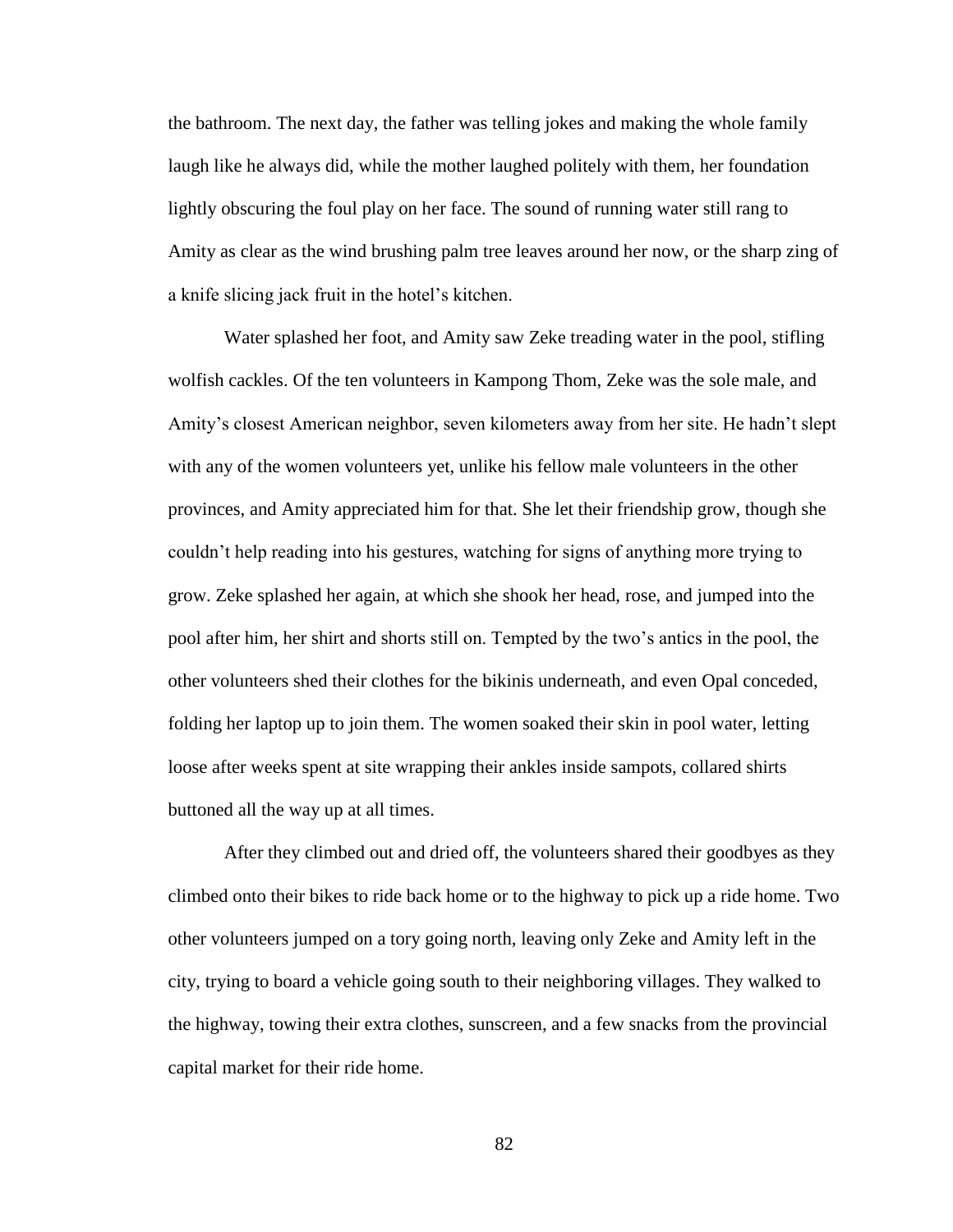"I'm so sick of this heat," Zeke moaned. He scratched his forehead, kicked at the dirt beneath his feet as he and Amity stood at the corner of Highway Six and *Phlauv Tuk*, two cracked streets intersecting at the edge of town. Kampong Thom City's tall buildings reigned over the landscape, their looming shadows ceasing a few feet before reaching Zeke and Amity. The shadows crept closer as the sun set in the sky. Passing them by on the highway were semis with broken lights; busses ferrying Chinese, Japanese, Korean, and European tourists; and mopeds driven by fathers, the mothers in the passenger seat carrying their babies, and three other kids squeezed behind them. Street vendors hawked their pineapple bits, their strawberry-flavored soda, and roasted crickets at the two *barangs* dressed in loose pants and tank tops, lathered in sunscreen and shoed in sandals caked with dirt and mud.

Zeke and Amity and three Cambodian men waited for a tory to stop by and pick up passengers. Any tory. Large vans carrying more than a dozen people (almost two dozen if no one was hauling any pigs, caged chickens, hauls of bananas or coconuts), tories were the fastest option for anyone looking to dash through Cambodia. The tories adhered to no clear schedule; they drove as fast as they could on the highways, skating around potholes and semis.

"Quit pacing, Zeke," Amity spoke after sipping through a straw from her plastic bag of coffee and condensed milk. "They won't stop if they think we're busy."

"No, they won't stop because they think we're rich tourists waiting for a bus. Just because we're white."

"*You're* white," Amity reminded him, glancing at her skin, once a dark cream paled by American life but now a rich brown after many months biking outside through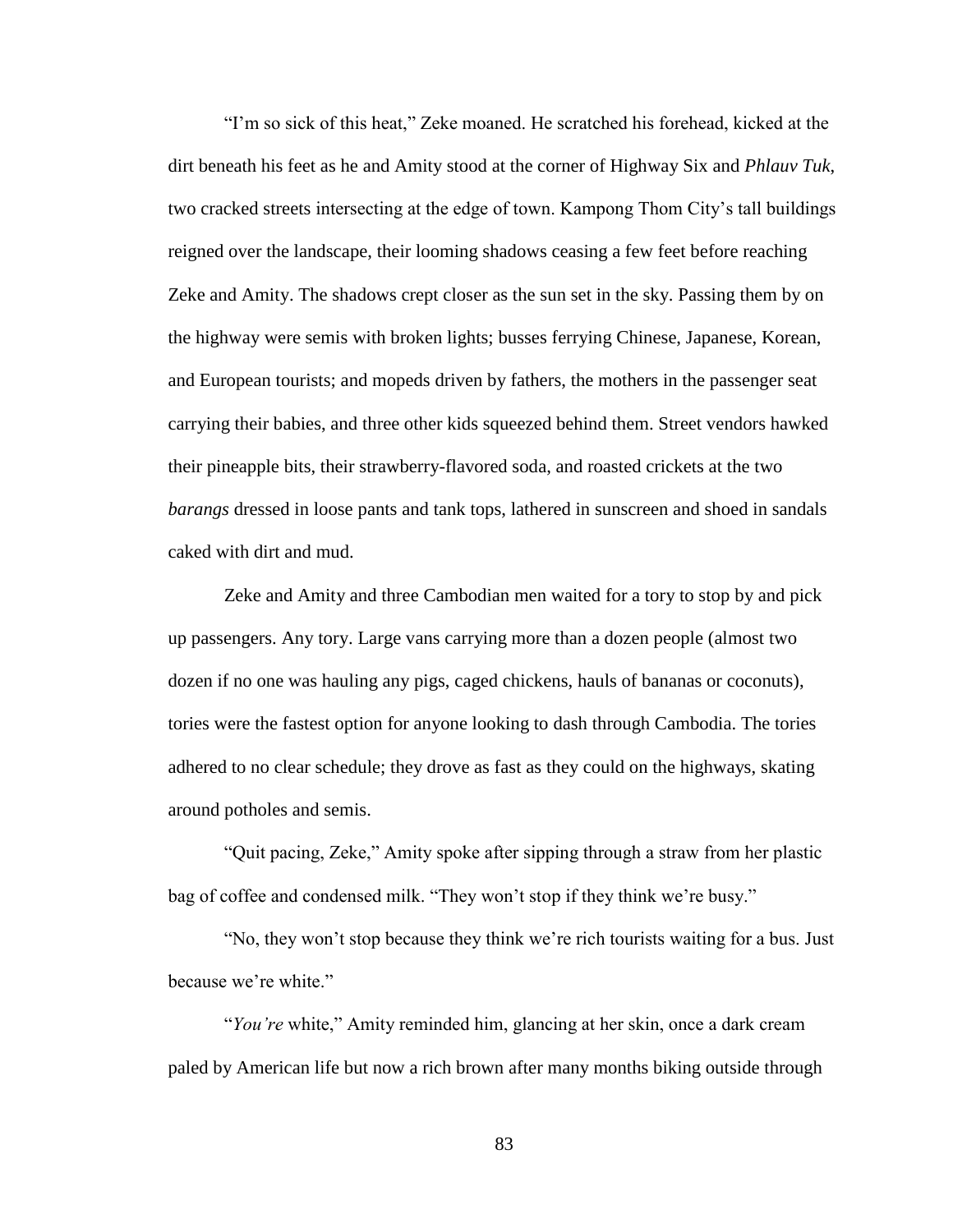the flat fields back and forth between her school and home. "People at my site still think I'm from China."

"Hey! We're not rich! We're just as poor as you!" Zeke cupped his hands around his mouth like a bullhorn, his useless words echoing to nobody's ears. The three men beside them muttered to each other, laughing at the boy's antics and scanning the girl up and down, to Amity's displeasure. Zeke sat down next to Amity on the curb. She dwelled on his words, the lie inherent in them.

"We're still Americans," she muttered after him.

"A hundred fifty bucks a month isn't much after food, school supplies, and five wedding gifts," he argued with her, sitting down on the ground next to her.

"Five?"

"My host cousin, my co-teacher, my uncle's second one, the lady who sells me tshirts ten percent off," Zeke counted off weddings. "Who am I missing? Maybe it was four. What'd you spend your money on?"

"My friend teaching in Seoul came to visit," she said, hanging her head. She'd spent half her monthly salary in Siem Reap visiting Angkor Wat and eating out. Her friend benefited from the exchange rate and endlessly remarked how *cheap* Cambodia was compared to South Korea. After she'd departed, Amity had let loose the long sigh she kept trapped the entire weekend with her non-Peace Corps friend. How relative wealth could be.

"D'you see Opal went to Hong Kong with her mom last month?"

"But she just finished her basketball court last week! How does she have the time? Fuck."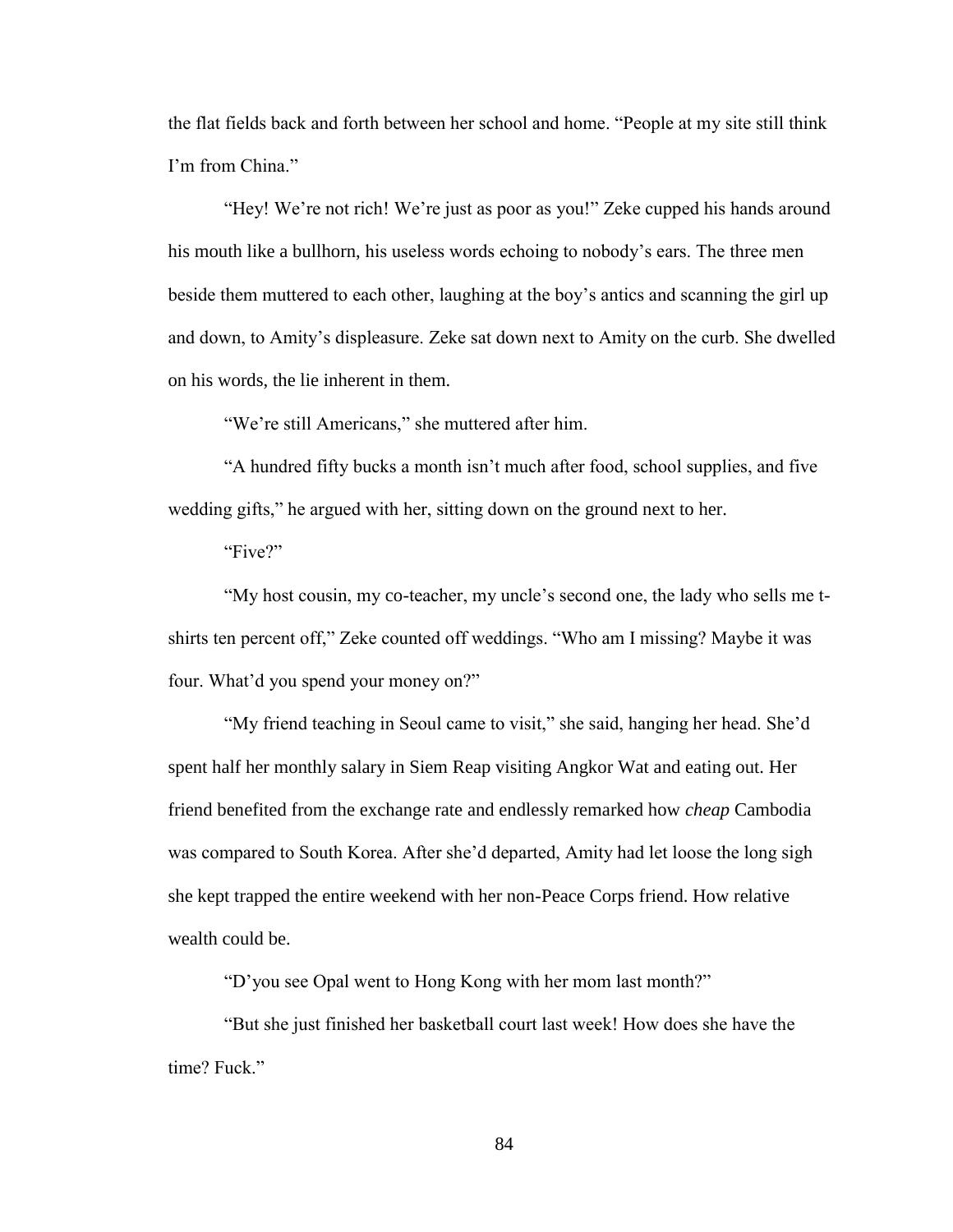"Five-star volunteers," Zeke complained. "I'm so sick of seeing them blow up Facebook with pictures. 'Look at the bathrooms my community built! Look at the school court my Let Girls Learn grant approved! *#PCLife*!' Hash tag blow me."

"Oh my God," Amity affected Opal's celestial voice, like a CEO opening for a charity event. "I'm just *so* grateful to be here in Cambodia. My host family and school have taught me *so much* about what *happiness* there is in taking bucket showers and wiping my ass with my bare hand."

"And because of that, I *so deserve* to vacation in Hong Kong with my lawyer mommy."

The two burst into so much laughter they didn't even try hailing the clean, white tory that rushed past them. The two had agreed on a beaten up tory, one boasting a crooked fender, holes in the ceiling, seat cushions ripped up, no AC, squealing puppy in a burlap sack, or a monkey riding the back tire. Those were the cheapest tories, only 12,000 riel, three dollars, two cheaper than the standard fare. That would be four extra meals in their villages if they bought only pork and rice from then on.

"We can haggle the driver down to two," Zeke said. "I've gotten so good, I whine and kick up a fuss."

"Maybe we should just grab a bus. The sun's getting low," Amity pointed out. Cambodia's highways had no streetlights, no street markings, and half the vehicles on the road didn't have functioning headlights, all reasons for Peace Corps Unbreakable Rule #3: Don't travel at night. A couple motorists pulled over next to them, offering two-dollar rides each toward their villages, but Zeke and Amity waved them off. Peace Corps Unbreakable Rule #1: Don't ride motos.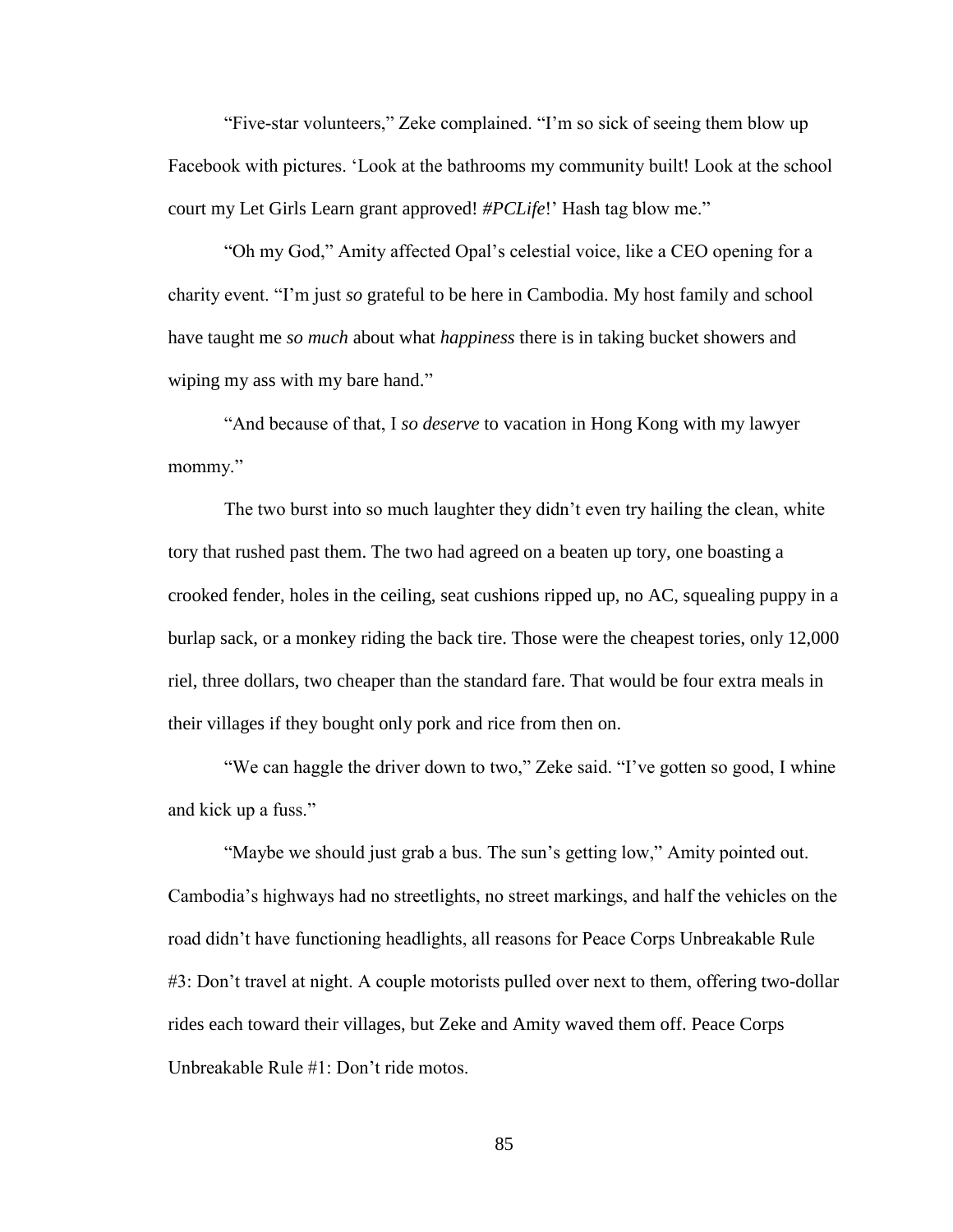"Stupid Peace Corps rules," she muttered as they sped away.

"Here comes one," Zeke said, waving down a rusty red tory, its side door already sliding open to expose a lanky teen. The windshield was cracked, the backseat empty, the middle seat holding a clearly pregnant woman and her mother. The driver screeched to a stop next to them. The teen leaped out of the car to usher travelers inside.

"*Ttuol ban!*" he yelled. The three men climbed on, handing the teenager a fistful of bills. The skinny man whispered something to the teenager, and he nodded, moving aside for the men to climb into the back then gestured for Zeke and Amity. Zeke made to climb on, but Amity spoke first.

"Three dollars each," she said. The teenager shook his head.

"Dree fitty, 'dree fitty!" he said.

"Nope," Amity pushed three dollars into the boy's hand and tried to climb on, but he stepped in front of her, gesturing for more money.

"Amity, come on," Zeke said, belying his earlier statement about his negotiation skills. "This is our last chance."

Amity checked the tory parked in front of them. The three men sat in the back, their kroma scarves wrapped around their heads, capped with baseball hats. The driver was drinking viscous water. Amity bit her lips.

"Zeke, let's get another—" she didn't finish speaking before Zeke pressed an extra dollar into the teenager's hand and climbed into the seat next to the pregnant woman. Amity closed her eyes and followed. The tory took off, Amity and Zeke crammed together into one and a half seats, the pregnant woman asleep in her chair, her mother curled up next to her. A smell of chicken shit came from the front of the car. The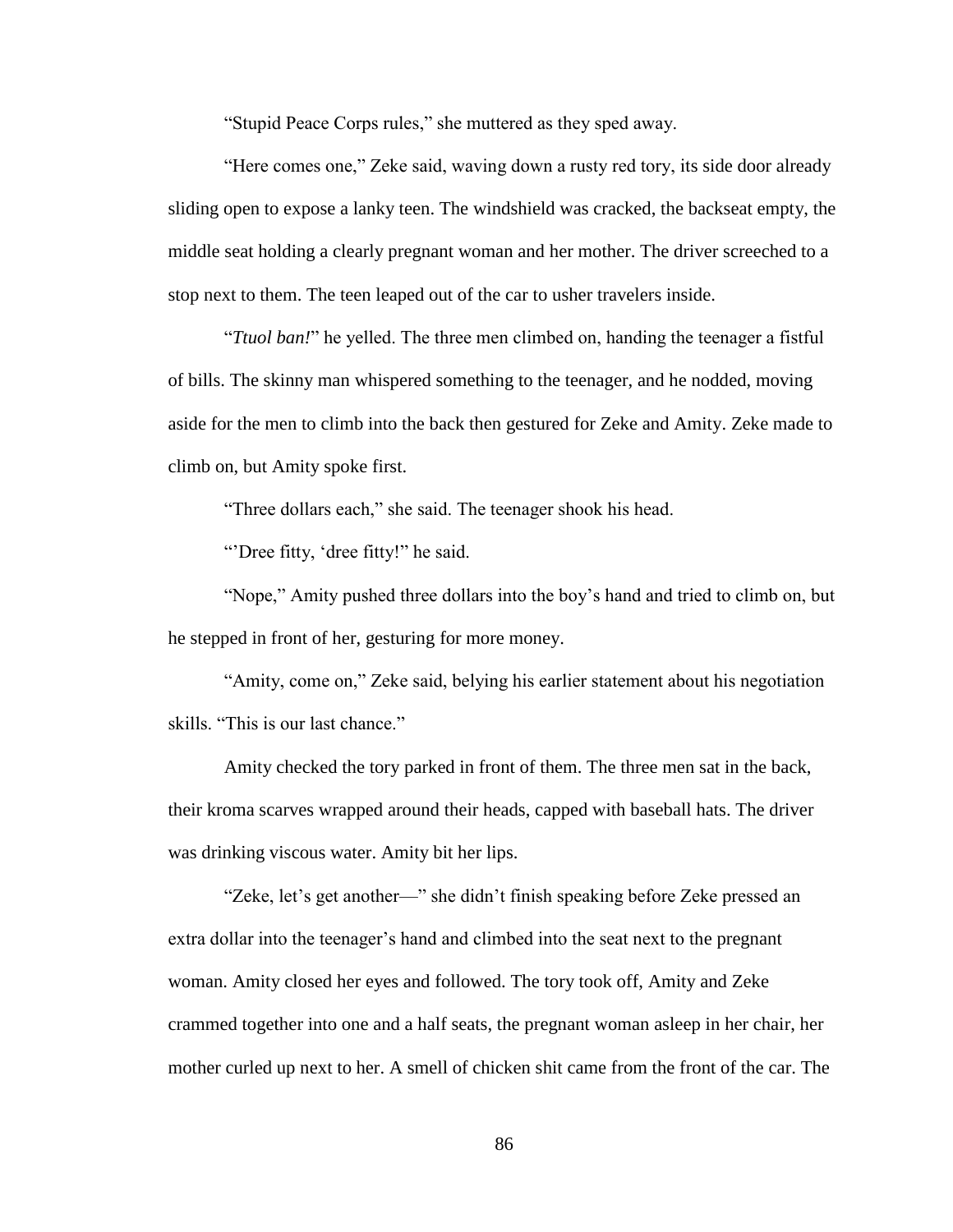sun sank lower into the horizon, dusk creeping over the rice fields and palm trees, the occasional house stilted high above the land, for when the rainy season brought floods.

The tory rattled as it sped at a breakneck pace over the wide dirt road cutting through Cambodia's rice fields that constituted a national highway. A Chinese construction crew was paving the stretch between Zeke and Amity's villages and Phnom Penh, but the stretch they were on remained mostly unpaved, like the farm roads stenciling the flat countryside. The two volunteers had biked it from their villages a few times. Their sweat fell behind them on the hot days, the sun searing their skin, vehicles kicking up dust clouds caking them into clay-like figures as they begged for rain from the occasional cloud, peddled their large mountain bikes haggardly toward the next city, always too many kilometers away.

The tory driver wavered in the lane a little, jerking back every time he neared the center of the road or the ditch on the other side. The young man—a boy, really, Amity realized—sat in the passenger seat, peeling an orange with a knife far too big for the task, its handle taped up. Zeke munched on a Clif bar he'd brought in his backpack, a gift sent to him from home. He offered one to Amity, who shook her head, feeling sick. The tory ran over the occasional pothole, jostling the car enough that Zeke's head smacked into the ceiling. The pregnant woman's mother kicked the driver's seat, yelling at him in Khmer, and the driver grumbled but slowed down, taking another swig from his water bottle. The three men sat quietly in back, murmuring to each other occasionally. They eyed Amity and her long black mane.

"What have you got for this week?" Zeke asked her.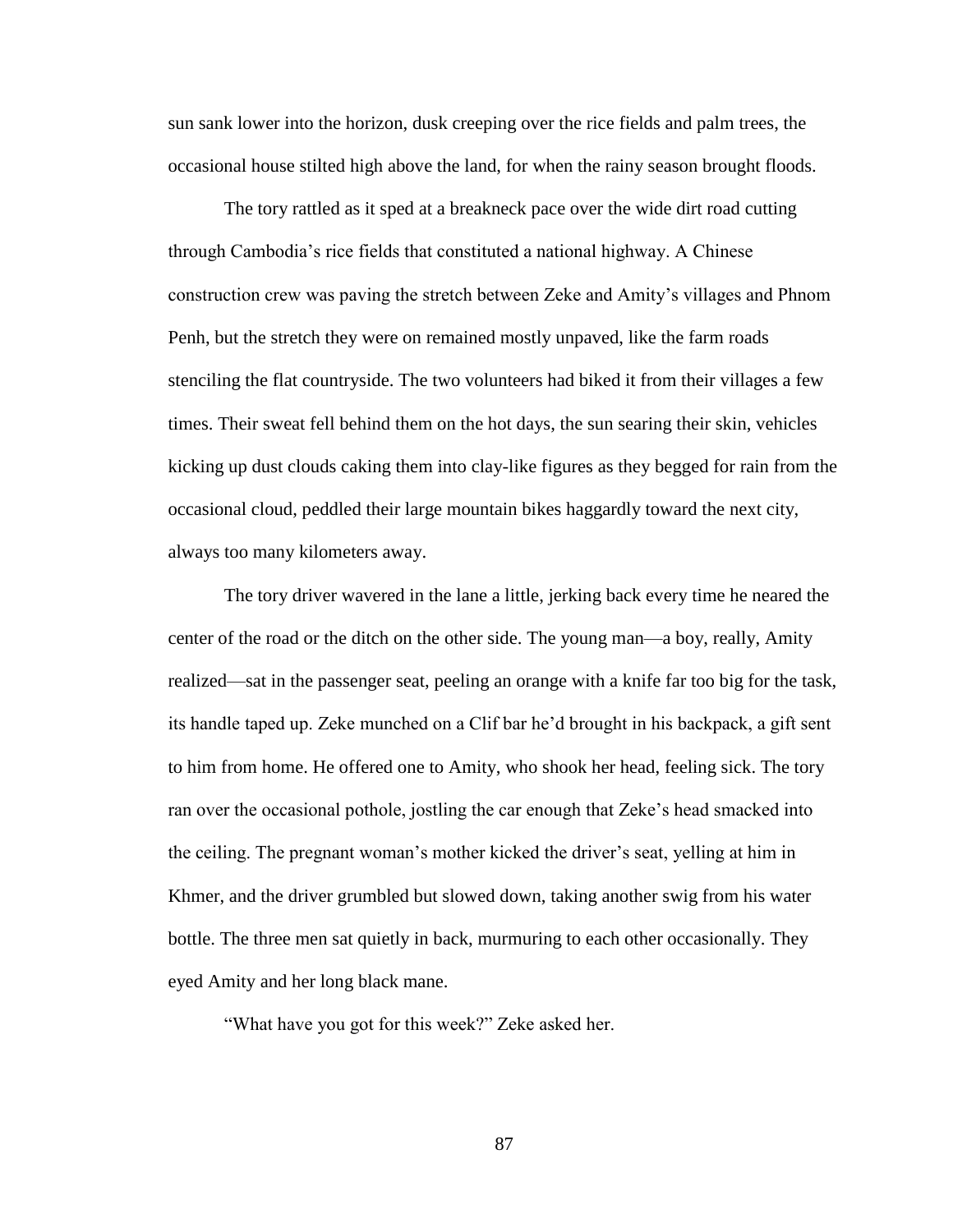"Enlist students for the camp. And I think my co-teacher's giving a test this week," Amity said. "I'm also still trying to figure out a good project to do."

"Renovate your library, that's what I'm doing."

"The last volunteer did that," Amity muttered. "It's got a Dewey Decimal System and everything."

Amity resented the volunteer who'd came to her village before her, a quiet homebody who'd rarely left his host family's house and so had bonded quickly with the mother, the father, and two brothers, both whom barely spoke to Amity herself. Maybe they were mad she hadn't been a boy they could relate to, or a girl they were allowed to flirt with. God forbid they try to be friends with her, Amity thought and huffed.

"I can't believe we have another year," she said.

"What's wrong?" Zeke asked.

"It's just all … so much," she flung her back into her seat. She was always hot, always sick of eating rice and soup and fish, always tired of teaching. She hadn't had sex in months, not since that stupid blonde German in Kampot she'd hooked up with during a trip to Phnom Penh, the expat teaching a reiki class to touristy hippies. He hadn't returned any of her texts or calls afterward. She hadn't called her mother—her real mother—in a while. "How often do you think about quitting?"

"Hard to say," Zeke said. They had signed up for a two-year commitment, but Peace Corps would let them terminate early if they decided. None of the staff would ask any questions, just pack their bags and send them home. A volunteer Amity had befriended during training quit six months ago after suffering too much depression and anxiety at site. Before leaving, she'd told Amity about the cold tone the assistant director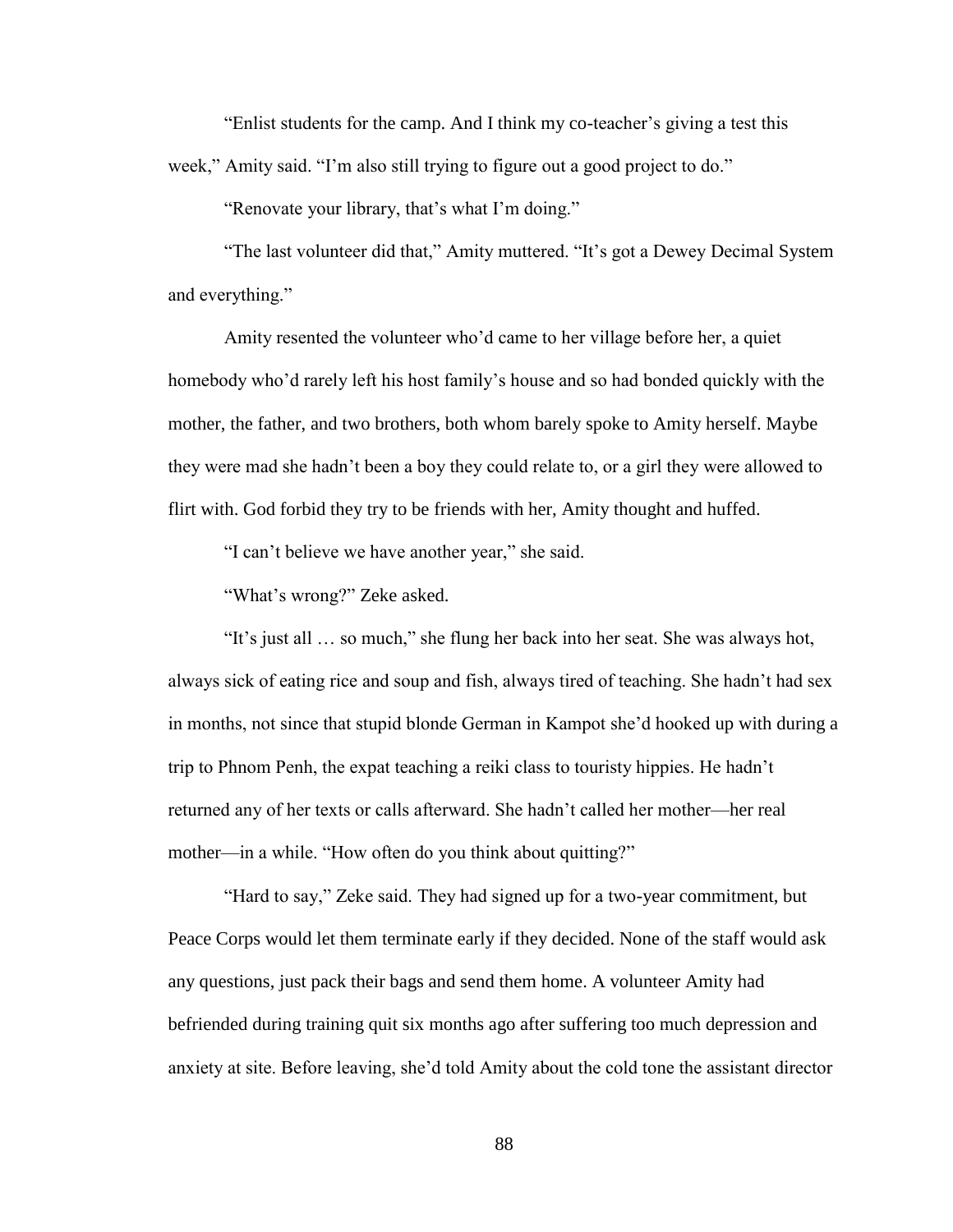had adopted over the phone, how she'd struggled to pack all of her things into two suitcases, the hot embarrassed tears that ran down her face when she thought of having to tell her family back home the change of plans. The image was all that was holding Amity back at the moment.

"I think it's been like every day for me," Amity confessed.

"Maybe you're having that halfway slump they talked about."

"Fuck that. I've been in a slump for months now," she sank into her seat, angry at Zeke for trying to rationalize her anger. Cambodia was easier on the men. Shaking her head, she pulled out a notebook and her weathered edition of *English for Cambodia*, an old British textbook designed to teach Cambodian students English. It was fifteen years old and in need of an update. She flipped to the chapter she'd be teaching tomorrow and looked at the vocabulary words. *To recognize* … Amity read the definition and knew her students wouldn't understand it at all. She could always have it translated, but she wanted to keep her students thinking in English. Tapping her notebook, rocking her foot on the bed of the tory, Amity couldn't think of a simple definition for the word. The tory skidded over a pothole, jostling everyone in their seats. Feeling her stomach grow ill, Amity stowed her materials away and stared out the window.

The sun had nearly disappeared under the horizon. The road was getting hard to make out, the tory's headlights obscured by an indolent cloud of dust. The pregnant woman woke up, patted her baby's belly. Zeke tried to speak to her in Khmer, and she kept asking, "Come again? I don't understand?" and he gave up. He told Amity he studied every day and still didn't know Khmer well enough to hold a decent conversation; she didn't know why she knew it any better than him. She knew some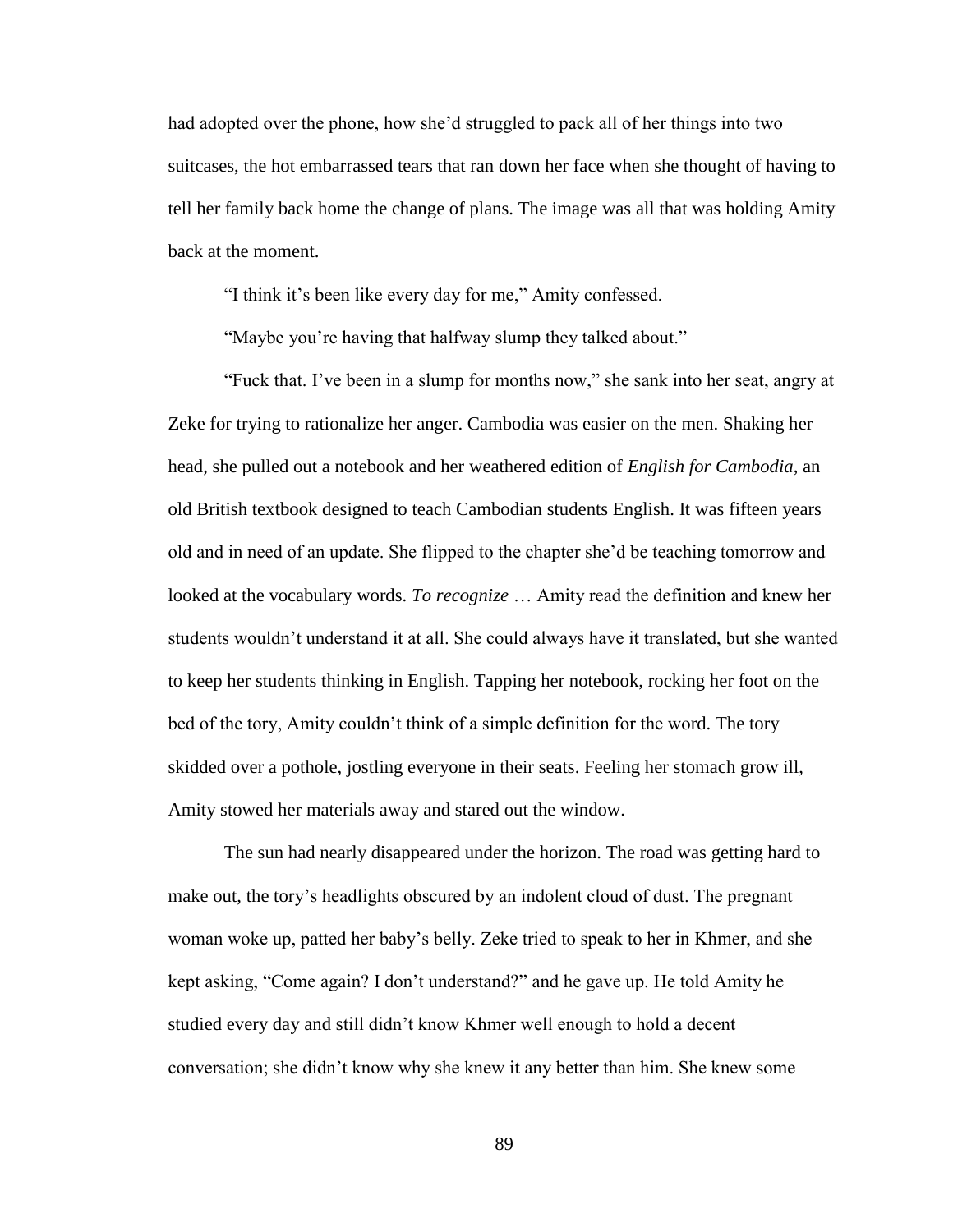Malay from her mother but didn't think the languages were much alike. Perhaps Southeast Asia's ambience had activated a lingering script in her DNA.

The driver turned on the TV, and a Khmer music video blared out from the screen. A woman crooned a soft tune and gently danced, her wrists elegant and fluid as she twisted in her golden sarong, her whitener heavily applied on her face. On the screen, a moving cursor colored the white subtitles to red as she sang each word, and melodious Khmer spilled out into the van. Normally Khmer sounded screechy to Zeke and Amity, but the woman sang more deeply, her pitch more resonant and pleasant to their ears. The pregnant woman watched the music video, the singer reflected in her deep black irises. Amity took a Clif bar from Zeke and offered it to the woman. The young mother-to-be carefully unwrapped it, sniffed the oats and almonds. She took small bites, her dark brown lips flecking with granola. She ate the whole thing.

The men in the backseat goofed around, punching each other's shoulders. Finally, a skinny one leaned forward, tapped Amity's shoulder, and she turned her head back. His breath reeked of canned Angkor beer.

"He your husband, no?" the skinny man asked in Khmer, his two bulkier friends rapt with attention. She was about to tell the man no, they were just friends, but she noticed how their eyes consumed her face, traced her black silk hair, like at the market.

"Yes, he my husband," she said back. "We come from America. We going back home now."

"He look like sick river fish. You should ditch him, come with me," the man said. The other two burst out laughing at their friend's bold words. Amity's groaning stomach sickened.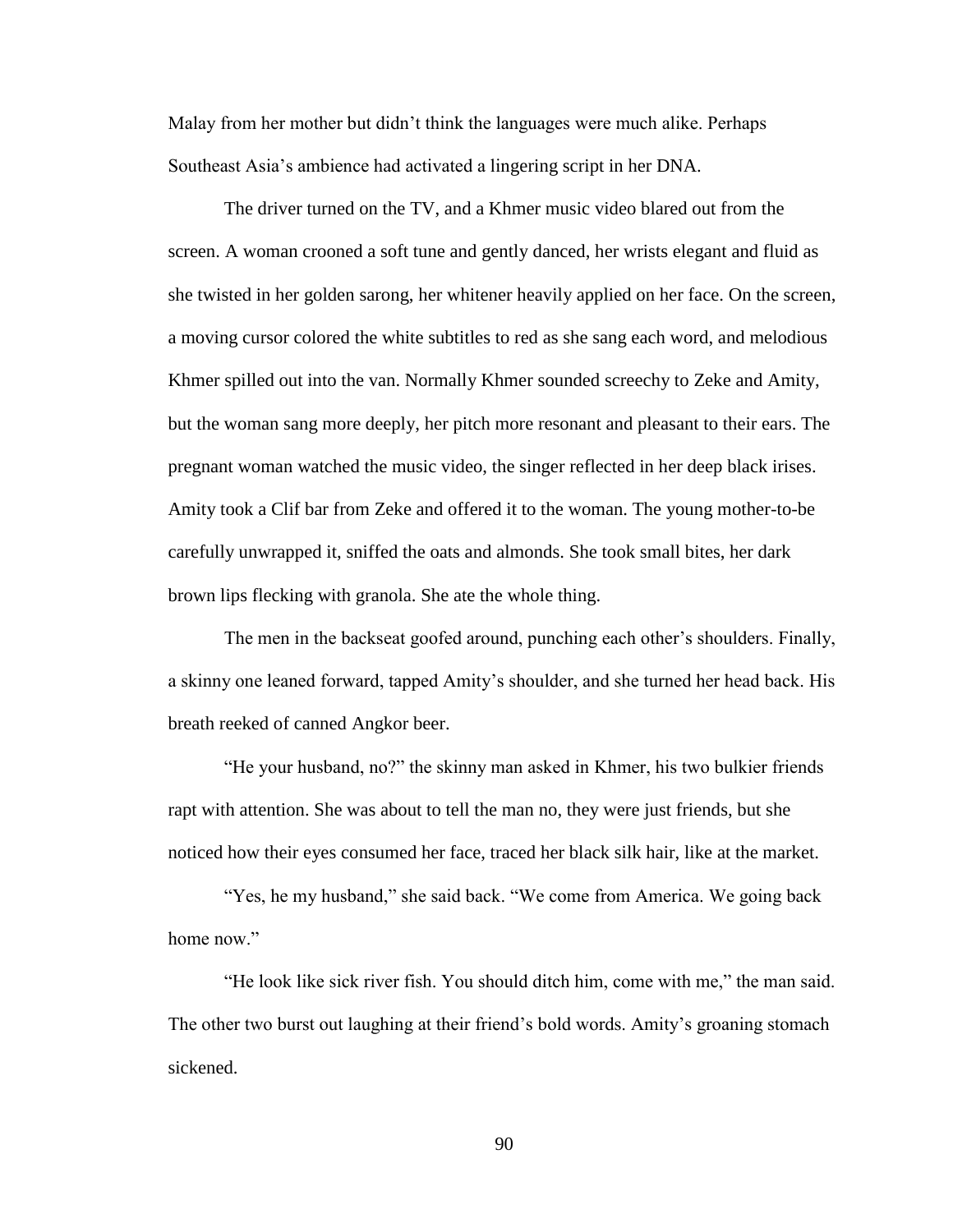"What are they saying?" Zeke said, laughing politely with the men. "I thought I heard pineapples. Or world peace, I get those two mixed up."

"It's nothing," Amity twirled around, pulling her hair into a ponytail. She'd been meaning to cut it for a while. Her mane was reaching down near her waist, and she feared it would catch bed bugs, or leers as it did now. The men's laughter ceased, and the skinny one poked her again. She ignored it before whipping around and fixing them with a glare.

"Everybody shut up tomorrow," Zeke said in calm Khmer.

"Zeke, stop talking," Amity said.

"I'm just trying to help," he said. "You're getting fired up."

"He's touching me, it's pissing me off!" she snapped at him. "I knew we shouldn't have gotten on this tory."

"Amity, we can't get off now, it's dark. We won't get another one."

"Call your mom, doesn't your host family have a car?"

"It's in Phnom Penh. I'll stop the men, don't worry about it—Amity!"

Amity ignored Zeke, tired of men telling her what to do. She leaned forward and addressed the driver in her simple, crisp Khmer. "We want off. These men bother me."

The teen turned, his mouth half-full of oranges, and he set his knife on the middle seat. The driver ignored her. Amity stood up from her seat, shook when the tory careened around a pothole, and grabbed the passenger seat for stability. Fixing herself up, she ignored the backseat men howling at the sight of a slight, Cambodian-looking American trying to grab the driver's attention.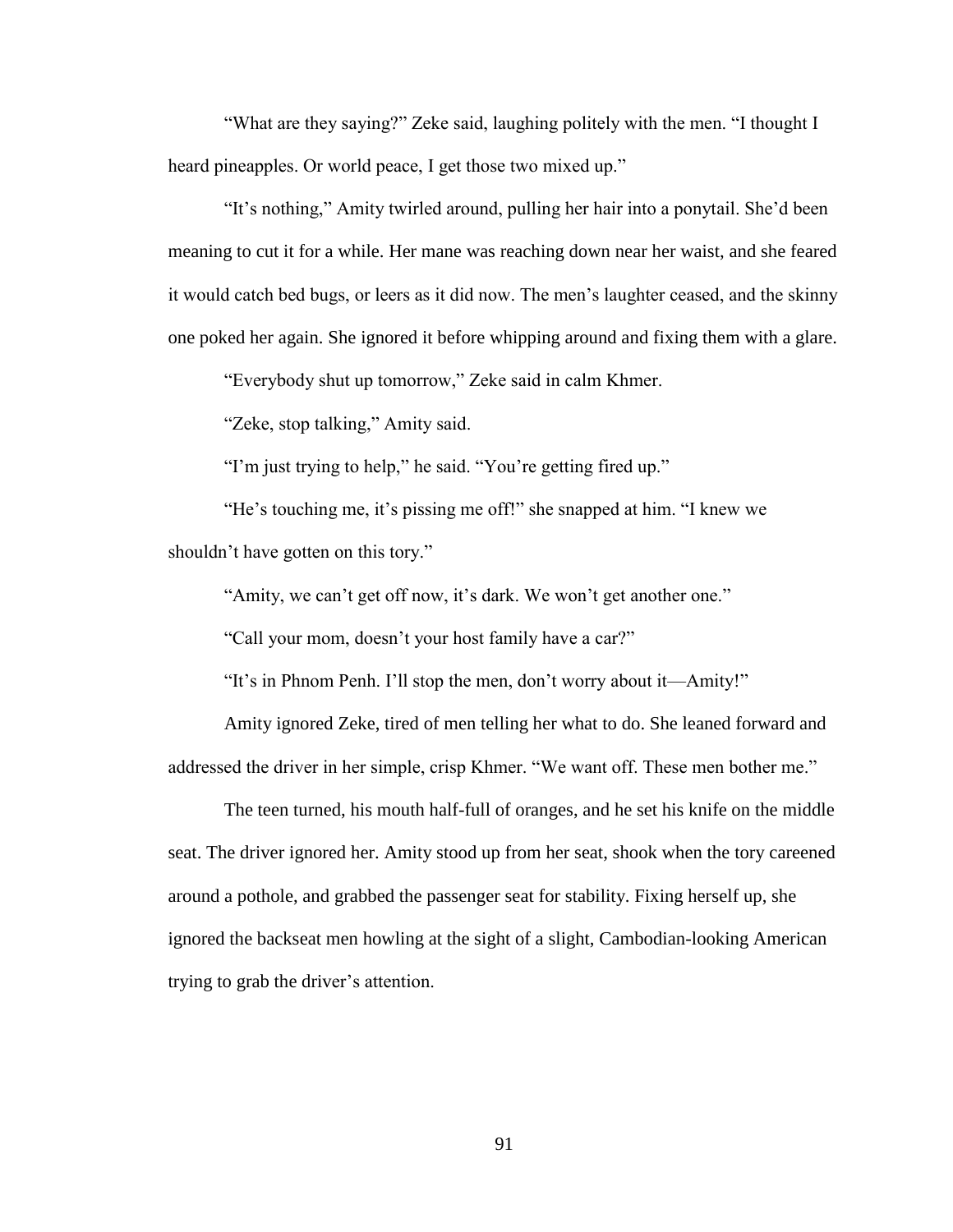"Driver. We want stop," she nudged his shoulder. The teen told her to sit back down as the driver opened his water bottle. A vile odor attacked Amity's nose, and she recoiled into her seat.

"Zeke! The driver's drunk!"

As she finished speaking, the driver drifted toward the center of the road as an oncoming pair of headlights approached them. Zeke screamed curses, and the pregnant woman's mother kicked the driver's seat again, cursed at him in Khmer. The driver swerved right, nearly veering into a canal as a semi honked, rushing past them, the blast of air slamming the tory. Amity and Zeke clung the sides of their seat as the driver curved the vehicle back onto the road. The pregnant woman and her mother were wide awake, clutching each other. The men in the back howled with glee. The soft Khmer music kept playing.

"Fuck, fuck, fuck, fuck, fuck," Zeke chanted.

"Why won't they stop?" Amity said.

"I don't know."

Amity formulated plans for escape. She could feign nausea. Or even vomit for real, she thought as she rubbed her ailing stomach, but then she eyed the passenger in front breathing into a paper bag and composed herself. She and Zeke could scream, bother them enough to make them stop. Zeke could try overpowering the driver, but that might get them killed if they did it at the wrong time on the road. Zeke didn't have the gumption for that, anyways.

"It's okay," Zeke said, his breath escalating. "We've probably ridden with drunk drivers before without even knowing. They say it happens all the time here."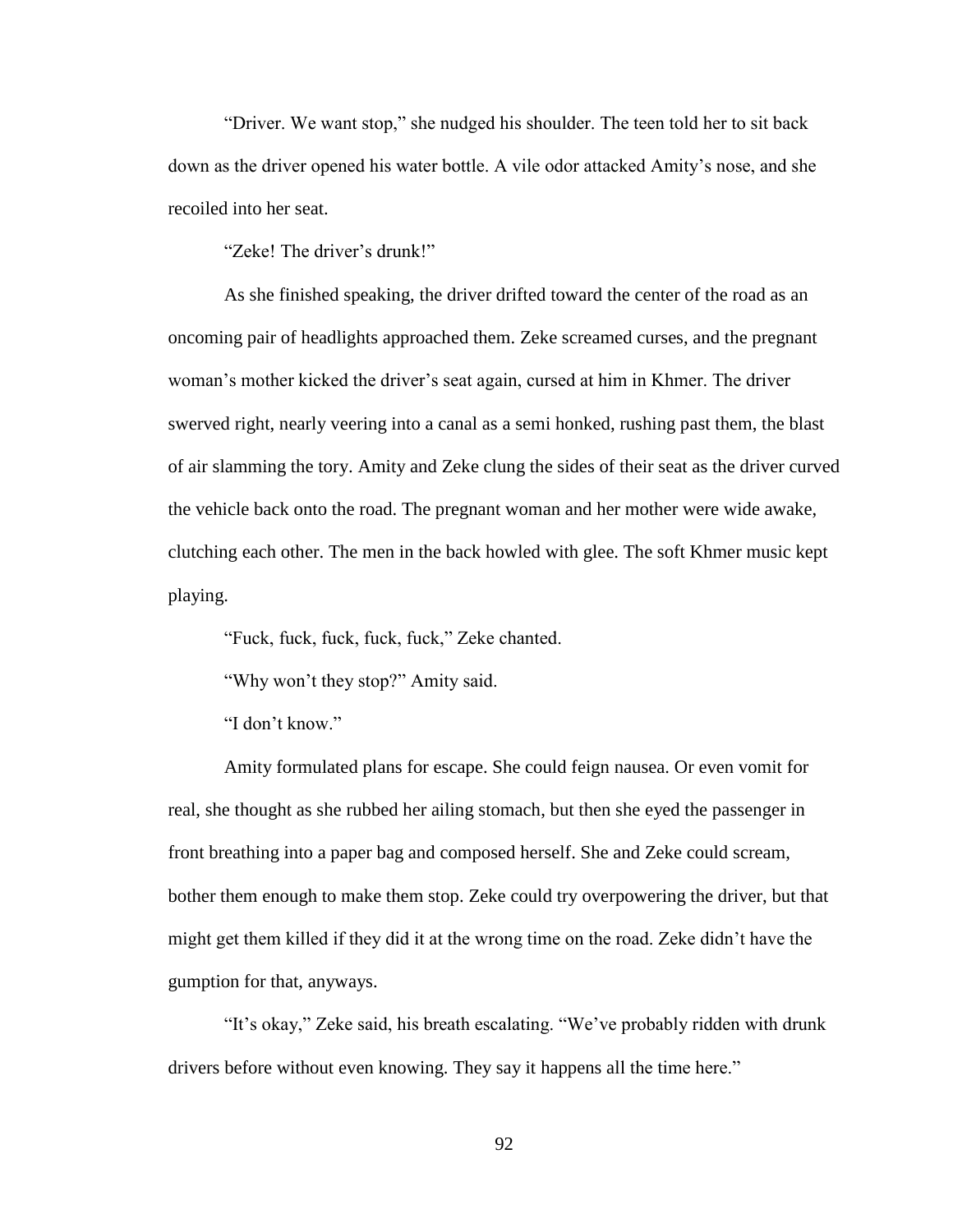The tory's engine sputtered, slowing the vehicle down as its treads grinded against the ribs and ridges of the highway. The driver slammed the pedal, and it burst back to life, throwing all the passengers backward into their seats.

"Driver, too spoon, too spoon," Zeke said to the driver.

"Zeke, your Khmer sucks," Amity growled. Her friend said nothing, his lips pursed into a grimace. He liked to bottle his rage, like how Cambodians often did. But Amity was a firecracker, letting her fury simmer and pop into action. A voice whispered into her ear.

"We pay tory lot money," the skinny man behind her said. "We rush fast to karaoke bar. You come, no?"

During training their instructors had warned her and Zeke's cohort of volunteers about karaoke bars. Groups of Cambodian men would rent a room with couches for the night, a karaoke machine playing in the room. Waitresses brought in trays of drinks, sixpacks of beer, their finest bottles of Cheval, or even offer themselves as company, whatever would rack up the bill, separate men from their money. Amity had loved karaoke back in America.

"Zeke, I want off this fucking tory," she said. The skinny man grazed his fingers on her shoulder before leaning back and chuckling with his friends. They looked around, and Amity noticed the pregnant woman's head bent down.

"Talk to her," Zeke said.

"We can't drag her into this," Amity shot back.

"Talk to her mother then. They probably want to get off, too."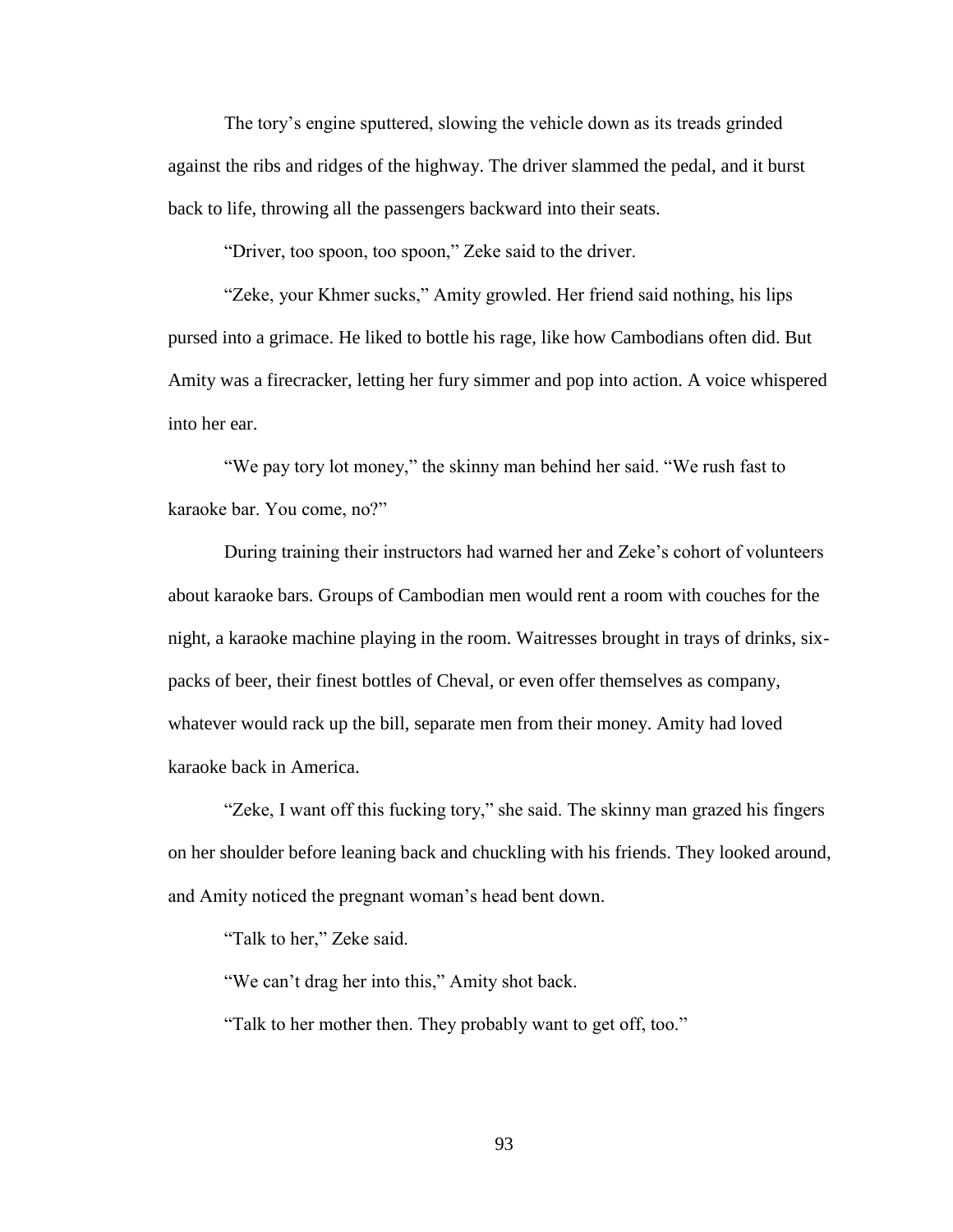The tory swerved again, going down the center. A gang of mopeds separated, honking their horns viciously at the driver, who raised his water bottle of vodka at them in response before realigning his driving. One of Amity's students at her school had died in an accident a few months ago. He'd been biking home from Amity's afterschool class, only a half hour away from his home when a semi had driven into him. Her co-teacher had found him on the road, couldn't hold back tears as she informed Amity. "He looked just like roadkill," she'd said in perfect English. Amity never heard such haunted wailing as when the boy's mother broke into the schoolgrounds, screaming for her son to come back home a day after his burial, clutching the boy's bike helmet, unworn during his accident. Peace Corps Rule #2: Never ride your bike without a helmet.

Figuring Peace Corps wouldn't approve of them knowingly riding with a drunk driver either, Amity turned to the mother and daughter.

"Can you tell him stop?" she pleaded to them.

"My daughter eight months pregnant, she need get home soon," the mother leaned over her daughter to say, then she hummed the way older Cambodian women did, starting low and working their way to a piercing pitch. "Where you live?"

"*Truol Rhat*."

"That only ten more minutes."

She knew the mother was lying. They'd just passed the lone large hill dotting Kampong Thom province. They were still almost an hour away from Amity's village. The mother turned from Amity, ending the conversation as she pretended to search her purse. But her daughter kept her gaze on Amity. They locked eyes, and Amity felt a chill. Amity's hair was wavier, and their lips differed, too, hers thin while Amity's were fuller,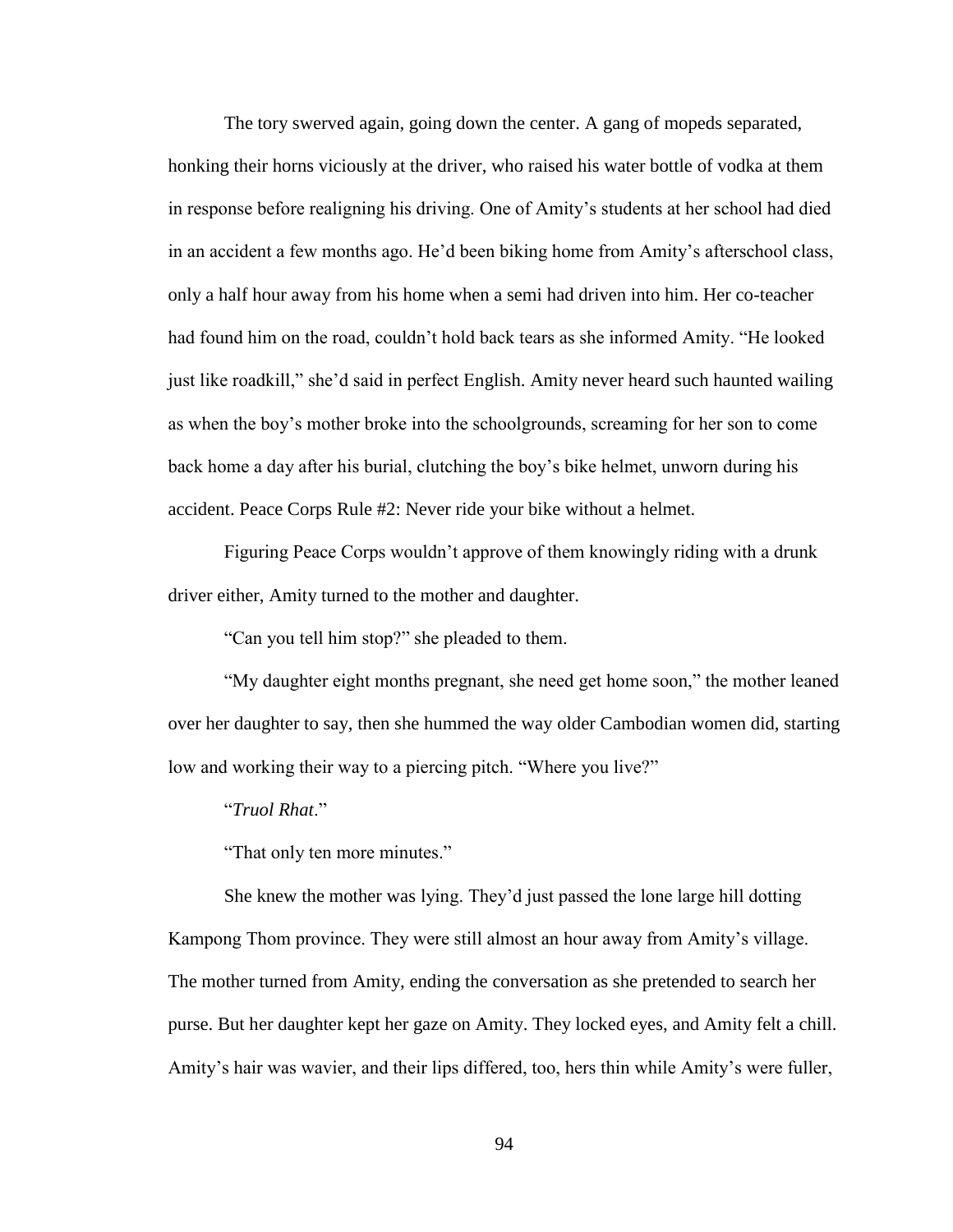like two hills meeting at the philtrum, but the two shared the same almond eyes, heartshaped faces, long black hair. They almost looked like sisters. Amity recalled home in California, her middle sister going through a divorce, her oldest one stricken with brain disease. Her mother working her way up the bank chain of command, where she'd started out as a receptionist. Her stepfather reading the news in his recliner, checking over tax accounts later. Her parents' looks of anxiety during Amity's last semester of college, her announcement she was going abroad to teach English in Cambodia. Her mother had called her once during her finals week, sobbing about land mines still left in the country, dengue and malaria running rampant in the countryside, a possible civil war, droughts, famines—how could Amity possibly stay safe? Amity assured her mother she wasn't doing anything dangerous, and Peace Corps would send them home if they ever were.

Amity peered into the pregnant woman's eyes. They couldn't be that different in age, though it was hard to tell with Cambodians, their skin aging so slowly. She could've been in her thirties, or twenty-three like Amity. She wondered how the girl had gotten pregnant. Where her husband was. If she'd married at all, if there'd been a fiancé, a boyfriend, or a man lurking in the backseat of a tory one day. How did the girl feel about the baby now, had she dropped out of school, did she sell food or shirts at the market, work at a factory in Thailand, was that where she was coming from, or a doctor? Amity's questions stacked upon each other into a tower of unknowns, and the woman seemed like a portent of what could've been Amity in another life. Had her mother never left Laos, or never risen up in America beyond racking shirts at a clothing outlet. Lost for words, she reached for the woman's hand, caressing it with her own, holding their gaze. The pregnant girl licked her lips. Then screamed.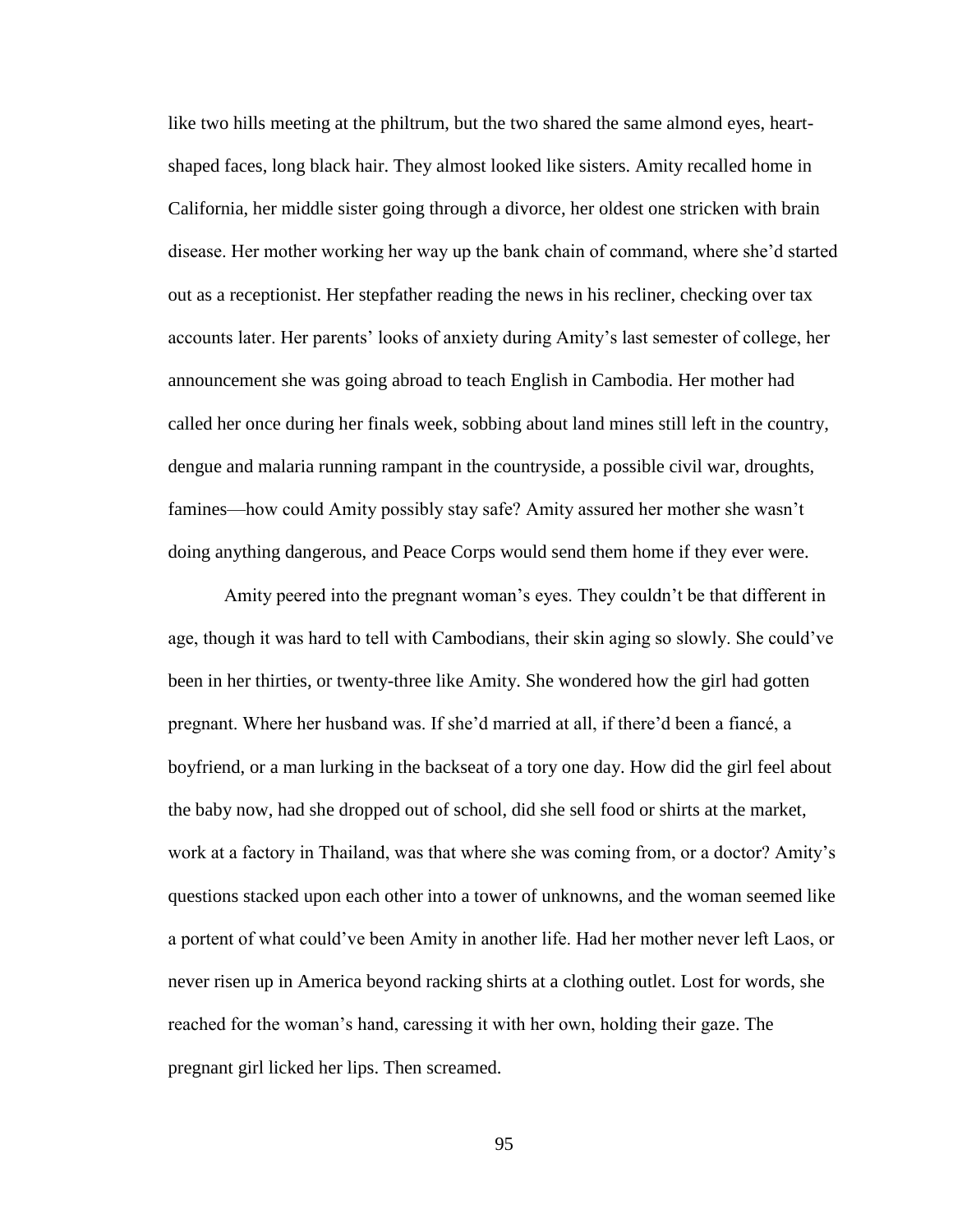The girl grabbed her stomach and curled up like she was about to throw up. Her mother dropped her purse onto the ground, yelling *kon srey, kon srey!?* Streams of Khmer jabbered into the tory, overpowering the quiet Khmer tune. The mother barked at the boy up front, reaching across to smack him on his cheek. The teen untwisted himself, trying to deflect her blows, but the mother pummeled him with fists and he cowered back. The pregnant woman screamed more as her contractions continued, and the men in the back yelled, Amity making out "This crazy girl birthing!" The driver was nodding off until the mother picked up her bag and beat his head with it, telling him to stop immediately or she'd find out where he lived and have the police take away his vehicle. The driver lurched to life and took his foot off the pedal, drifted to the side of the road. Zeke and Amity sat stone still in their seats, observing the chaos ricochet about the tory.

The tory skipped over a few bumps, slowed down, and skidded to a stop. The passenger jumped out, threw the door open and shoved Amity and Zeke out of the van as he grabbed one arm of the pregnant woman, her mother holding her other arm. The men sat in the back, still as stones, none of them eager to help. The driver fell asleep. Cars and trucks rushed past their parked ride, and the dust spun in circles around them, coating their faces and clothes. Inside the tory, the Khmer ballad sang on.

The passenger ran behind the tory, pulled out a rice mat and laid it flat beside the tory, traffic streaming around the parked vehicle. Sobbing, the pregnant woman lay down, her mother muttering to her, saying breathe, breathe, breathe. The passenger tried fanning her face. Zeke and Amity clutched each other, unsure how to help. Amity wished she were a health educator. The mother lifted the daughter's sarong, yelled push! and the daughter squeezed out yells through gritted teeth. Amity remembered her mother telling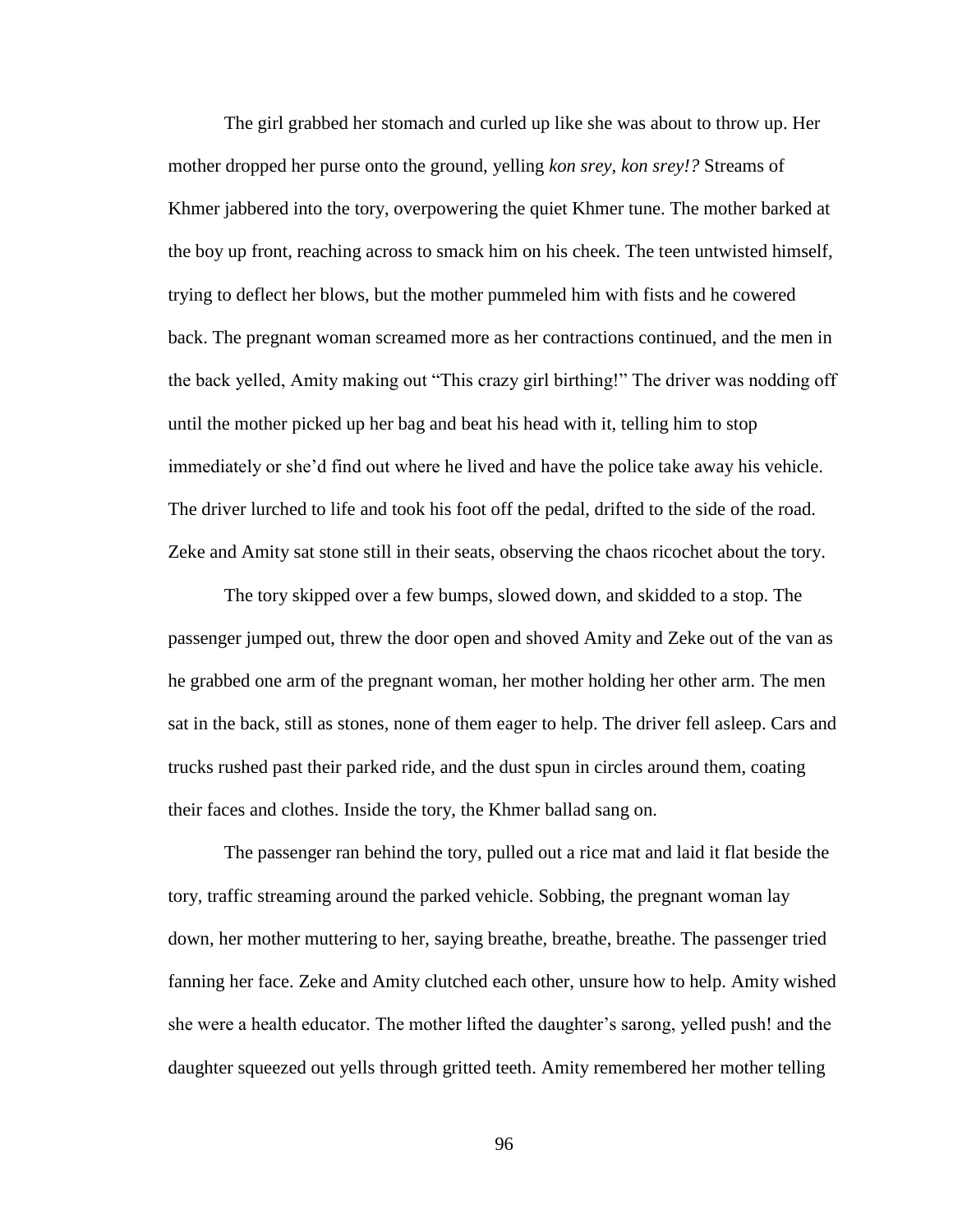her about the time Amity had been born, how her mother had broken her water while shopping for hydrangeas at a Wal-Mart. The girl hadn't broken her water yet. When would that happen? Should she get a towel? What towel?

The daughter's breathing slowed. Her hands loosened their vice-like grips, and her limbs sagged as she looked up into the night sky, its stars twinkling out constellations unfamiliar to Amity. It had been a false labor. The mother wiped the sweat off her brow, chided her daughter for making a scene, and pulled out her phone to call someone. Amity was about to let out a long breath when she noticed one of the backseat men, the skinny one, stagger out the door. His fists curled up, his sinewy arms tensing, he started yelling at the pregnant woman, claiming she'd spoiled their night of fun. His friends climbed up to the door after him but failed to calm him down. "Stupid lying bitch!" Amity heard him say.

He lunged for the woman, still lying on the ground, but her mother stepped forward, catching the man's arm and pushing him back with maternal strength. Zeke rushed forward to help, was elbowed in the face yet still grabbed the man around his waist and pulled back. Amity noticed the teen opening his door, petrified enough to forget his knife on his seat, its taped handle centering Amity's awry gaze. Driven and enraged, she snatched it, ran forward, and stabbed the man, so deeply she let it go and left the knife stayed stuck in his hip. Thick rivulets of blood ran from his wound. The man howled, grabbing the knife's handle and sinking to the ground. His friends jumped out, huddled around him, grabbing their hair and letting loose with Khmer curses as everyone else stepped back. Amity caught her lookalike staring at her, eyes bulging so wide the white around her brown pupils became clear. The pregnant woman climbed to her feet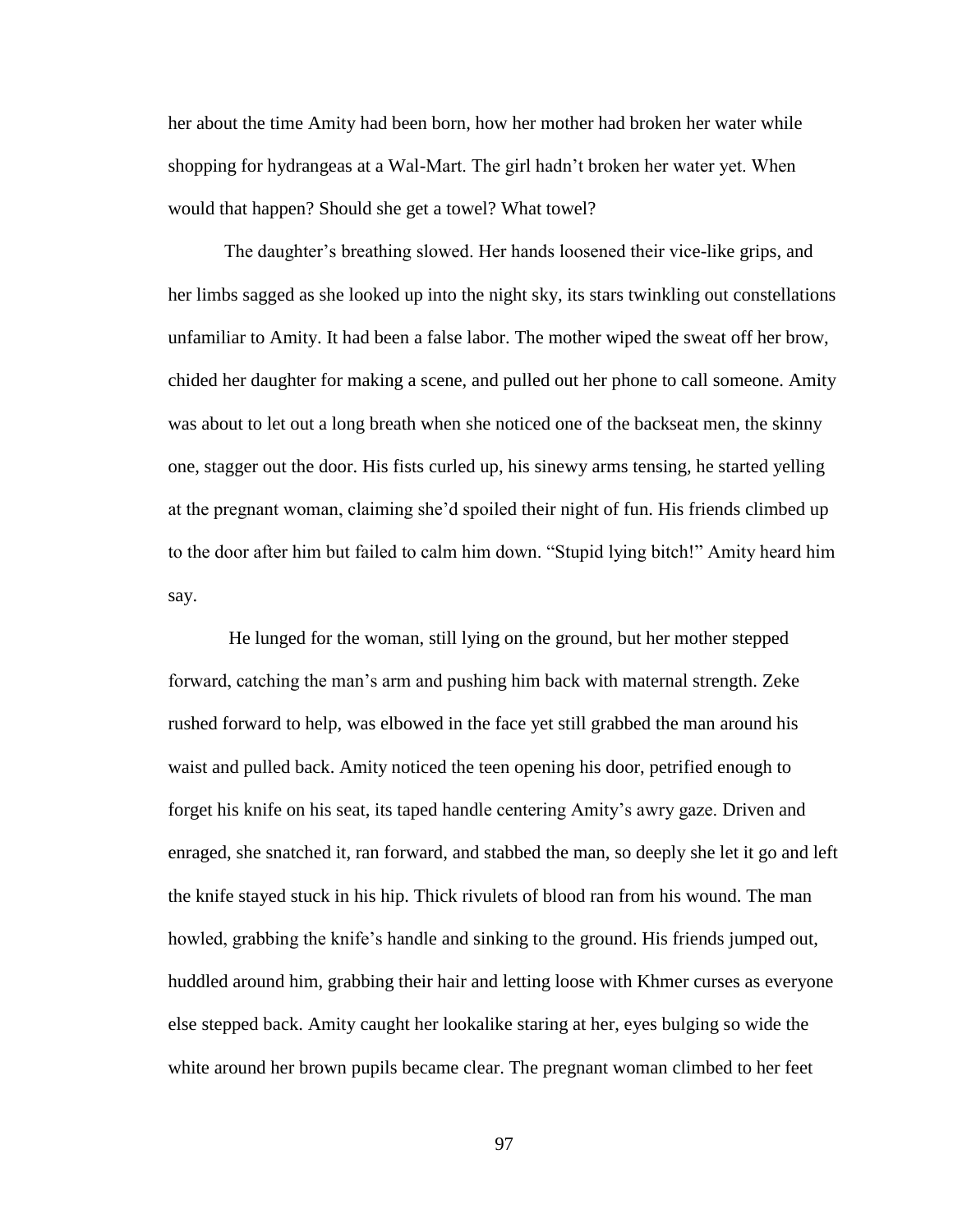with surprising agility for someone who had just endured a false labor, and her mother rushed her back into the van. The boy shoved his father to the side, jumped into his seat, and rammed the gear shaft forward. The tory ignited to life, blasting down the road, dodging another incoming tory. While the two men were yelling after it, Zeke grabbed Amity's hand and pulled her away as they ran from the skinny man bleeding on the dirt.

The night wore on as the two sprinted. The sounds of crickets and birds foreign to Zeke and Amity engulfed them. They didn't stop running, their hearts ricocheting behind their bones. Zeke almost tripped into a ditch before Amity grabbed his shirt and pulled him back onto the road. They finally slowed down a mile later, both bending over and gasping. Amity threw up.

"Are you okay?" Zeke asked.

Amity nodded. She was okay for as long as the adrenaline lasted. But as the long night passed, her rush faded as their night calmed down, the air cooling under an icy moon. The two slowed to a miserable plod alongside the road, their hair frazzled and combed in dust. Amity waved her fingers through her hair, wondering if she could feel bedbugs crawling through the strands. Their feet blistered, grew sore. Both of them had forgotten their backpacks during the debacle. Semis dashed by, followed by drafts blasting the two further back from their journey. Amity and Zeke alternated looking back, watchful for the three men to appear on the horizon, hurtling after them. She'd seen the blood coming out of their ringleader's hip. It was like she'd stabbed herself, too, and a wound now gaped somewhere she couldn't salve with her hand or a bandage. The blood left a trail circling back to her, flowing around her into a long script she couldn't comprehend yet. She kept seeing the woman's young eyes, too, and Amity wondered if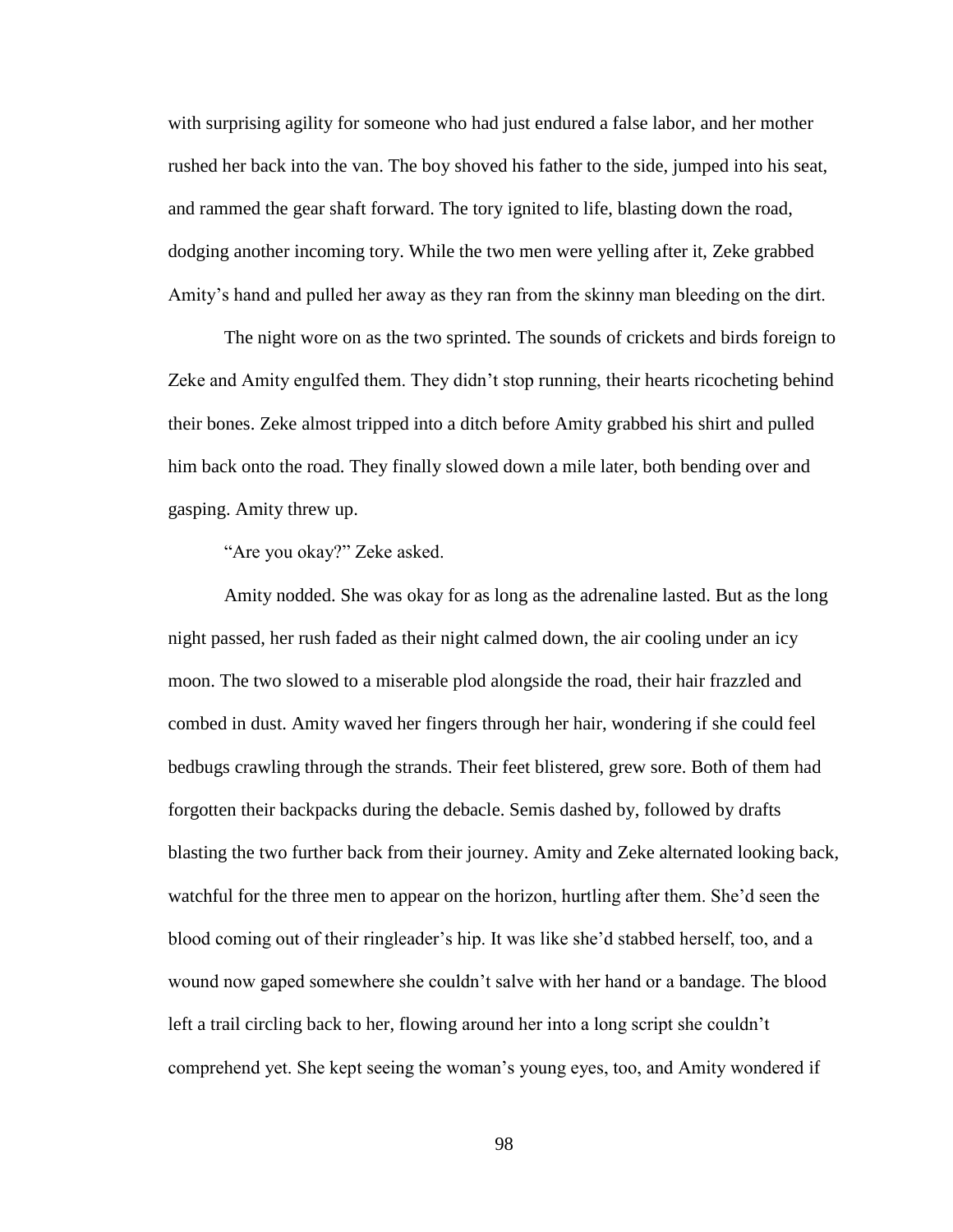woman feared her now. Amity was almost afraid of herself. She clutched her back, missing her things. As her nerves quieted down, she tried recalling everything that happened. The Khmer ballad cut across her conscious.

"How much longer?" Amity asked Zeke.

"I don't know."

A moto pulled up, its portly young Cambodian driver grinning at them. "Going where?" he said in choppy English.

"*Truol Rhat*."

"One dollar, only one dollar, you and you," he pointed at them each.

The two didn't even need to share a look. Both squeezed onto the seat, and Amity paid the fare. As the Cambodian wind whipped behind them, Amity realized how she called everything here Cambodian. The Cambodian sun. The Cambodian dust. Her Cambodian knife attack, like her brain was compartmentalizing every single thing she did here into a folder she would tuck away once she left. Zeke clenched the sides of the moto seat, and Amity hugged Zeke around his waist. The single light illuminating the bridge in Zeke's town appeared on the horizon. Zeke told him to stop the moto there, his Khmer perfect for once.

"What do we tell Peace Corps?" he asked her as they approached the town.

"Nothing," she said. "We don't tell them, we don't tell Opal or Marcia or any of the others, we don't tell our host families, our families back home, we tell nobody."

Zeke took his hand from the seat and pressed it onto hers, the one that had stabbed the man.

"Are you okay?" Zeke asked her.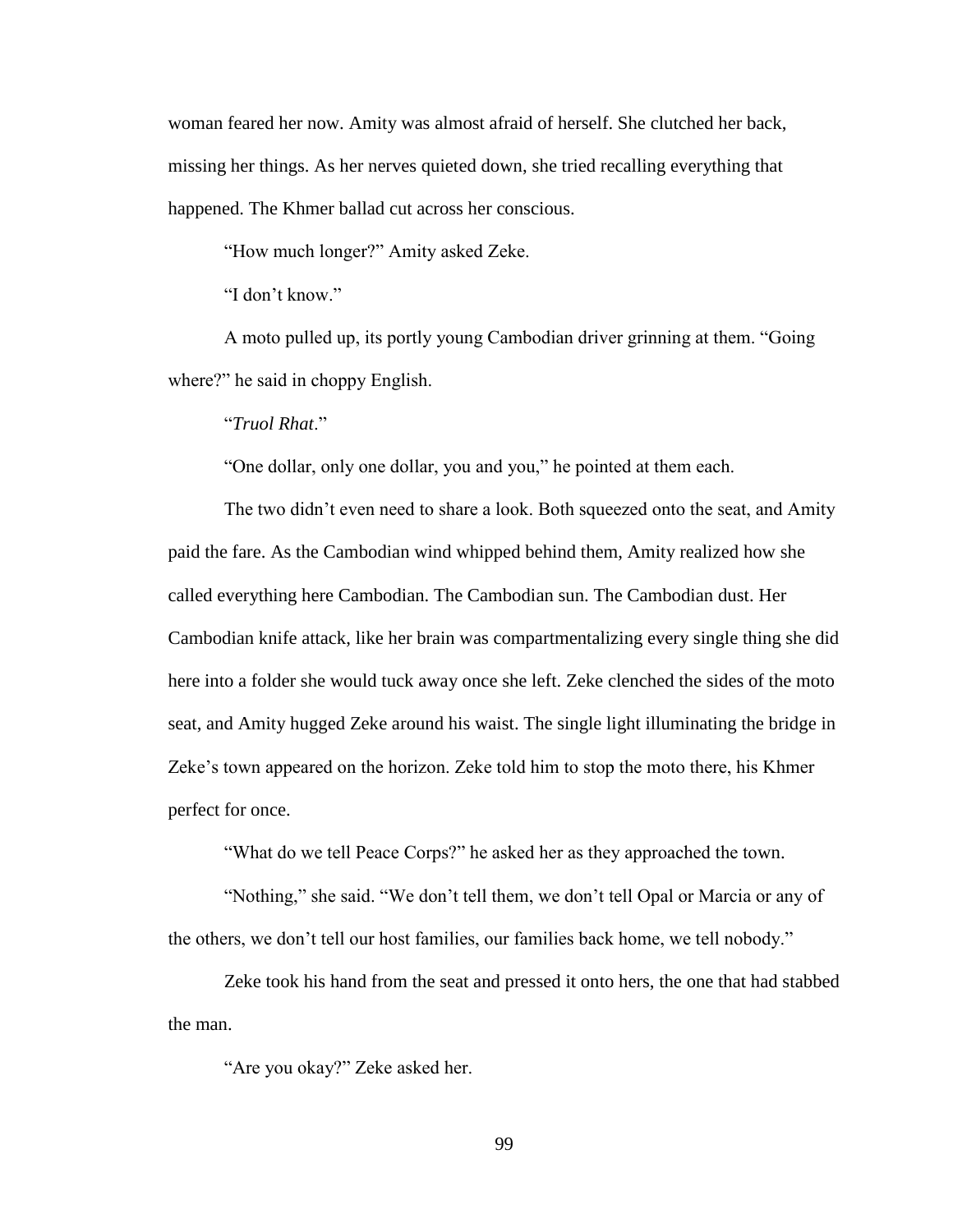"I'll be fine, Zeke," she said, uncertain that she was.

"It'll all be okay," he told himself.

"It'll be *so okay*," Amity joked to him.

"Oh, this was just the *finest day of my life*, let me tell you, I'm *so grateful* for how *life-changing* it was!"

They let themselves laugh the day's insanity away, and the Cambodian driver joined them. He pulled over to the intersection underneath the light, and Zeke climbed off. He waved her goodbye, told her he'd probably be scrounging around the market begging for a new backpack somewhere tomorrow, thank God he hadn't taken his laptop this trip. He walked off, and Amity thought about how she would be scrounging, too. She shook her right hand out and let the motorist take her back to her home for the next year. She remembered those fearful eyes once more, saw them as clear as the lone light shining from her favorite eatery's window, the rear light of the motorist driving away. She remembered those eyes so vividly she used them in her class the next day. Her hair was barely combed, still bedraggled from a lack of sleep.

"To recognize," she said in English as she finished chalking those eyes on the board for her students, "means to see what you already know." She finished drawing and turned around to survey her sophomore class, half boys and half girls, wondering what violence they'd already seen in sixteen or seventeen years, played out on the streets, at the markets, in the comforts of their homes, what roles they would perpetrate as they grew up. Amity felt the smooth white chalk nestled within her fist. She could see the eyes of that young pregnant woman in all of her students, that same quick thinking, expert acting, and compassion for strangers that had saved lives on that tory. If a pregnant teen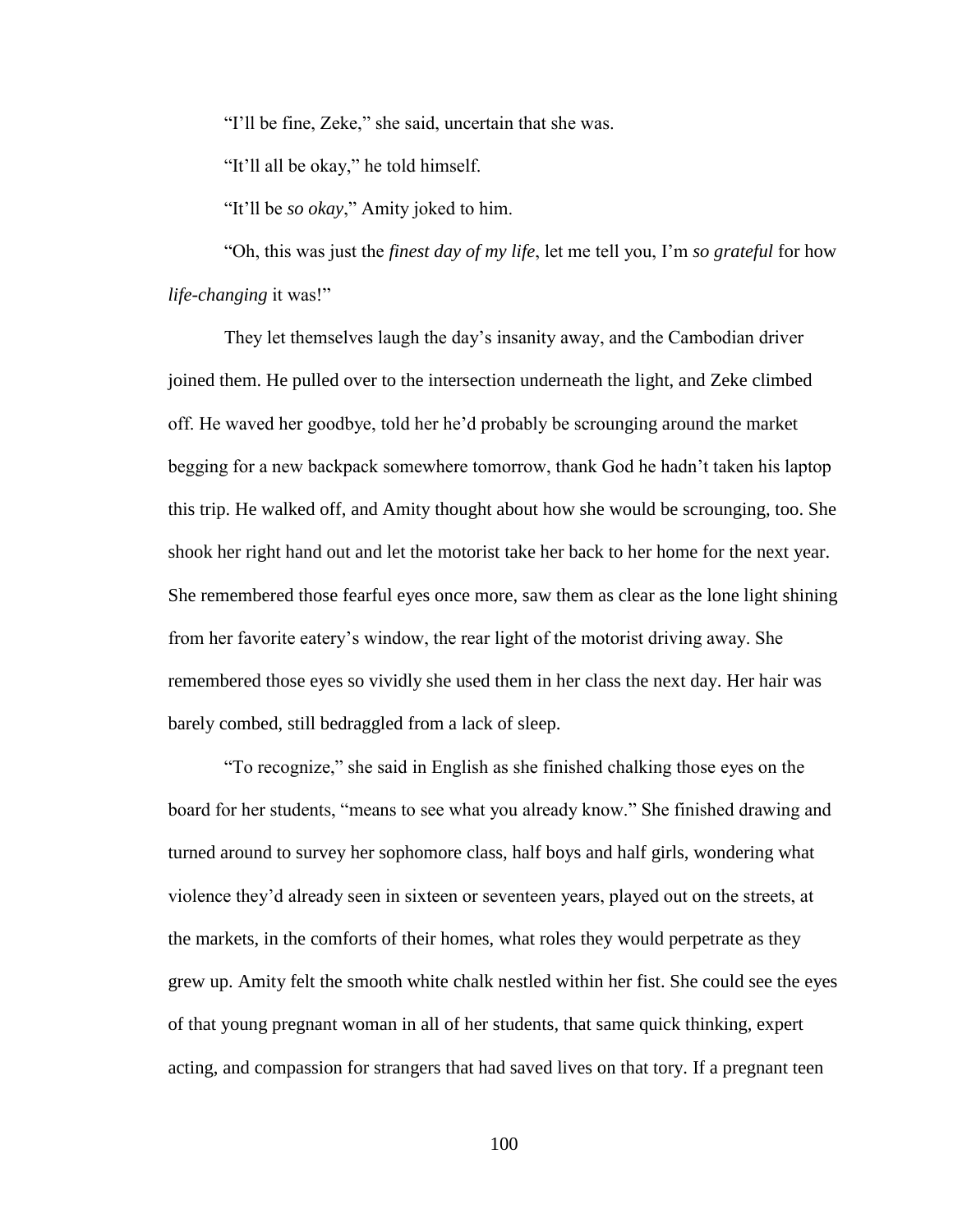could endure such trials, Amity decided, then she, too, could stay on for the long ride ahead of her.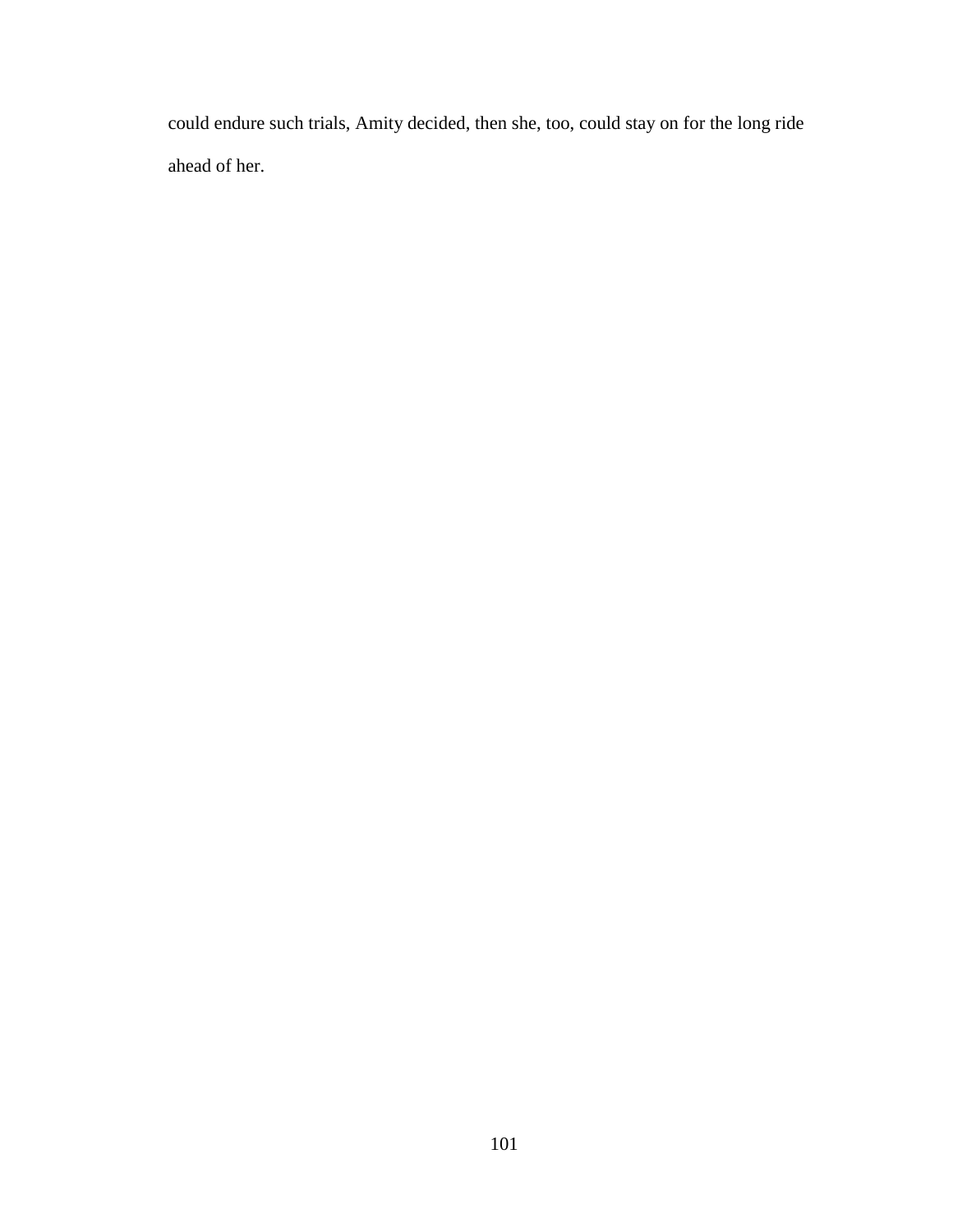## YOULEAD

*We have to vote on a speech for the post office opening this evening,* our spouses messaged us at the tennis match.

*Jesus, I forgot,* we wrote them back. The sun was hot, and our neckbones cracked as we looked back and forth between our phones and the match. *Which one should we pick?*

*I thought the one about the child mailing his granma was nice*. *just not mccrearys*. *Hers wasnt that bad. Winthrops suckd, like reading an ad Both so bitter. Can u vote 4 us no y? it keeps track how does it od htat ?? \*do idk its an app just do it urself.*

*k*

We typed in our votes, and then the other parents cheered. We looked up, saw a tennis ball bouncing against the opponent's side of the fence. We missed our kids scoring on an overhead shot after a lob. We clapped listlessly, thinking how tired we were, we still had to pick up groceries on the way home, the van was making that noise again, and now this silly proposal bugging us, maybe we shouldn't even bother. Our phones kept ringing with notifications, the little orange light blinking, vibrating twice in our pockets.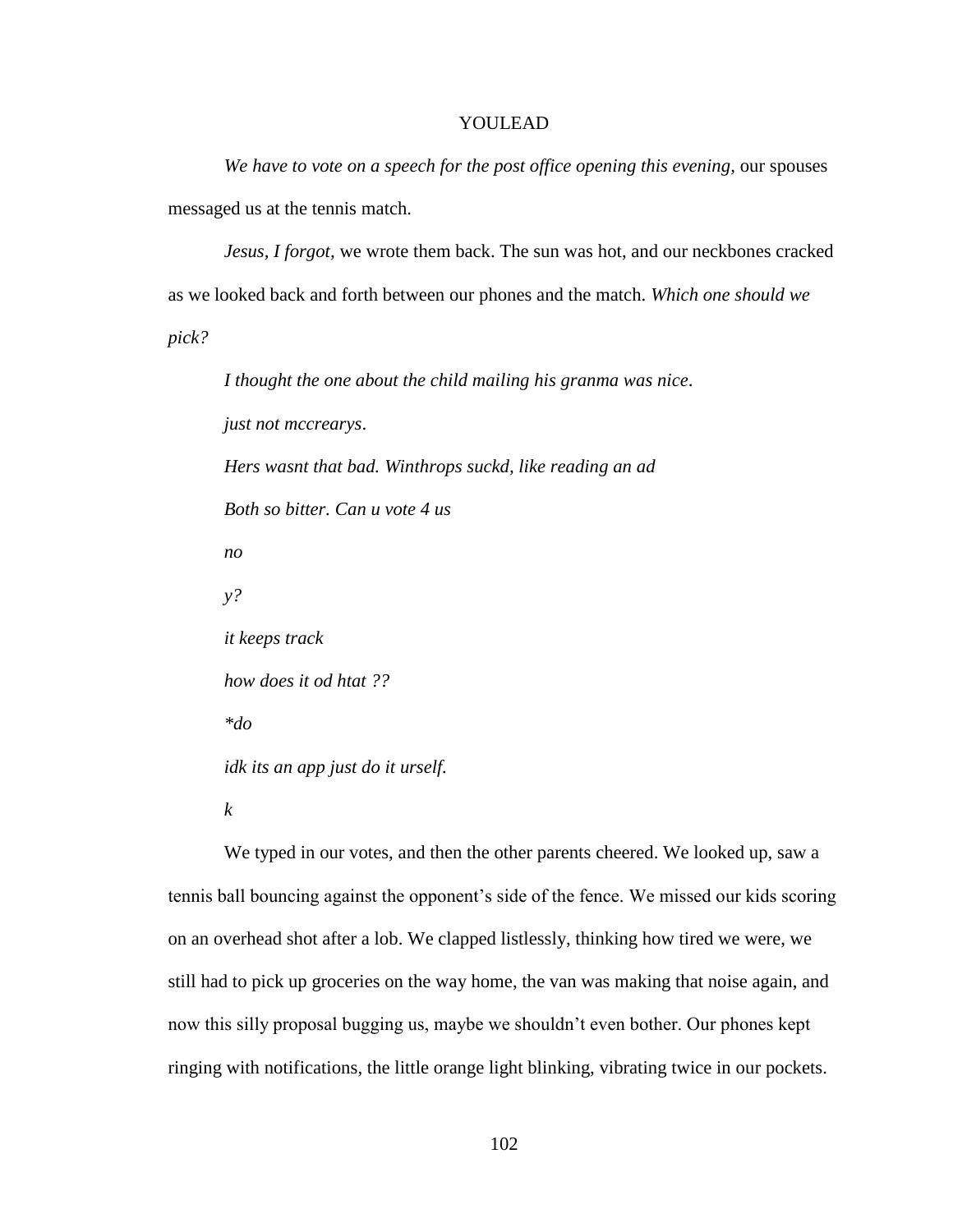*Thank you for voting!* the note read. Every day the app sent us a daily aphorism: *Take part in true democracy! Let your voice be heard! You are each and all in charge with YouLead!*

Our mayor is an app. Well, that's not quite true: we're the mayor. All of us, each of us, from our bedrooms to our baseball fields, everyone here with a zip code and the ability to string words together into coherent proposals and send them via the app. Last week we voted on which street to repave, a few days before that on how large a portion of property taxes to allocate to schools, the fire department, the police, waste management, wherever. Yesterday we christened a graveyard: The Holy Trinity Graveyard of Lindbergh. A close second was the Couch Potato Dead.

*One of these days, we're all going to make some really stupid law*, the civics teacher among us complained in the app's forum. *We'll make it illegal to own cats or ban cigarette taxes. Or something awful, like start a lottery.*

*Ms. Firoux, I know your a smart lady, my son loves you in class*, a car dealer wrote back, *but havent you ever gotten a lottery card at a gas station?*

She sent us a link to a short story most of us had forgotten we'd read in high school. Some of us read it for the first time. Most of us quit after the first paragraph.

As we message each other, ads interrupt our threads. Sometimes it's a low-quality ad featuring our local chocolate maker, widowed tailor, or upholstery maker overzealously yelling into the camera. Other times it's a sleek promotion from Apple, Kroger, Staples, some regional, national, international conglomerate with an office in town that slew any local competitors a while ago.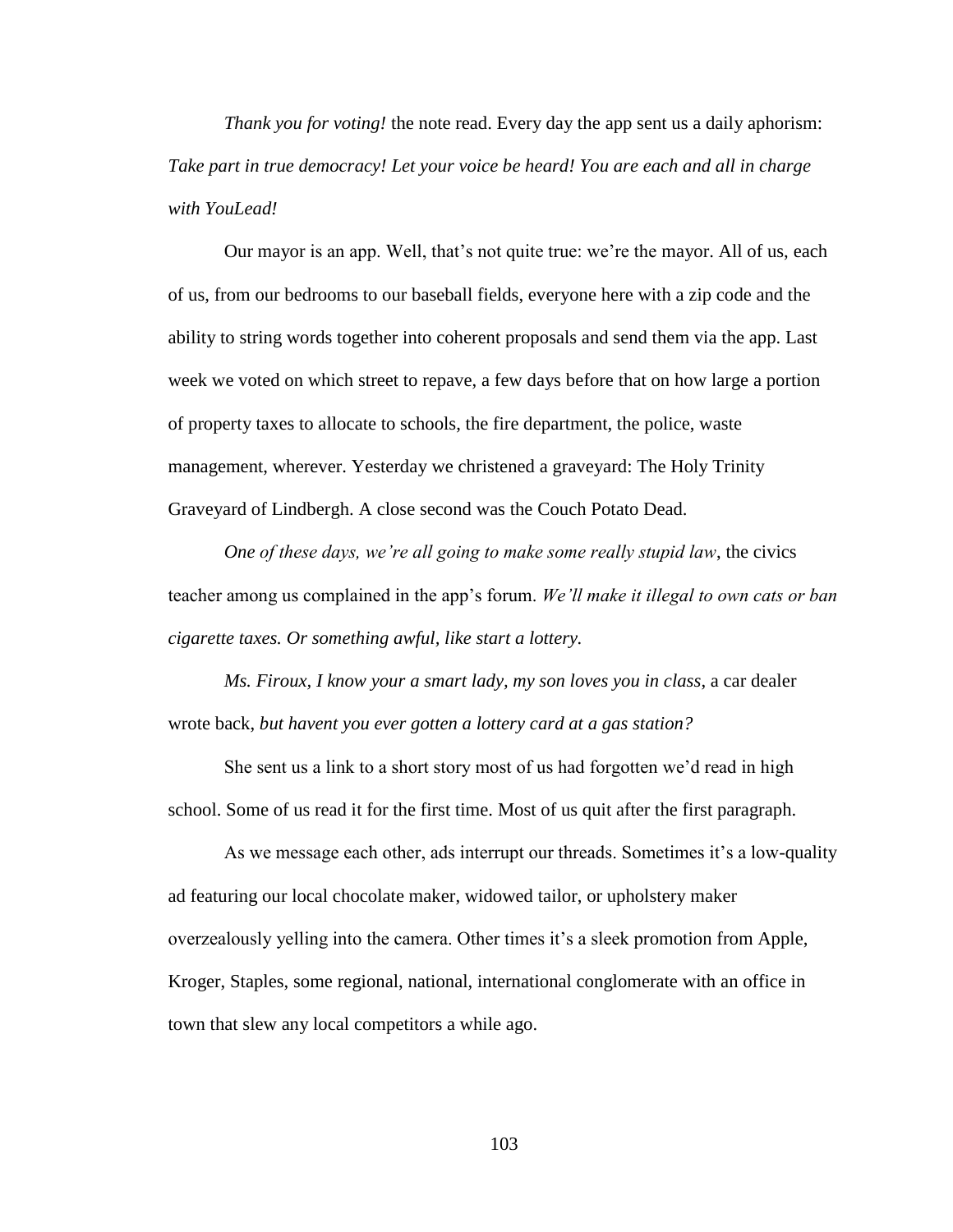*If you want fewer ads without buying a subscription, vote on an increase in the app's management funding next year!* The app proposed in a community message through the app. The team insisted they wrote these personally, but one of the government documents released hinted at some freelance writer they'd contracted after Ms. Gill left. *We programmers and other staff think of YouLead as a public good, and we'd love it if you did, too!*

Clicking the word *love* made a bunch of grinning and winking hearts fly upward across our screens. Only a few of us thought it was sweet.

*Sucking your California cocks is bad enough tax-free*, an anonymous account wrote back, unaccompanied by graphics of blowjobs. A few of us copied the message to spread in our private digital circles before it was censored. Another wrote that the homophobia was unnecessary; our town had a bad enough reputation. Either way, the account was deleted for infringing YouLead community policy. They'd told us anonymity wouldn't be an issue, but here the no-names were nonetheless.

\*\*

It all started about a year ago, before our next mayoral election. On our TVs, we saw the mudslinging start up between Republican challenger McCreary, a former psychiatrist who'd retired early to work as a state representative, and Democrat incumbent Winthrop, the second son of Lindbergh's furniture industry magnate. The grainy black and white footage, red rubber stamps, "I'm So-and-So and I approve this message" began flooding the airwaves as they called each other Washington insider, corporate lackey, and—the worst of them all—politician. We set about cleaning our kitchens, getting haircuts and shaves at the barber's, and running 5Ks at the gym, but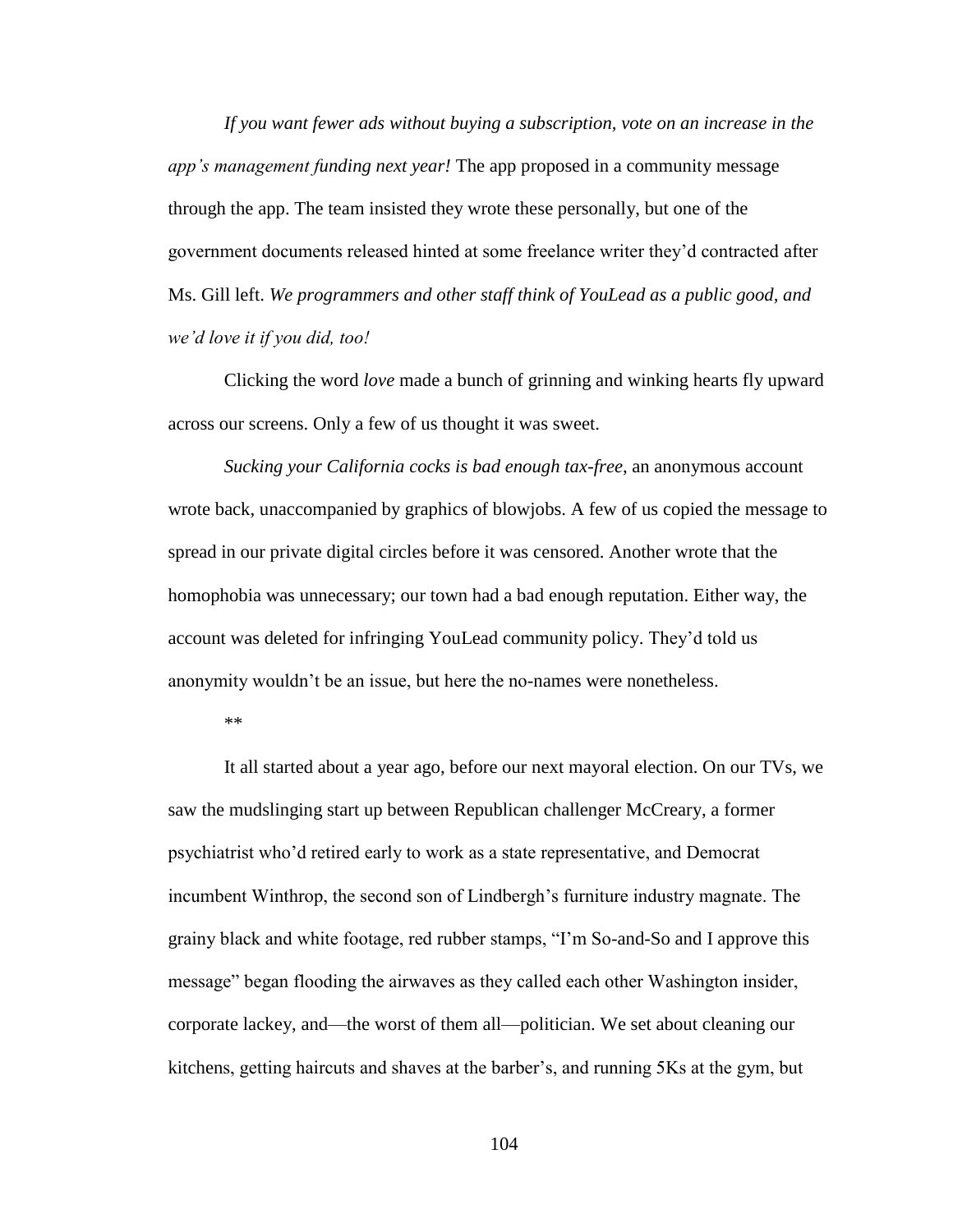everywhere we went we watched the two combatants on our flat screen TVs, flinging so much mud at each other they might as well have been pig wrestling. But one day we saw something different.

It began as Winthrop's ad. Before some of us could even change the channel, it cut to McCreary's ad, and a few of us perked our heads in confusion. Then Winthrop's came back, and the two played side-by-side. We could see just how similar they looked in that moment, hitting the same three accusations, the same bold print, the same beats of a political ad. The both started shrinking into little boxes on the screen, followed by clips from past campaign ads, all of them syncopated, all of them shouting the same language: dirty money, career politician, not for the people of Lindbergh. The ads started tiling over each other and then altogether over the screen, the noise of accusations and selfadulations piling on until the screen faded to white, text appearing in its place.

"Tired yet?" the text read. A sleek, nondescript phone rotated onto the screen, a towering black obelisk consuming most of the screens. "Tired of the mudslinging, the backtracking, the broken promises? The old system has failed. Welcome to the new system. Welcome to …"

After one long slow revolution, the black, unbranded phone settled center place. Its dark screen turned on, showing a sans serif logo: YouLead, in a solemn black font, eschewing any suggestive color. When the ad finished, most of us kept running on our treadmills, cooking dinner, able to manage our surprise within our routines, but some of us gaped. Pointed.

"What the hell was that?" we asked each other. "Is that the new iPhone?"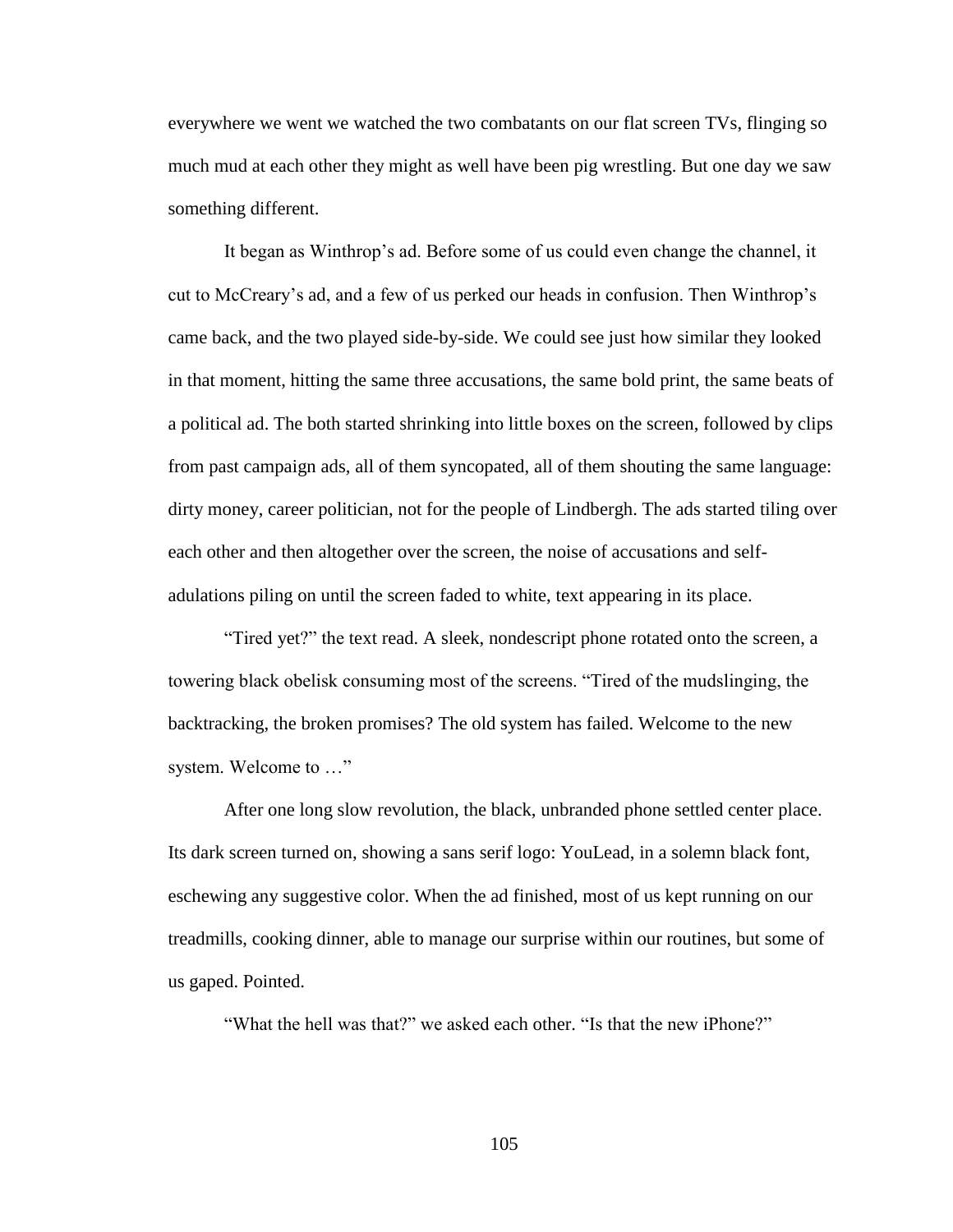Over time, we saw the ad everywhere, mutating into different forms: on Facebook and Instagram, a 5-second GIF played, edited for vertical viewing. On Twitter, it grew and expanded as we scrolled down, irritating several of us trying to get to the latest sports stats or our favorite celebrity's latest stupid tweets. On dating apps, it had us swipe right for *True democracy, and swipe the politicians out.* Wherever they appeared, the ad featured crisp camerawork, sleek graphics, and hardly a bump in streaming, fueled by some bandwidth giant somewhere. Some of us began to notice a date and time listed, for a forum at the local library.

When that time came a few dozen of us were jampacked into the back of the library, a few bookshelves moved out of the way to make more room. We filled up almost all the seats in the rows, muttering to each other. Everyone thought the app would be an entertaining train wreck waiting to happen.

"D'you see in the paper, McCreary called it the devil's plaything, swore it would unleash our 'base impulses.' She must think we're all savages for not going to church twice a day like she does, the uppity—"

"Tell you what, though, I do think it's a crazy idea. I needed my kid's help just to figure out Facebook, how the hell is this gonna fly."

"The young people would be the only ones who'd eat it up, and they're not even here."

"Probably thought they could watch this on the YouTube. Nobody wants to leave their house anymore."

"Tell you what, tech is the *cause* of a lot of our problems, not the solution."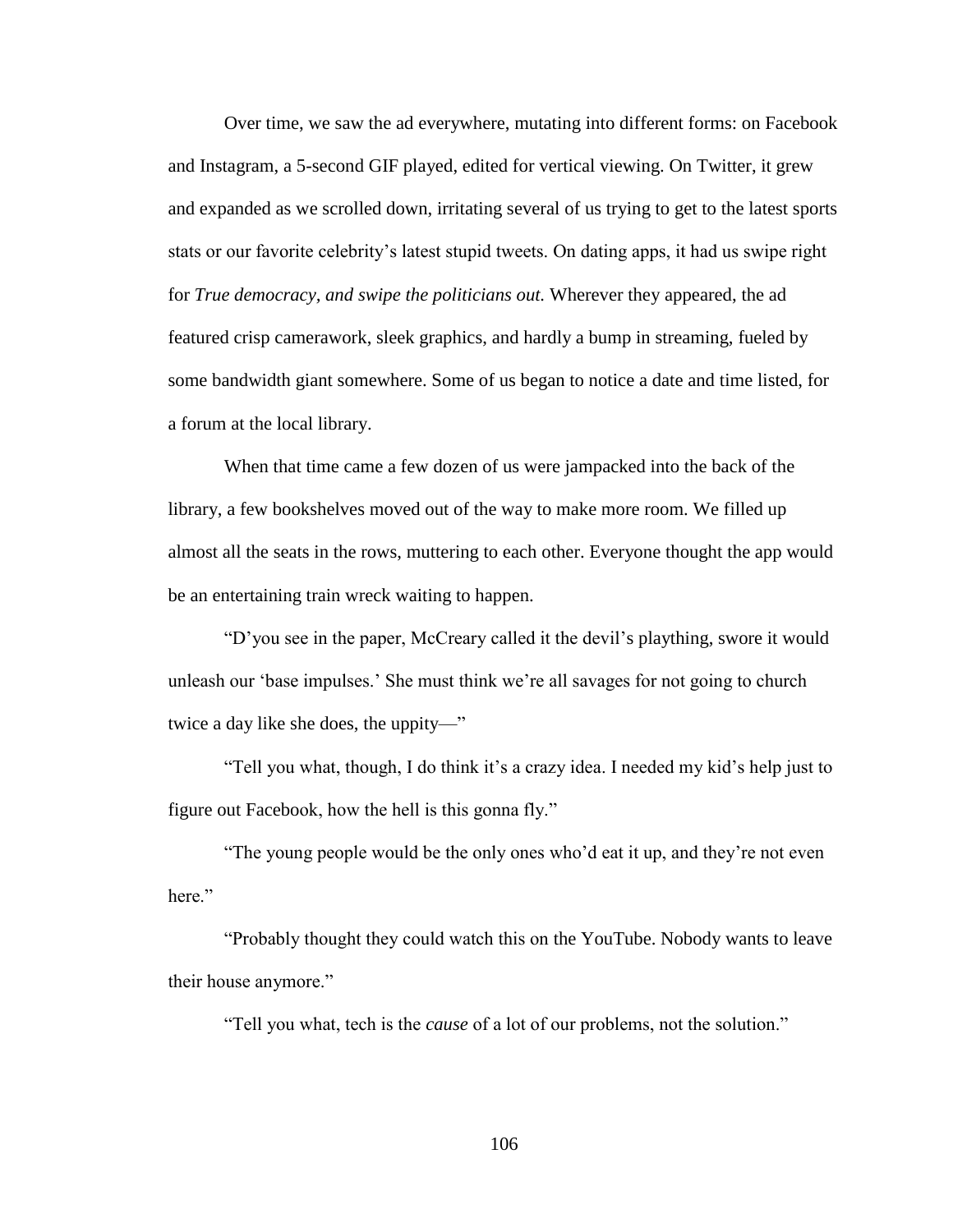"What would make more sense if they had an app that let us know what crazy shit Winthrop tries to pull so we could fix him up next time we see him. If he doesn't hide away in his daddy's big house, that is."

"Well, I don't know what you mean, Pam. He sure fixed the water tower just fine, didn't he?"

The laughter died down as a group of strangers strode in and sat down at the table in front, with a security guard nearby and local journalists jostling in the front row. We could tell the out-of-towners by their half haircuts, groomed beards, the guy in the center's new suit, and the Indian woman on the right. The only Indian family for miles around was a doctor and his family in nearby Spursville.

"We're here to put power, *real* power, back in the hands of the people," A public relations person named Derrick Rosenstein stated after a long introduction. His hair was sculpted like a porcupine's back. "The app's working title was Sapientiam Turba: The wisdom of—"

"The crowd, yes," one of us, a librarian, finished. "Some of us folks know a little Latin, however surprising may that be to you."

"Of course not." Derrick's gleaming grin barely budged. "I was explaining for those who didn't. The way the app works, if it's lucky enough to be elected by Lindberghers, is that all of you would be in charge. You would log in and review ongoing executive decisions as well as have the option of legislating new ones. Each of the app participants would review each proposal, commenting on them in public threads, and voting on decisions within the time frame. It's true democracy, the core of what we're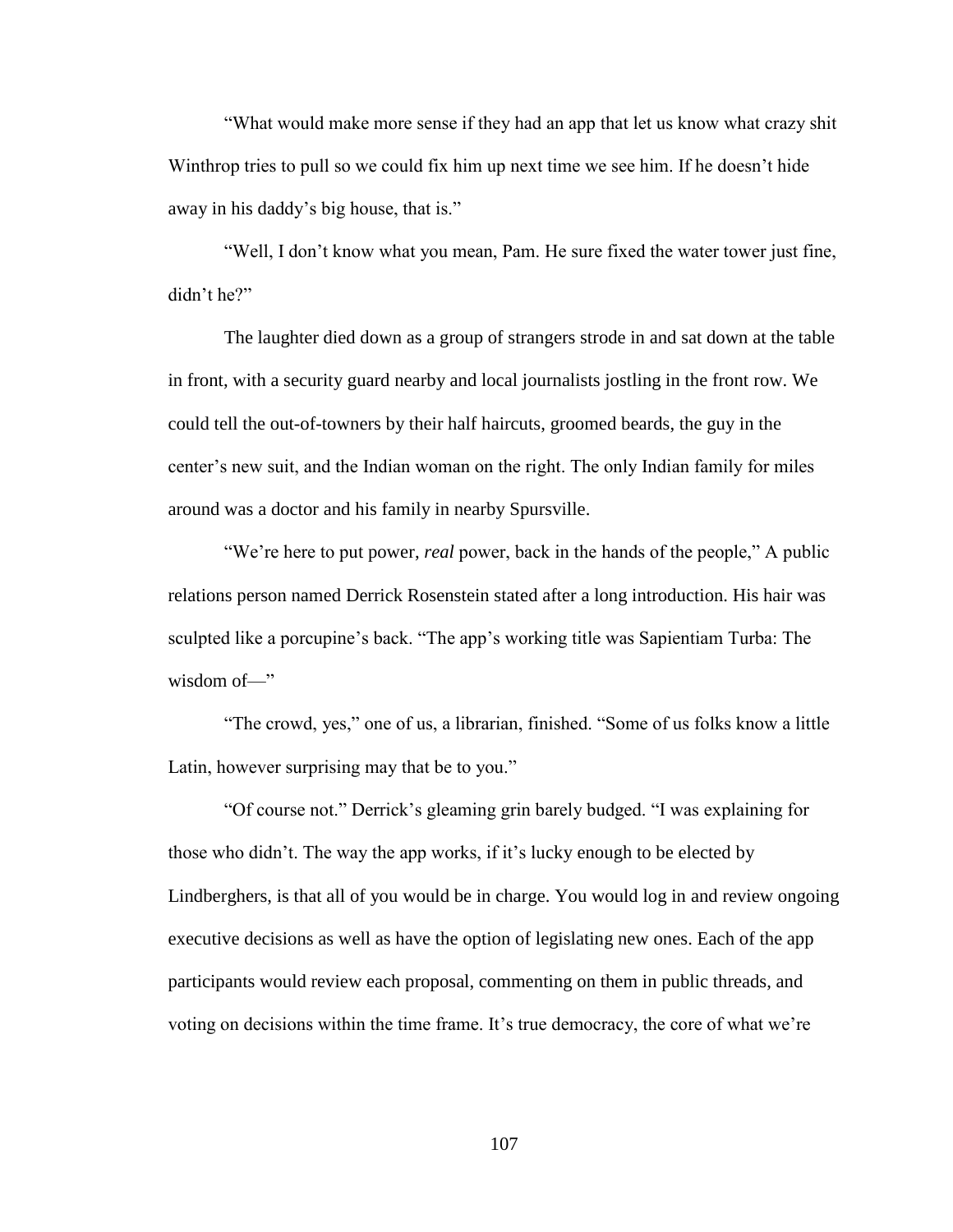proposing here: everyone has a chance to be heard, rather than just voting on one of two people to run things for a few years."

"So everyone's in charge? Crazy," a liquor store owner among us who lived next door said.

"It's been done before, actually," Rosenstein answered. "The Greeks did it."

"We're not a city-state," the librarian grimly replied. "We're a small town in Indiana. We have state and national laws to observe."

"The app has Indiana and the U.S.'s constitutions embedded within its code, and we have a lawyer in Indianapolis on call to ensure local proposals don't contradict them. This is some sophisticated AI we're using here; you're in luck."

"Your generation thinks you can solve everything with an app," the husband of a retired office supply owner interrupted. "Can't find a cheap taxi? There's an app for that. Want random sex with a floozy? There's an app. Order groceries, invest in the market, count your steps, app, app, app. You say you're basing this off the Greeks, so I assume you're familiar with Plato. Well let me quote something he said once: Wise men speak because they have something to say; Fools because they have to say something."

The trophy husband—most of us couldn't remember his name—spoke with a long and rhythmic tone, and many of us nodded in agreement with his quote, though none of us could gander what it meant. Except apparently for the Indian engineer.

"Nothing whatsoever exists without me or beyond me," she said. "The atoms of the universe may be counted, but not so my manifestations; for eternally I create innumerable worlds."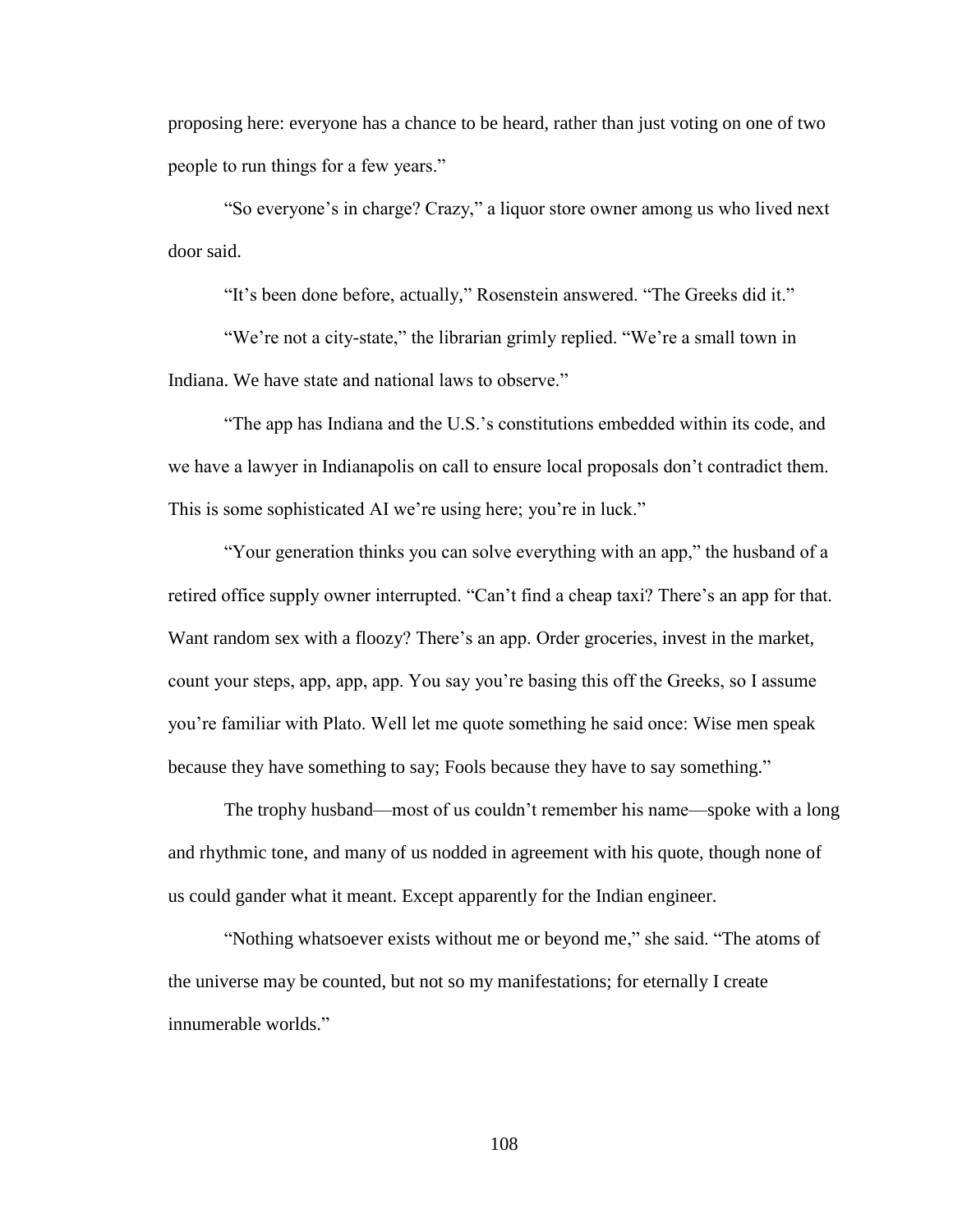That shut the trophy husband up quickly. He sat back down with a sheepish look on his face, possibly knowing he'd entered a bout of quote-offs with less firepower. The engineer, in turn, returned to her twiddling hands on the table, distracting herself with the stacked chairs behind us. One of us wondered if she'd ever seen a library like this. Another wondered why she didn't have that red dot on her forehead, and yet another prayed that none of us were thinking of stupid Indian stereotypes we learned from Hollywood.

"I'm sure Ms. Gill could go all night quoting from Western and Eastern philosophy she's studied," Derrick finally interrupted them. "And I'm sure that—what's your name, sir?—yes, I'm sure you too could go all night. But we're here to answer questions about our nominee. Part of our policy is being open and frank about how YouLead works."

"You gonna record me in the bathroom with that thing?"

"No, sir, we want to hear your thoughts, not your urine."

"What about secretaries, historians, positions like that?"

"Those positions will remain filled by people, until their nomination and duties are incorporated into the app with time."

"How do you know this won't turn into some 4Chan thread?" a young-ish local lawyer asked.

"Because there won't be any anonymity. To use the app, you have to identify yourself through your residential zip code. Not only will we be monitoring the discussions for civility, but people will know how to find you if you act the fool."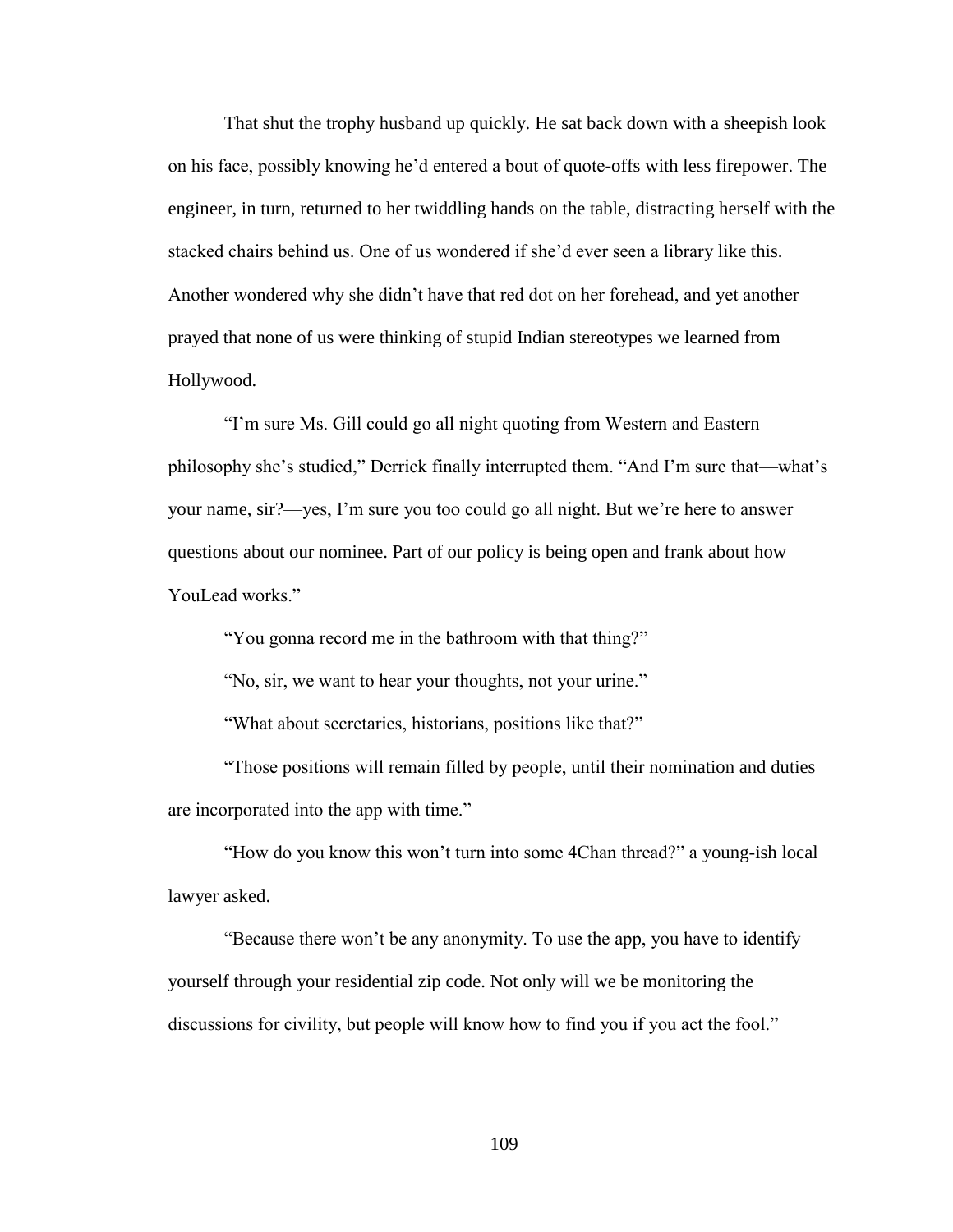"I don't want to do all that mayor work, that's why we pick an idiot like Winthrop to do it for us," one restaurateur said, to a murmur of chuckles in the room. In the corner of the gym, for once standing outside the center of attention, Winthrop bristled next to his aide. We noticed and read his presence like some bellwether for YouLead's impact here in Lindbergh.

"We have different opinions on government, but I'm sure Winthrop has done an excellent job running Lindbergh smooth as water," Rosenstein said, and most of us stifled some cackles. "In this case, you won't have to do all the work. YouLead will. When a decision has to be made, the question will be put out to you all, and people will make proposals. Once enough proposals are made, you all vote on the best courses of action, and that's what will happen. Like we said, wisdom of the crowd. The least you can do is up- or downvote, while the more active among you can write up proposals, persuading the others with your best rhetoric. There's even video and audio options, for those of you concerned with your writing skills."

"My question," asked Patricia Huebbel, the editor-in-chief of the Lindbergh Lodestone, "is who's funding you all?"

"A venture capitalist," Rosenstein said. "There's enough funding for one five-year term, so no taxes, no need to use any city funds. If you all like the way it's going, you'll vote for yourself how to best fund the app."

"But who is this capitalist?"

"They've requested anonymity for now."

"I thought you wanted to be transparent."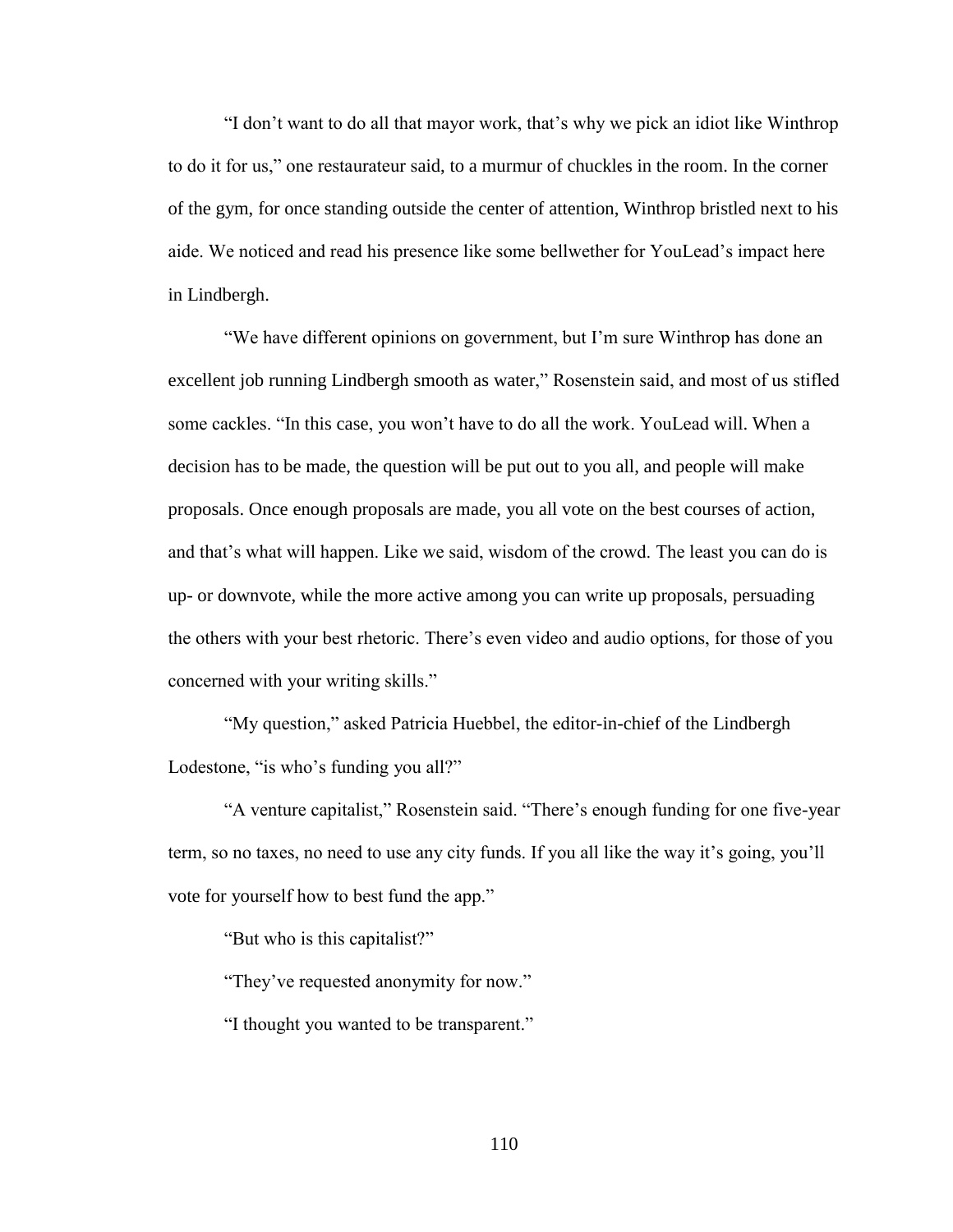"What I can tell you is they're a kind philanthropist who recognizes that democracy needs fixing in this country," Rosenstein answered smoothly. "The only people you need to worry about are the team in this room. And we are here to ensure your opinion of YouLead rests entirely on its concept, not on any problems with execution. We bought servers, we have the best bandwidth, so even if your connection isn't fast, the app will zip right along."

"But why are you even interested in Lindbergh?" a young woman asked.

Derrick's cheek dimpled. Some of us thought he was concealing a smirk. Others thought he looked like a handsome young boy with quite a head on his shoulders, all this talk of apps and politics, my goodness he must have graduated Notre Dame. A few of us thought he talked gay, not that there was anything wrong with that. Just noticing.

"In the past couple decades, it's true that new tech has disrupted several industries. Transportation, shopping, entertainment," he said. "We want to see if we can disrupt politics, too. Lindbergh seemed ripe for change."

Winthrop was staring daggers at Rosenstein and his crew, and they were the first to leave once the forum finished. A few days later, one of his janitors spread the news that he'd seen Winthrop and his administration's sole lawyer combing through all the law books in the office to find requirements that the mayor be of a certain age, prove residency, demonstrate commitment to Lindbergh as a town. When they found a few, Winthrop's lawyer emailed the electoral committee to say YouLead couldn't qualify as a candidate. The electoral committee answered that Rosenstein had emailed them already, explaining that YouLead was running not as a candidate itself but as a vessel for the citizens of Lindbergh to be a candidate, many of whom would fit the criteria. The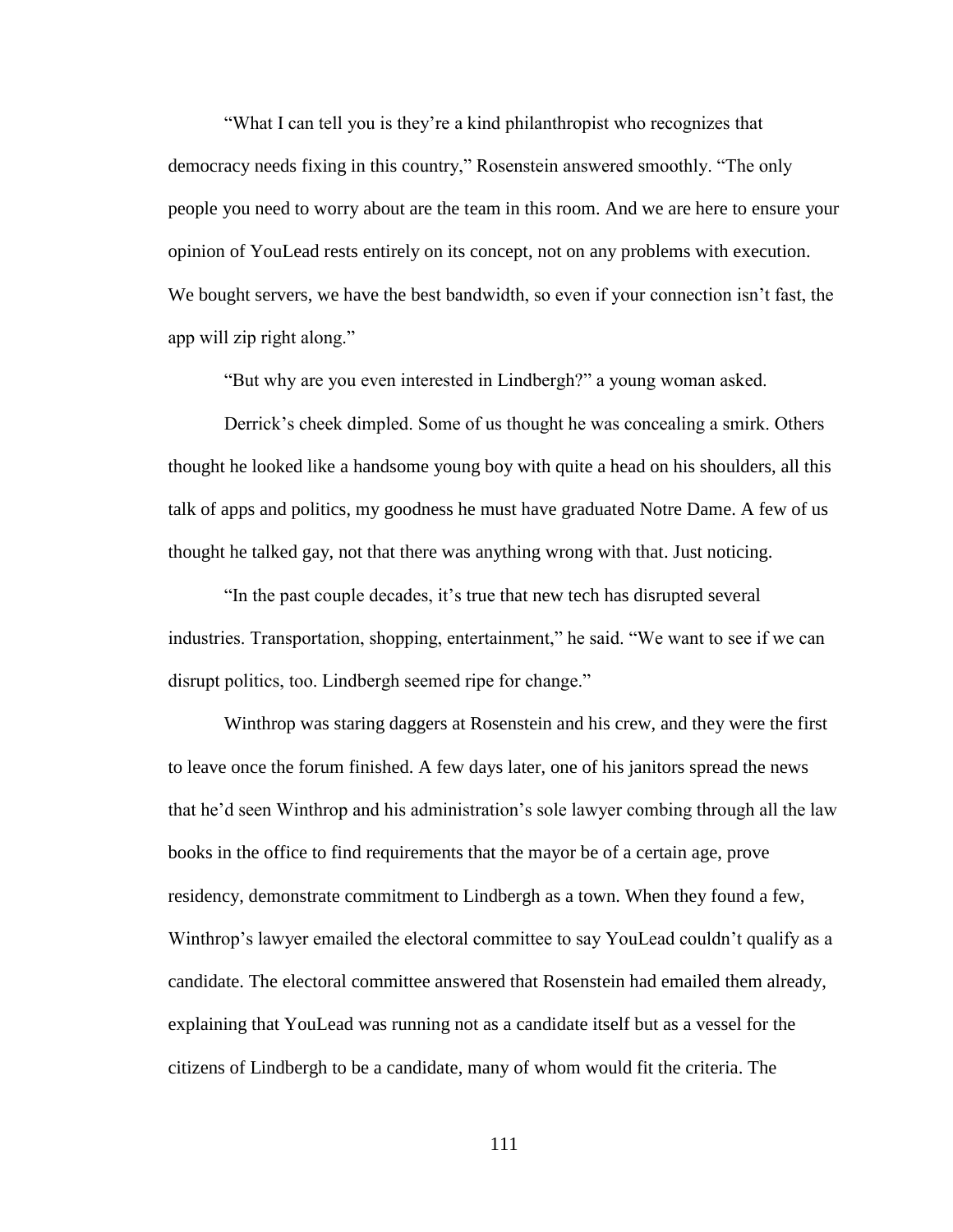committee had found Rosenstein's lack of political baggage in Lindbergh and his email's funny reference to Lindbergh's 1998 water tower and sewage line calamity very persuasive. The out-of-town team had done their research. The rest of us, however, were still making up our minds.

"We're ground zero for some government takeover by Silicon Valley," the paranoid mechanic among us theorized at the local bar a week later. A few of us were gathered around as the bartender uncapped bottles of Miller or poured drafts from the Schnickelfritz taps. "They're seeing how it does here for the higherups in Silicon Valley, tweaking it and such, and if it works they're gonna try it again at the state level. Then the fed."

"But why here?" we wondered. "It's Lindbergh, for God's sake, we're a county seat of twelve thousand. Why not test drive it in San Francisco?"

"Maybe they want to see if it can work in the Midwest first. Works here, it'll work anywhere."

A lot of us assented with nodding heads and clinking glasses. We were much smarter than they took us granted for, we believed. They thought we were a bunch of rubes willing to take them at their word, but we were onto their game.

"What exactly is so *bad* about the idea, though?" began the bartender, a younger woman who also photographed for Huebbel's paper as a side gig. "I've worked here for three years, and almost every day you all are coming in here bitching about the stupid tax law Winthrop tried to push onto Lindbergh or the crackpot bullshit McCreary said in her latest ad. You're always going on about how the government sucks, how if you were in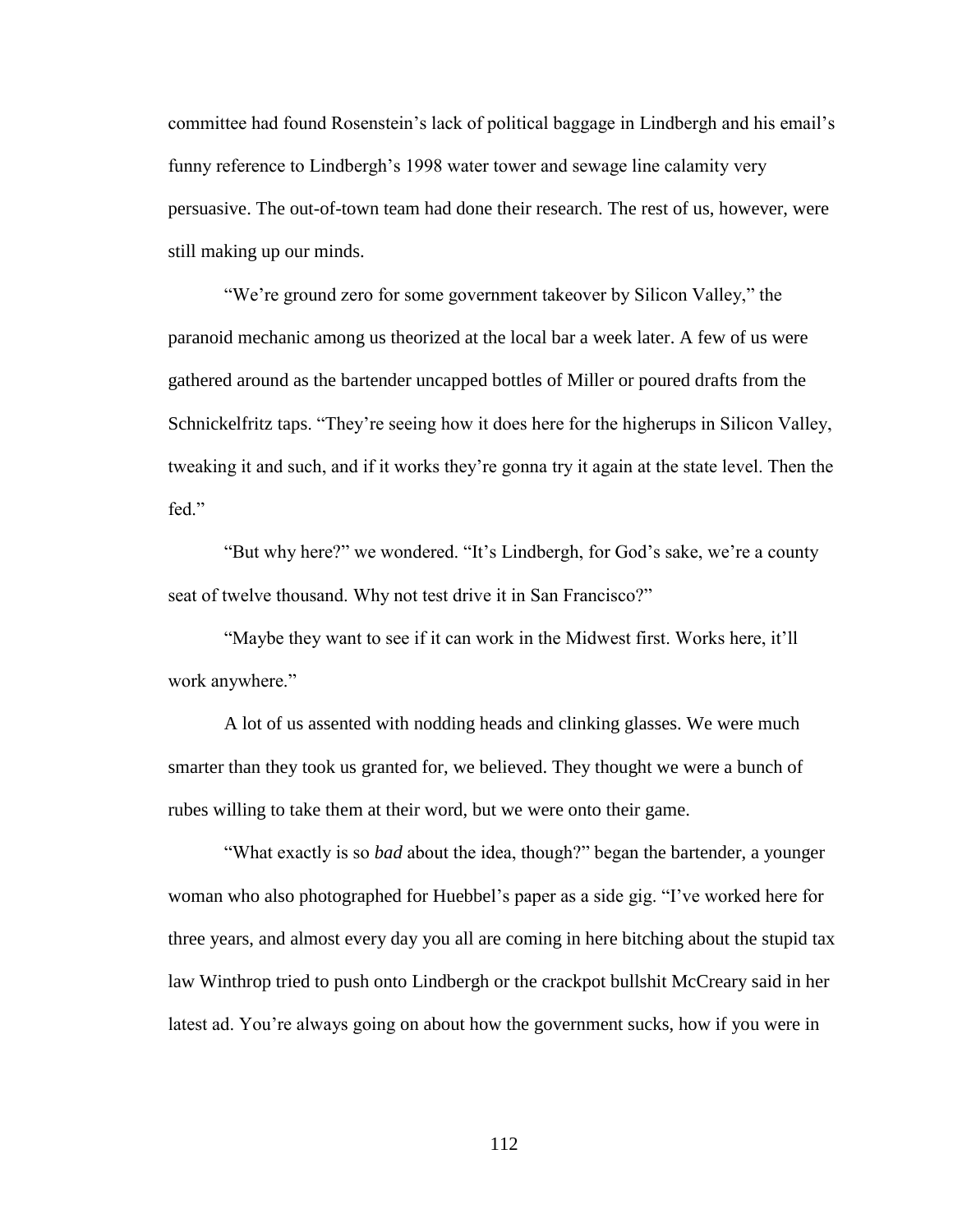charge here's A and B and C of what you would do. Well, here's y'all's chance. Why not give it a try?"

One of us began laughing, saying oh girl, did you take a class in politics at the community college, how precious, but he quieted down when he noticed the thoughtful looks on our faces. No, we didn't trust the app. We could smell its coastal packaging a mile off. But it was true that we hated, hated, *hated* our politicians.

"The best thing about all this so far," one of us finished their beer with a great big gulp, "has been how pissed Winthrop looked at the forum. And I can't imagine McCreary's much happier."

"The two finally have something in common," another of us said. "An enemy."

Sure enough, an ad came out with Winthrop and McCreary, standing side by side, feigning sincerity the best they could. Both of them related their origins as politicians, listing off student council elections in high school, college activism, Winthrop's internship in D.C. and McCreary's service on medical boards. Both of them stated that, though they had differing views, they believed in the power of human leadership. They even held hands, their fingers drumming nervously over the other's.

"We are answerable to you," Winthrop said.

"We lead only by listening to you," McCreary said.

"Put your faith in people, not products," Winthrop smiled even wider, his carefully mussed hair and plaid button-down shirt glistening in the sunlight.

"The best solutions are made when we're in the same room," McCreary chimed in, her hand drifting away from Winthrop's hand.

"Yes."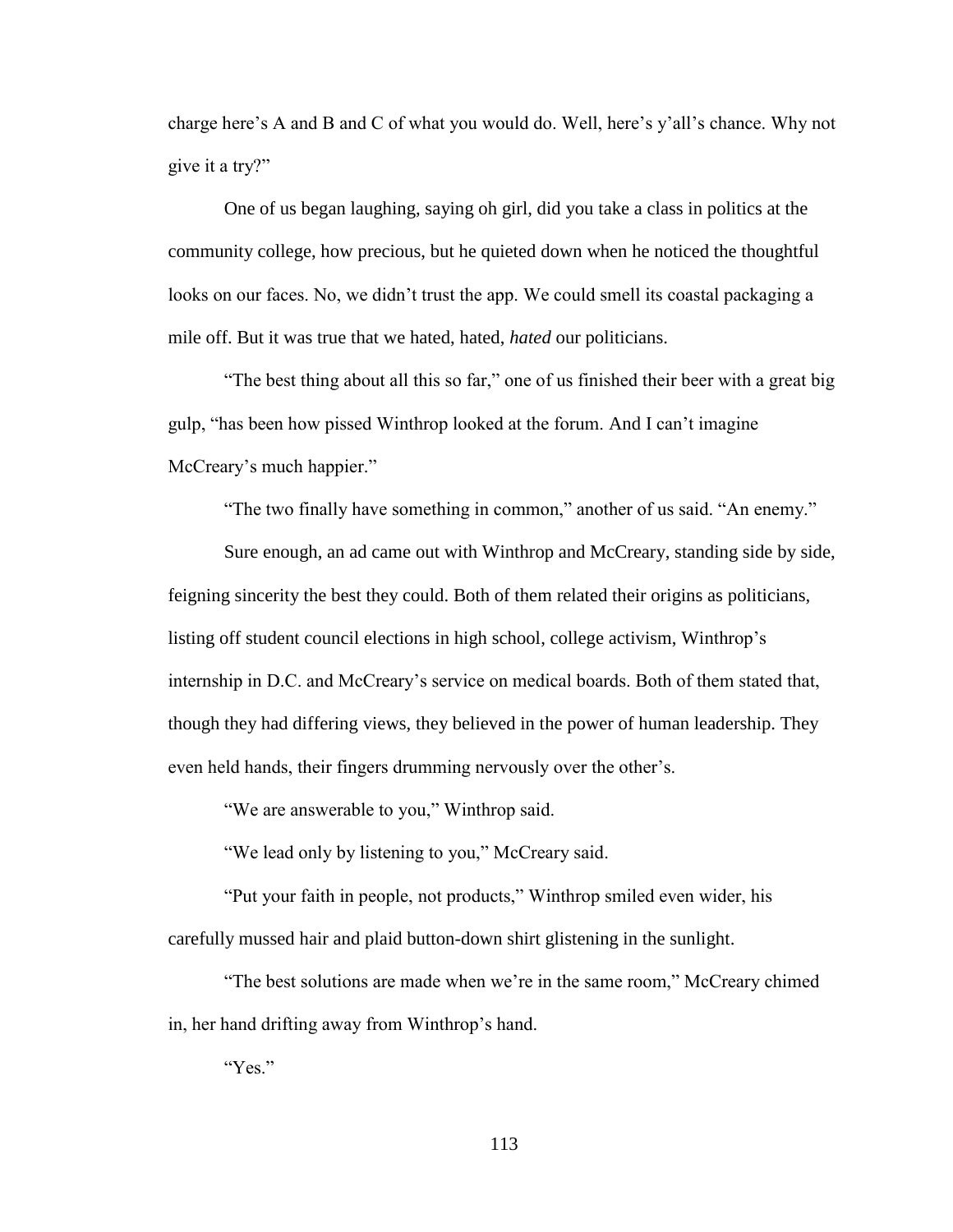"Right."

Winthrop squeezed McCreary's hand and tightened his smile, while McCreary burst out with a huge laugh and looked at Winthrop with eyes unnaturally wide, affecting some star-crossed lover look. They weren't the best actors, some of us agreed in waiting rooms, lunch halls, at junior varsity football concession stands. In response to their ad, YouLead went beta.

It was a complete political simulacrum. A few of us downloaded it out of curiosity, see its bells and whistles, and did those bells whistle. The app was as smooth as any other, collecting information from our other profiles to assemble a fresh, clean one in less than a minute. It explained its privacy policies (most of us skipped over that), how to write messages, record videos, snap selfies, pick a GIF, tape audio clips for it to transcribe. It allowed kinetic learners to impatiently tap through its tutorial and patiently tutored those of us who read instruction manuals to a T. Then it showed all of us how to swipe to the government section, the casual chat room, the civics education videos, each with a clean white icon to represent it. The app set up periodic fake government scenarios, ranging from "Let's create and elect an official superhero mascot for Lindbergh" to "The children's hospital is underfunded; let's find a financially responsible solution." Each one appeared with blocky pastel animations to make us laugh with their goofy Citizen Kale, a piece of animate one creative person suggested making the children's hospital into a kind of superhero mascot, to help draw nonprofits' attention and donations, which easily won the following vote, and within days a new feature on the app appeared, allowing us to suggest proposals fixing multiple problems. *The key that frees two birds will win the day,* it said, apparently updating the traditional violent phrase. We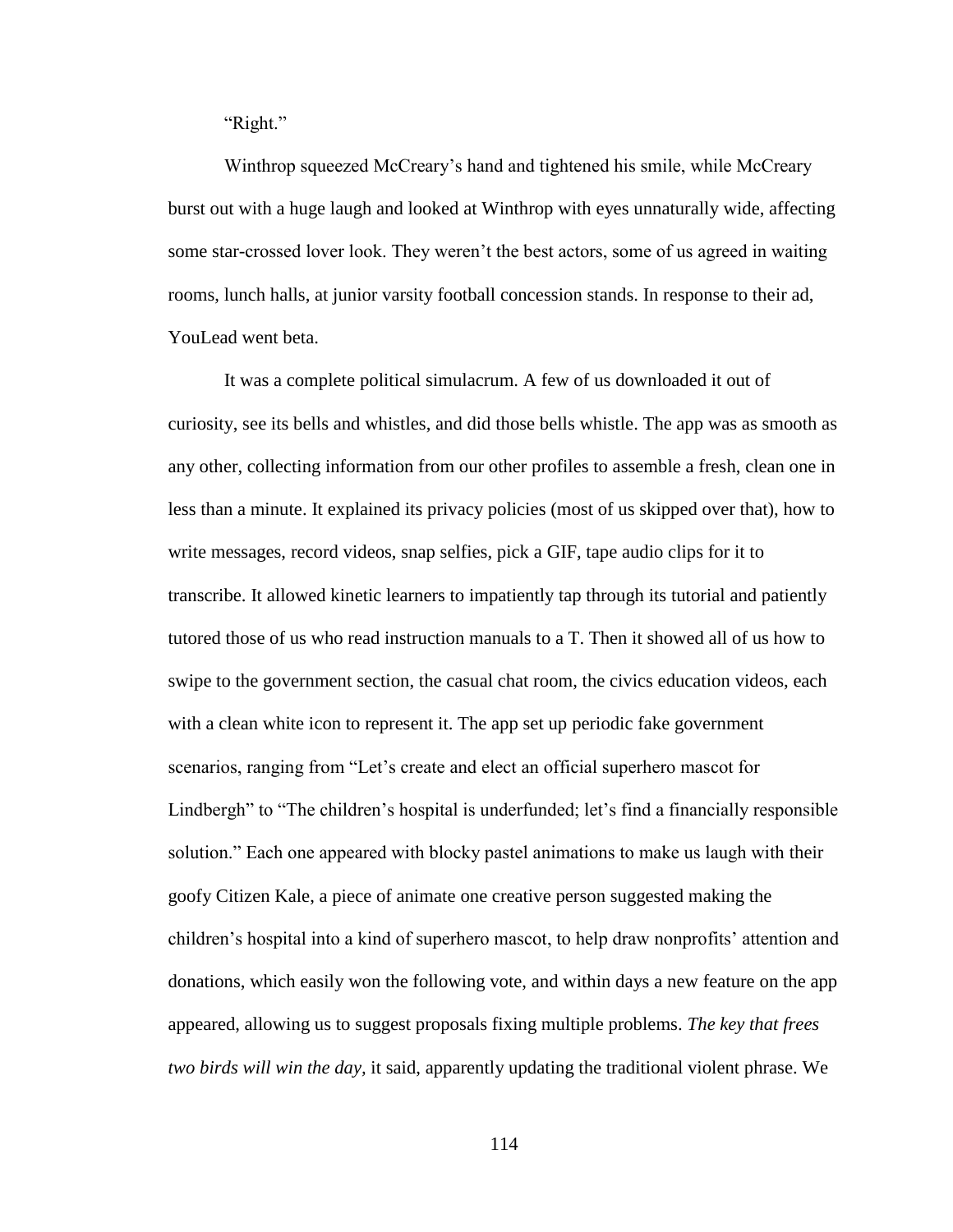chatted about it to our friends and family, remarking what a cool idea our hospital proposal had been, neither Winthrop nor McCreary would ever have thought of that, whoever said one person should be the expert on government? All "experts" had ever done was make money off their expertise. Meanwhile, we felt good using the app, like each of us had contributed to solving this problem. We glowed with an inner utopian pride as we found ourselves liking each other, trusting each other. YouLead began feeling less like somebody else's idea and more like ours.

One savvy user among us checked the app's credit section and discovered Ms. Gill had designed the animations and written the app's friendly text. When the rest of us learned, the more cosmopolitan of us adored that an Indian woman was apt in her English. That would show these hicks a thing or two about immigrants. But while she and the app advertised itself well enough, a few of the coders did less so in public. An introverted daughter of a popular basketball coach among us overheard one of them whisper to the other one day at the library, unaware someone was listening in.

"Coffee's, like, two bucks here," one of them said.

"I signed a lease for a two-bedroom apartment, fully furnished, private bathroom, utilities, washer and dryer," the other jabbered back. "Seven hundred a month. Seven. Hundred."

"That would get you half a broom closet back in the Bay. These people have no idea how lucky they are."

"Still … a year here and I might want to trade it for that broom closet. It's like AmeriCorps here."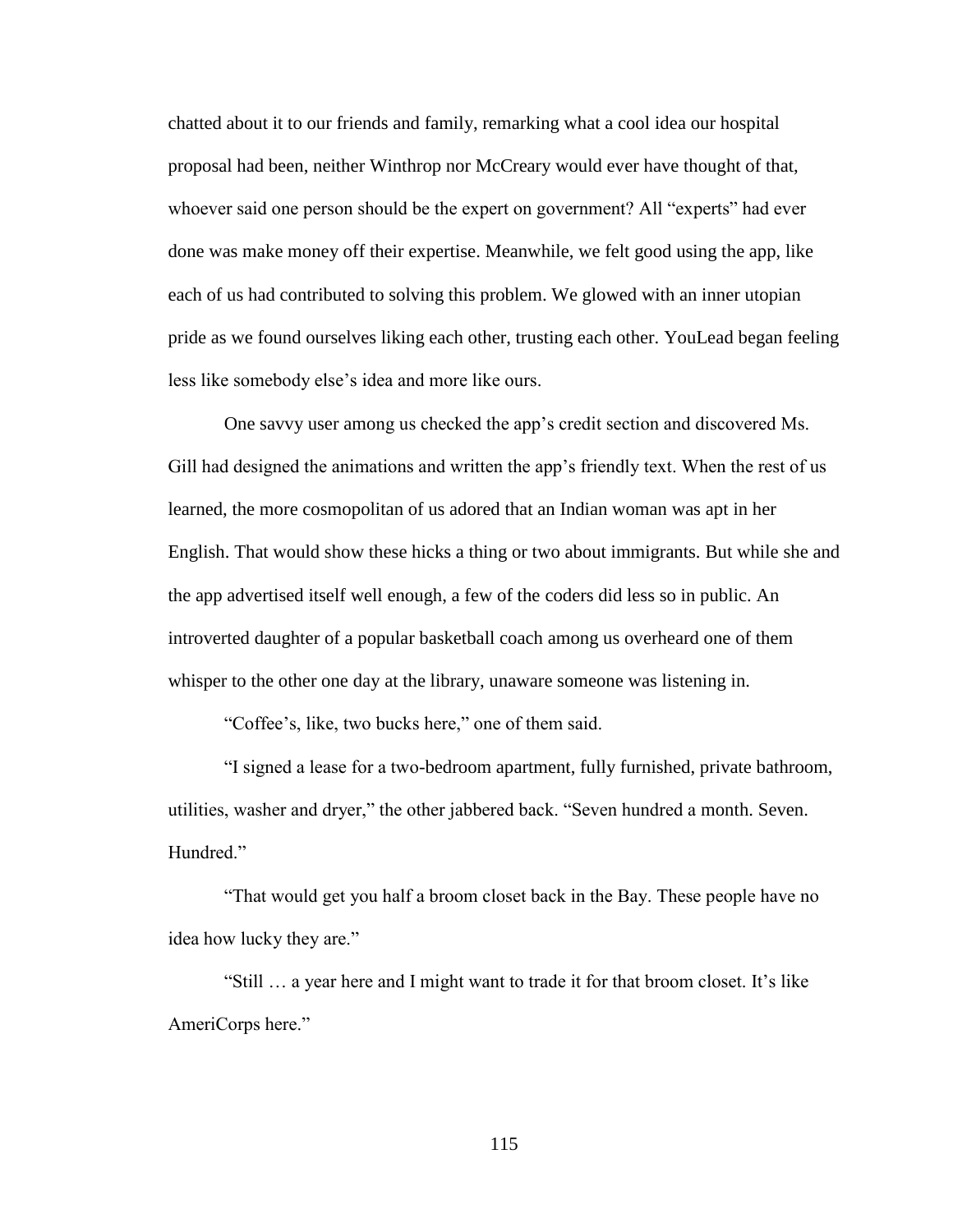"Don't know why they insisted we move here, could do it all from Indy well enough. But you can't say no to a six-figure salary paying off those MIT loans."

We swore and complained when somebody related this exchange at the 'Fritz. Many of us getting our starts in town were struggling with mortgages, insurance costs, and child care, and here were two man-children frothing over the comparatively low cost of living. The suspicious among us asked the eavesdropper who the coders meant by "they," and she said they never clarified. A couple of us researched Rosenstein's background: a LinkedIn profile stating a Wharton School degree and some time spent at a D.C. lobbying firm, and a carefully curated Facebook and Instagram—both essentially the same—with photos of him at beaches and concerts and bars with at least two friends in each photo, a few family Christmas phots thrown in. No Twitter, and not a hint of any political affiliation. He was the perfect job candidate.

We researched Ms. Gill in turn and found scarcely anything beyond a picture somebody's ink portrait of her and a Facebook post from a couple older women—aunts, we presumed—asking her when she'd come back home, she was the last sister who needed marrying.

Despite our misgivings with the team, we kept using the app, as election day crawled closer, until it was only a month away. The app had gotten so popular, it was only a matter of time before the rest of the country started hearing about it.

"Is your small town approaching its next mayoral election? Well, now," ABC News anchor Juno Roswell nudged her co-anchor Mila Pierre back in the newsroom, "there's an app for that."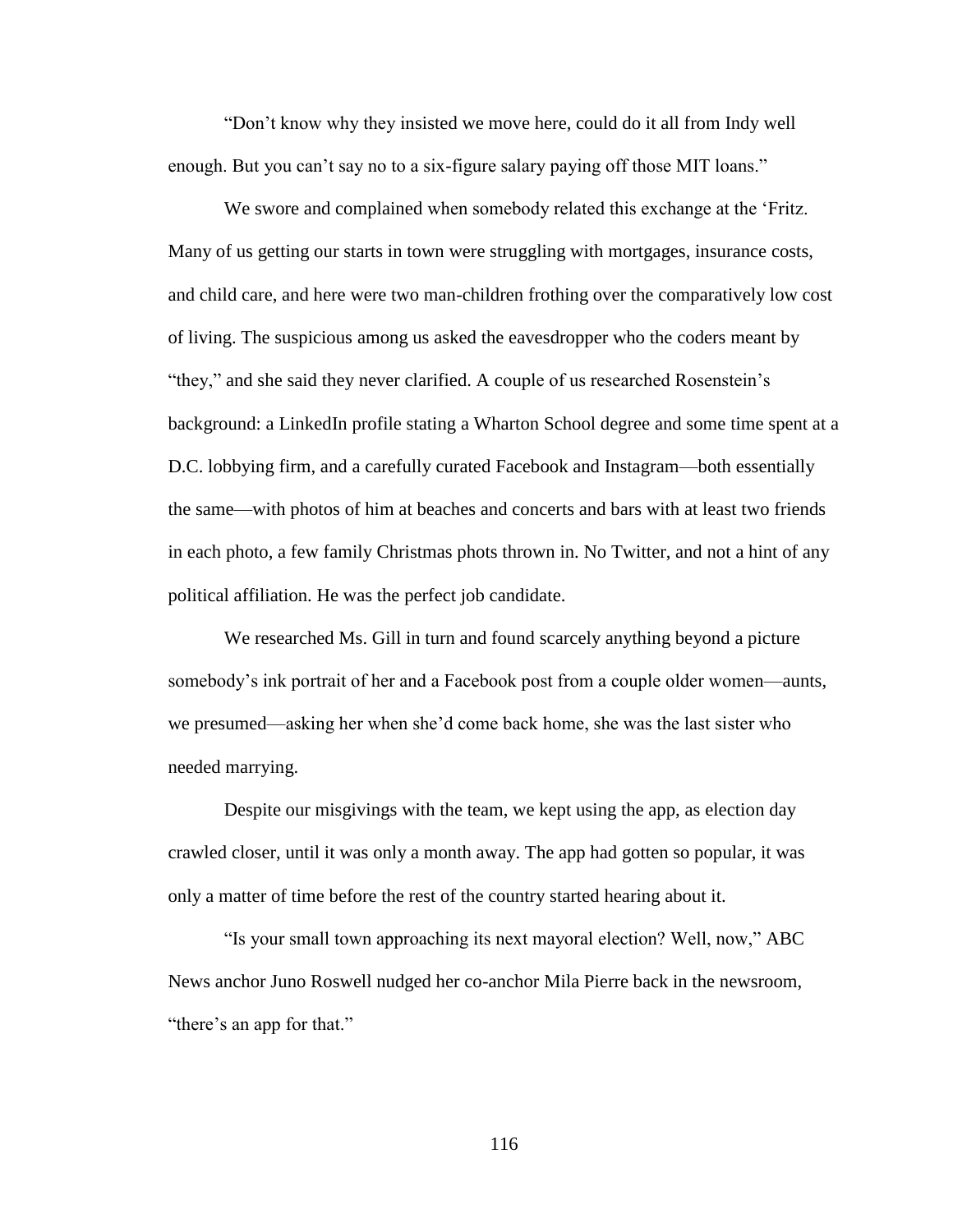"That's right, Juno," Mila replied. "In a small central Indiana town, alongside the democratic incumbent and a republican challenger, an app is running for the mayor. ABC's Dean Roswelli has the story."

"I'm in Lindbergh, Indiana, a town of about twelve thousand, famous for its river mill, furniture plants, and a high school football rivalry between its Stallions and Bucks. But recently, the town has been hitting national headlines for something entirely different," we saw the newscaster's report continue on our TV sets. "This coming November, incumbent Obadiah Winthrop will face challenges not only from local Republican senator Donna McCreary, but also"—dramatic pause—"an app."

The news report proceeded to show YouLead's ad, featured shots of some of us around town on our cell phones at the Wal-Mart, along the street, at school, making us look like zombies, our heads tilted down so much we were growing bone spurs in the backs of our skulls. Some of us scoffed at the report's portrayal.

"I thought it was strange, sure," one of us was interviewed at the courthouse. "But my husband and I got it together, started using it, and, wow. It's great to see all your friends on there, and it's so good at teaching us how to balance budgets, what makes for a good speech, what different public works are and why they're important. Like, we're all much more invested in the community now. It feels like we've cut out a middleman."

The report explained how the app worked well enough, screwing up some minor details like its stage of progress and showing outdated icons in its footage, though only a few of us reflected on the fact that we knew the app that well by now. They talked to Rosenstein, who gave them his usual pitch for the app, calling it a revolution in politics,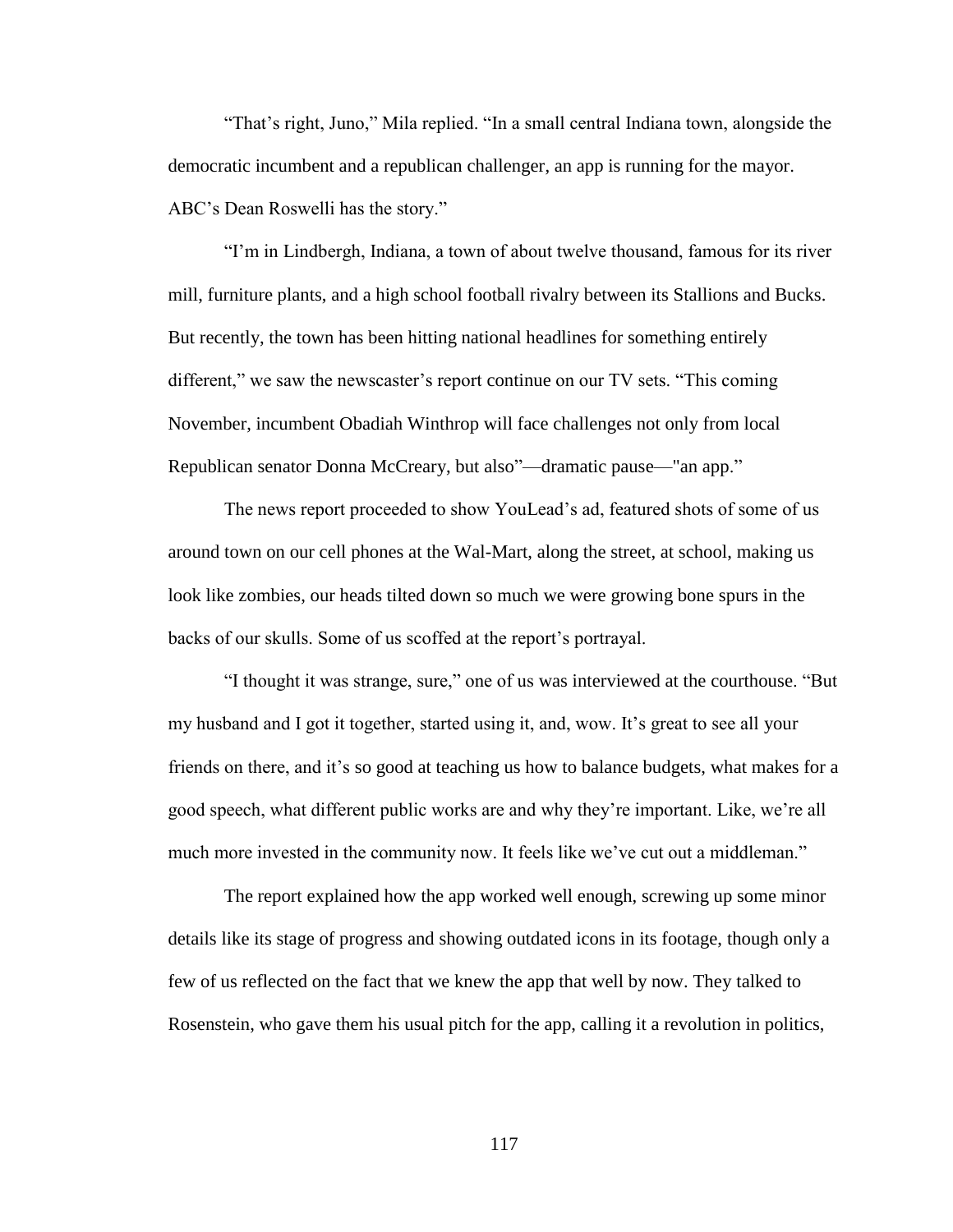that it could "very well be a sign of huge changes to come to the way we govern in America."

"How far do you see it going?" the reporter asked.

"As far as the people take it," Rosenstein chimed.

They cut off the interview there, featuring a few printed quotes from Winthrop and McCreary with heavy concerns about the app's utilization and the team behind it, written as politely as the two could muster. After their quotes, the story ran more testimony of some of our own thoughts on the app, most of it glowing, making it sound like the best thing since sliced bread, though when gossip spread around town we learned several people had shared complaints and concerns with the reporter, like the candidates' candor about sustainability, programming, and censorship, but if so they'd been edited out. Other channels ran similar reports, and all in all they sounded like more advertising for the app.

"Corporate corruption," one of us accused. "Bet their philanthropist's in cahoots with the news media."

"This is just what they wanted," one of us told another in the cafeteria during school lunch. "A national profile. The app hasn't even launched yet officially, for crying out loud."

Nonetheless, we kept using the app. The latest proposal had us proposing our first ever PRIDE festival, and we were heartened to see most of us agreed, minus a small, strong opposition from the local Catholic church. When people in our community saw the support, sons, daughters, brothers, sisters, all kinds of members began coming out to their family. The proposal itself changed its design to a rainbow theme.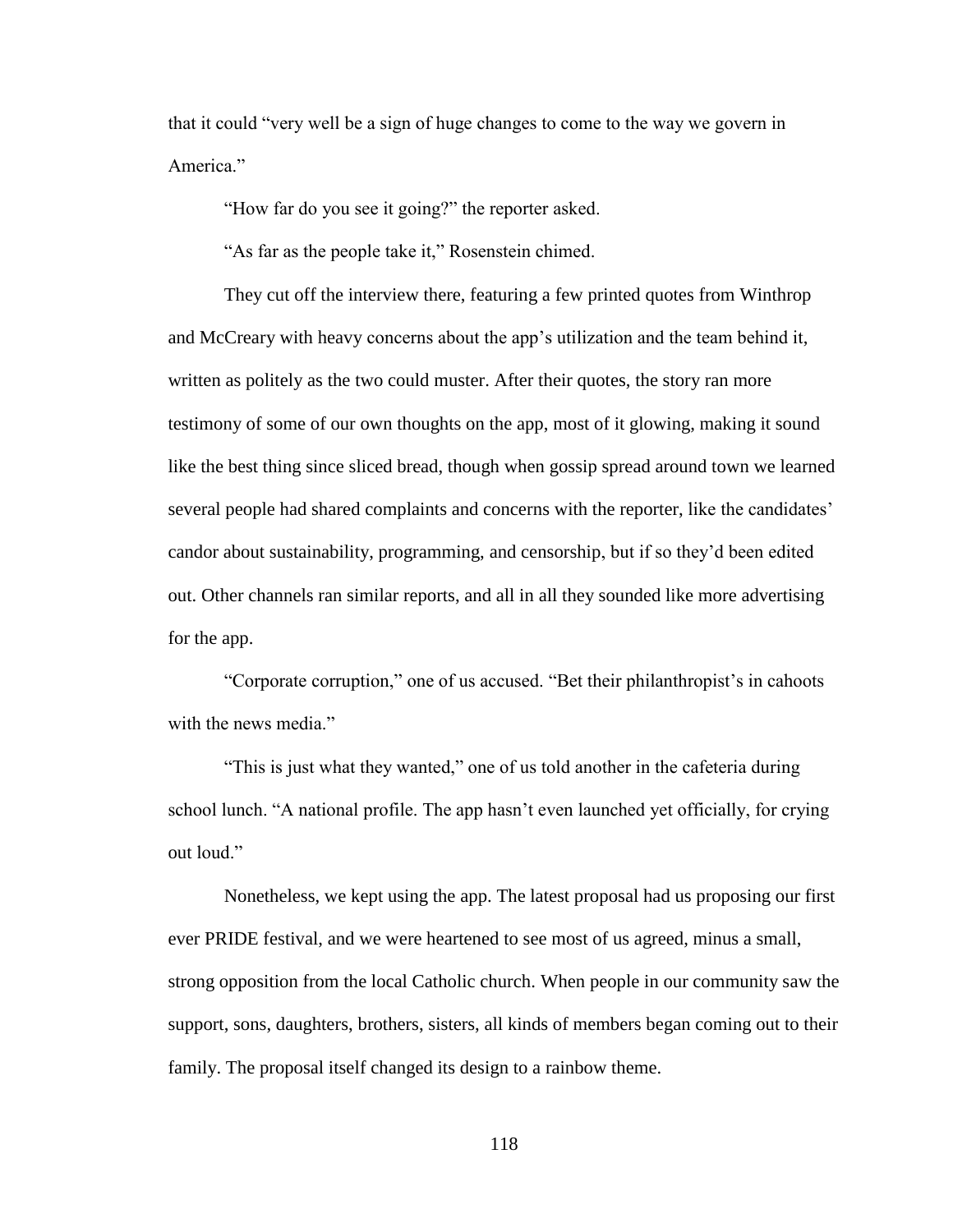Winthrop and McCreary felt it was time to strike back again, ready to play dirty. They ran one of their usual mudslinging ads, painting Rosenstein and the team as out-oftowners who had no idea how Lindbergh worked, and most of us were nodding along in agreement, still resistant to an outside force coming in and making itself at home in our neighborhood. That ad might've turned the tide, had they just cut the last ten seconds.

"And let's not forget their mysterious user experience designer, Ms. Gill," the ad ran, and her profile was entirely in black and white except for a red dot on her head that wasn't even accurate. Some of us didn't even notice, while the rest of us groaned and covered our eyes. "What does she know about our Christian background, our German heritage? Why does she think she can speak our language? Text Rosenstein and his team NO to invasion."

The morning the ad went viral, some people reported that McCreary and Winthrop had been seen high-fiving each other, thinking they had beaten the California team at their own game. Then they, like the rest of us, learned why the ad had gone viral. One of us was at the diner with them, and saw, live, their faces melt into horror.

"Lindbergh politicians run a racist ad against first-generation Indian designer," one of the more neutral headlines read.

"You will *not believe* how tone deaf this local ad gets," a vogue teen website ran.

"We need to get real about the dark side of America's insular heartland," a brash liberal site featured in bold font.

"WHAT A BUNCH OF RACIST BACKWATER PIGSSS!!!!!" One comment read on the bottom.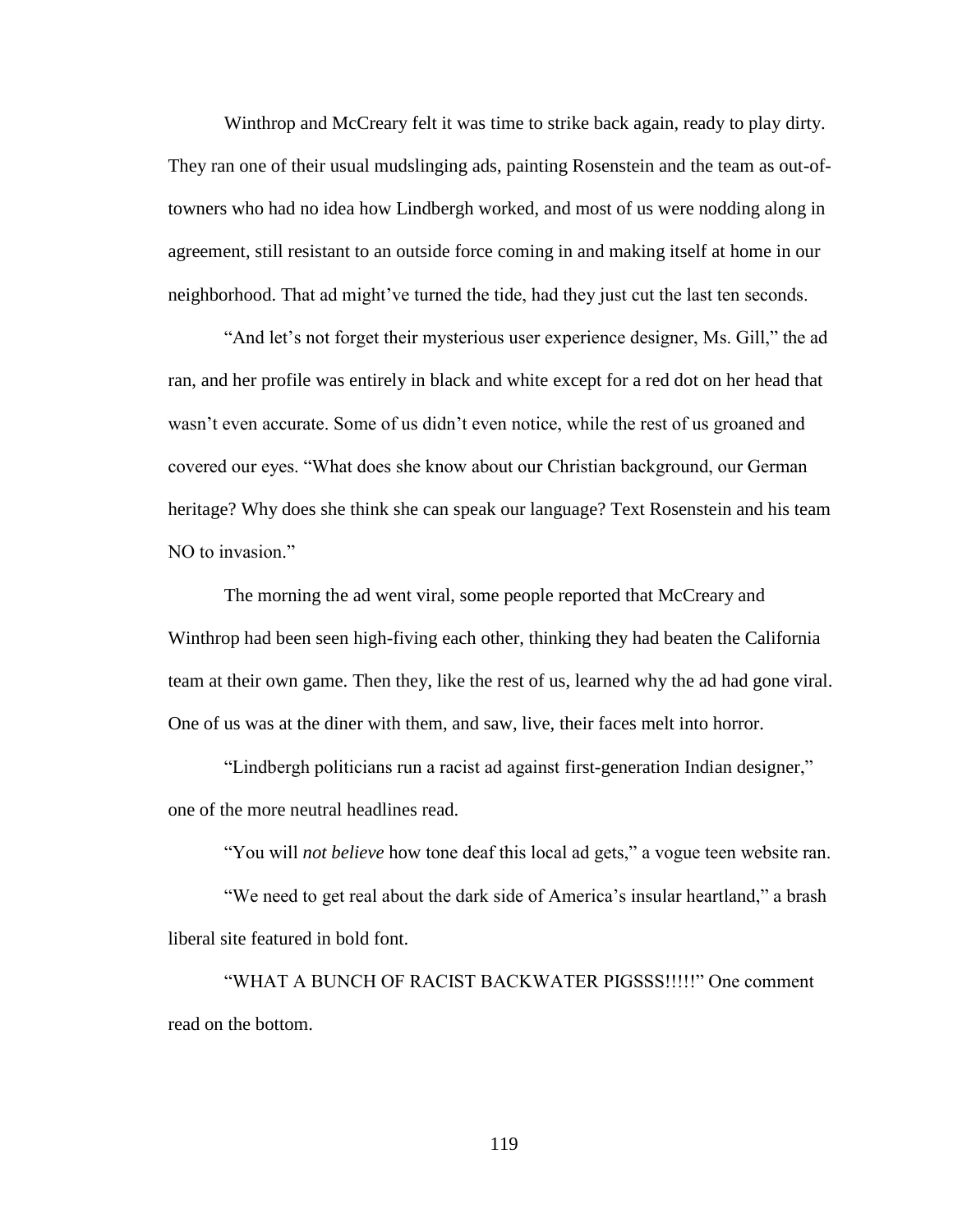"Some 'Christians'!!! Would they say same of Jesus, man of Midd-eastern descent!" another read.

"I would die and burn in hell before moving here, and if Lindberghers were smart they'd pack up and emigrate on out of there," almost every commentator said in some shape or form.

A few local companies with national clients had to put out PR releases to counteract the ad's damage. The local paper reported that Winthrop had an emergency meeting with his furniture company's board of directors. The YouLead team, in usual passive-aggressive rebuttal, poured salt on the wound by creating a small video celebrating those of us from the local Latin community's Day of the Dead festival, interviewing us immigrants who appreciated that the team had hired fluent speakers to help create a Spanish translation of the app, one that captured even the local Spanglish slang our Latin community had developed as our community grew. We complained that the current mayor had cut our festival's already-small budget last year and refused to meet with us to explain why, "ese cabron."

"And now we're a national laughingstock," we all moaned over coffee breaks, during staff meetings, at local ball games, through YouLead. Our friends and family who'd moved away wrote to us, asking us what on earth was going on in quiet, unassuming Lindbergh. We wrote back, *idk*.

"I can't believe everyone working on that ad was that stupid," we complained, until the newspaper reported that the two had outsourced the ad to some cheap advertising firm from, ironically enough, India. Apparently when they got it back, the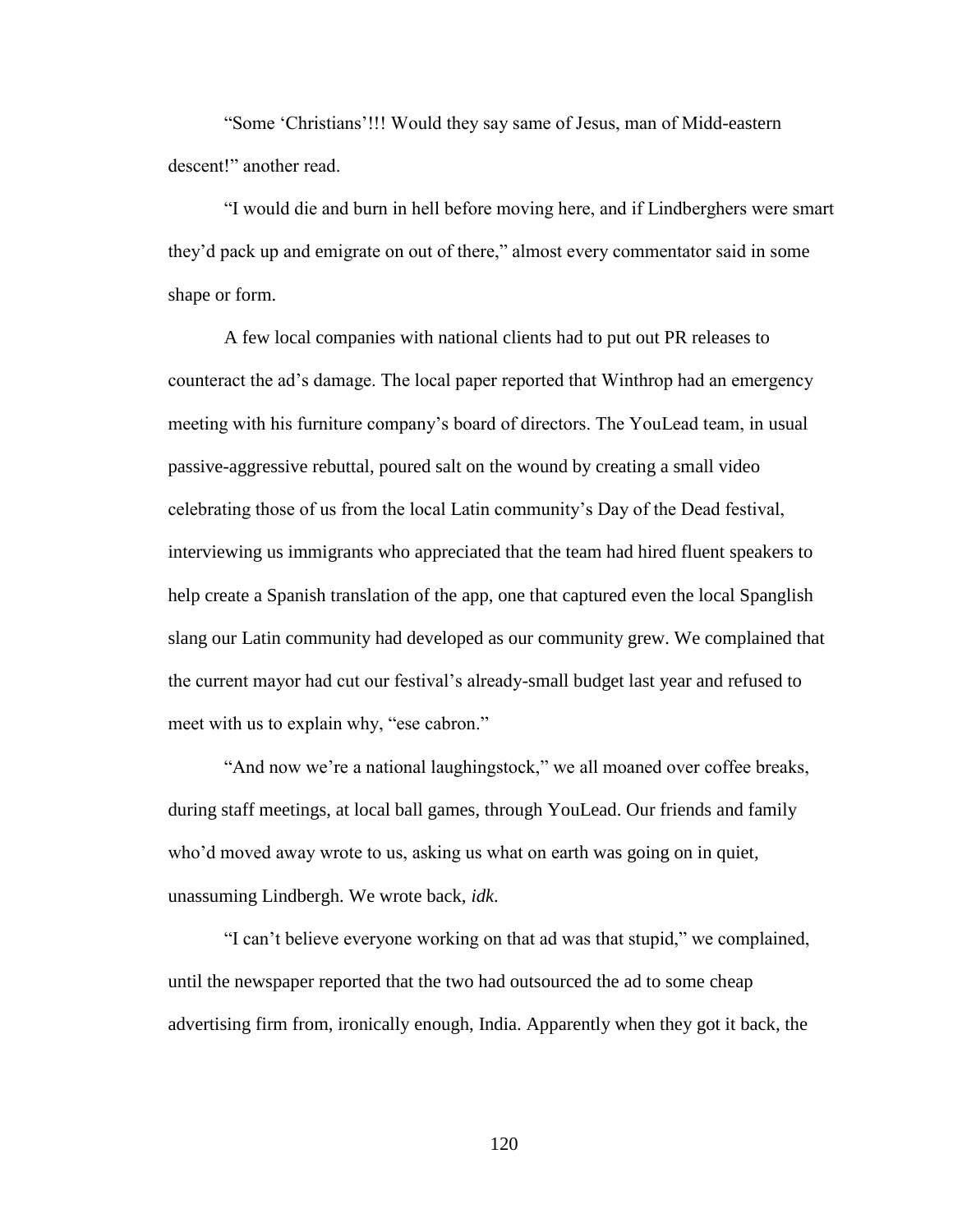campaign teams had both convinced themselves it would work. They had two weeks before the election. And that's when Winthrop and McCreary grew desperate.

Somehow, the location of YouLead's servers got leaked on the app. We weren't sure how it got leaked—some of us said some teen savant hacker had found it out, while others maintained that the local news team had found it out and released it online rather than publish it, to maintain deniability. The team immediately set out damage control, but we shared and reposted and copied and pasted, until any dope could learn where the servers were: right in Lindbergh's own city hall, right under our noses. The team had rented out a hefty amount of servers to power the technology. Some of us were suspicious why they had cheapened out on their servers, but two of us weren't suspicious enough. We later heard that they tried to hire other people to commit the task they wanted done, but not even their own team was foolhardy enough to go through such a thing.

A security guard had found them, he told us later, woefully unprepared to pull off their covert operation. The guard had been patrolling the building and heard metal banging and plastic ripping, the ruckus echoing through the corners. Bits and shards of electrogalvanized steel (the engineer who'd helped with the building's planning noted) flew into the hallway and crashed against the wall before settling into a pile. Turning the corner, the guard found two people completely wrapped in black cotton pants, shirts, and hats: a man and a woman, several brass keys dangling from the man's waist. A shard of the server's shell had cut the woman's cheek, and another had slashed the man's forehead, but neither paid their injuries any heed, armed with bats and like purge veterans smashing and denting the servers. The two yelled and screamed, as if all the time they spent bottling their true feelings were now erupting out of them. Electricity fizzled across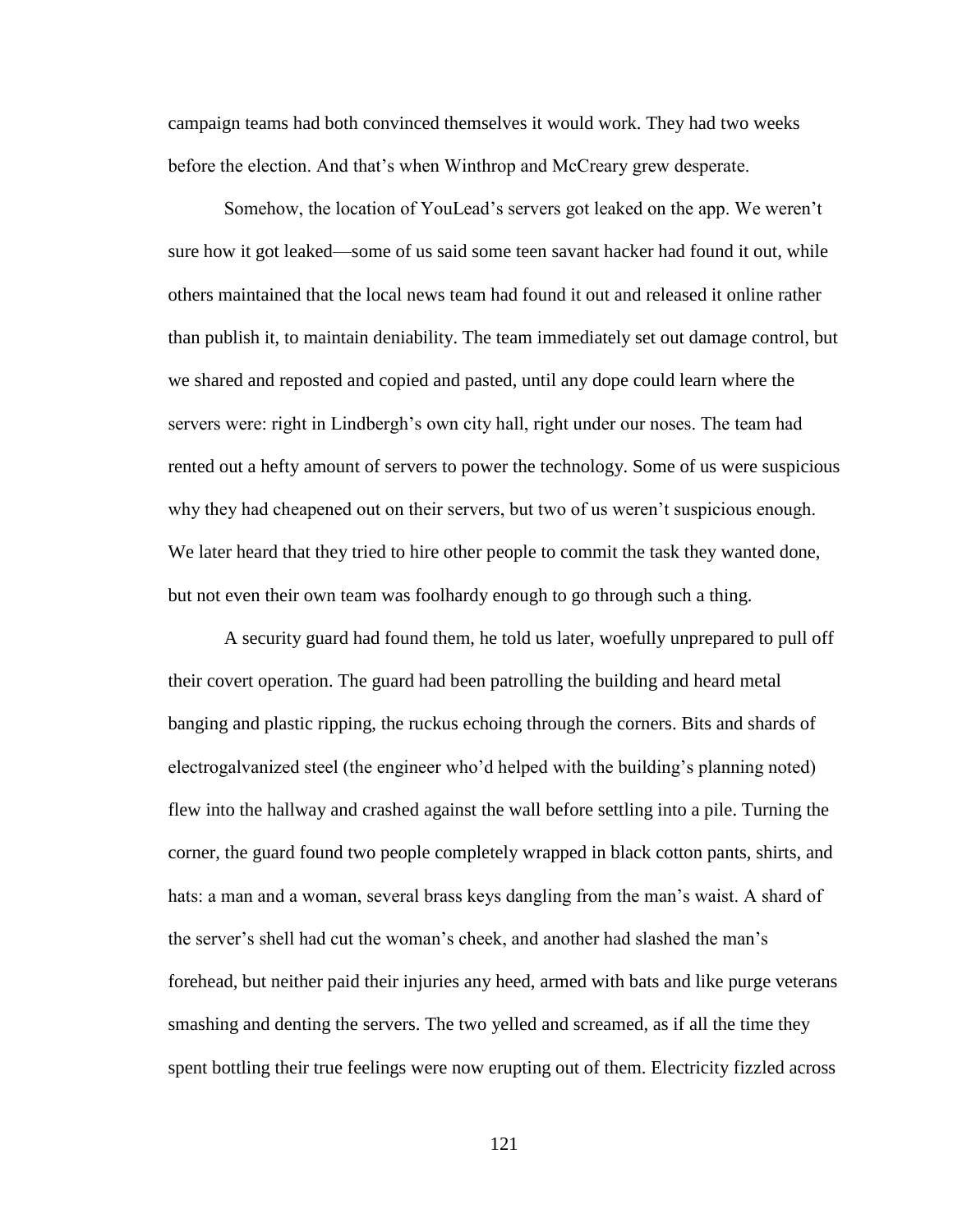the servers. The guard yelled hey, and they looked ready to run until he pointed his flashlight and gun at them, commanding them to freeze and drop their bats. They started sobbing, telling the guard they would pay him off, but he, to our applause, commanded a little more self-respect. He approached and unmasked them, astonished to discover who they were. Winthrop fixed his tie and swept dust out of his hair, while McCreary realigned her necklace—now missing a few pearls—and rearranged her skirt underneath her black garments. In moments the two were once again cardboard cutouts of human beings, smiling and jostling each other for better pose with the wreckage of the servers behind them.

"I'm Obadiah Winthrop—"

"I'm Donna McCreary—"

"Vote for me."

They denied it all, of course, saying the guard was a liar, hinting at his former alcoholism, which we found repugnant, as the guard had worked so hard to stay sober. We all expected them to be prosecuted within the week, but nothing happened. And we noticed the app was working even smoother than before. These servers, in fact, had been for Lindbergh government's own websites, which now showed nothing but error messages. It dawned on the journalist among us, Patricia Huebbel, that YouLead likely slipped the false location. The team pretended to have brought servers into city hall, and we wondered whether they hadn't hoped someone would come and bust the servers up. Huebbel considered her next move.

A week before the election, McCreary removed herself from the race, stating she wished to continue representing Lindbergh at the State Senate, knowing she would run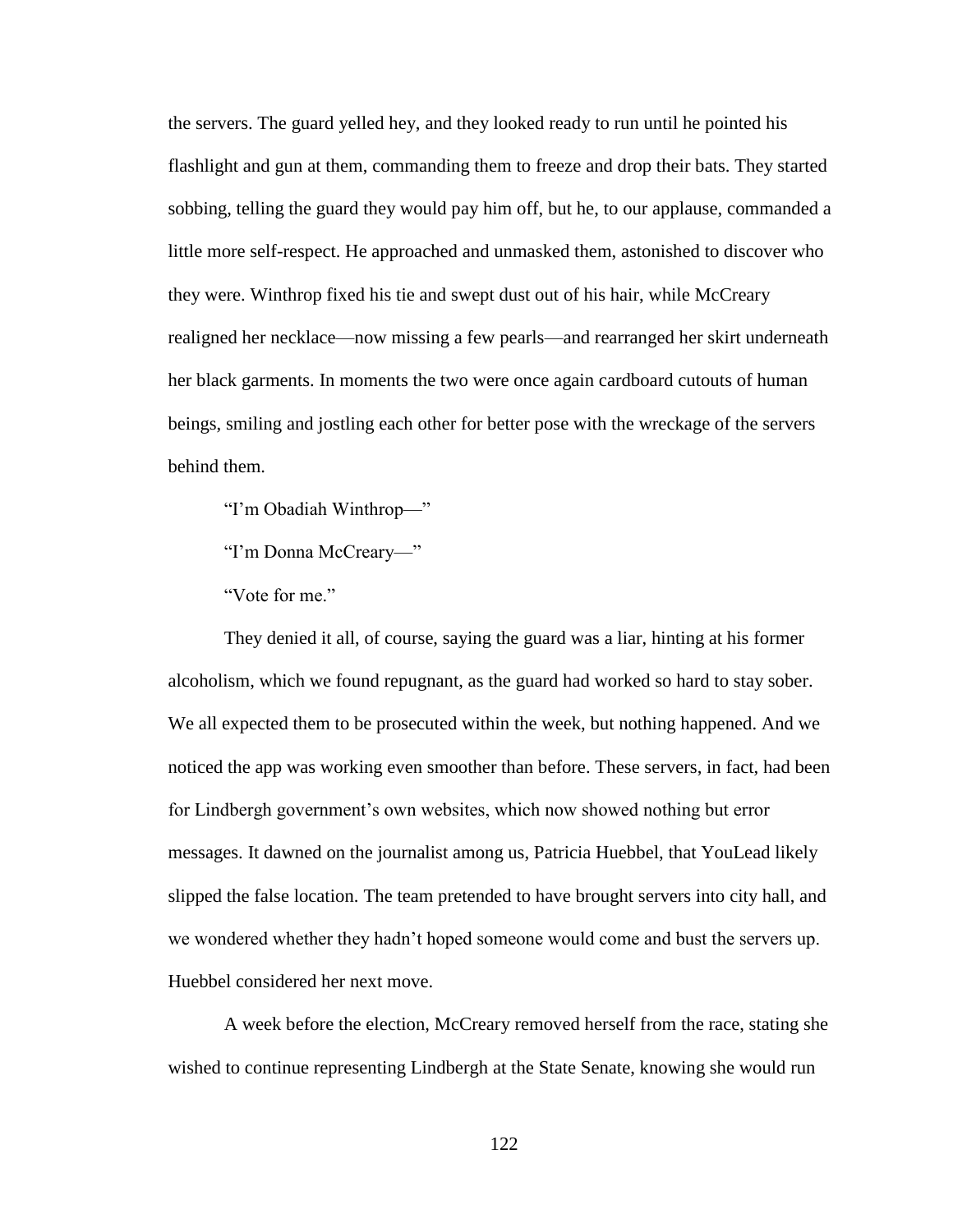unopposed in the forthcoming election, already preparing stories explaining her stressful conditions and hinting at coercion from Winthrop regarding the servers. One of us walking by spotted Winthrop through his house's window, pummeling the boxing bag he had installed in there with his bare fists. We weren't exactly sorry he was hurting himself.

"He should be happy," we said. "People will finally forget about the water tower." Election day came, and YouLead won in a landslide.

\*\*

So here we are. All of us, mayor-ing through an app. The Associated Press ran a report on the election, and the article was ran nationally. We felt shy and encumbered as so many eyes watched us, wondering what would happen next. *True democracy*, the app had promised, but surely, the pessimists abroad said, civilians would grow frustrated with trying to understand the intricacies of government. Surely they would make a mistake with canceling funding for the police and fire departments, reinforce majority groups' oppression of minorities, or isolate people further within their phones, keeping them from engaging with each other *IRL*. Rosenstein left Lindbergh and headed back to California, likely to report to its anonymous funder on where to take YouLead next. We gossiped to each other over the threads of YouLead's forum. We weren't sure if the team members had followed them; we still saw Ms. Gill around, who had apparently begun dating the Latino among us who organized the annual festival, now more funded than ever before. She eventually became one of us, liked to joke that her invasion had been successful after all. The world was getting smaller.

At some point, an anonymous local wrote an Op Ed in the newspaper, which circulated throughout Lindbergh and even gained some life outside it. The local had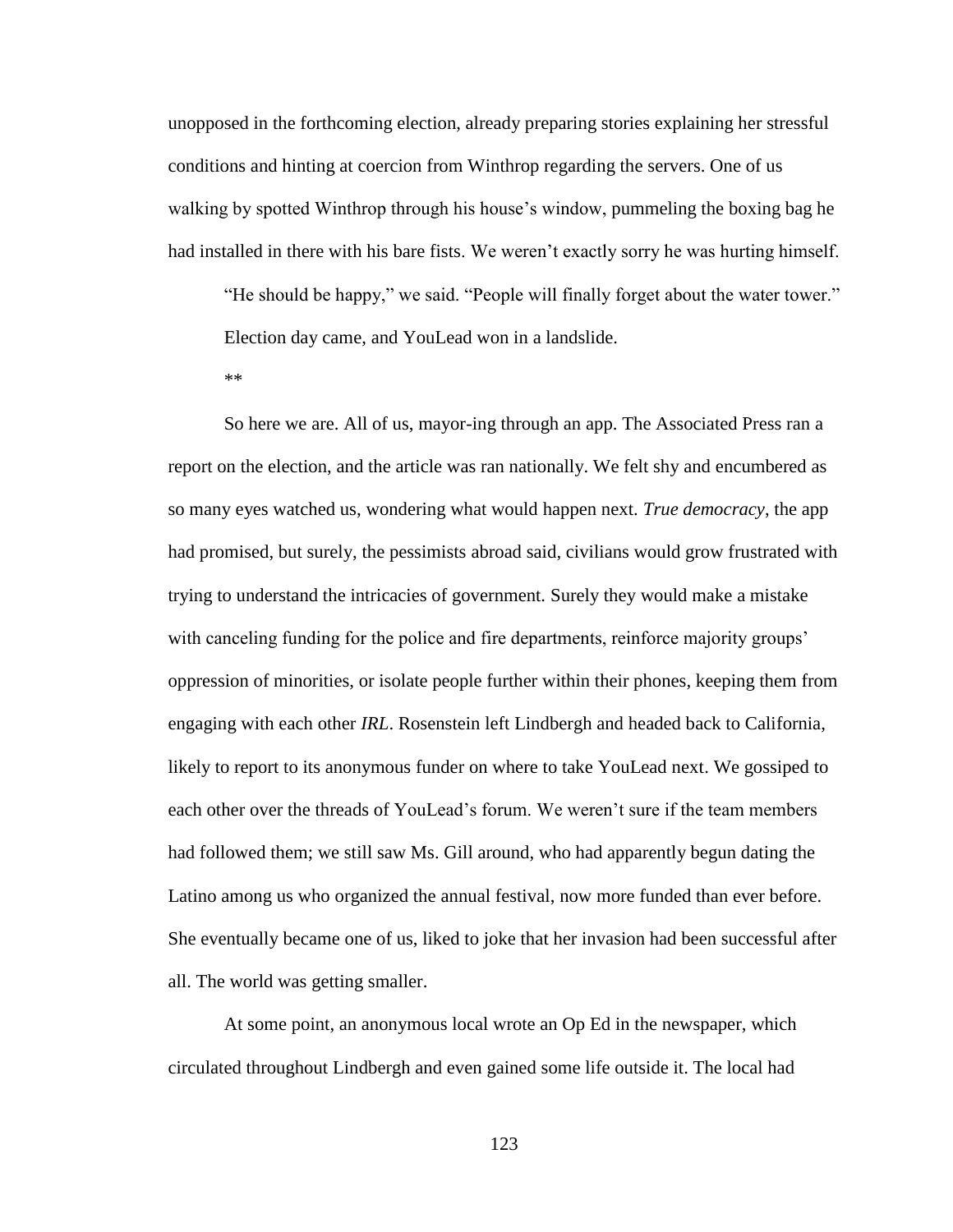talked about their personal experience with YouLead, citing as a case study the community health insurance pool that everyone wanted to legislate but no one could figure out how to execute. The idea went through dozens and dozens of compromises, with people arguing about whether the tax should be a percentage or based off brackets, which health incidents should be covered under this pot, and whether it should include pharmaceuticals. Some people got heated over it as they shared their personal experiences, feeling their neighbors denying them. The idea remained under draft.

*You see, once the genie comes out of the bottle, it stays,* the writer concluded. *There's no rolling technology back. It's embraced, warts and all. Will YouLead increase the people's power, or will it just divide us even more? That question can't be answered within the moment. All we can do here in small-town America is help lead the way.*